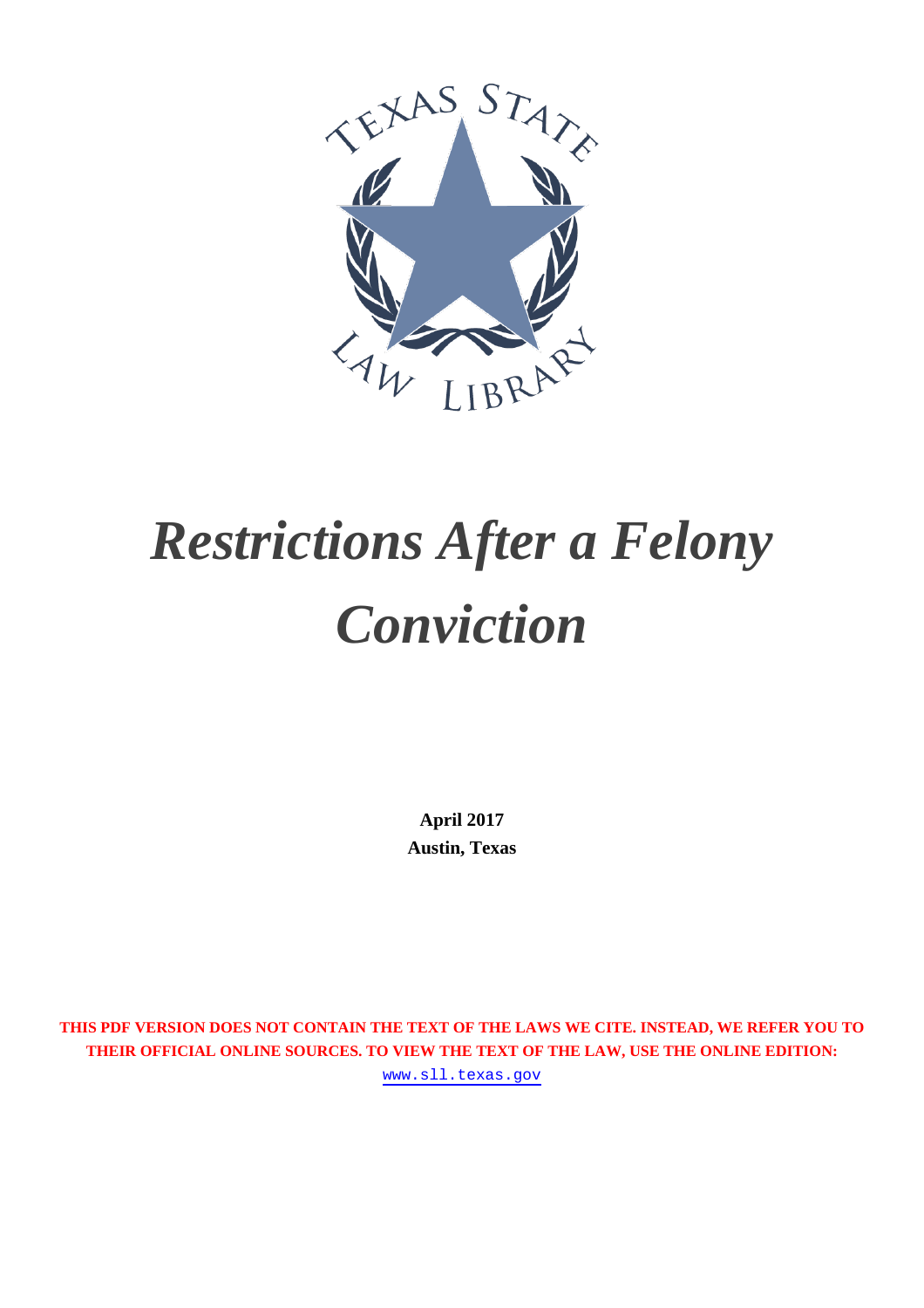## *Introduction*

Time in prison is often not the only consequence of a felony conviction in Texas. There are also many statutes, administrative rules, state court rules, and federal court rules that may further restrict a person with a felony conviction on their record in Texas. This collection attempts to bring together many of these restrictions for easier access by the public.

The creation of this collection was prompted by a request from the Austin Public Library for a listing of restrictions on people convicted of felonies. State Law Library staff began to compile one with the assistance of the Office of the State Prosecuting Attorney.

First published in 2002, the resulting list covered over 165 statutes, administrative rules, and court rules, but it was only available in print. This revised online edition has been expanded to include over 300 restrictions. In this online edition, we have also annotated each restriction with tags that can help users easily identify the restriction's subject matter as well any professional, occupational, or business licenses that may be affected by a felony conviction. This PDF serves as a downloadable, compact version of the online edition, but it does not re-print the text of the laws. We instead refer you to the official online sources for the text of the law since these laws are subject to change with each legislative session.

This is not a complete listing of all restrictions on people convicted of felonies. We include here only those that the library has been able to identify. We recommend you also consult the National Inventory of the Collateral Consequences of Conviction from the Council of State Governments, a searchable online database containing the results of a study aiming to collect the consequences that ex-offenders face in various U.S. jurisdictions. That study was conducted by the National Institute of Justice as directed by the U.S. Congress.

Also note that restrictions may vary by the nature of a conviction. We have included restrictions that do not explicitly use the term felony but that include acts often classified as felonies or that may be classified as felonies under certain circumstances (e.g., enhancement). We also include restrictions that refer to criminal history or criminal background checks as well as restrictions that refer to acts that may be interpreted as deceptive or fraudulent even if there is no explicit mention of a felony conviction in the language of the law. Our aim was to be inclusive rather than exclusive.

Whether a conviction is subject to a particular statute may be determined not only by the language of the statute but also by court interpretation. Determining the impact of one's criminal record is complex. For example, consider a person whose felony conviction has been "set aside" pursuant to Article 42A.701 of the Texas Code of Criminal Procedure. Because the conviction has been "set aside," it is possible that the person is not prohibited by Section 46.04 of the Texas Penal Code from possessing a firearm. However, that same person may be disqualified from serving as a licensed county jailer or peace officer because of the language contained in Section 1701.312 of the Texas Occupations Code.

It is important to know how the court finally disposed of a criminal case so that you can examine a law that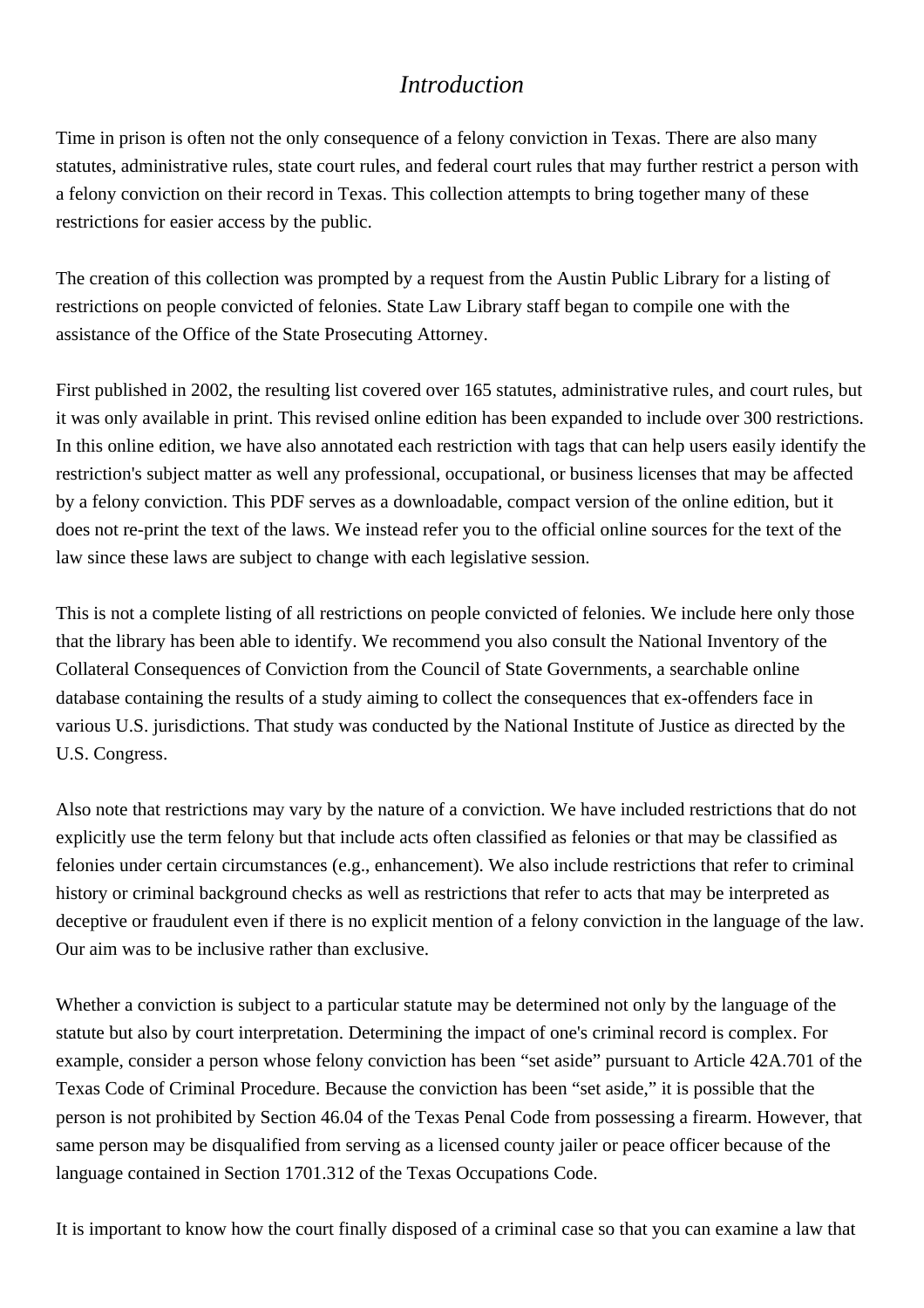places a restriction on a person with a criminal conviction. We urge you to seek advice from an attorney if you have any questions about how the law applies to you.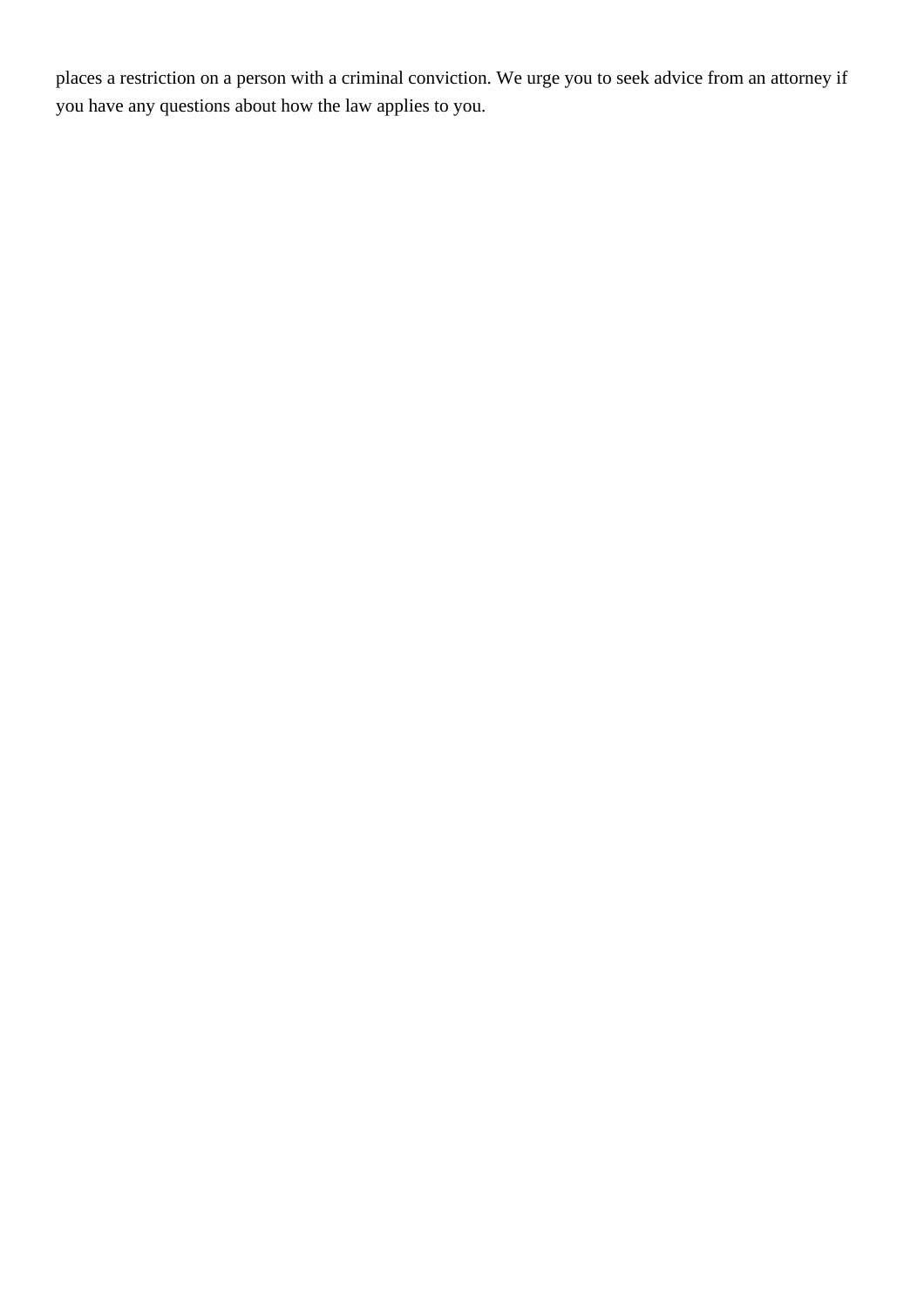## *Table of Contents*

- 1. [Constitution](#26)
- 2. [Agriculture Code](#1)
- 3. [Alcoholic Beverage Code](#2)
- 4. [Business and Commerce Code](#3)
- 5. [Business Organizations Code](#4)
- 6. [Civil Practice and Remedies Code](#5)
- 7. [Code of Criminal Procedure](#6)
- 8. [Education Code](#7)
- 9. [Election Code](#8)
- 10. [Estates Code](#9)
- 11. [Family Code](#10)
- 12. [Finance Code](#11)
- 13. [Government Code](#12)
- 14. [Health and Safety Code](#13)
- 15. [Human Resources Code](#14)
- 16. [Insurance Code](#15)
- 17. [Labor Code](#16)
- 18. [Local Government Code](#17)
- 19. [Occupations Code](#18)
- 20. [Parks and Wildlife Code](#29)
- 21. [Penal Code](#19)
- 22. [Property Code](#21)
- 23. [Tax Code](#22)
- 24. [Transportation Code](#23)
- 25. [Water Code](#25)
- 26. [Vernon's Civil Statutes](#24)
- 27. [Administrative Code](#27)
- 28. [Court Rules](#28)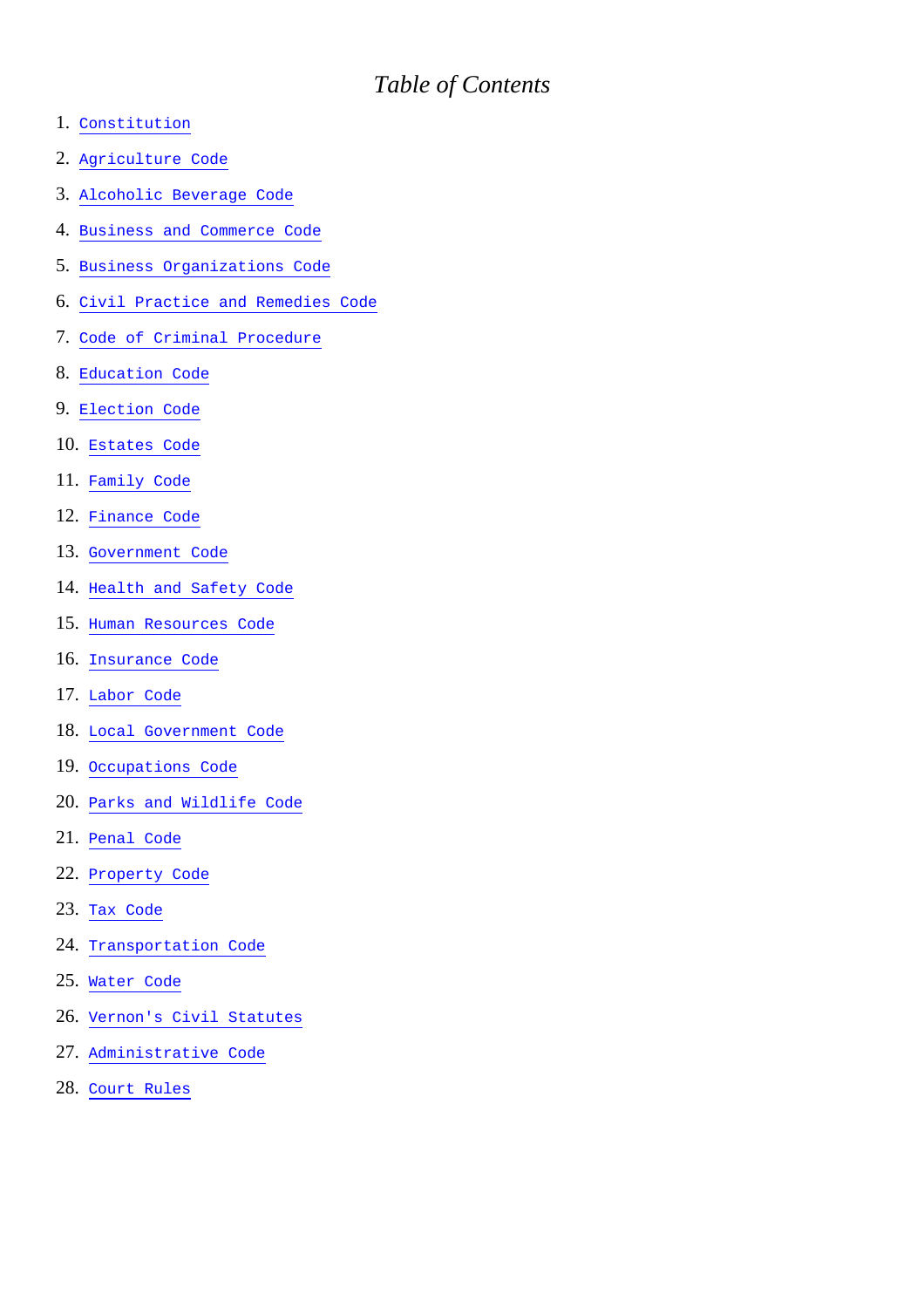## <span id="page-4-0"></span>**Constitution**

#### **§ 1.11**

#### **Bail**

<http://www.statutes.legis.state.tx.us/Docs/CN/htm/CN.1.htm#1.11>

*» Keywords for this restriction:* Bail; Bail Bond Surety; Capital Offenses; Surety

### **§ 1.11a Multiple Convictions; Denial of Bail**

<http://www.statutes.legis.state.tx.us/Docs/CN/htm/CN.1.htm#1.11a>

*» Keywords for this restriction:* Bail; Bail Bond Surety; Denial of Bail; Sex Offenders; Sex Offenses; Surety; Violent Offenses

## **§ 1.23**

#### **Right to Keep and Bear Arms**

<http://www.statutes.legis.state.tx.us/Docs/CN/htm/CN.1.htm#1.23>

#### *» Keywords for this restriction:*

Concealed Handguns; Firearm Possession; Firearms; Guns

### **§ 1.3**

#### **Equal Rights**

<http://www.statutes.legis.state.tx.us/Docs/CN/htm/CN.1.htm#1.3>

*» Keywords for this restriction:* Civil Rights; Equal Rights

#### **§ 4.11**

**Board of Pardons and Paroles; Parole Laws; Reprieves, Commutations, and Pardons; Remission of Fines and Forfeitures**

<http://www.statutes.legis.state.tx.us/Docs/CN/htm/CN.4.htm#4.11>

#### *» Keywords for this restriction:*

Board of Pardons and Paroles; Capital Offenses; Commutation; Governor; Impeachment; Mandatory Supervision; Pardons; Parole; Treason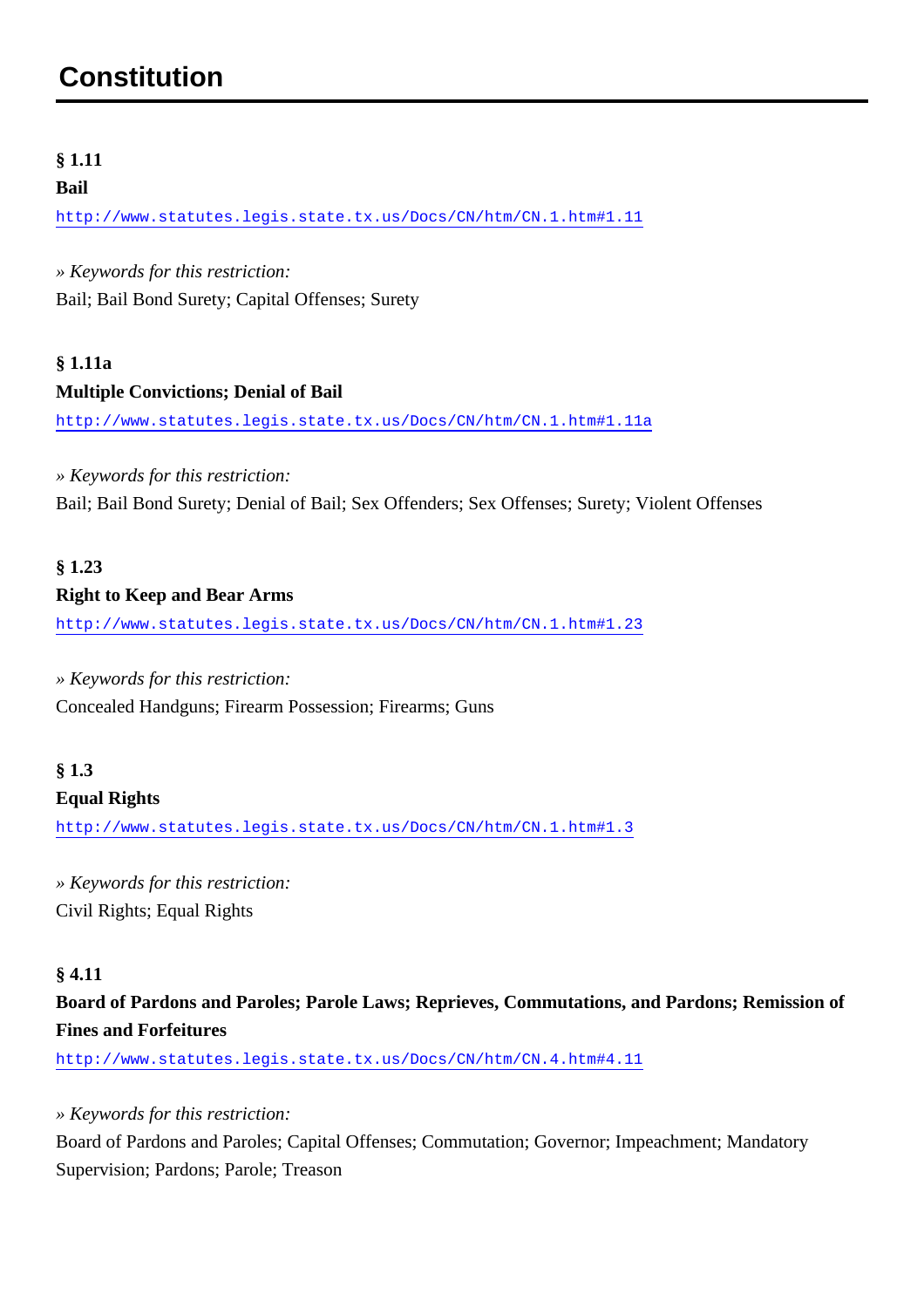## **Classes of Persons Not Allowed to Vote**

<http://www.statutes.legis.state.tx.us/Docs/CN/htm/CN.6.htm#6.1>

#### *» Keywords for this restriction:*

Bribery; Civil Rights; Enfranchisement; Forgery; High Crimes; Perjury; Suffrage; Vote; Voters

#### **§ 16.2**

## **Exclusions from Office, Jury Service and Right of Suffrage; Protection of Right of Suffrage**

<http://www.statutes.legis.state.tx.us/Docs/CN/htm/CN.16.htm#16.2>

#### *» Keywords for this restriction:*

Bribery; Elected Offices; High Crimes; Perjury; Public Elected Officials

#### **§ 6.1**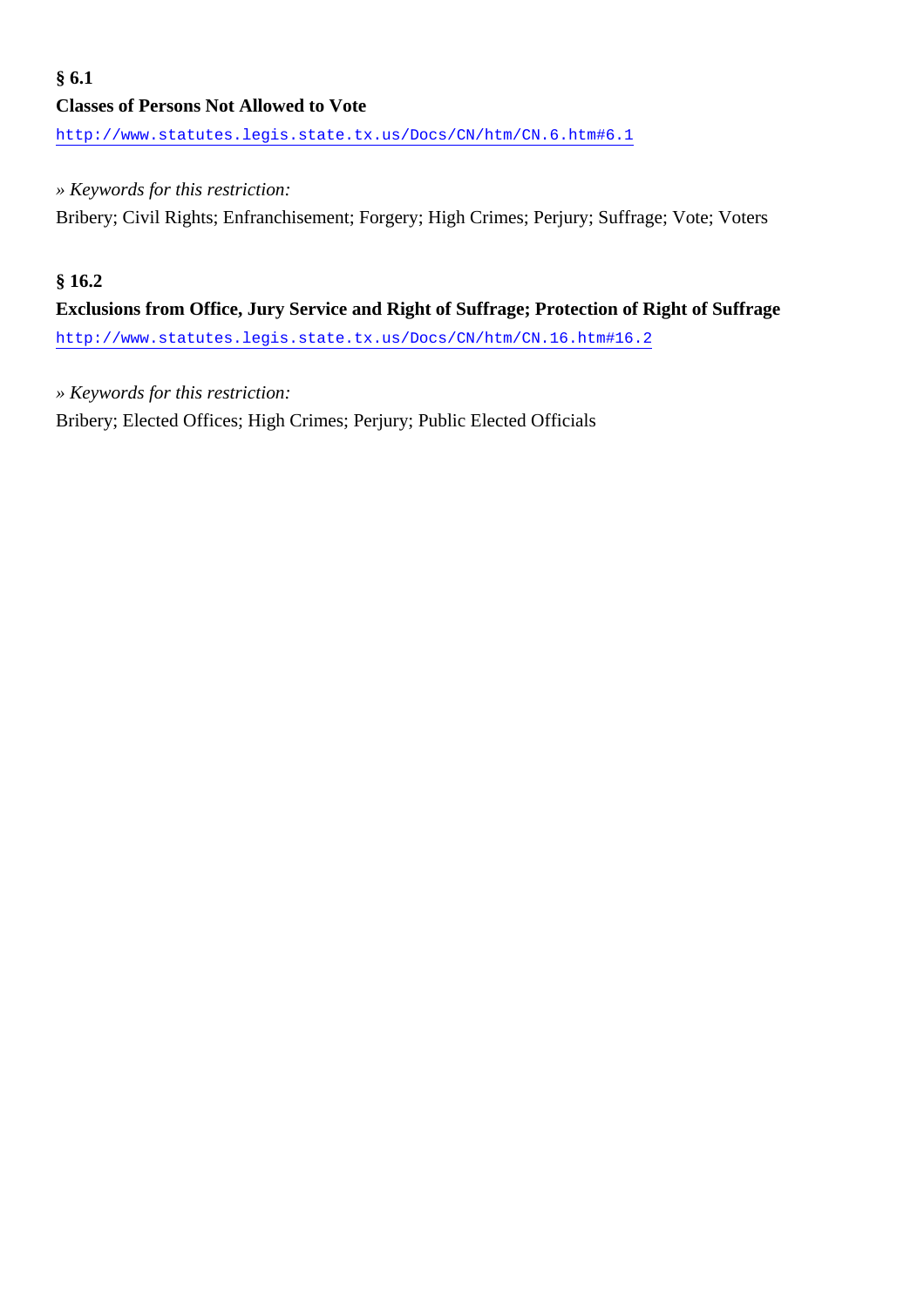#### <span id="page-6-0"></span>**§ 63.034**

#### **Commercial Fertilizer: Refusal or Revocation of Permit**

<http://www.statutes.legis.state.tx.us/Docs/AG/htm/AG.63.htm#63.034>

*» Keywords for this restriction:* Fertilizers; Permits

#### **§ 63.035**

#### **Commercial Fertilizer: Refusal or Revocation of Registration**

<http://www.statutes.legis.state.tx.us/Docs/AG/htm/AG.63.htm#63.035>

*» Keywords for this restriction:* Fertilizers

## **§ 76.108 Pesticide and Herbicide Regulation: Commercial Applicator License**

<http://www.statutes.legis.state.tx.us/Docs/AG/htm/AG.76.htm#76.108>

#### *» Keywords for this restriction:*

Commercial Applicators; Exterminators; Herbicides; Licenses; Moral Turpitude; Pesticides

#### **§ 141.025**

#### **Commercial Feed: Refusal or Revocation of License**

<http://www.statutes.legis.state.tx.us/Docs/AG/htm/AG.141.htm#141.025>

*» Keywords for this restriction:* Commercial Feed; Licenses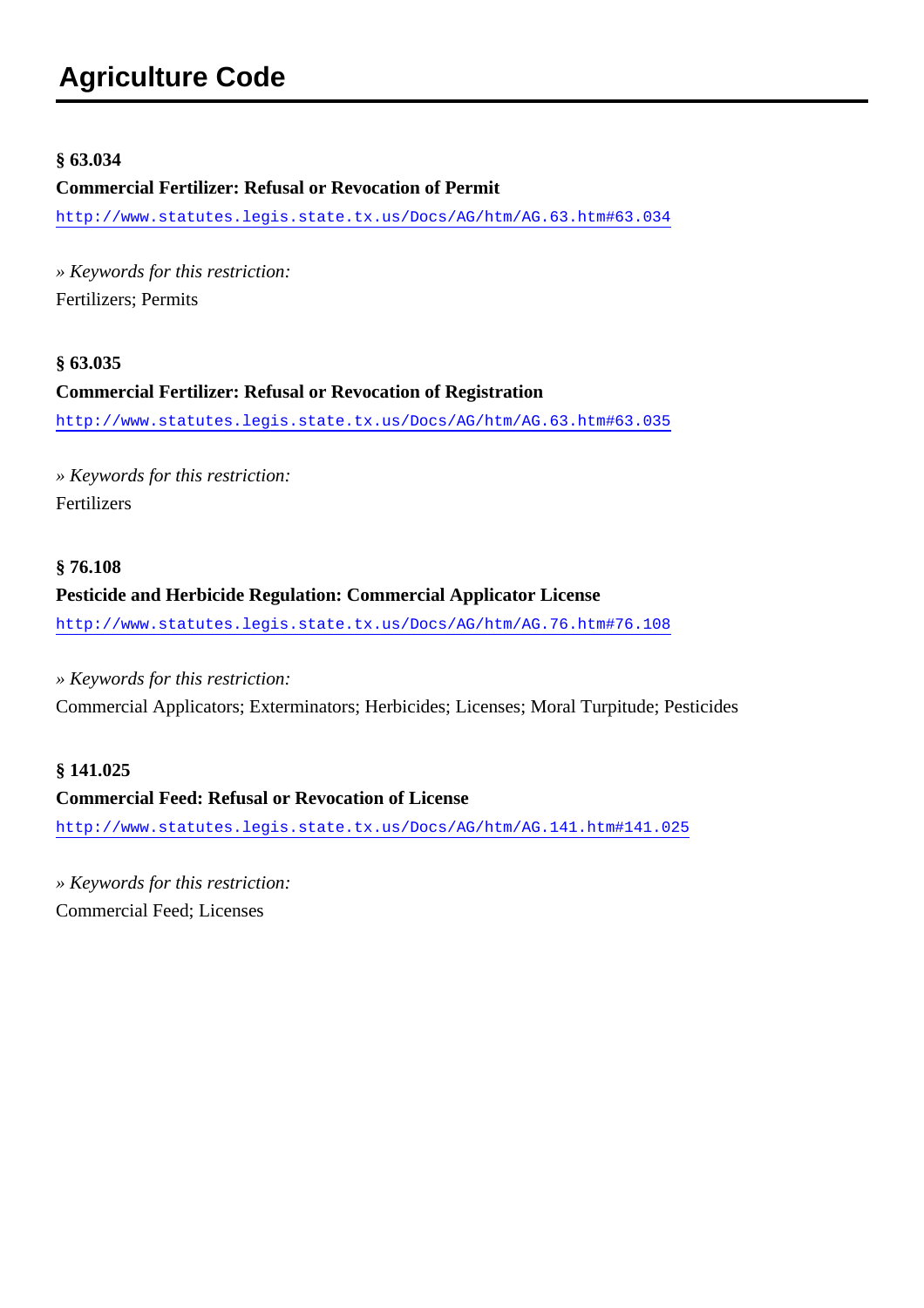#### <span id="page-7-0"></span>**§ 11.46**

#### **Application for and Issuance of Permits: General Grounds for Refusal**

<http://www.statutes.legis.state.tx.us/Docs/AL/htm/AL.11.htm#11.46>

#### *» Keywords for this restriction:*

Alcohol; Alcohol Distribution; Bar Ownership; Beer Brewers; Distillers; Moral Turpitude; Package Stores; Permits; Private Clubs; Wholesalers; Wine and Beer Retailers; Winery

#### **§ 11.61**

## **Cancellation and Suspension of Permits: Cancellation or Suspension of Permit** <http://www.statutes.legis.state.tx.us/Docs/AL/htm/AL.11.htm#11.61>

#### *» Keywords for this restriction:*

Alcohol; Alcohol Distribution; Bar Ownership; Beer Brewers; Distillers; Package Stores; Permits; Private Clubs; Wholesalers; Wine and Beer Retailers; Winery

#### **§ 25.06**

#### **Wine and Beer Retailer's Permit: Denial of Original Application**

<http://www.statutes.legis.state.tx.us/Docs/AL/htm/AL.25.htm#25.06>

*» Keywords for this restriction:*

Alcohol; Beer Retailers; Bookmaking; Bootlegging; Controlled Substances; Deadly Weapons; Firearms; Gambling; Guns; Moral Turpitude; Permits; Prostitution; Wine and Beer Retailers; Wine Retailers

#### **§ 61.42**

#### **Mandatory Grounds for Refusal: Distributor or Retailer**

<http://www.statutes.legis.state.tx.us/Docs/AL/htm/AL.61.htm#61.42>

*» Keywords for this restriction:*

Alcohol; Alcohol Distribution; Alcohol Distributors; Alcohol Retailers; Beer Distributors; Beer Retailers; **Licenses**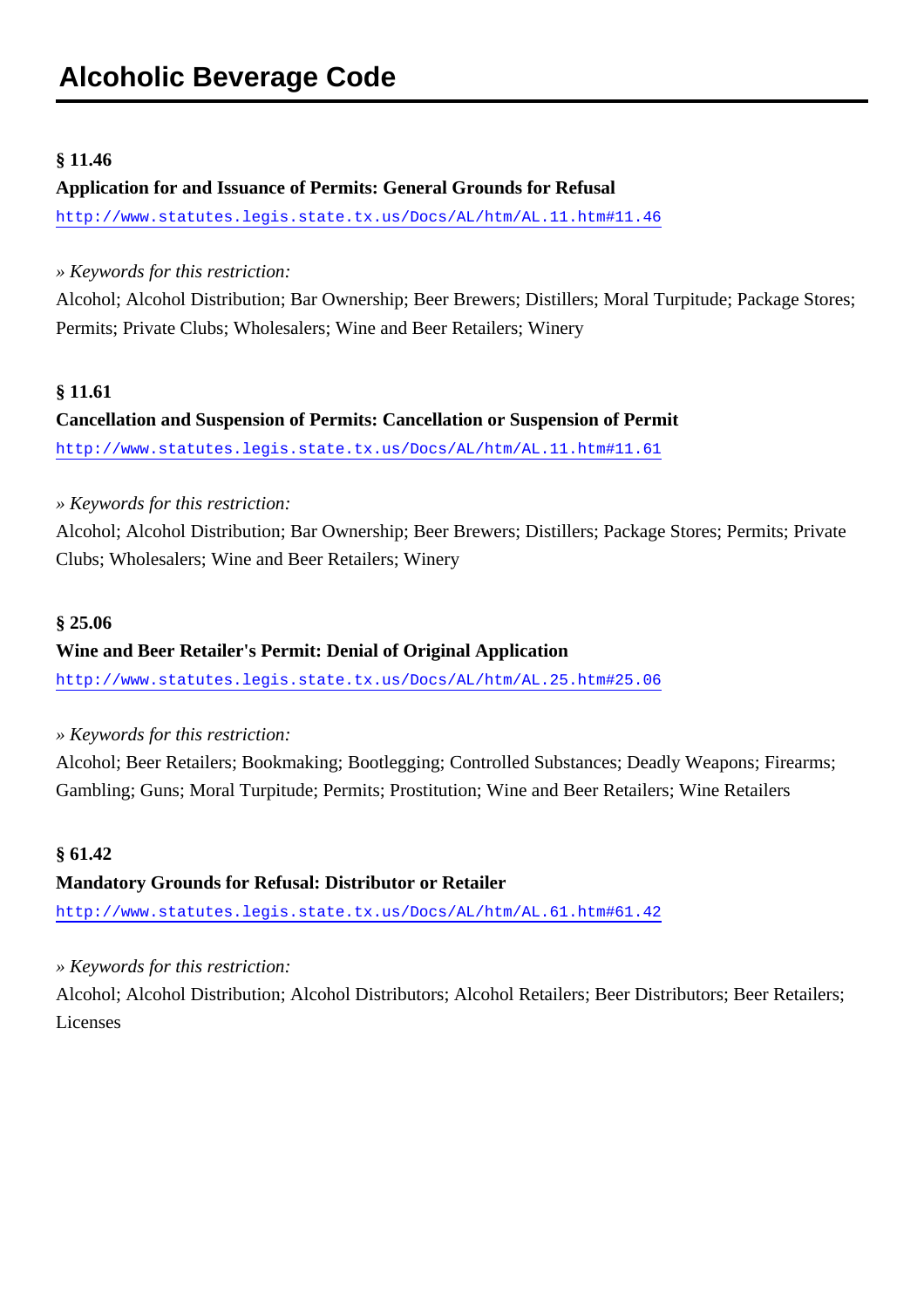## **§ 61.43 Discretionary Grounds for Refusal: Distributor or Retailer**

<http://www.statutes.legis.state.tx.us/Docs/AL/htm/AL.61.htm#61.43>

#### *» Keywords for this restriction:*

Alcohol; Alcohol Distribution; Alcohol Distributors; Alcohol Retailers; Beer Distributors; Beer Retailers; Licenses

#### **§ 61.71**

#### **Grounds for Cancellation or Suspension: Retail Dealer**

<http://www.statutes.legis.state.tx.us/Docs/AL/htm/AL.61.htm#61.71>

#### *» Keywords for this restriction:*

Alcohol; Alcohol Retailers; Beer Retailers; Licenses

#### **§ 61.74**

#### **Grounds for Cancellation or Suspension: Distributor**

<http://www.statutes.legis.state.tx.us/Docs/AL/htm/AL.61.htm#61.74>

#### *» Keywords for this restriction:*

Alcohol; Alcohol Distribution; Alcohol Distributors; Beer Distributors; Licenses; Wine Distributors

#### **§ 69.06**

#### **Retail Dealer's On-Premise License: Denial of Original Application**

<http://www.statutes.legis.state.tx.us/Docs/AL/htm/AL.69.htm#69.06>

#### *» Keywords for this restriction:*

Alcohol; Alcohol Distribution; Alcohol Retailers; Controlled Substances; Deadly Weapons; Firearms; Gambling; Guns; Licenses; Moral Turpitude; On-Premise Licenses

#### **§ 109.532**

## **Miscellaneous Regulatory Provisions: Criminal History Background Checks**

<http://www.statutes.legis.state.tx.us/Docs/AL/htm/AL.109.htm#109.532>

#### *» Keywords for this restriction:*

Alcohol; Background Checks; Criminal History; Criminal Records; Licenses; Permits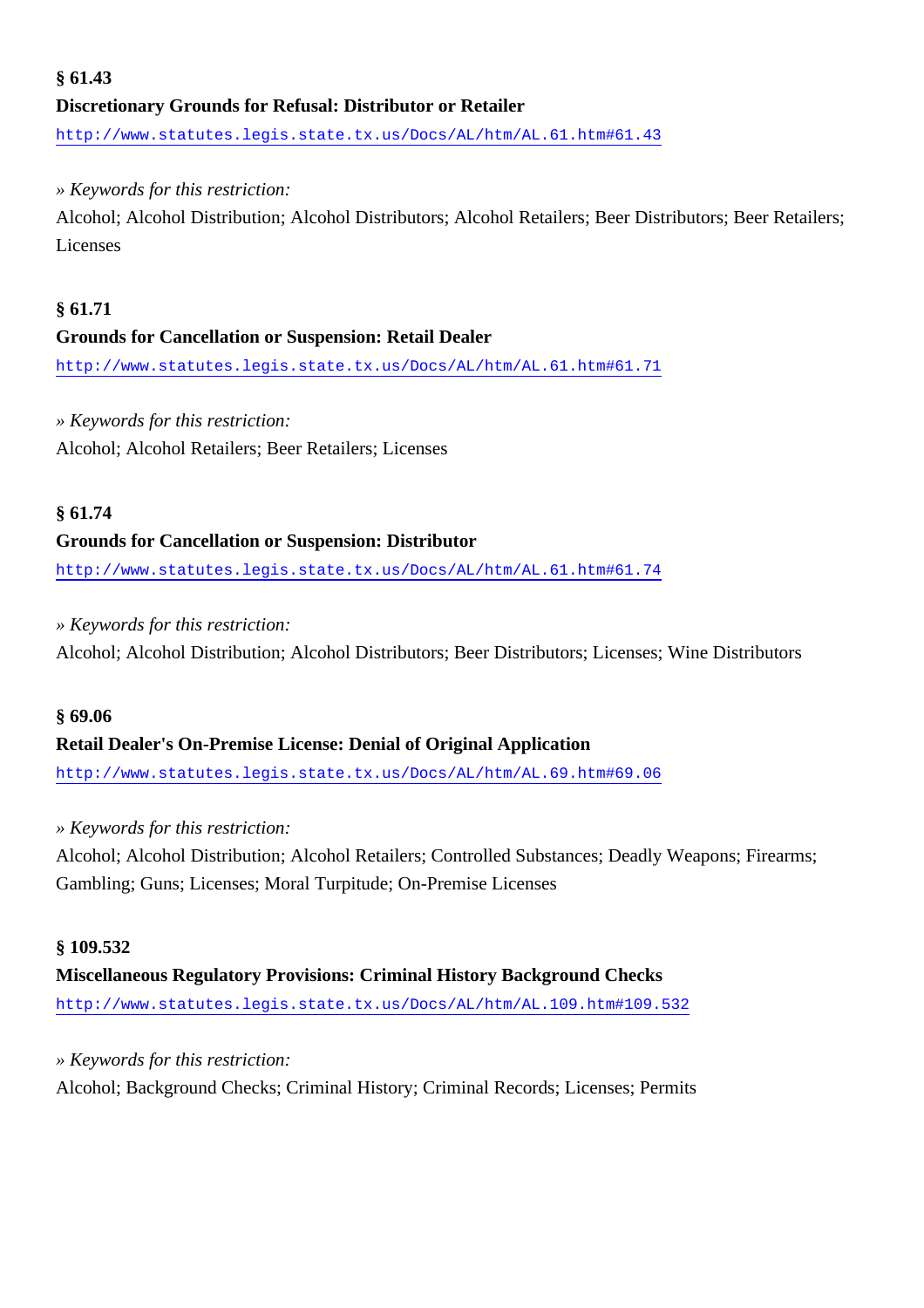#### <span id="page-9-0"></span>**§ 51.161**

#### **Business Opportunities; Contents: Legal Action History**

<http://www.statutes.legis.state.tx.us/Docs/BC/htm/BC.51.htm#51.161>

#### *» Keywords for this restriction:*

Business Opportunities; Business Opportunity Sellers; Embezzlement; Fraud; Fraudulent Conversions; Misappropriation of Property

#### **§ 57.154**

## **Agricultural, Construction, Industrial, Mining, Forestry, Landscaping, and Outdoor Power Equipment Dealer Agreements; Termination of Agreements Other Than Single-Line Dealer Agreements: Good Cause Determination**

<http://www.statutes.legis.state.tx.us/Docs/BC/htm/BC.57.htm#57.154>

#### *» Keywords for this restriction:*

Agricultural Equipment; Construction Equipment; Equipment Dealers; Forestry Equipment; Industrial Equipment; Landscaping Equipment; Mining Equipment; Outdoor Power Equipment

#### **§ 57.203**

**Agricultural, Construction, Industrial, Mining, Forestry, Landscaping, and Outdoor Power Equipment Dealer Agreements; Termination of Single-Line Dealer Agreements: Good Cause Determination**

<http://www.statutes.legis.state.tx.us/Docs/BC/htm/BC.57.htm#57.203>

#### *» Keywords for this restriction:*

Agricultural Equipment; Construction Equipment; Equipment Dealers; Forestry Equipment; Industrial Equipment; Landscaping Equipment; Mining Equipment; Outdoor Power Equipment; Single-line Dealers

#### **§ 102.002**

## **Sexually Oriented Businesses: Prohibition on Certain Activities by Sex Offender in Relation to Business**

<http://www.statutes.legis.state.tx.us/Docs/BC/htm/BC.102.htm#102.002>

#### *» Keywords for this restriction:*

Sex Offenders; Sexually Oriented Businesses; Sexually-Oriented Business Employees; Sexually-Oriented Business Owners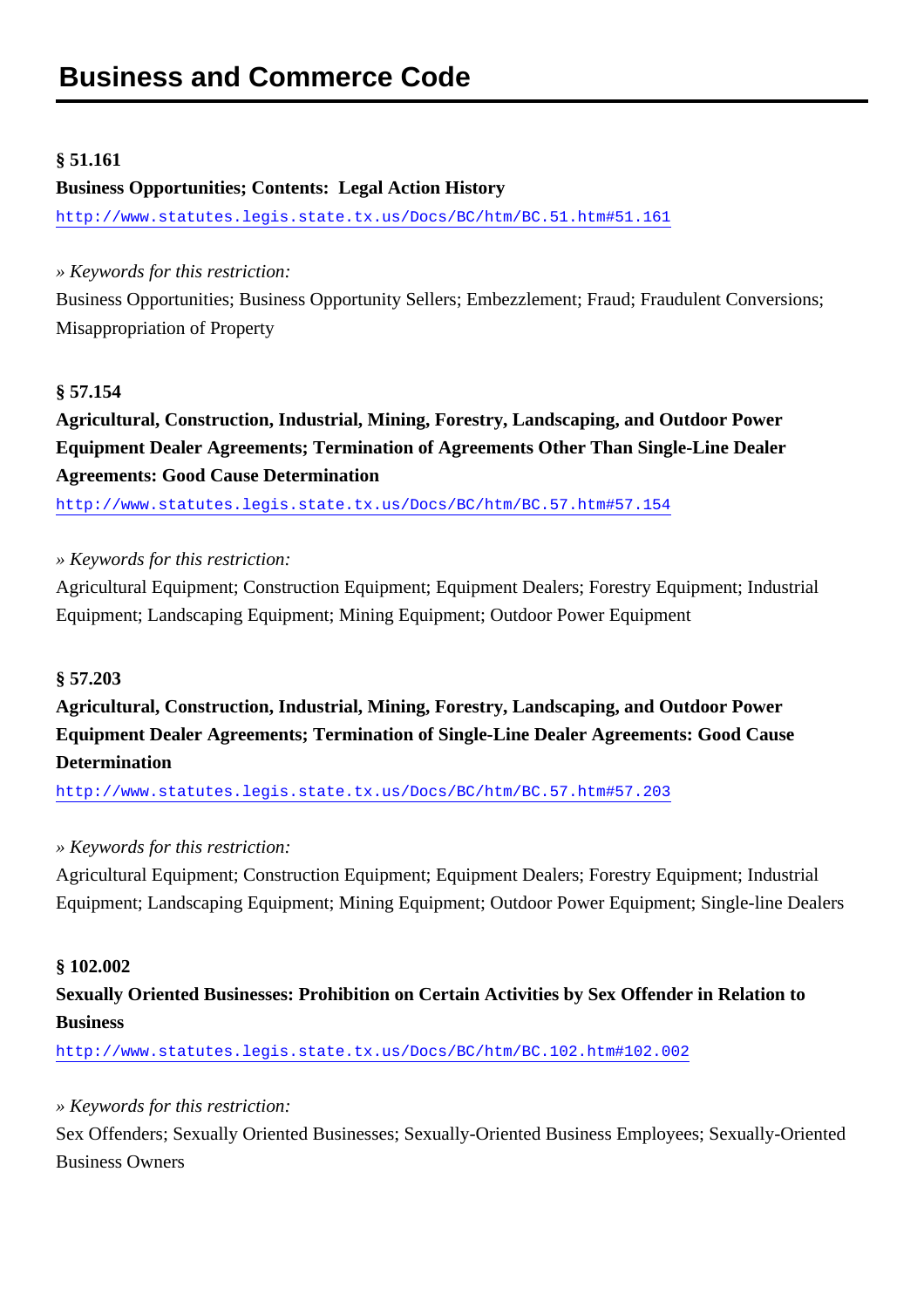#### **§ 102.003**

## **Sexually Oriented Businesses: Prohibition on Certain Activities by Business in Relation to Sex Offender**

<http://www.statutes.legis.state.tx.us/Docs/BC/htm/BC.102.htm#102.003>

#### *» Keywords for this restriction:*

Sex Offenders; Sexually Oriented Businesses; Sexually-Oriented Business Employees

#### **§ 106.005**

**Internet Dating Safety Act: Disclosures by Provider That Conducts Criminal Background Checks** <http://www.statutes.legis.state.tx.us/Docs/BC/htm/BC.106.htm#106.005>

#### *» Keywords for this restriction:*

Background Checks; Criminal History; Criminal Records; Online Dating Services; Sex Offenders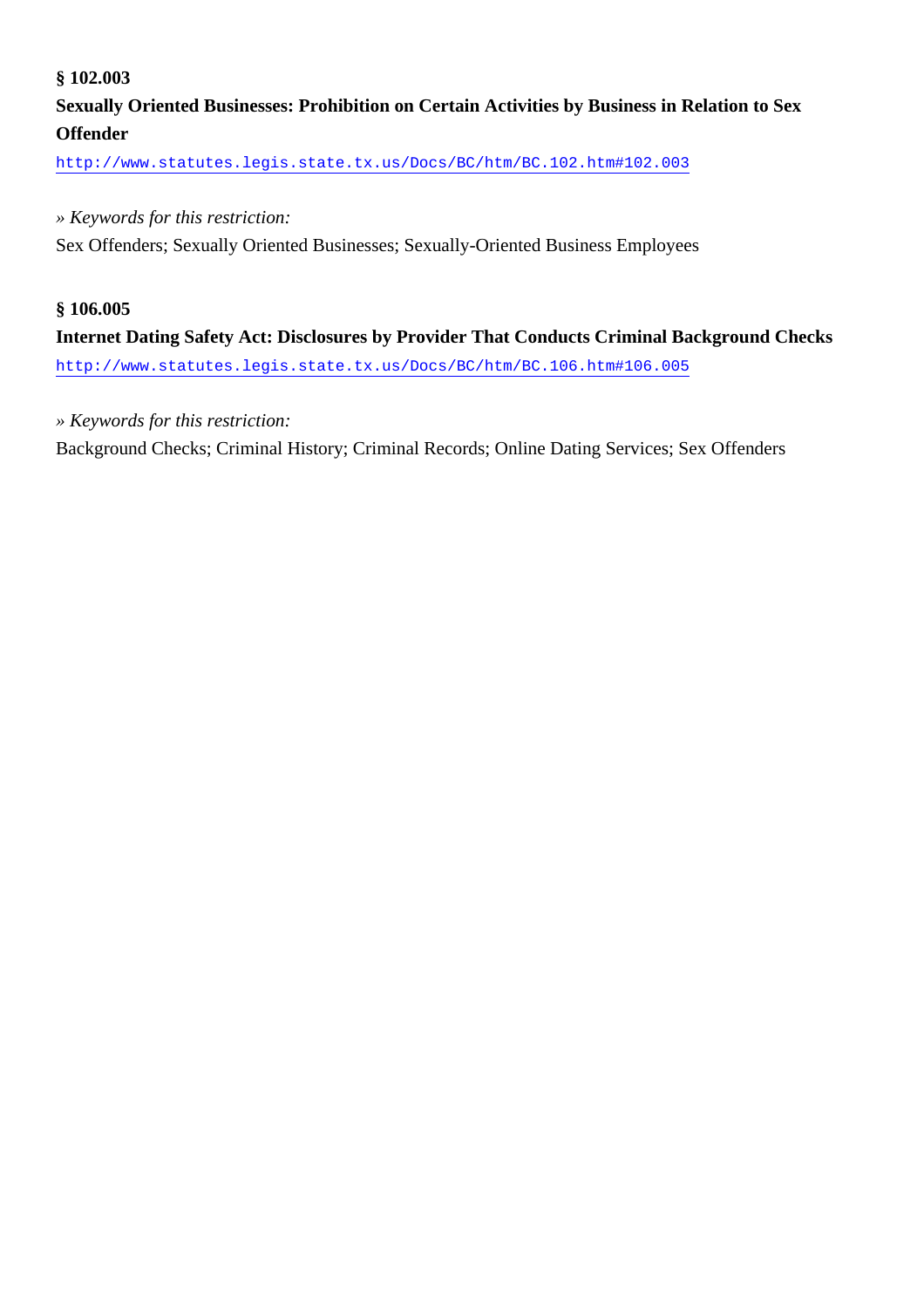#### <span id="page-11-0"></span>**§ 9.151**

#### **Foreign Entities: Revocation of Registration by Court Action**

<http://www.statutes.legis.state.tx.us/Docs/BO/htm/BO.9.htm#9.151>

*» Keywords for this restriction:*

Business Trusts; Corporate Managers; Corporations; Foreign Business Entities; Limited Liability Companies; Limited Partnerships; Real Estate Investment Trusts

#### **§ 11.301**

## **Involuntary Winding Up and Termination of Filing Entity by Court Action** <http://www.statutes.legis.state.tx.us/Docs/BO/htm/BO.11.htm#11.301>

*» Keywords for this restriction:*

Corporate Managers; Corporations; Termination of Business; Winding Up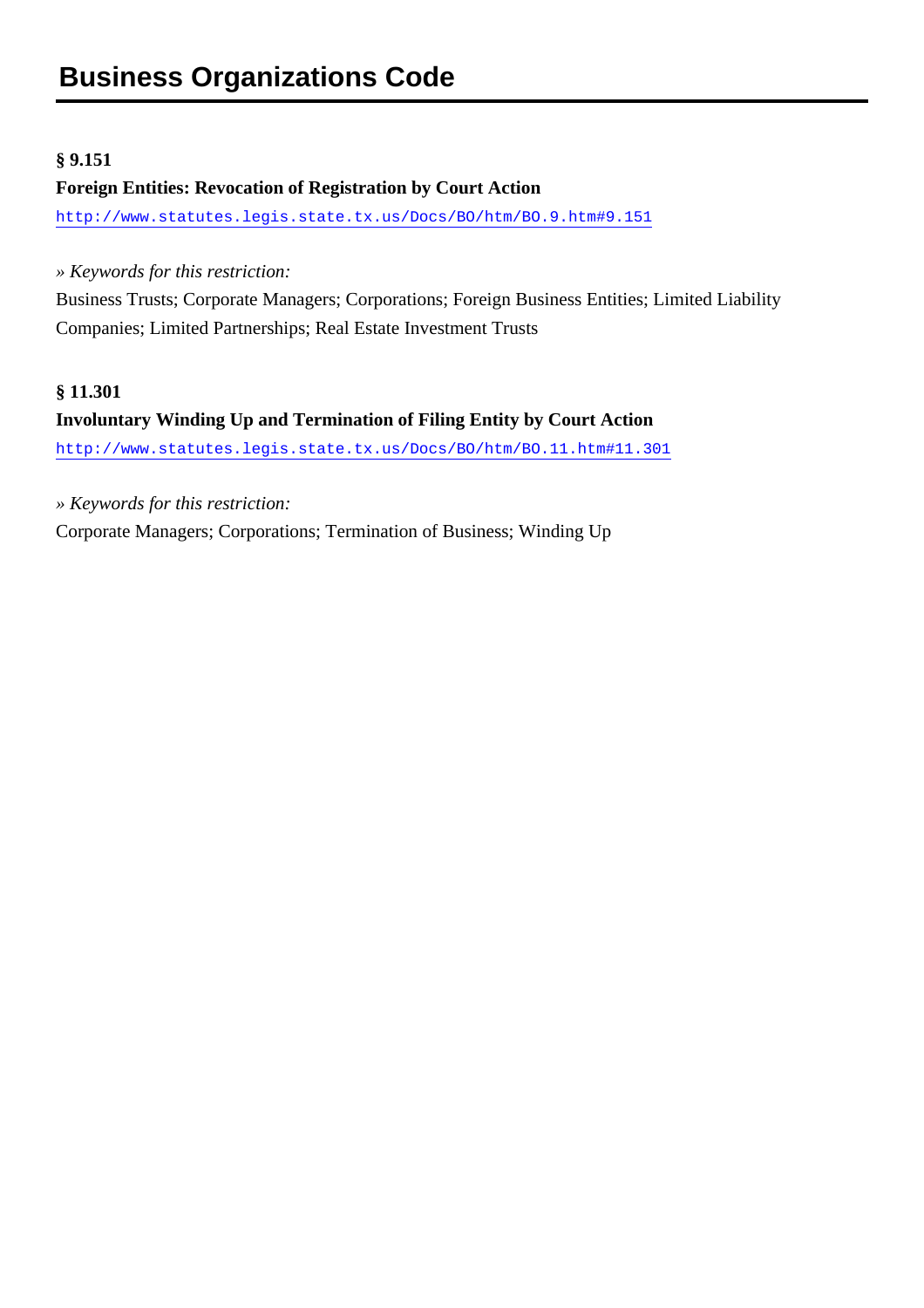#### <span id="page-12-0"></span>**§ 86.002**

#### **Recovery of Damages for Injury to Convicted Person**

<http://www.statutes.legis.state.tx.us/Docs/CP/htm/CP.86.htm#86.002>

*» Keywords for this restriction:* Damages; Personal Injuries

## **§ 93.001 Assumption of the Risk: Affirmative Defense** <http://www.statutes.legis.state.tx.us/Docs/CP/htm/CP.93.htm#93.001>

*» Keywords for this restriction:* Damages; Personal Injuries

#### **§ 103.154**

#### **Compensation to Persons Wrongfully Imprisoned: Termination of Payments**

<http://www.statutes.legis.state.tx.us/Docs/CP/htm/CP.103.htm#103.154>

#### *» Keywords for this restriction:*

Wrongful Imprisonment; Wrongful Imprisonment Compensation

#### **§ 140.006**

#### **Civil Racketeering Related to Trafficking of Persons: Evidence**

<http://www.statutes.legis.state.tx.us/Docs/CP/htm/CP.140.htm#140.006>

*» Keywords for this restriction:* Civil Racketeering; Human Trafficking

#### **§ 145.002**

**Sue Weaver Act; Liability for Negligent Hiring by In-Home Service Companies and Residential Delivery Companies: Criminal History Background Check**

<http://www.statutes.legis.state.tx.us/Docs/CP/htm/CP.145.htm#145.002>

#### *» Keywords for this restriction:*

Background Checks; Criminal History; Criminal Records; Delivery Persons; In-Home Service Companies; Public Indecency; Repairman; Repairmen; Repairs; Residences; Residential Delivery Companies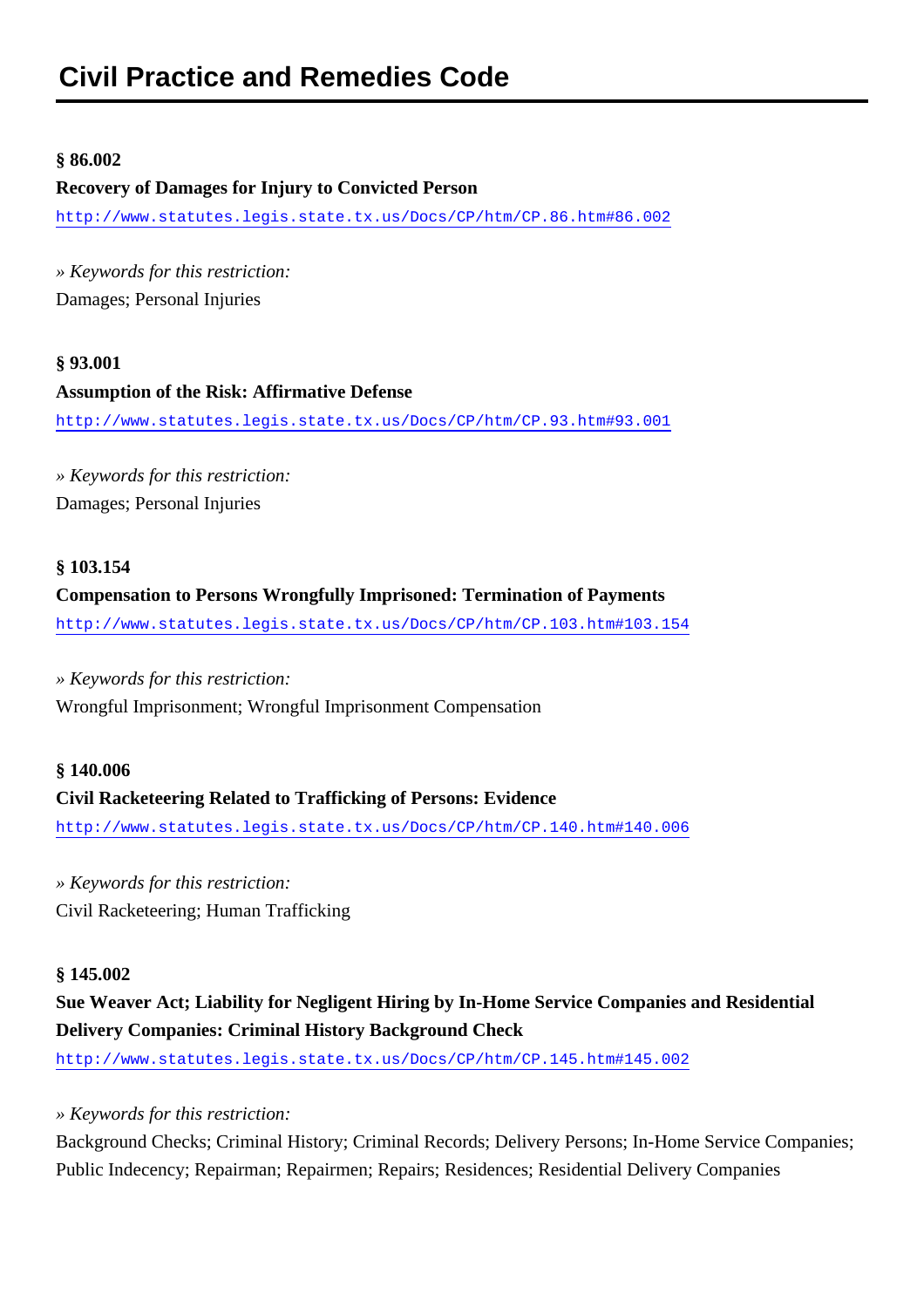## **§ 152.003 Alternative Dispute Resolution System Established by Counties: Referral of Cases** <http://www.statutes.legis.state.tx.us/Docs/CP/htm/CP.152.htm#152.003>

*» Keywords for this restriction:* Alternative Dispute Resolutions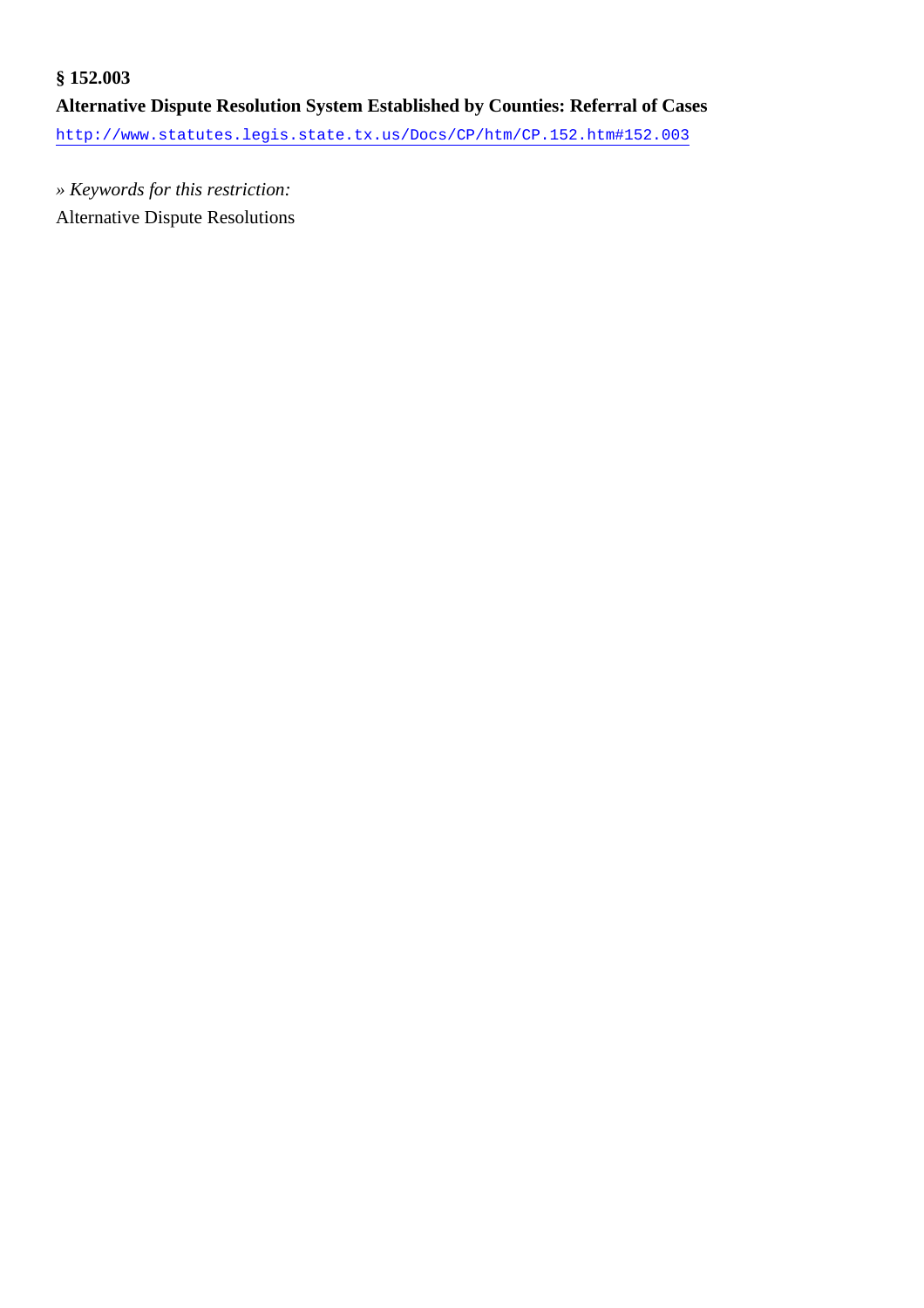#### <span id="page-14-0"></span>**§ 2.25**

#### **Reporting Certain Aliens to Federal Government**

<http://www.statutes.legis.state.tx.us/Docs/CR/htm/CR.2.htm#2.25>

*» Keywords for this restriction:*

Illegal Aliens; Illegal Immigrants; Immigration; Immigration and Naturalization Services; Undocumented Immigrants

#### **§ 14.03**

#### **Arrest without Warrant: Authority of Peace Officers**

<http://www.statutes.legis.state.tx.us/Docs/CR/htm/CR.14.htm#14.03>

*» Keywords for this restriction:* Arrest without Warrant; Arrests; Domestic Violence; Family Violence; Police; Warrants

#### **§ 14.04**

#### **Arrest without Warrant: When Felony Has Been Committed**

<http://www.statutes.legis.state.tx.us/Docs/CR/htm/CR.14.htm#14.04>

*» Keywords for this restriction:*

Arrest without Warrant; Arrests; Police; Warrants

### **§ 17.10 Bail: Disqualified Sureties**

<http://www.statutes.legis.state.tx.us/Docs/CR/htm/CR.17.htm#17.10>

*» Keywords for this restriction:* Bail; Bail Bond Surety; Surety

## **§ 19.08 Organization of the Grand Jury: Qualifications** <http://www.statutes.legis.state.tx.us/Docs/CR/htm/CR.19.htm#19.08>

*» Keywords for this restriction:* Grand Jury; Juries; Jurors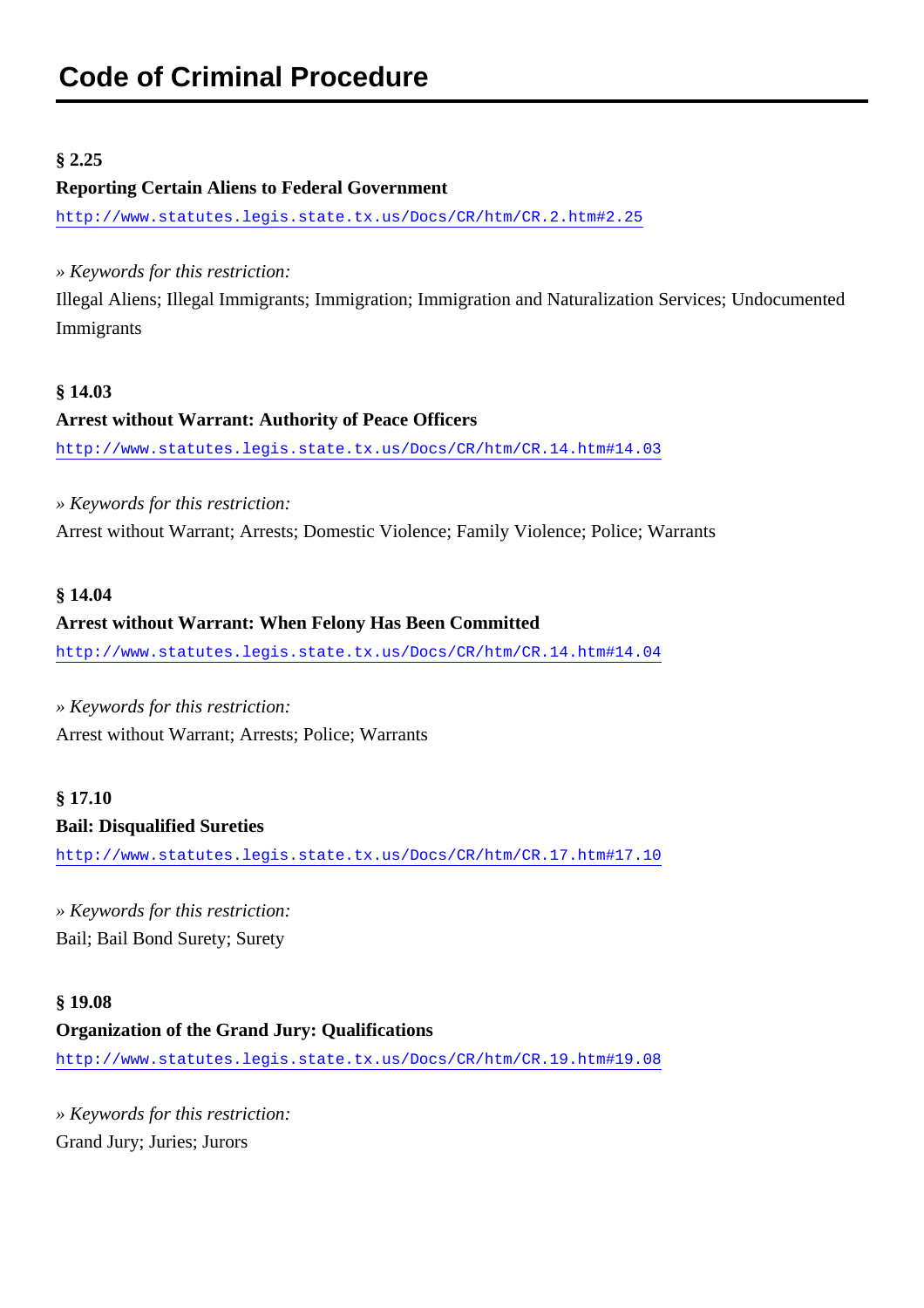## **§ 21.31 Indictment and Information: Testing for AIDS and Certain Other Diseases** <http://www.statutes.legis.state.tx.us/Docs/CR/htm/CR.21.htm#21.31>

*» Keywords for this restriction:*

AIDS; HIV; Public Health; Reportable Diseases; Sex Offenders; Sex Offenses; Sexually Transmitted Diseases; STD

#### **§ 35.16**

#### **Formation of the Jury: Reasons for Challenge for Cause**

<http://www.statutes.legis.state.tx.us/Docs/CR/htm/CR.35.htm#35.16>

*» Keywords for this restriction:* Juries; Jurors; Petit Jury

#### **§ 35.19**

#### **Formation of the Jury: Absolute Disqualification**

<http://www.statutes.legis.state.tx.us/Docs/CR/htm/CR.35.htm#35.19>

*» Keywords for this restriction:* Juries; Jurors; Petit Jury

#### **§ 42.011 Judgment Affecting an Officer or Jailer**

<http://www.statutes.legis.state.tx.us/Docs/CR/htm/CR.42.htm#42.011>

*» Keywords for this restriction:* Corrections; Corrections Officers; Jailers; Licenses; Peace Officers; Police; Police Officers; Texas Commission on Law Enforcement

#### **§ 42.12**

#### **Judge Ordered Community Supervision**

<http://www.statutes.legis.state.tx.us/Docs/CR/htm/CR.42.htm#42.12>

*» Keywords for this restriction:* Community Supervision; Probation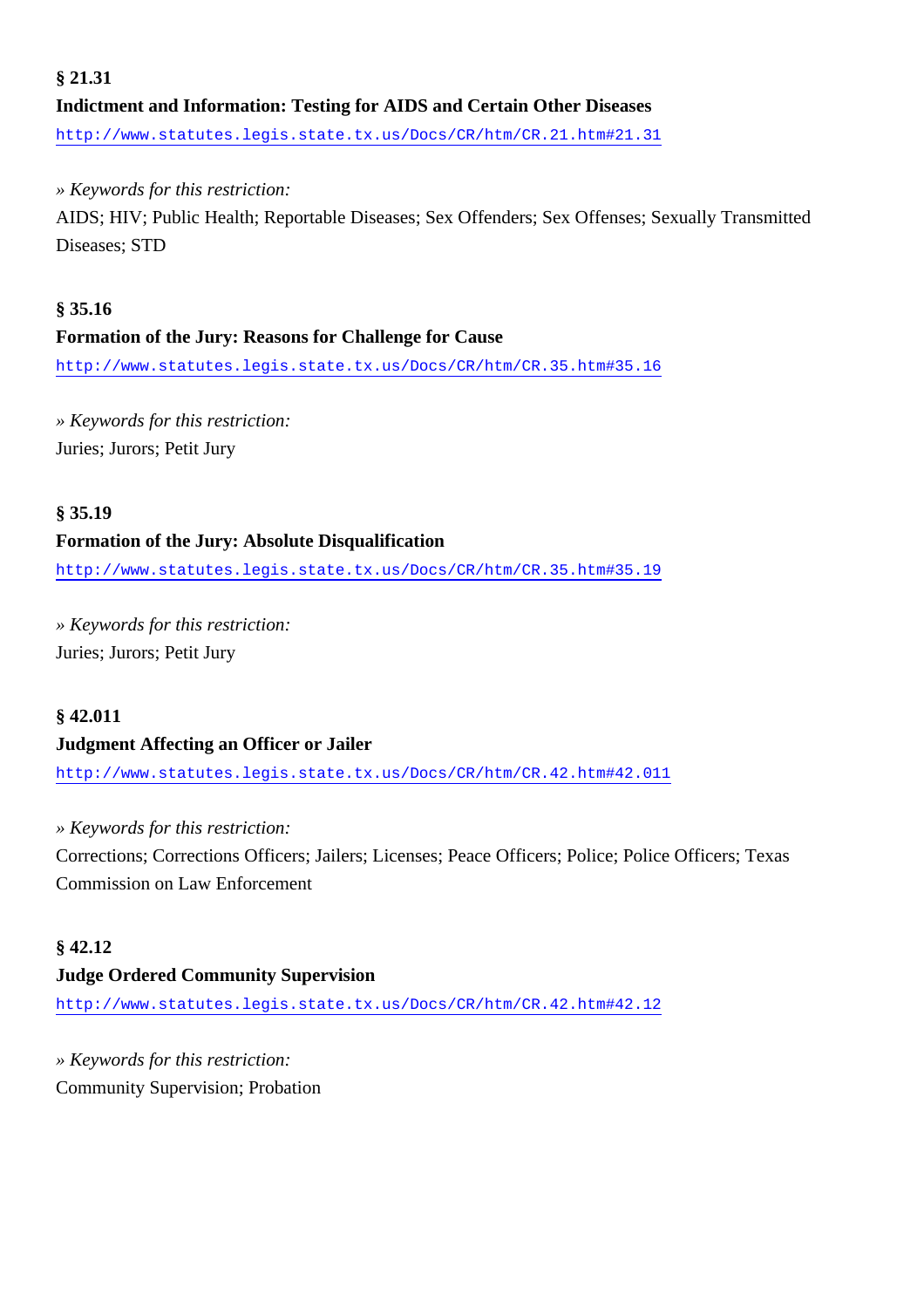## **§ 44.35 Bail Pending Habeas Corpus Appeal**

<http://www.statutes.legis.state.tx.us/Docs/CR/htm/CR.44.htm#44.35>

#### *» Keywords for this restriction:*

Bail; Bail Bond Surety; Capital Offenses; Habeas Corpus; Surety

#### **§ 48.01**

#### **Governor May Pardon**

<http://www.statutes.legis.state.tx.us/Docs/CR/htm/CR.48.htm#48.01>

#### *» Keywords for this restriction:*

Board of Pardons and Paroles; Capital Offenses; Commutation; Governor; Impeachment; Pardons; Treason

#### **§ 55.01**

#### **Expunction of Criminal Records**

<http://www.statutes.legis.state.tx.us/Docs/CR/htm/CR.55.htm#55.01>

#### *» Keywords for this restriction:*

Background Checks; Criminal History; Criminal Records; Expunction; Pardons

#### **§ 62.051**

#### **Sex Offender Registration Program: Registration**

<http://www.statutes.legis.state.tx.us/Docs/CR/htm/CR.62.htm#62.051>

*» Keywords for this restriction:* Residences; Sex Offenders; Sex Offenses

#### **§ 62.063**

#### **Sex Offender Registration Program: Prohibited Employment**

<http://www.statutes.legis.state.tx.us/Docs/CR/htm/CR.62.htm#62.063>

#### *» Keywords for this restriction:*

Amusement Park Rides; Amusement Ride Operators; Bus Drivers; Buses; Cabs; Chauffeurs; Limousine Drivers; Limousines; Public Transit; Public Transportation; School Bus Drivers; Sex Offenders; Sex Offenses; Taxicab Drivers; Taxicabs; Taxies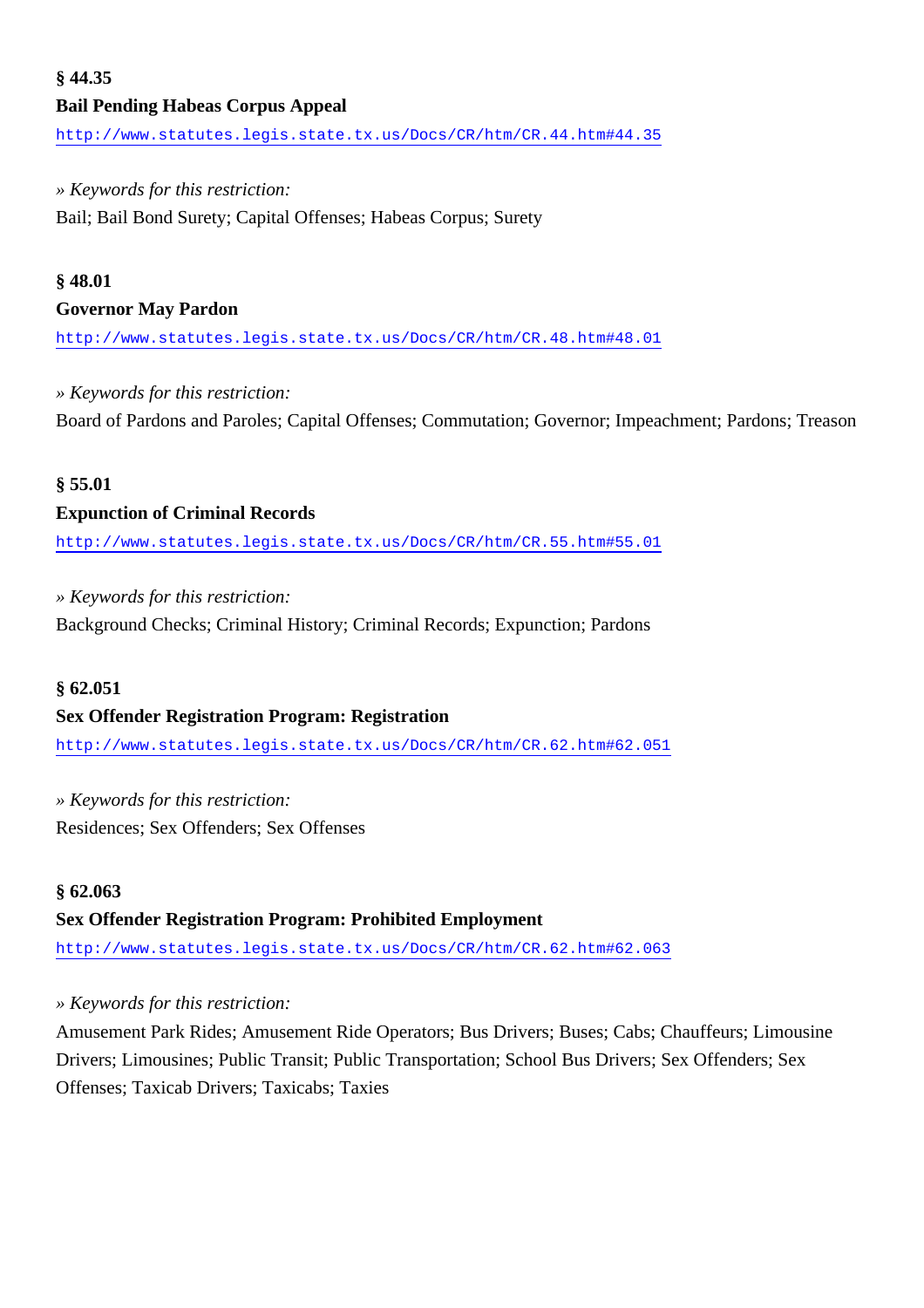## **§ 102.004 Costs Paid by Defendants: Jury Fee**

<http://www.statutes.legis.state.tx.us/Docs/CR/htm/CR.102.htm#102.004>

#### *» Keywords for this restriction:*

Costs Paid by Defendants; Court Costs; Fees; Fees Paid by Defendants; Juries

#### **§ 102.0045**

#### **Costs Paid by Defendants: Fee for Jury Reimbursement to Counties**

<http://www.statutes.legis.state.tx.us/Docs/CR/htm/CR.102.htm#102.0045>

#### *» Keywords for this restriction:*

Costs Paid by Defendants; Court Costs; Fees; Fees Paid by Defendants; Juries

#### **§ 102.005**

#### **Costs Paid by Defendants: Fees to Clerks**

<http://www.statutes.legis.state.tx.us/Docs/CR/htm/CR.102.htm#102.005>

#### *» Keywords for this restriction:*

Costs Paid by Defendants; Court Clerks; Court Costs; Fees; Fees Paid by Defendants

#### **§ 102.006**

#### **Costs Paid by Defendants: Fees in Expunction Proceedings**

<http://www.statutes.legis.state.tx.us/Docs/CR/htm/CR.102.htm#102.006>

*» Keywords for this restriction:* Costs Paid by Defendants; Court Costs; Criminal Records; Expunction; Fees; Fees Paid by Defendants

#### **§ 102.011**

## **Costs Paid by Defendants: Fees for Services of Peace Officers**

<http://www.statutes.legis.state.tx.us/Docs/CR/htm/CR.102.htm#102.011>

*» Keywords for this restriction:* Costs Paid by Defendants; Court Costs; Fees; Fees Paid by Defendants; Law Enforcement; Police

#### **§ 102.0169**

**Costs Paid by Defendants: Court Costs; County and District Court Technology Fund** <http://www.statutes.legis.state.tx.us/Docs/CR/htm/CR.102.htm#102.0169>

#### *» Keywords for this restriction:*

Costs Paid by Defendants; Court Costs; Fees; Fees Paid by Defendants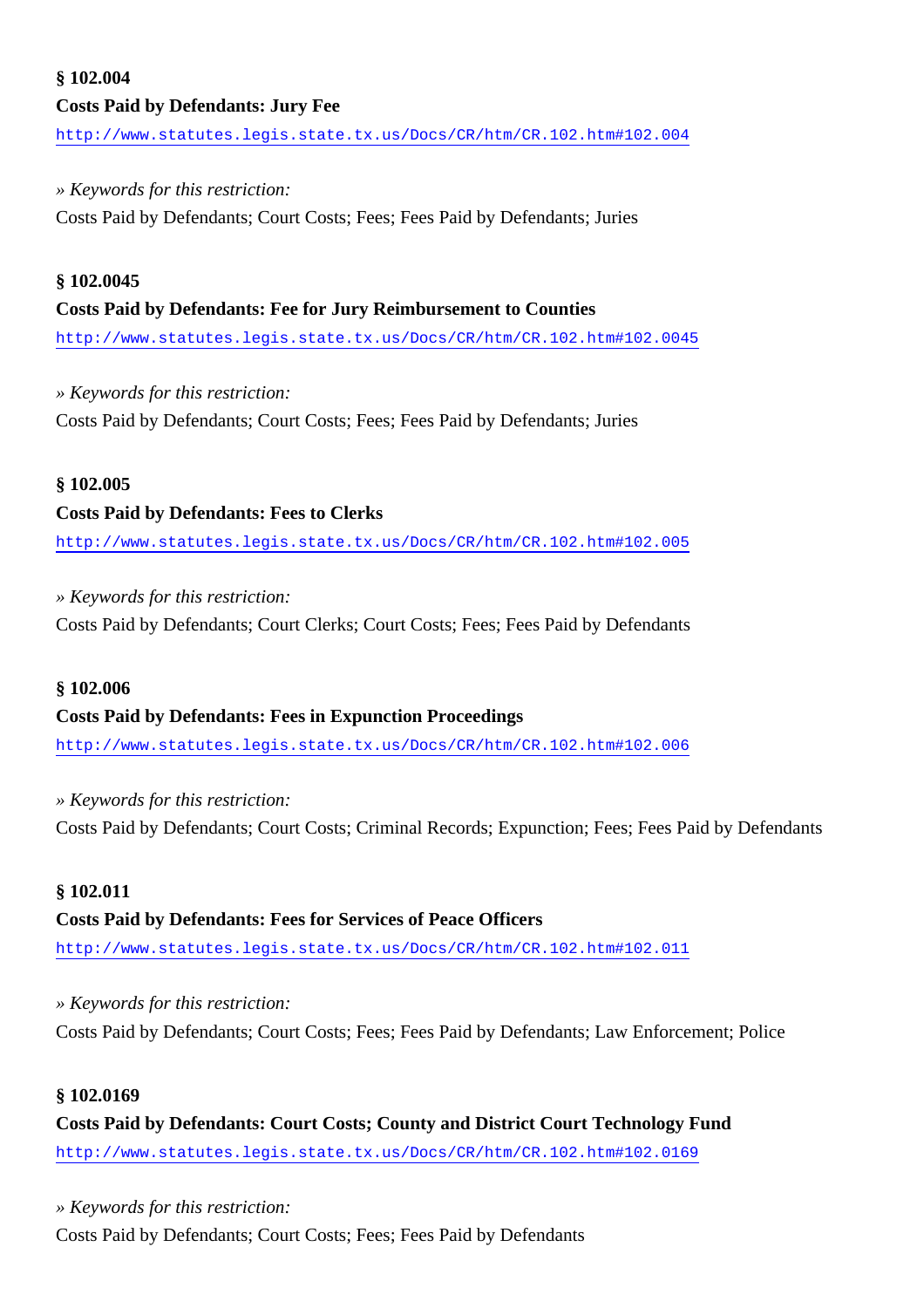#### **§ 102.017**

## **Costs Paid by Defendants: Court Costs; Courthouse Security Fund; Municipal Court Building Security Fund; Justice Court Building Security Fund**

<http://www.statutes.legis.state.tx.us/Docs/CR/htm/CR.102.htm#102.017>

#### *» Keywords for this restriction:*

Costs Paid by Defendants; Court Costs; Fees; Fees Paid by Defendants; Security Fees; Security Funds

#### **§ 102.0171 Costs Paid by Defendants: Juvenile Deliquency Prevention Funds**

<http://www.statutes.legis.state.tx.us/Docs/CR/htm/CR.102.htm#102.0171>

#### *» Keywords for this restriction:*

Costs Paid by Defendants; Court Costs; Fees; Fees Paid by Defendants; Juvenile Delinquency Prevention and Graffiti Eradication Fees; Juvenile Delinquency Prevention Fund

#### **§ 102.0178**

## **Costs Paid by Defendants: Costs Attendant to Certain Intoxication and Drug Convictions**

<http://www.statutes.legis.state.tx.us/Docs/CR/htm/CR.102.htm#102.0178>

#### *» Keywords for this restriction:*

Alcohol; Controlled Substances; Costs Paid by Defendants; Court Costs; Drug Offenses; Drugs; Fees; Fees Paid by Defendants; Intoxication

#### **§ 102.0185**

### **Costs Paid by Defendants; Additional Costs Attendant to Intoxication Convictions: Emergency Medical Services, Trauma Facilities, and Trauma Care Systems**

<http://www.statutes.legis.state.tx.us/Docs/CR/htm/CR.102.htm#102.0185>

#### *» Keywords for this restriction:*

Alcohol; Costs Paid by Defendants; Court Costs; Fees; Fees Paid by Defendants; Intoxication

#### **§ 102.0186**

### **Costs Paid by Defendants: Additional Costs Attendant to Certain Child Sexual Assault and Related Convictions**

<http://www.statutes.legis.state.tx.us/Docs/CR/htm/CR.102.htm#102.0186>

#### *» Keywords for this restriction:*

Child Abuse; Costs Paid by Defendants; County Child Abuse Prevention Fund; Fees; Fees Paid by Defendants; Sex Offenders; Sex Offenses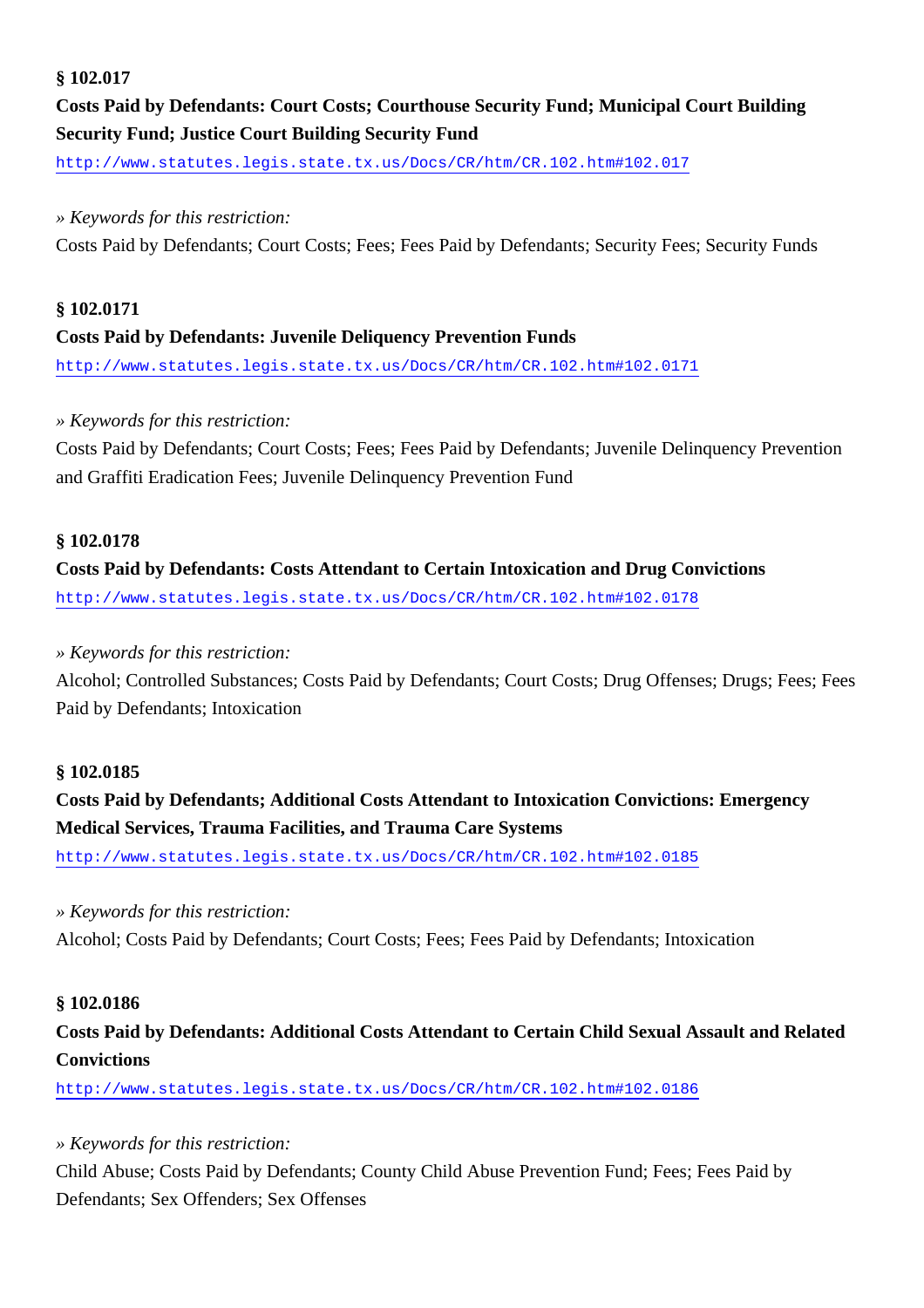## **§ 102.020 Costs Paid by Defendants: Costs Related to DNA Testing**

<http://www.statutes.legis.state.tx.us/Docs/CR/htm/CR.102.htm#102.020>

#### *» Keywords for this restriction:*

Costs Paid by Defendants; Court Costs; DNA; Fees; Fees Paid by Defendants; Genetic Tests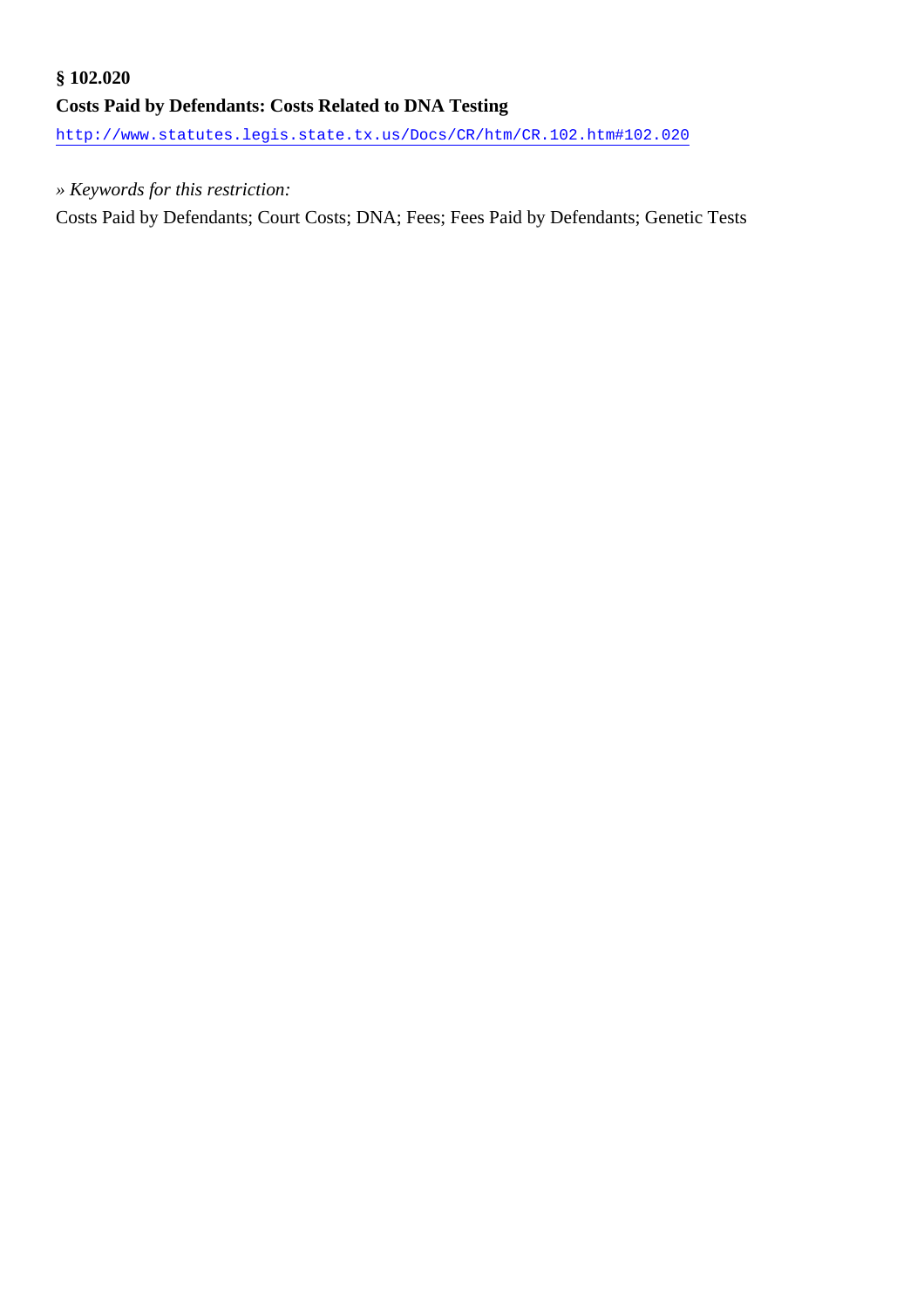#### <span id="page-20-0"></span>**§ 12.120**

**Restrictions on Serving as Member of Governing Body of Charter Holder or Open-Enrollment Charter School or Officer/Employee**

<http://www.statutes.legis.state.tx.us/Docs/ED/htm/ED.12.htm#12.120>

#### *» Keywords for this restriction:*

Charter School Employees; Charter School Officers; Charter Schools; Open Enrollment Charter Schools; School Employees

#### **§ 22.0834**

**Criminal History Record Information Review of Certain Contract Employees** <http://www.statutes.legis.state.tx.us/Docs/ED/htm/ED.22.htm#22.0834>

#### *» Keywords for this restriction:*

Background Checks; Bus Aides; Bus Drivers; Bus Monitors; Buses; Charter Schools; Contractors; Criminal History; Criminal Records; Open Enrollment Charter Schools; School Bus Aides; School Bus Drivers; School Bus Monitors; School Contract Employees; School District Employees; School Districts; School Employees; Schools; Sex Offenders; Sex Offenses

#### **§ 22.084**

**Access to Criminal History Records of School Bus Drivers, Bus Monitors, and Bus Aides** <http://www.statutes.legis.state.tx.us/Docs/ED/htm/ED.22.htm#22.084>

#### *» Keywords for this restriction:*

Background Checks; Bus Aides; Bus Drivers; Bus Monitors; Buses; Charter Schools; Criminal History; Criminal Records; Private Schools; School Bus Aides; School Bus Drivers; School Bus Monitors; Schools

#### **§ 22.085**

**School District Employees and Volunteers: Employees and Applicants Convicted of Certain Offenses** <http://www.statutes.legis.state.tx.us/Docs/ED/htm/ED.22.htm#22.085>

#### *» Keywords for this restriction:*

Background Checks; Bus Aides; Bus Drivers; Bus Monitors; Buses; Charter School Employees; Charter Schools; Criminal History; Criminal Records; Educators; School Bus Aides; School Bus Drivers; School Bus Monitors; School District Employees; School Districts; School Employees; Schools; Sex Offenders; Sex Offenses; Teachers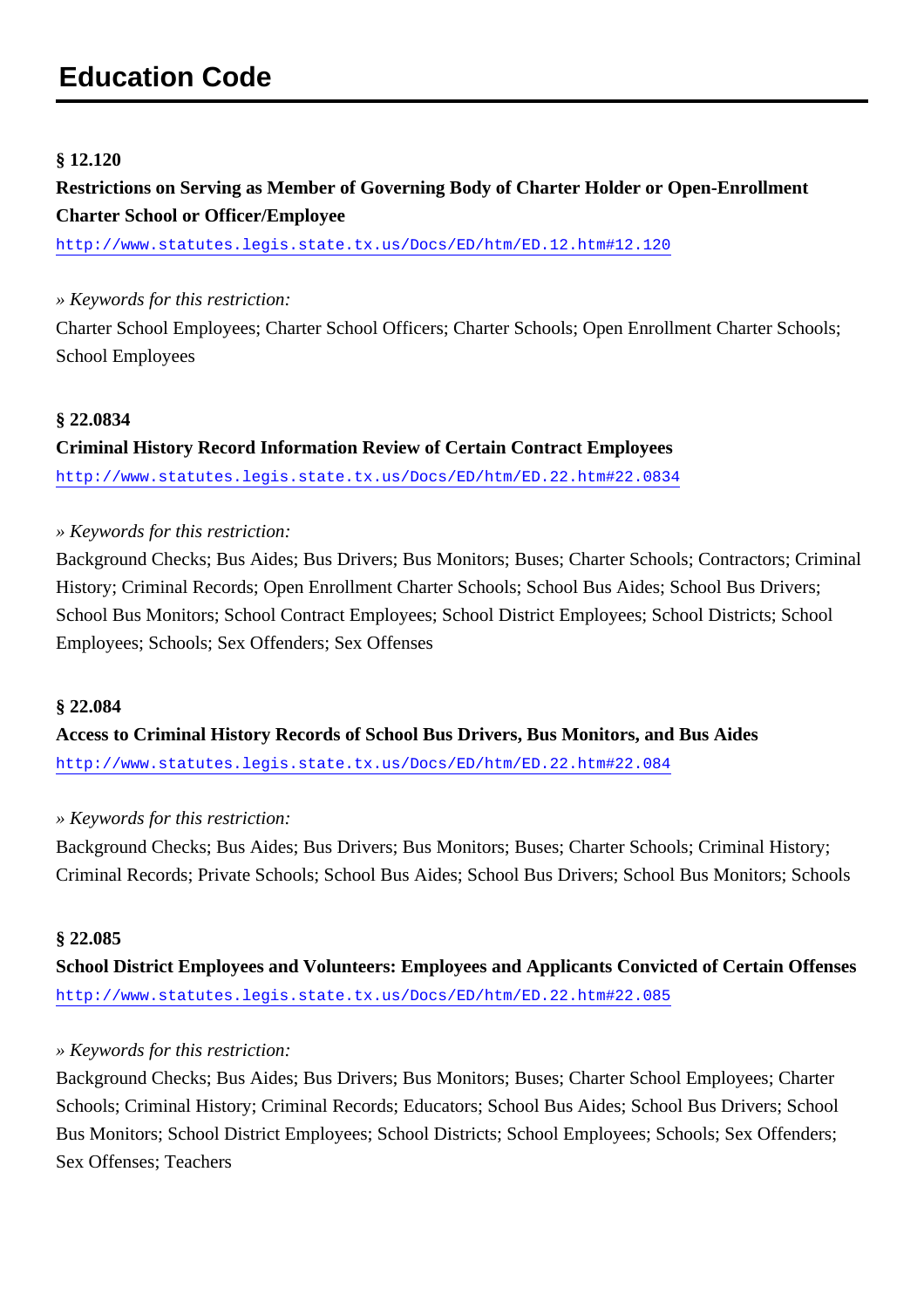## **§ 44.034 Notification of Criminal History of Contractor** <http://www.statutes.legis.state.tx.us/Docs/ED/htm/ED.44.htm#44.034>

#### *» Keywords for this restriction:*

Background Checks; Contractors; Contracts; Criminal History; Criminal Records; School Contract Employees; School Districts; Schools

## **§ 54.633 Prepaid Higher Education Tuition Scholarships for Students**

<http://www.statutes.legis.state.tx.us/Docs/ED/htm/ED.54.htm#54.633>

#### *» Keywords for this restriction:*

Financial Aid; Grants; Higher Education; Scholarships; Tuition Scholarships

#### **§ 56.304**

**Toward Excellence, Access, & Success (TEXAS) Grant Program: Initial Eligibility for Grant** <http://www.statutes.legis.state.tx.us/Docs/ED/htm/ED.56.htm#56.304>

#### *» Keywords for this restriction:*

Financial Aid; Grants; Higher Education; Scholarships; Tuition Scholarships

#### **§ 56.305**

## **Toward Excellence, Access, & Success (TEXAS) Grant Program: Continuing Eligibility And Academic Performance Requirements**

<http://www.statutes.legis.state.tx.us/Docs/ED/htm/ED.56.htm#56.305>

#### *» Keywords for this restriction:*

Financial Aid; Grants; Higher Education; Scholarships; Tuition Scholarships

#### **§ 56.357**

#### **Teach for Texas Alternative Certification Assistance Program**

<http://www.statutes.legis.state.tx.us/Docs/ED/htm/ED.56.htm#56.357>

#### *» Keywords for this restriction:*

Alternative Educator Certifications; Educators; Grants; Teach for Texas; Teachers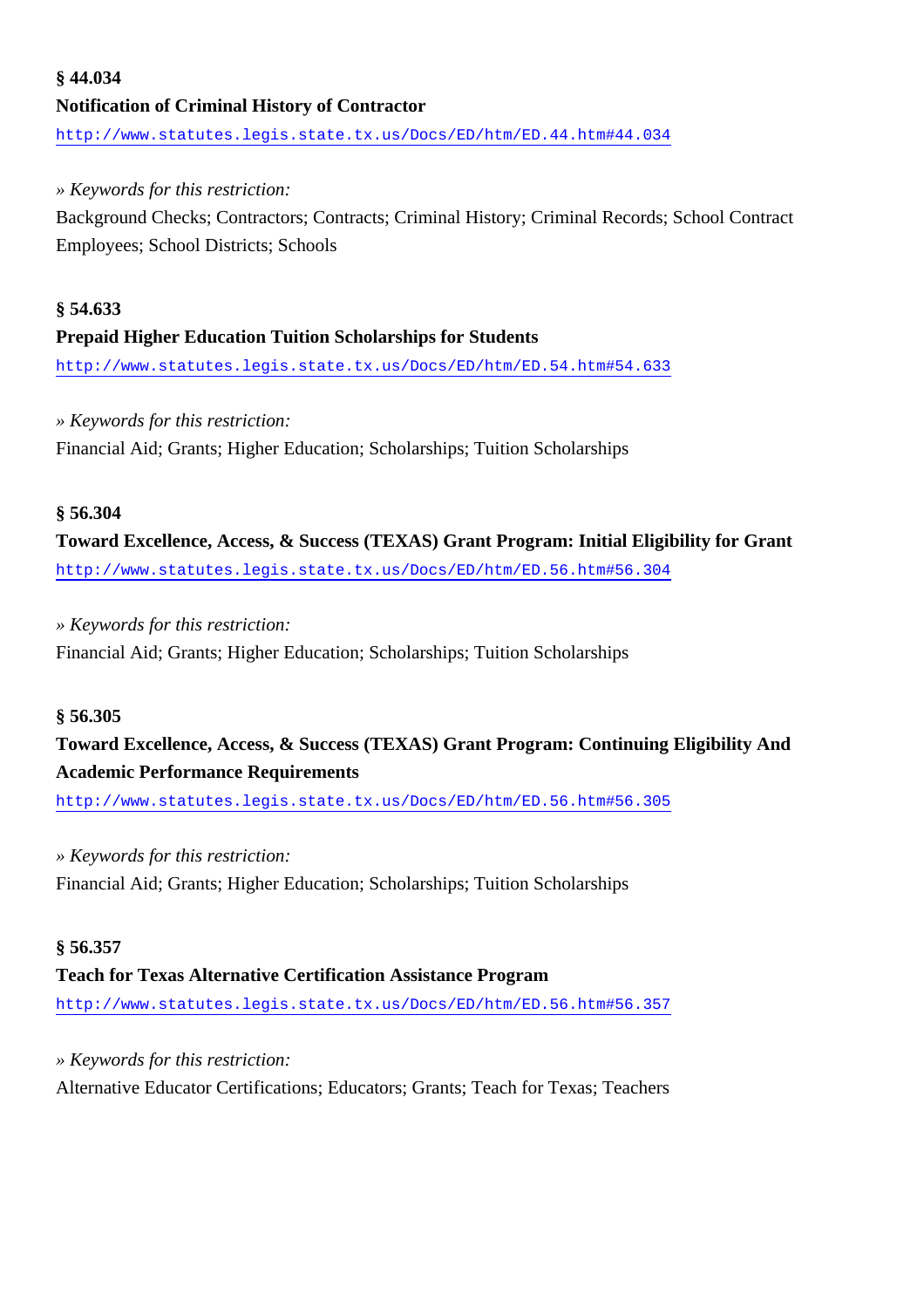## **§ 56.404 Texas Educational Opportunity Grant Program: Initial Eligibility for Grant**

<http://www.statutes.legis.state.tx.us/Docs/ED/htm/ED.56.htm#56.404>

#### *» Keywords for this restriction:*

Financial Aid; Grants; Higher Education; Scholarships; Tuition Scholarships

#### **§ 56.405**

### **Texas Educational Opportunity Grant Program: Continuing Eligibility And Academic Performance Requirements**

<http://www.statutes.legis.state.tx.us/Docs/ED/htm/ED.56.htm#56.405>

#### *» Keywords for this restriction:*

Financial Aid; Grants; Higher Education; Scholarships; Tuition Scholarships

#### **§ 132.059**

#### **Career Schools and Colleges: Registration of Representatives**

<http://www.statutes.legis.state.tx.us/Docs/ED/htm/ED.132.htm#132.059>

#### *» Keywords for this restriction:*

Career Colleges; Career School Representatives; Career Schools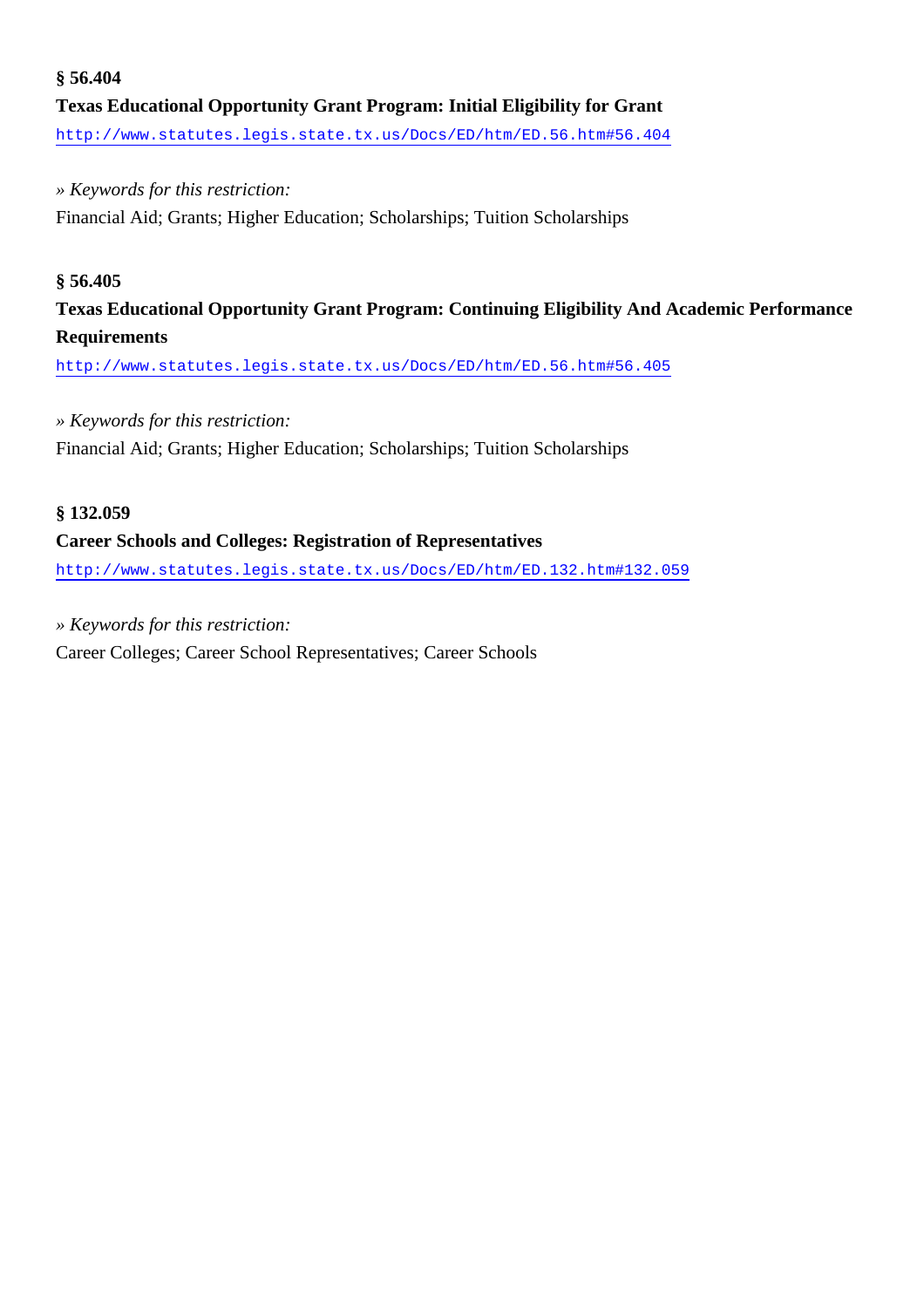#### <span id="page-23-0"></span>**§ 11.002**

#### **Voter Qualifications and Registration: Qualified Voter**

<http://www.statutes.legis.state.tx.us/Docs/EL/htm/EL.11.htm#11.002>

*» Keywords for this restriction:* Enfranchisement; Suffrage; Vote; Voters

## **§ 13.001 Voter Qualifications and Registration: Eligibility for Registration** <http://www.statutes.legis.state.tx.us/Docs/EL/htm/EL.13.htm#13.001>

*» Keywords for this restriction:* Enfranchisement; Suffrage; Vote; Voter Registration; Voters

#### **§ 13.002**

#### **Voter Qualifications and Registration: Application Required**

<http://www.statutes.legis.state.tx.us/Docs/EL/htm/EL.13.htm#13.002>

#### *» Keywords for this restriction:*

Enfranchisement; Suffrage; Vote; Voter Registration; Voters

#### **§ 16.031**

#### **Cancellation of Registration: Cancellation on Official Notice of Ineligibility**

<http://www.statutes.legis.state.tx.us/Docs/EL/htm/EL.16.htm#16.031>

#### *» Keywords for this restriction:*

Enfranchisement; Suffrage; Vote; Voter Registration; Voters

#### **§ 141.001**

#### **Eligibility Requirements for Public Office**

<http://www.statutes.legis.state.tx.us/Docs/EL/htm/EL.141.htm#141.001>

*» Keywords for this restriction:*

Candidates; Elected Offices; Elections; Public Elected Officials; Public Elective Offices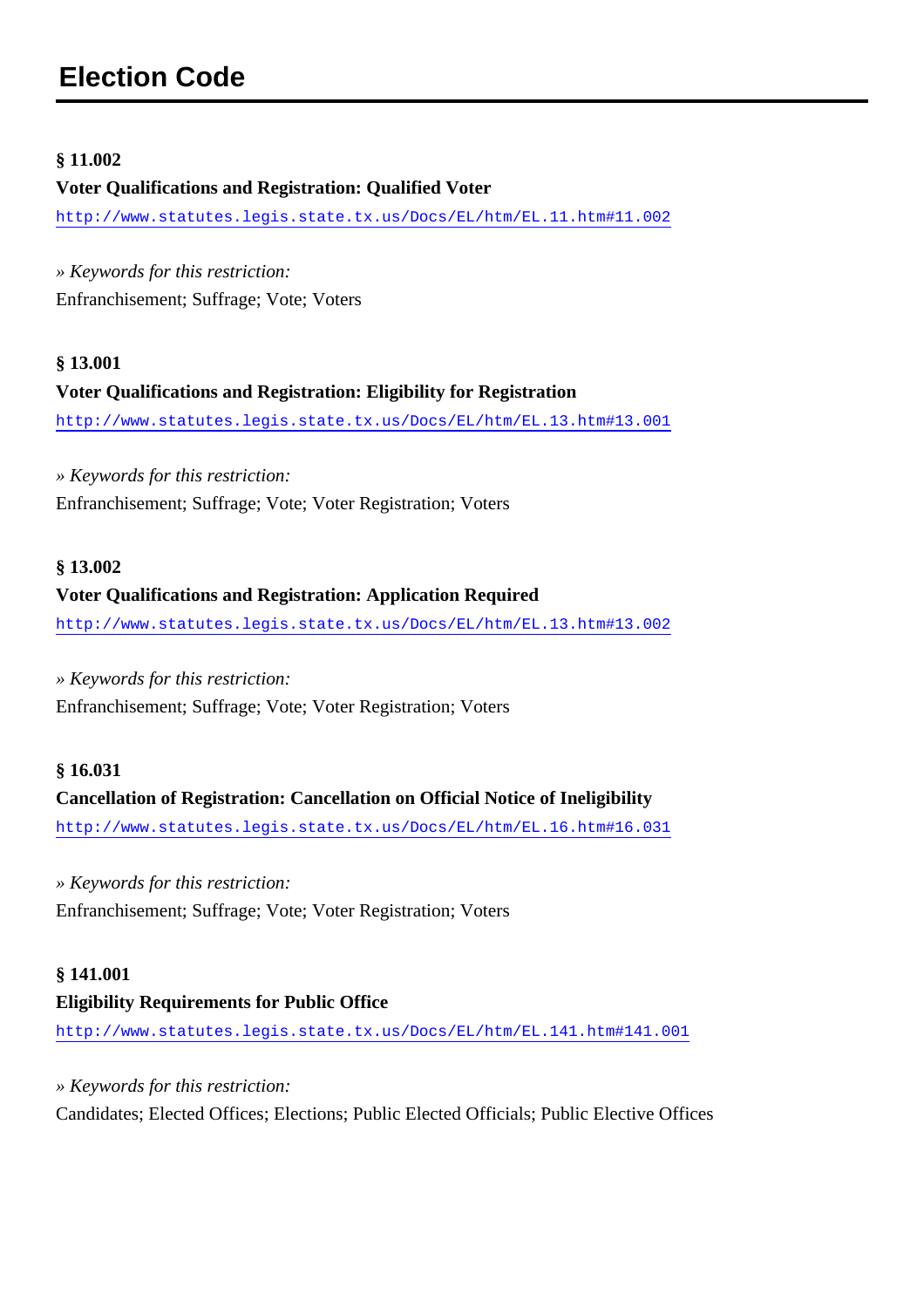## **§ 141.031 Candidacy for Public Office Generally: General Requirements for Application** <http://www.statutes.legis.state.tx.us/Docs/EL/htm/EL.141.htm#141.031>

#### *» Keywords for this restriction:*

Candidates; Elected Offices; Elections; Public Elected Officials; Public Elective Offices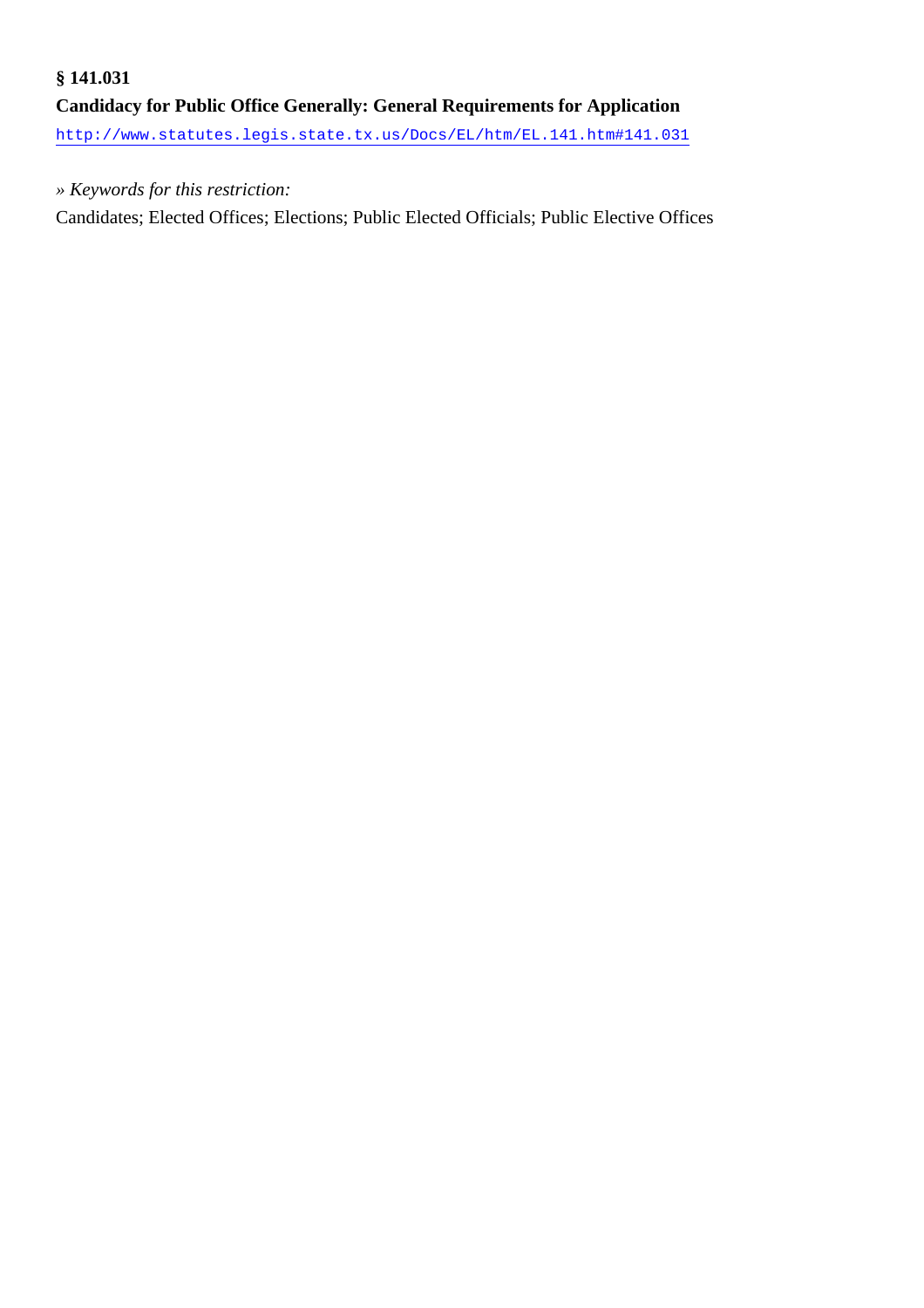#### <span id="page-25-0"></span>**§ 304.003**

#### **Persons Disqualified to Serve as Executor or Administrator**

<http://www.statutes.legis.state.tx.us/Docs/ES/htm/ES.304.htm#304.003>

*» Keywords for this restriction:* Estate Administrator; Executors; Probate; Wills

#### **§ 1104.353**

**Selection of and Eligibility to Serve as Guardian: Notoriously Bad Conduct; Presumption Concerning Best Interest**

<http://www.statutes.legis.state.tx.us/Docs/ES/htm/ES.1104.htm#1104.353>

*» Keywords for this restriction:*

Guardians; Guardianship; Incapacitated Person; Sex Offenders; Sex Offenses; Wards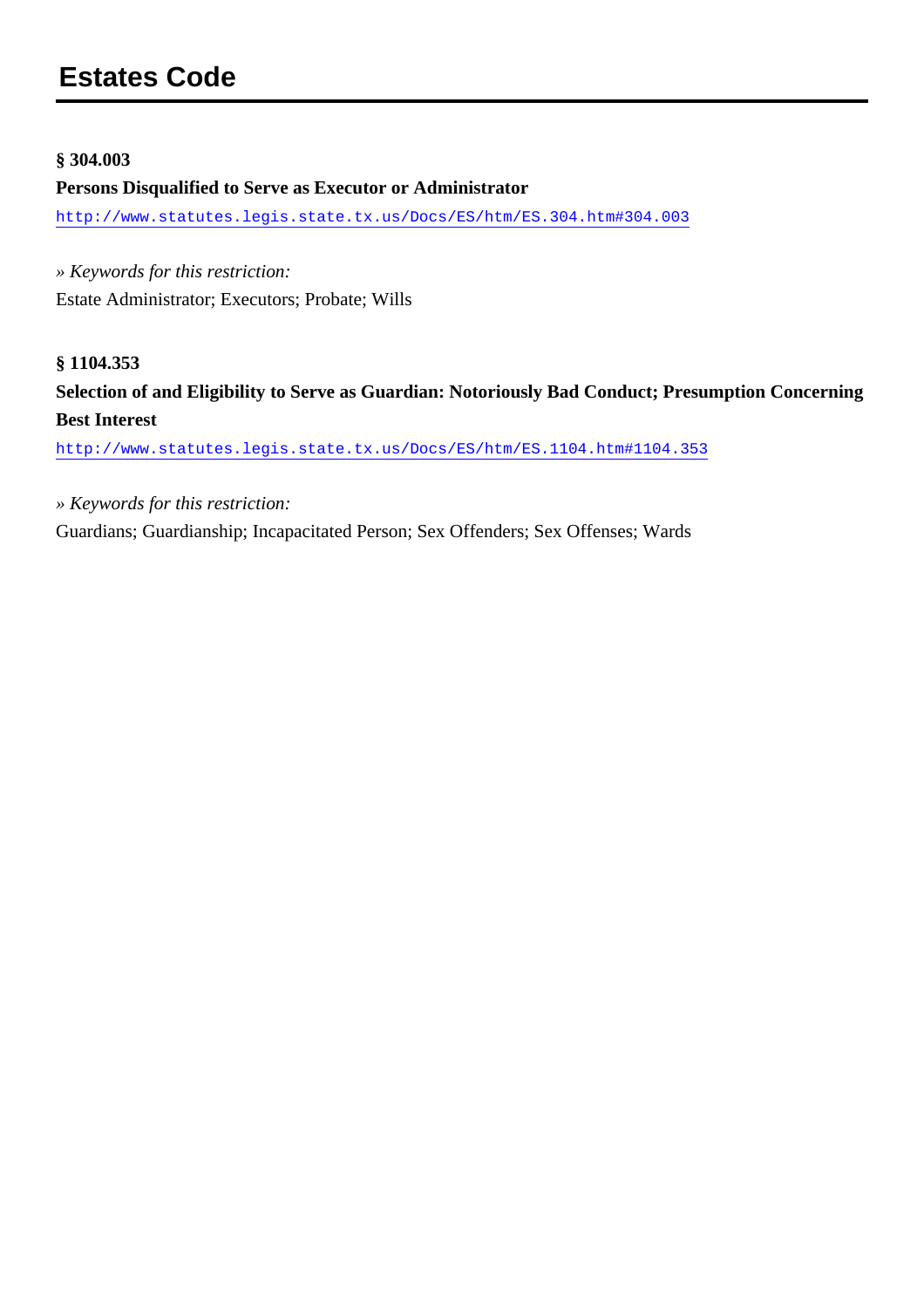#### <span id="page-26-0"></span>**§ 6.004**

**Suit for Dissolution of Marriage: Conviction of Felony** <http://www.statutes.legis.state.tx.us/Docs/FA/htm/FA.6.htm#6.004>

*» Keywords for this restriction:* Dissolution of Marriage; Divorce

**§ 45.102 Change of Name: Requirements of Petition** <http://www.statutes.legis.state.tx.us/Docs/FA/htm/FA.45.htm#45.102>

*» Keywords for this restriction:* Name Changes; Sex Offenders; Sex Offenses

#### **§ 45.103 Change of Name: Order**

<http://www.statutes.legis.state.tx.us/Docs/FA/htm/FA.45.htm#45.103>

*» Keywords for this restriction:* Name Changes; Sex Offenders; Sex Offenses

#### **§ 54.02**

**Juvenile Justice Code: Waiver of Jurisdiction and Discretionary Transfer to Criminal Court** <http://www.statutes.legis.state.tx.us/Docs/FA/htm/FA.54.htm#54.02>

*» Keywords for this restriction:* Capital Offenses; Child; Juvenile Courts; Juvenile Justice Code; Juveniles; Minors

**§ 54.0409 Juvenile Justice Code: DNA Sample Required on Certain Felony Adjudications** <http://www.statutes.legis.state.tx.us/Docs/FA/htm/FA.54.htm#54.0409>

*» Keywords for this restriction:*

3g Offenses; Aggravated Offenses; Child; Deadly Weapons; DNA; Juvenile Justice Code; Juveniles; Minors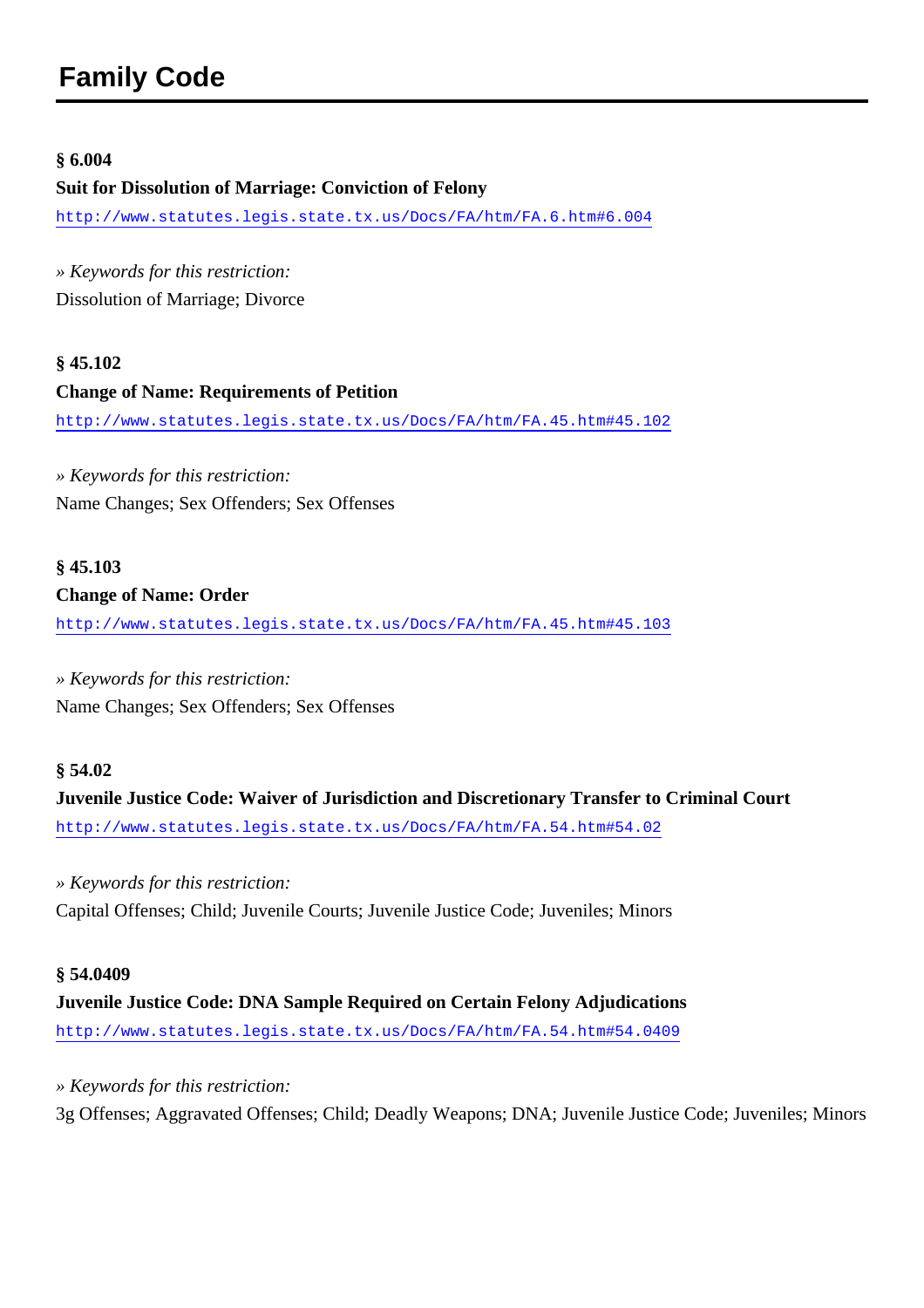## **§ 54.042 Juvenile Justice Code: License Suspension** <http://www.statutes.legis.state.tx.us/Docs/FA/htm/FA.54.htm#54.042>

#### *» Keywords for this restriction:*

Child; Department of Public Safety; DPS; Driver's License Suspension; Driver's Licenses; Driver's Permits; Juvenile Courts; Juvenile Justice Code; Juveniles; Minors

## **§ 58.003 Juvenile Justice Information System: Sealing of Records**

<http://www.statutes.legis.state.tx.us/Docs/FA/htm/FA.58.htm#58.003>

#### *» Keywords for this restriction:*

Child; Criminal History; Criminal Records; Juvenile Courts; Juveniles; Minors; Sealing of Records

#### **§ 162.007**

**Adoption: Contents of Health, Social, Educational, and Genetic History Report** <http://www.statutes.legis.state.tx.us/Docs/FA/htm/FA.162.htm#162.007>

#### *» Keywords for this restriction:*

Adoptions; Child; Criminal History; Criminal Records

#### **§ 264.302**

#### **Services to At-Risk Youth: Early Youth Intervention Services**

<http://www.statutes.legis.state.tx.us/Docs/FA/htm/FA.264.htm#264.302>

#### *» Keywords for this restriction:*

At-Risk Youths; Child; Department of Family and Protective Services; Juveniles; Minors

#### **§ 264.8521**

#### **Permanency Care Assistance Program: Notice to Applicants**

<http://www.statutes.legis.state.tx.us/Docs/FA/htm/FA.264.htm#264.8521>

#### *» Keywords for this restriction:*

Child; Department of Family and Protective Services; Foster Care; Foster Homes; Juveniles; Minors; Permanency Care Assistance Programs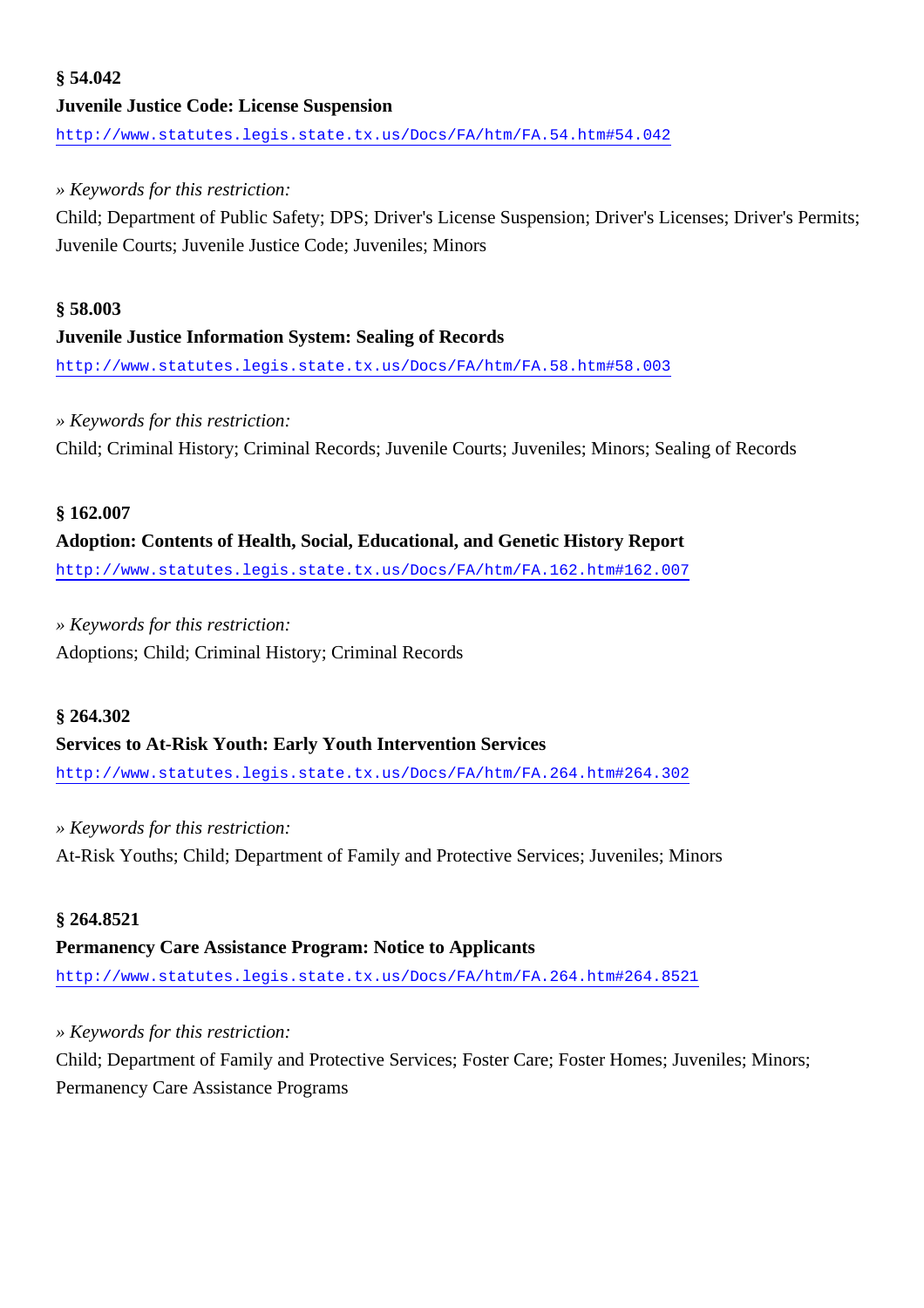## <span id="page-28-0"></span>**Finance Code**

#### **§ 33.103**

#### **Ownership and Management of State Bank: Board of Directors**

<http://www.statutes.legis.state.tx.us/Docs/FI/htm/FI.33.htm#33.103>

*» Keywords for this restriction:*

Bank Directors; Banking; Banking Commissioners; Banks; Board Members; Board of Directors; State Bank; State Bank Board Members; Texas Department of Banking

#### **§ 156.303**

## **Residential Mortgage Loan Companies: Disciplinary Action; Cease and Desist Order** <http://www.statutes.legis.state.tx.us/Docs/FI/htm/FI.156.htm#156.303>

#### *» Keywords for this restriction:*

Fiduciary Duties; Loans; Mortgage Brokers; Mortgages; Residential Mortgage Loans; Texas Department of Savings and Mortgage Lending

#### **§ 157.024**

## **Registration of Mortgage Bankers: Disciplinary Action; Cease and Desist Order**

<http://www.statutes.legis.state.tx.us/Docs/FI/htm/FI.157.htm#157.024>

*» Keywords for this restriction:*

Fiduciary Duties; Loan Originators; Loans; Mortgage Bankers; Mortgage Loan Originators; Mortgages; Residential Mortgage Loans; Texas Department of Savings and Mortgage Lending

#### **§ 180.055**

**Residential Mortgage Loan Originators: Issuance of License**

<http://www.statutes.legis.state.tx.us/Docs/FI/htm/FI.180.htm#180.055>

*» Keywords for this restriction:*

Fiduciary Duties; Fraud; Licenses; Loan Originators; Loans; Money Laundering; Mortgage Loan Originators; Mortgages; Residential Mortgage Loans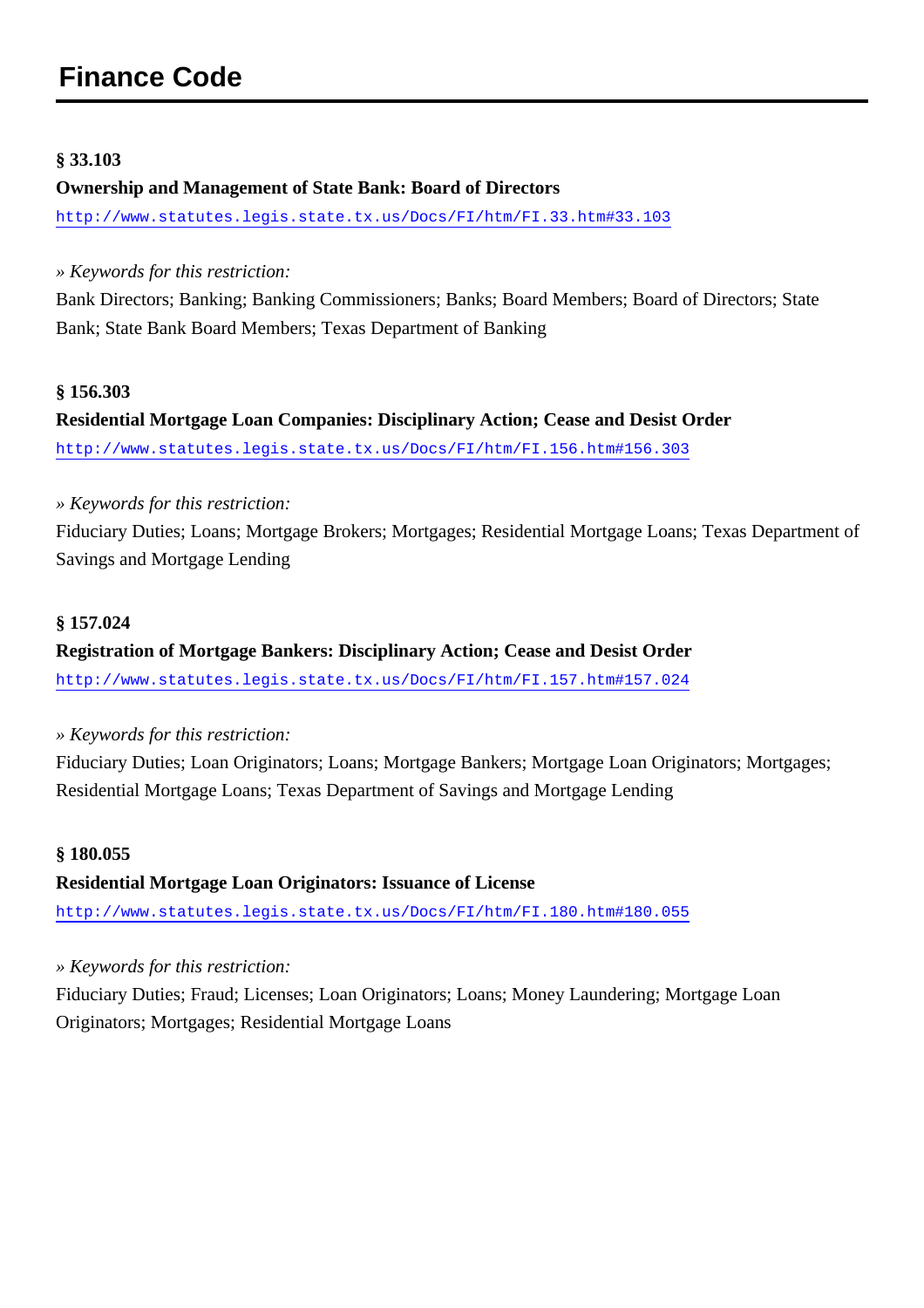#### **§ 183.103**

### **Ownership and Management of State Trust Company: Board of Directors, Managers, or Managing Participants**

<http://www.statutes.legis.state.tx.us/Docs/FI/htm/FI.183.htm#183.103>

#### *» Keywords for this restriction:*

Banking Commissioners; Board Members; Board of Directors; State Trust Company; State Trust Company Members; Texas Department of Banking; Trust

#### **§ 371.251**

#### **Revocation or Suspension of Pawnshop License**

<http://www.statutes.legis.state.tx.us/Docs/FI/htm/FI.371.htm#371.251>

*» Keywords for this restriction:*

Licenses; Pawnbrokers; Pawnshops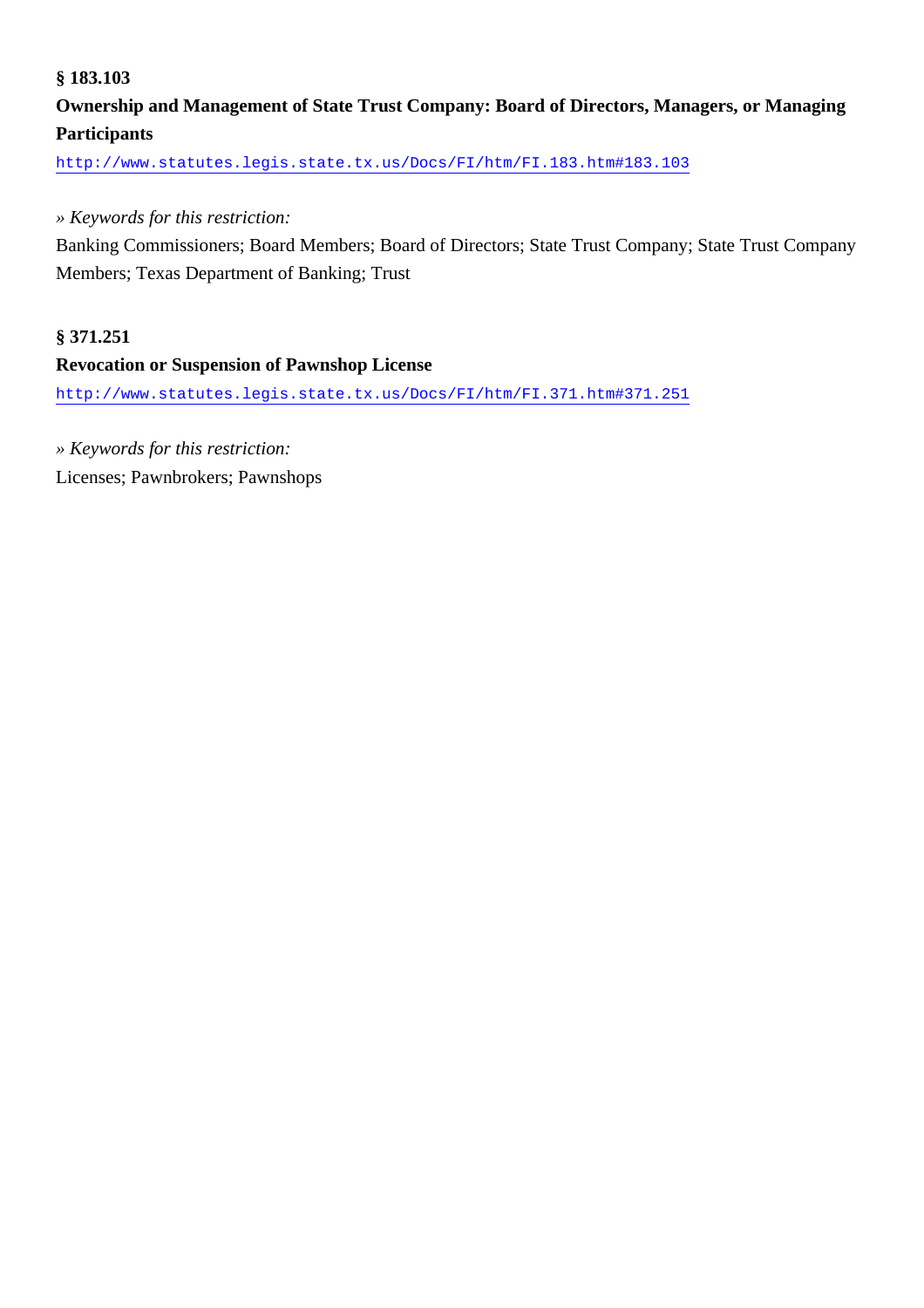## <span id="page-30-0"></span>**Government Code**

#### **§ 62.102**

#### **General Qualifications for Jury Service**

<http://www.statutes.legis.state.tx.us/Docs/GV/htm/GV.62.htm#62.102>

*» Keywords for this restriction:* Juries; Jurors; Petit Jury

## **§ 81.078 State Bar: Disciplinary Proceedings**

<http://www.statutes.legis.state.tx.us/Docs/GV/htm/GV.81.htm#81.078>

*» Keywords for this restriction:* Attorneys; Disbarments; Disbarred; Lawyers; Moral Turpitude; State Bar of Texas

#### **§ 82.062**

#### **Licensing of Attorneys: Disbarment**

<http://www.statutes.legis.state.tx.us/Docs/GV/htm/GV.82.htm#82.062>

#### *» Keywords for this restriction:*

Attorneys; Barratry; Disbarments; Disbarred; Fraud; Lawyers; Licenses; Malpractice

#### **§ 123.001**

#### **Drug Court Program Defined; Procedures for Certain Defendants**

<http://www.statutes.legis.state.tx.us/Docs/GV/htm/GV.123.htm#123.001>

#### *» Keywords for this restriction:*

3g Offenses; Aggravated Offenses; Alcohol; Alcohol Dependency; Controlled Substances; Drug Addictions; Drug Courts; Drug Dependency; Drug Offenses; Drugs; Sex Offenders; Sex Offenses

#### **§ 123.005**

#### **Drug Court Programs Exclusively for Certain Intoxication Offenses**

<http://www.statutes.legis.state.tx.us/Docs/GV/htm/GV.123.htm#123.005>

*» Keywords for this restriction:* Alcohol; Automobile; Cars; Drug Courts; DUI; DWI; Intoxication; Motor Vehicles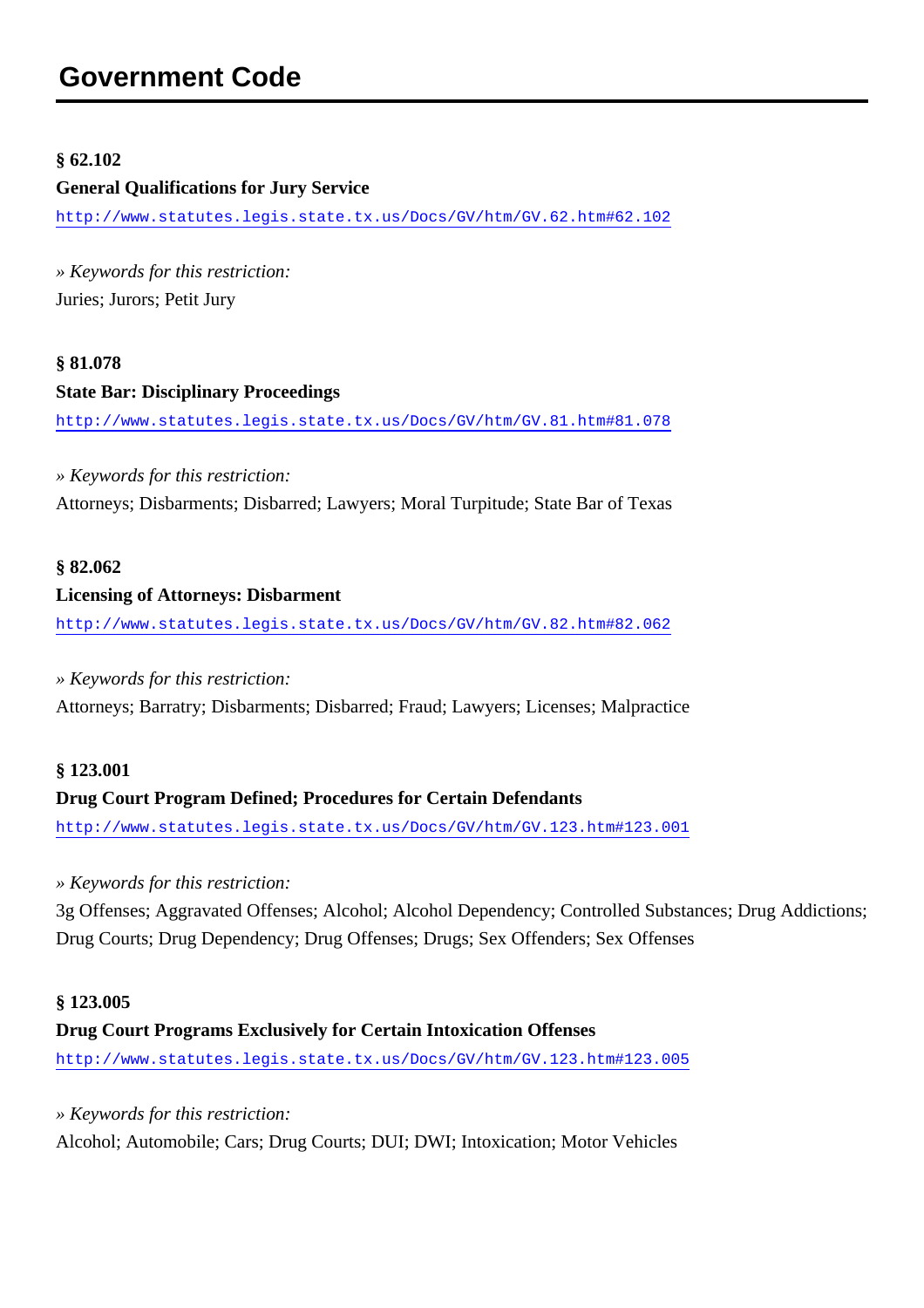## **§ 154.110 Disciplinary Actions against Court Reporters** <http://www.statutes.legis.state.tx.us/Docs/GV/htm/GV.154.htm#154.110>

#### *» Keywords for this restriction:*

Certifications; Court Reporters; Court Stenographers; Shorthand Reporters

#### **§ 154.111**

#### **Disciplinary Actions against Firms**

<http://www.statutes.legis.state.tx.us/Docs/GV/htm/GV.154.htm#154.111>

#### *» Keywords for this restriction:*

Court Reporters; Court Reporting Firms; Court Stenographers; Shorthand Reporters; Shorthand Reporting Firm Employees; Shorthand Reporting Firms

#### **§ 406.004**

#### **Notary Public; Commissioner of Deeds: Eligibility**

<http://www.statutes.legis.state.tx.us/Docs/GV/htm/GV.406.htm#406.004>

*» Keywords for this restriction:* Notary Public

#### **§ 411.081**

#### **Criminal History Record Information: Application of Subchapter**

<http://www.statutes.legis.state.tx.us/Docs/GV/htm/GV.411.htm#411.081>

#### *» Keywords for this restriction:*

Background Checks; Criminal History; Criminal Records; Family Violence; Sex Offenders; Sex Offenses

#### **§ 411.1471**

#### **DNA Records of Persons Charged With or Convicted of Certain Felonies**

<http://www.statutes.legis.state.tx.us/Docs/GV/htm/GV.411.htm#411.1471>

#### *» Keywords for this restriction:*

Aggravated Offenses; Burglaries; Child Abuse; Child Pornography; DNA; Human Trafficking; Indecency with a Child; Kidnapping; Prostitution; Sex Offenders; Sex Offenses; Sexually Oriented Businesses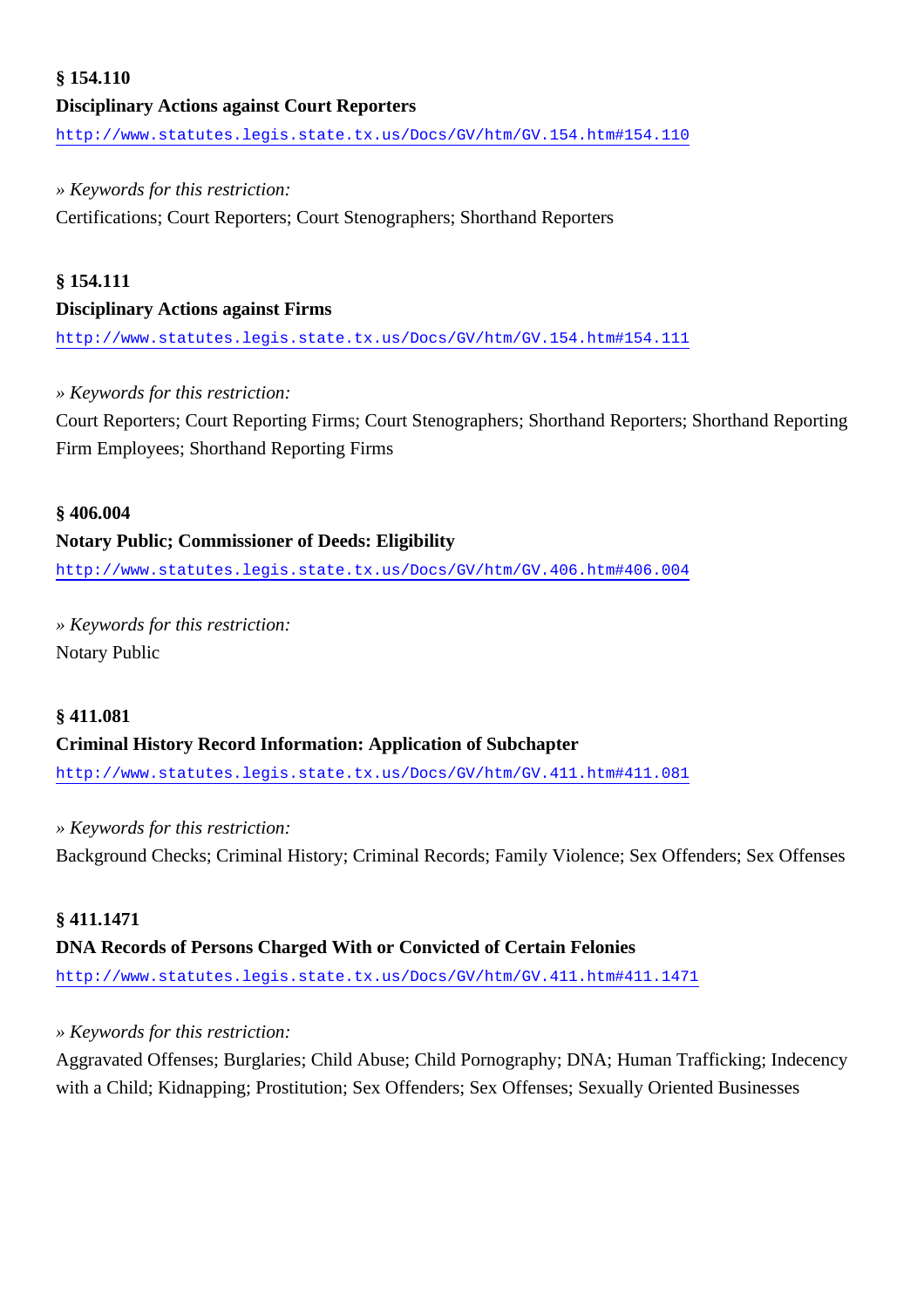#### **§ 411.172 License to Carry a Concealed Handgun: Eligibility**

<http://www.statutes.legis.state.tx.us/Docs/GV/htm/GV.411.htm#411.172>

#### *» Keywords for this restriction:*

Carrying Weapons; CHL; Concealed Handguns; Firearm Possession; Firearms; Guns; Handguns; Licenses; Right to Bear Arms; Weapons

#### **§ 411.186**

#### **License to Carry a Concealed Handgun: Revocation**

<http://www.statutes.legis.state.tx.us/Docs/GV/htm/GV.411.htm#411.186>

#### *» Keywords for this restriction:*

Carrying Weapons; CHL; Concealed Handguns; Firearm Possession; Firearms; Guns; Handguns; Licenses; Right to Bear Arms; Weapons

#### **§ 411.187**

#### **License to Carry a Concealed Handgun: Suspension of License**

<http://www.statutes.legis.state.tx.us/Docs/GV/htm/GV.411.htm#411.187>

#### *» Keywords for this restriction:*

CHL; Concealed Handguns; Domestic Violence; Family Violence; Firearm Possession; Firearms; Guns; Handguns; Licenses; Protective Orders; Restraining Orders; Right to Bear Arms; Weapons

#### **§ 411.190**

#### **License to Carry a Concealed Handgun: Qualified Handgun Instructors**

<http://www.statutes.legis.state.tx.us/Docs/GV/htm/GV.411.htm#411.190>

#### *» Keywords for this restriction:*

Carrying Weapons; CHL; Concealed Handguns; Firearms; Guns; Handgun Instructors; Handguns; Right to Bear Arms; Texas Commission on Law Enforcement; Weapons

#### **§ 411.201**

## **License to Carry a Concealed Handgun: Active and Retired Judicial Officers** <http://www.statutes.legis.state.tx.us/Docs/GV/htm/GV.411.htm#411.201>

#### *» Keywords for this restriction:*

Carrying Weapons; CHL; Concealed Handguns; Firearm Possession; Firearms; Guns; Handguns; Judges; Judicial Officers; Justices; Licenses; Right to Bear Arms; Weapons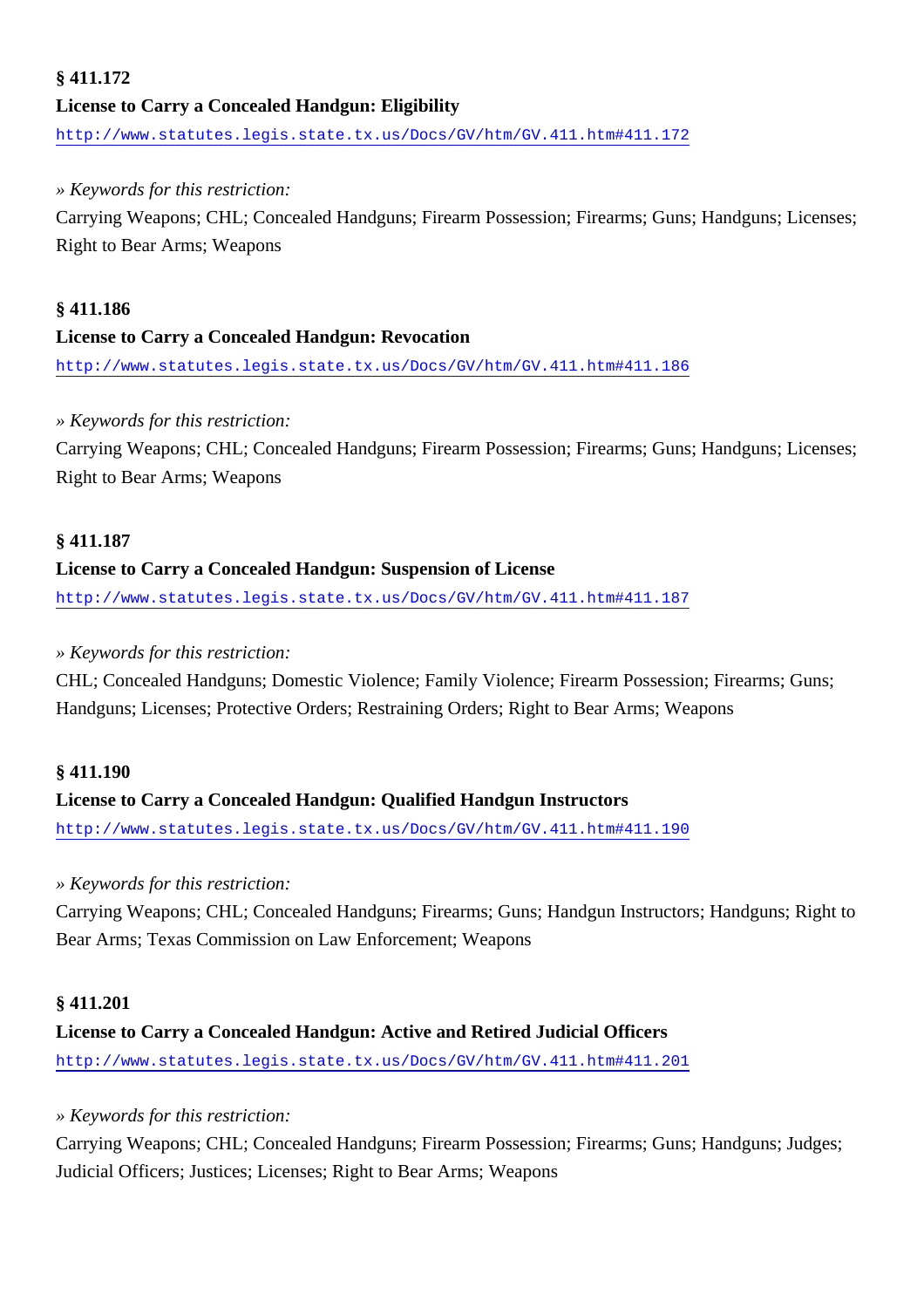#### **§ 419.0325**

## **Texas Commission on Fire Protection: Criminal History Record Information Approval Required for Certification**

<https://statutes.capitol.texas.gov/Docs/GV/htm/GV.419.htm#419.0325>

#### *» Keywords for this restriction:*

Fire Departments; Fire Fighters; Firefighters; Texas Commission on Fire Protection

#### **§ 437.302**

#### **Texas State Guard: Composition**

<http://www.statutes.legis.state.tx.us/Docs/GV/htm/GV.437.htm#437.302>

#### *» Keywords for this restriction:*

Background Checks; Criminal History; Criminal Records; Military; Sex Offenders; Sex Offenses; Texas State Guard Members

#### **§ 466.155**

#### **State Lottery: Denial of Application or Suspension or Revocation of License**

<http://www.statutes.legis.state.tx.us/Docs/GV/htm/GV.466.htm#466.155>

#### *» Keywords for this restriction:*

Fraud; Gambling; Licenses; Lottery; Lottery Licenses; State Lottery Sales Agents; Texas Lottery Commission

#### **§ 467.024**

#### **Texas Lottery Comission: Eligibility**

<http://www.statutes.legis.state.tx.us/Docs/GV/htm/GV.467.htm#467.024>

#### *» Keywords for this restriction:*

Lottery; Lottery Commission Members; Texas Lottery Commission

#### **§ 493.015**

#### **Identification of Deportable Aliens**

<http://www.statutes.legis.state.tx.us/Docs/GV/htm/GV.493.htm#493.015>

#### *» Keywords for this restriction:*

Deportation; Illegal Aliens; Illegal Immigrants; Immigration; Immigration and Naturalization Services; Undocumented Immigrants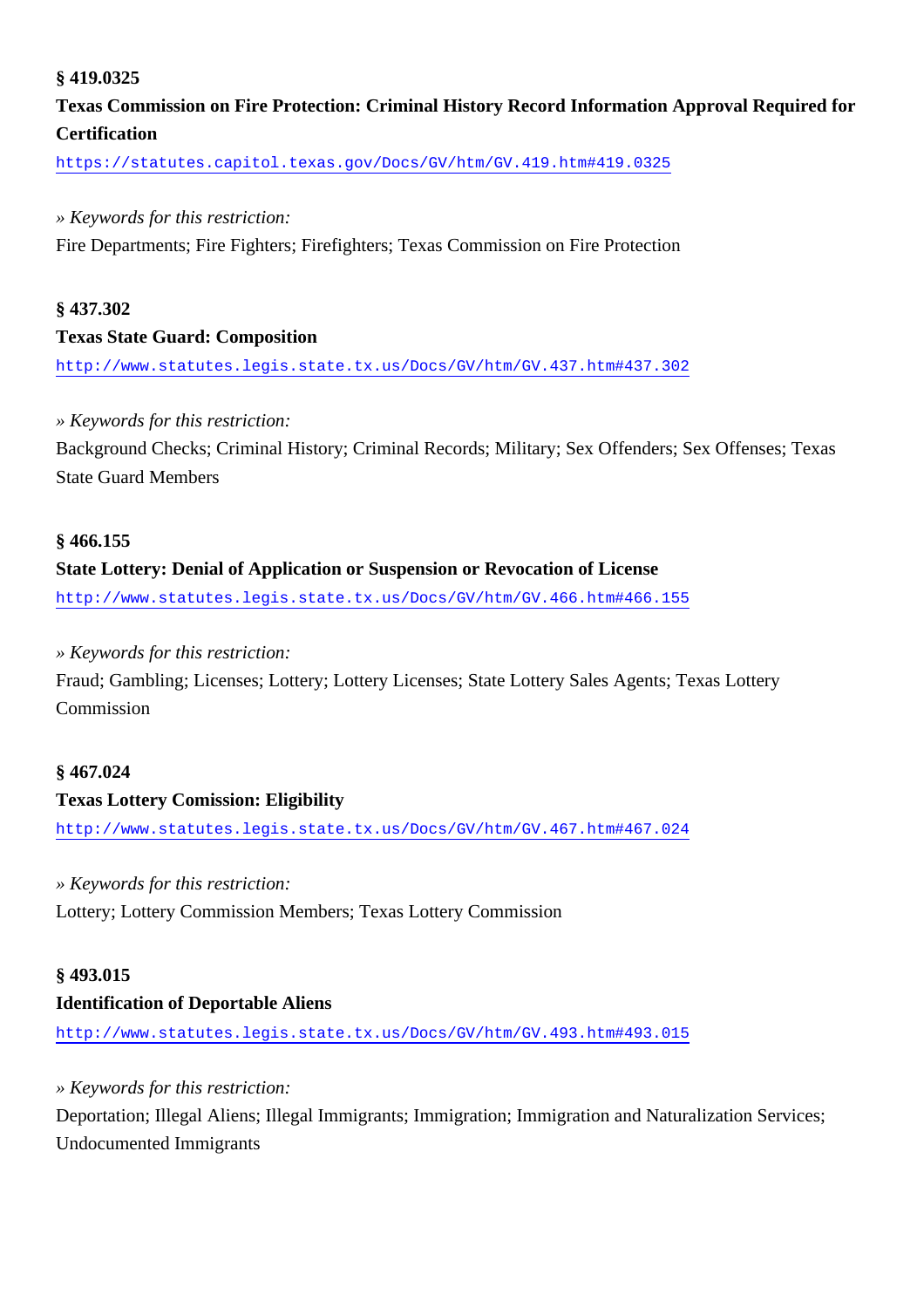## **§ 508.181 Parole and Mandatory Supervision: Residence during Release** <http://www.statutes.legis.state.tx.us/Docs/GV/htm/GV.508.htm#508.181>

#### *» Keywords for this restriction:*

Halfway Houses; Mandatory Supervision; Parole; Parole Conditions; Parole Releasees; Residency Restrictions; Sex Offenders; Sex Offenses

## **§ 508.182 Parole and Mandatory Supervision: Parole Supervision Fee; Administrative Fee** <http://www.statutes.legis.state.tx.us/Docs/GV/htm/GV.508.htm#508.182>

#### *» Keywords for this restriction:*

Fees; Mandatory Supervision; Parole; Parole Conditions; Parole Fees; Parole Releasees

#### **§ 508.183**

#### **Parole and Mandatory Supervision: Educational Skill Level**

<http://www.statutes.legis.state.tx.us/Docs/GV/htm/GV.508.htm#508.183>

#### *» Keywords for this restriction:*

Mandatory Supervision; Parole; Parole Conditions; Parole Releasees

#### **§ 508.184**

#### **Parole and Mandatory Supervision: Controlled Substance Testing**

<http://www.statutes.legis.state.tx.us/Docs/GV/htm/GV.508.htm#508.184>

#### *» Keywords for this restriction:*

Controlled Substances; Drug Tests; Drugs; Parole; Parole Conditions; Parole Releasees

#### **§ 508.185**

#### **Parole and Mandatory Supervision: Substance Abuse Treatment**

<http://www.statutes.legis.state.tx.us/Docs/GV/htm/GV.508.htm#508.185>

#### *» Keywords for this restriction:*

Alcohol; Alcohol Abuse; Alcohol Dependency; Alcohol Treatments; Controlled Substances; Drug Abuse; Drug Addictions; Drug Dependency; Drug Tests; Drugs; Substance Abuse Treatments; Texas Commission on Alcohol and Drug Abuse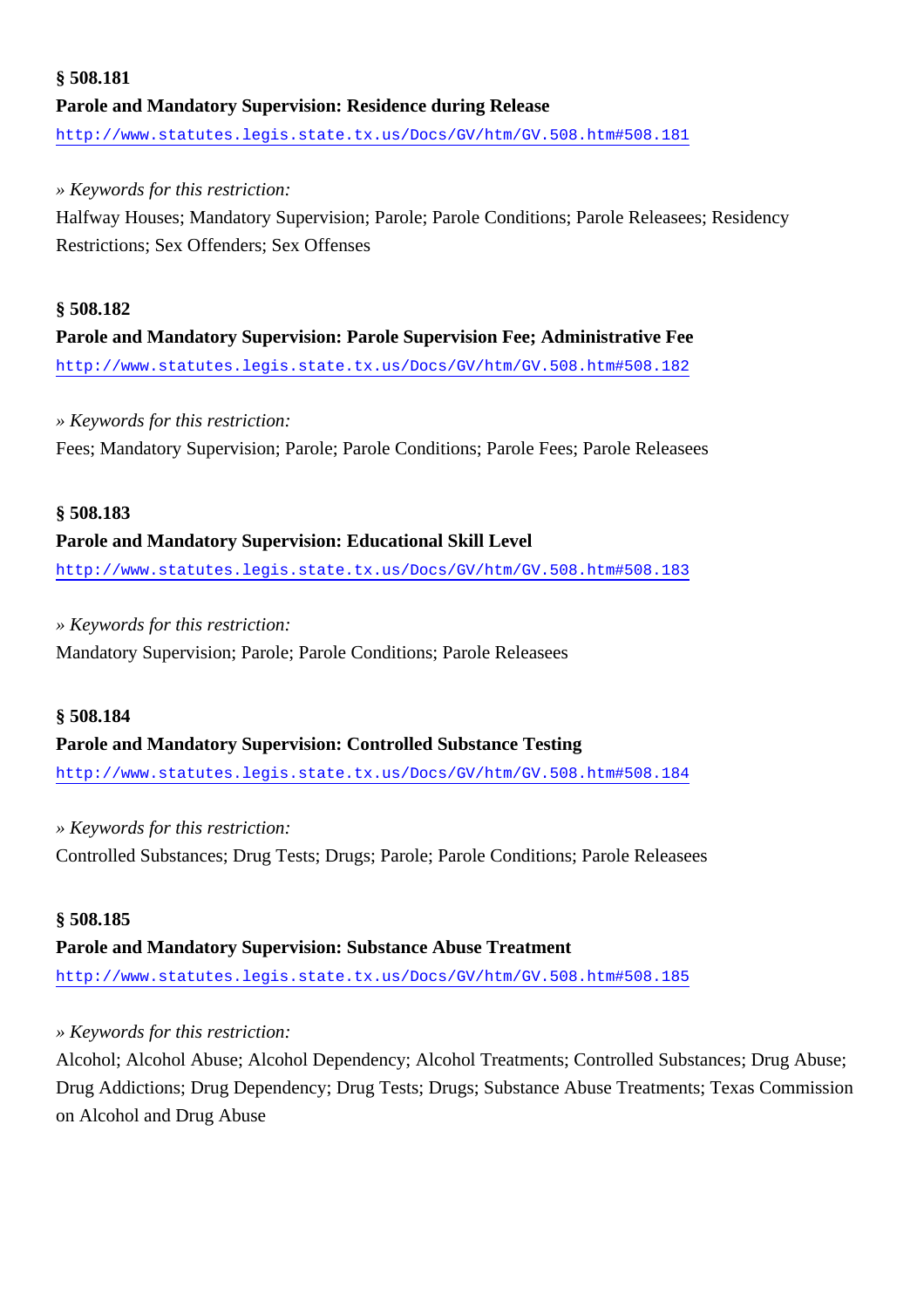## **§ 508.186 Parole and Mandatory Supervision: Sex Offender Registration** <http://www.statutes.legis.state.tx.us/Docs/GV/htm/GV.508.htm#508.186>

*» Keywords for this restriction:*

DNA; Mandatory Supervision; Parole; Parole Conditions; Parole Releasees; Sex Offenders; Sex Offenses

#### **§ 508.1861**

**Parole and Mandatory Supervision: Prohibitions on Internet Access for Certain Sex Offenders** <http://www.statutes.legis.state.tx.us/Docs/GV/htm/GV.508.htm#508.1861>

#### *» Keywords for this restriction:*

Computers; Internet; Mandatory Supervision; Parole; Parole Conditions; Parole Releasees; Sex Offenders; Sex Offenses

#### **§ 508.187**

#### **Parole and Mandatory Supervision: Child Safety Zone**

<http://www.statutes.legis.state.tx.us/Docs/GV/htm/GV.508.htm#508.187>

#### *» Keywords for this restriction:*

Aggravated Offenses; Burglaries; Child; Child Pornography; Child Safety Zones; Children; Human Trafficking; Kidnapping; Mandatory Supervision; Minors; Parole; Parole Conditions; Parole Releasees; Schools; Sex Offenders; Sex Offenses

#### **§ 508.188**

## **Parole and Mandatory Supervision: Community Service for Certain Releasees**

<http://www.statutes.legis.state.tx.us/Docs/GV/htm/GV.508.htm#508.188>

#### *» Keywords for this restriction:*

Community Service; Hate Crimes; Parole; Parole Conditions; Parole Releasees; Sex Offenders; Sex **Offenses** 

#### **§ 508.189**

#### **Parole and Mandatory Supervision: Parole Fee for Certain Releasees**

<http://www.statutes.legis.state.tx.us/Docs/GV/htm/GV.508.htm#508.189>

#### *» Keywords for this restriction:*

Child Pornography; Fees; Parole; Parole Conditions; Parole Fees; Parole Releasees; Sex Offenders; Sex **Offenses**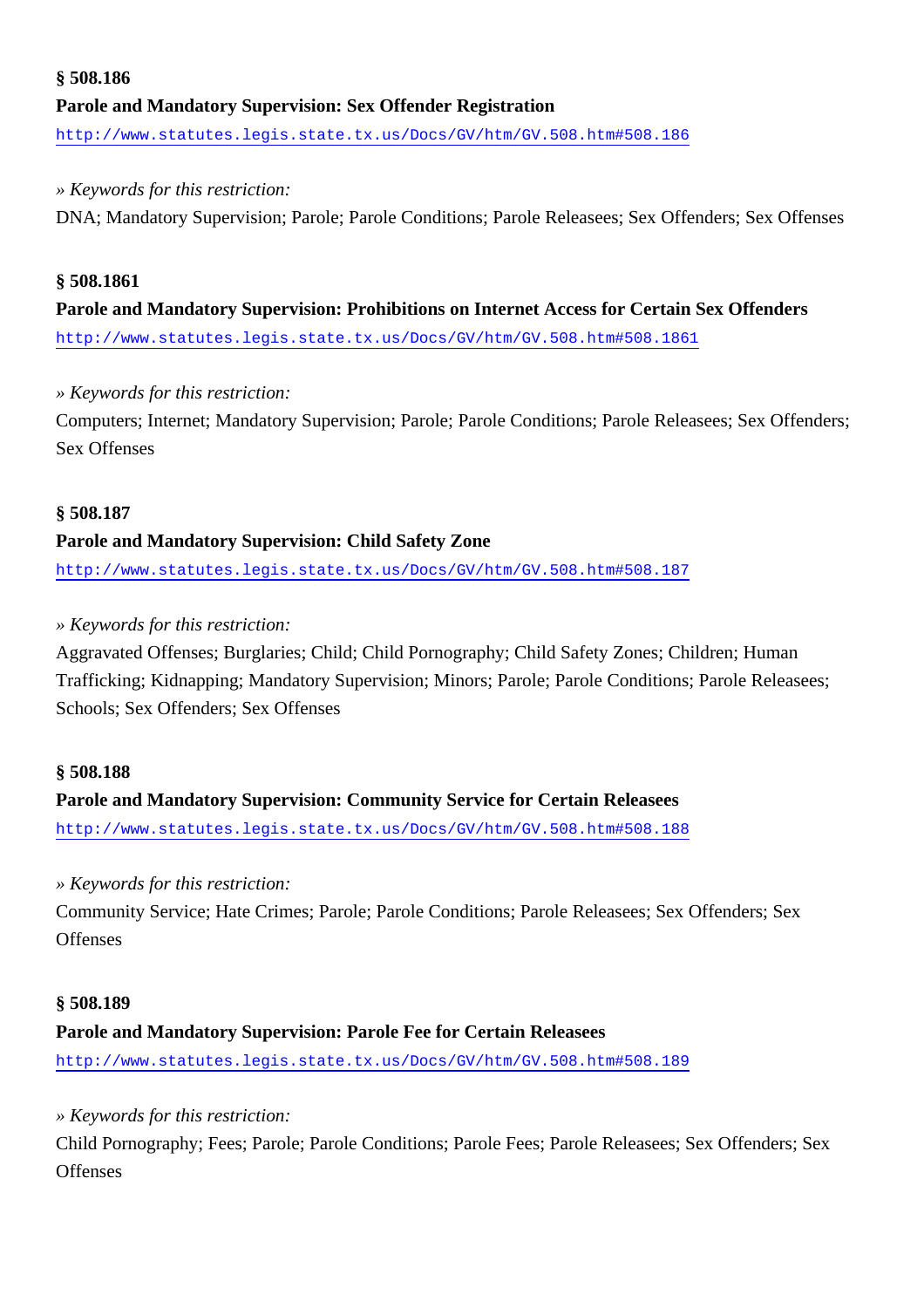### **§ 508.190 Parole and Mandatory Supervision: Avoiding Victim of Stalking Offense** <http://www.statutes.legis.state.tx.us/Docs/GV/htm/GV.508.htm#508.190>

### *» Keywords for this restriction:* Mandatory Supervision; Parole; Parole Conditions; Parole Releasees; Stalking

#### **§ 508.191**

### **Parole and Mandatory Supervision: No Contact with Victim**

<http://www.statutes.legis.state.tx.us/Docs/GV/htm/GV.508.htm#508.191>

#### *» Keywords for this restriction:*

Mandatory Supervision; Parole; Parole Conditions; Parole Releasees

### **§ 508.192**

### **Parole and Mandatory Supervision: Reentry into the United States Prohibited**

<http://www.statutes.legis.state.tx.us/Docs/GV/htm/GV.508.htm#508.192>

### *» Keywords for this restriction:*

Aliens; Deportation; Illegal Aliens; Illegal Immigrants; Immigration; Parole; Parole Conditions; Parole Releasees; Undocumented Immigrants; United States Immigration and Customs Enforcement

#### **§ 508.281**

### **Parole and Mandatory Supervision: Hearing**

<http://www.statutes.legis.state.tx.us/Docs/GV/htm/GV.508.htm#508.281>

#### *» Keywords for this restriction:*

Conditional Pardons; Mandatory Supervision; Pardons; Parole; Parole Conditions; Parole Releasees

#### **§ 552.108**

### **Public Information; Exception: Certain Law Enforcement, Corrections, and Prosecutorial Information**

<http://www.statutes.legis.state.tx.us/Docs/GV/htm/GV.552.htm#552.108>

#### *» Keywords for this restriction:*

Law Enforcement; Police; Public Information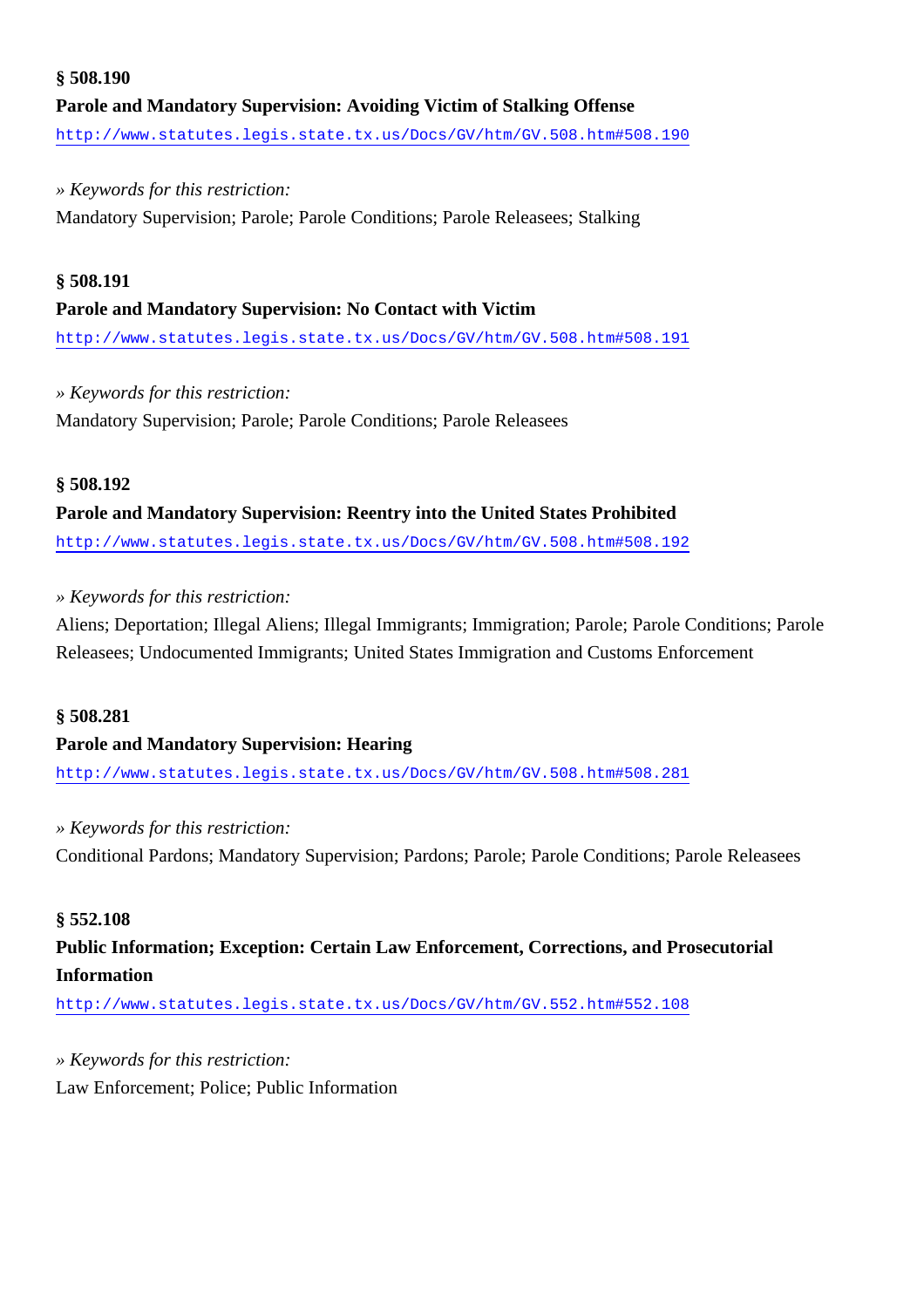#### **§ 609.015**

**Deferred Compensation Plans: Beneficiary Causing Death of Participating Employee** <http://www.statutes.legis.state.tx.us/Docs/GV/htm/GV.609.htm#609.015>

#### *» Keywords for this restriction:*

Beneficiaries; Compensation; Deferred Compensation Plans; Pensions

#### **§ 814.007**

**Employees Retirement System of Texas: Beneficiary Causing Death of Member or Annuitant** <http://www.statutes.legis.state.tx.us/Docs/GV/htm/GV.814.htm#814.007>

#### *» Keywords for this restriction:*

Annuities; Beneficiaries; Compensation; Employees Retirement System of Texas; Pensions; Retirement; State Employees

#### **§ 824.105**

**Teacher Retirement System of Texas: Beneficiary Causing Death of Member or Annuitant** <http://www.statutes.legis.state.tx.us/Docs/GV/htm/GV.824.htm#824.105>

#### *» Keywords for this restriction:*

Annuities; Beneficiaries; Compensation; Pensions; Retirement; Teacher Retirement System of Texas

#### **§ 834.305**

**Judicial Retirement System of Texas Plan One: Beneficiary Causing Death of Member or Annuitant** <http://www.statutes.legis.state.tx.us/Docs/GV/htm/GV.834.htm#834.305>

#### *» Keywords for this restriction:*

Annuities; Beneficiaries; Compensation; Judges; Judicial Officers; Judicial Retirement System of Texas; Pensions; Retirement

#### **§ 839.306**

**Judicial Retirement System of Texas Plan Two: Beneficiary Causing Death of Member or Annuitant** <http://www.statutes.legis.state.tx.us/Docs/GV/htm/GV.839.htm#839.306>

#### *» Keywords for this restriction:*

Annuities; Beneficiaries; Compensation; Judges; Judicial Officers; Judicial Retirement System of Texas; Pensions; Retirement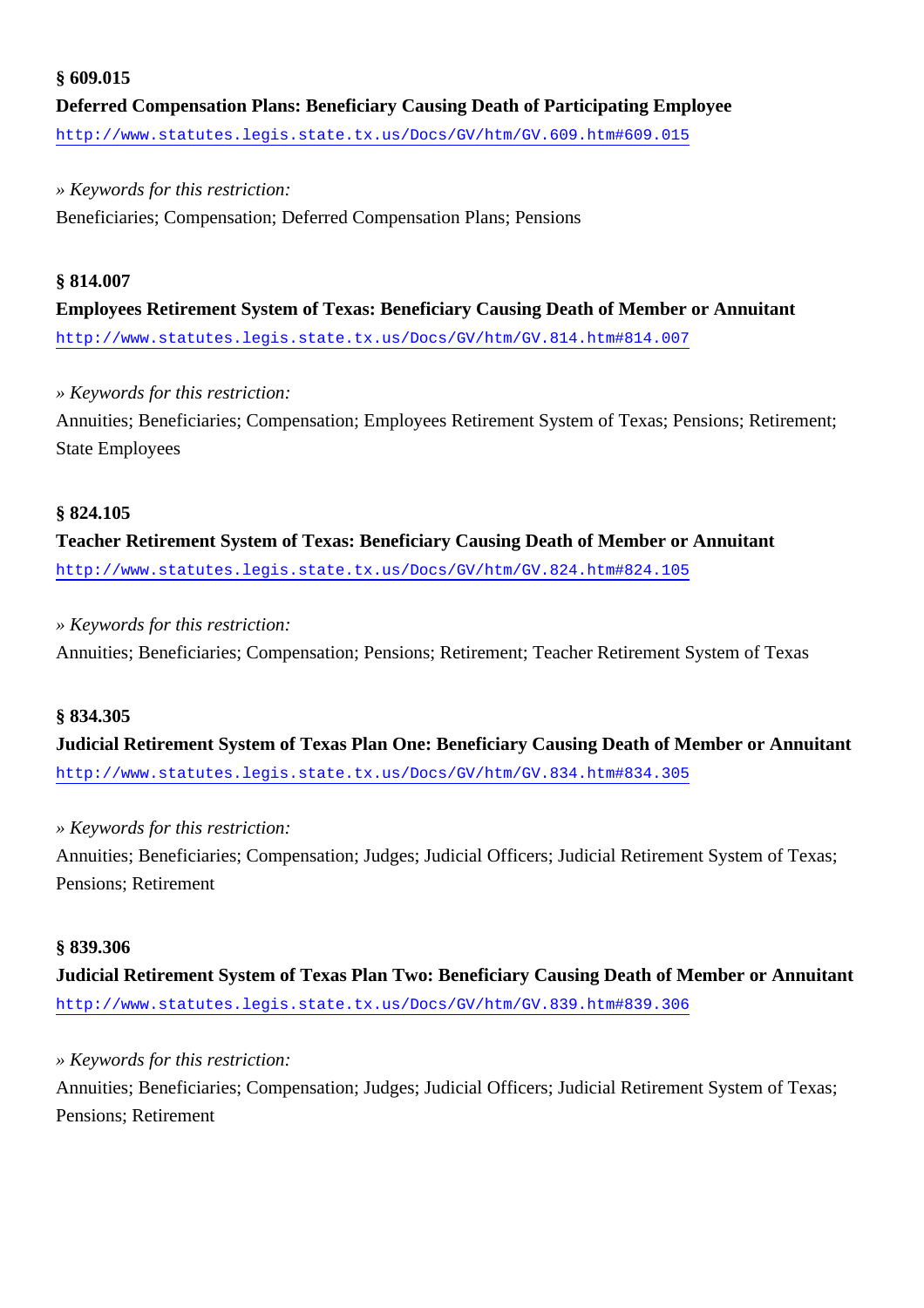#### **§ 844.404**

**Texas County and District Retirement System: Person Causing Death of Member or Annuitant** <http://www.statutes.legis.state.tx.us/Docs/GV/htm/GV.844.htm#844.404>

#### *» Keywords for this restriction:*

Annuities; Beneficiaries; Compensation; Pensions; Retirement; Texas County and District Retirement System

### **§ 854.504 Texas Municipal Retirement System: Person Causing Death of Member or Annuitant** <http://www.statutes.legis.state.tx.us/Docs/GV/htm/GV.854.htm#854.504>

#### *» Keywords for this restriction:*

Annuities; Beneficiaries; Compensation; Pensions; Retirement; Texas Municipal Retirement System

#### **§ 864.015**

**Texas Emergency Services Retirement System: Beneficiary Causing Death of Member or Annuitant** <http://www.statutes.legis.state.tx.us/Docs/GV/htm/GV.864.htm#864.015>

#### *» Keywords for this restriction:*

Annuities; Beneficiaries; Compensation; Pensions; Retirement; Texas Emergency Services Retirement System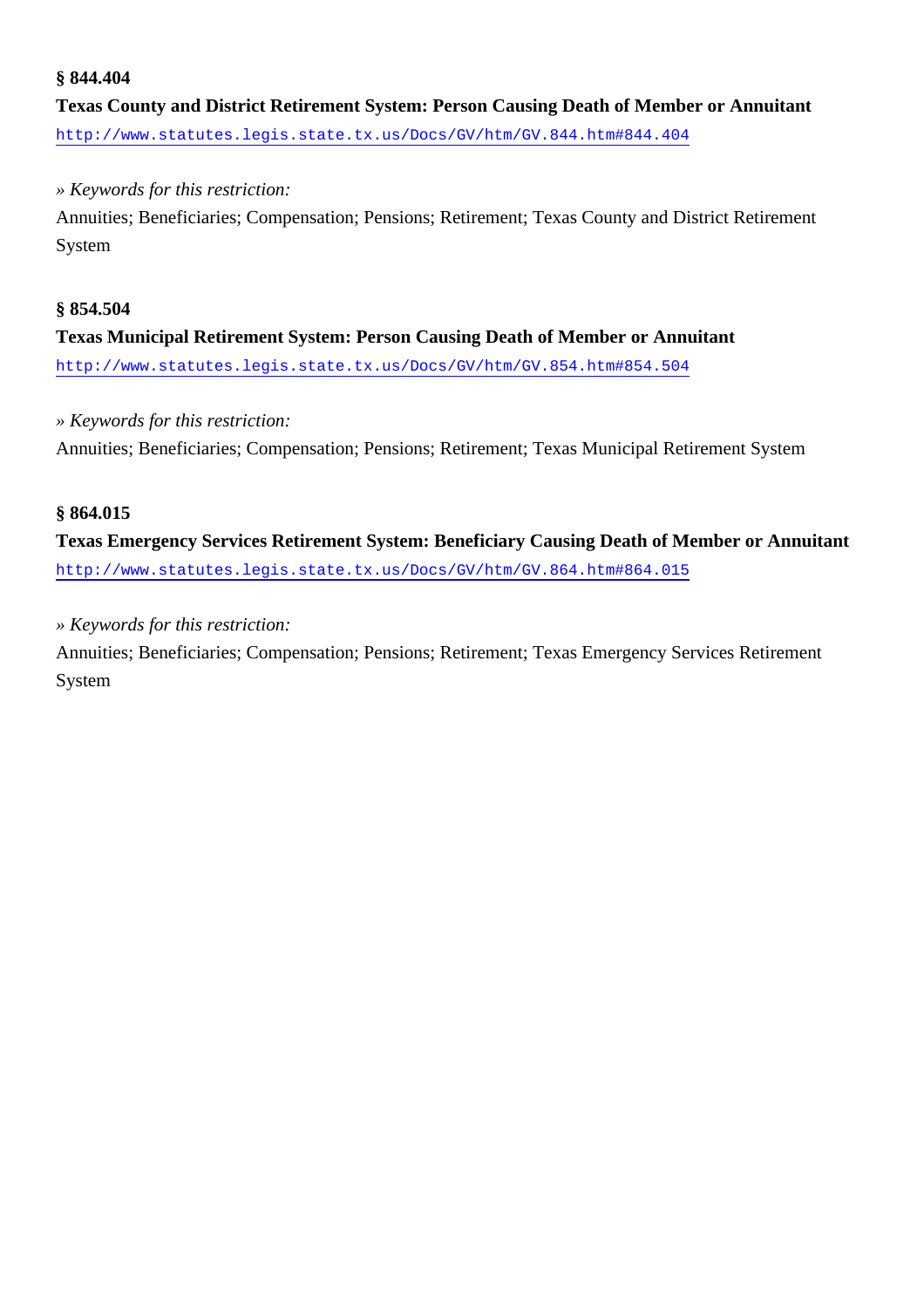#### **§ 81.093**

#### **Communicable Diseases: Persons Prosecuted for Certain Crimes**

<http://www.statutes.legis.state.tx.us/Docs/HS/htm/HS.81.htm#81.093>

#### *» Keywords for this restriction:*

Communicable Diseases; Controlled Substances; Diseases; Drug Offenses; Drugs; Prostitution; Public Health; Transmittable Diseases

#### **§ 242.313**

#### **Nursing Facility Administration: Sanctions**

<http://www.statutes.legis.state.tx.us/Docs/HS/htm/HS.242.htm#242.313>

#### *» Keywords for this restriction:*

Facilities for Elderly or Disabled; Health Facilities; Licenses; Moral Turpitude; Nursing Facilities; Nursing Facility Administrators; Nursing Homes; Texas Department of State Health Services

#### **§ 246.045**

### **Continuing Care Facilities; Contents of Disclosure Statement: Third Party Management** <http://www.statutes.legis.state.tx.us/Docs/HS/htm/HS.246.htm#246.045>

#### *» Keywords for this restriction:*

Assisted Living Facilities; Continuing Care Facilities; Continuing Care Facility Managers; Embezzlement; Facilities for Elderly or Disabled; Fraud; Fraudulent Conversions; Health Facilities; Healthcare; Misappropriation of Property; Retirement; Retirement Communities

#### **§ 250.006**

**Nurse Aide Registry and Criminal History Checks of Employees and Applicants for Employment in Certain Facilities Serving the Elderly, Persons with Disabilities, or Persons with Terminal Illnesses: Convictions Barring Employment**

<http://www.statutes.legis.state.tx.us/Docs/HS/htm/HS.250.htm#250.006>

#### *» Keywords for this restriction:*

Assisted Living Facilities; Background Checks; Criminal History; Criminal Records; Facilities for Elderly or Disabled; Health Facilities; Healthcare; Nurse Aides; Nursing Facilities; Nursing Homes; Texas Department of Aging and Disability Services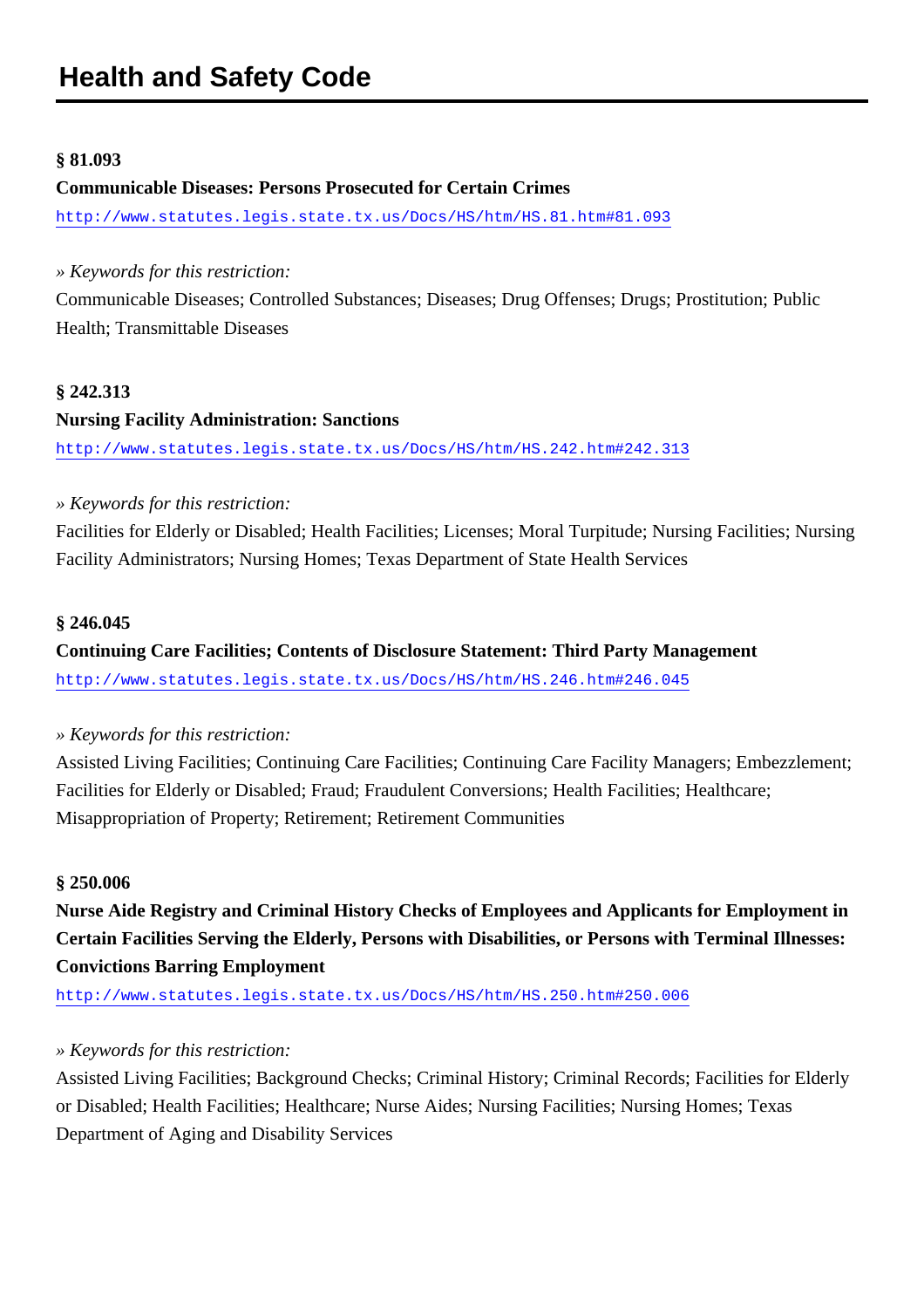#### **§ 431.207**

### **Texas Food, Drug, and Cosmetic Act; Wholesale Distributors of Nonprescription Drugs: Refusal to License; Suspension or Revocation of License**

<http://www.statutes.legis.state.tx.us/Docs/HS/htm/HS.431.htm#431.207>

#### *» Keywords for this restriction:*

Drug Distributors; Drugs; Licenses; Medications; Medicine; Pharmaceuticals; Texas Department of State Health Services; Wholesale Distributors of Nonprescription Drugs

#### **§ 431.279**

### **Texas Food, Drug, and Cosmetic Act; Device Distributors: Refusal to License; Suspension or Revocation of License**

<http://www.statutes.legis.state.tx.us/Docs/HS/htm/HS.431.htm#431.279>

#### *» Keywords for this restriction:*

Healthcare; Licenses; Medical Device Distributors; Medical Device Manufacturers; Medical Devices; Medical Equipment; Texas Department of State Health Services

#### **§ 433.028**

#### **Texas Meat and Poultry Inspection Act: Refusal to Inspect**

<http://www.statutes.legis.state.tx.us/Docs/HS/htm/HS.433.htm#433.028>

#### *» Keywords for this restriction:*

Food Safety; Fraud; Meat and Poultry Inspections; Meat Producers; Poultry Producers; Texas Department of State Health Services

#### **§ 773.0614**

**Authority to Revoke, Suspend, Disqualify for, or Deny Certification of Emergency Medical Services Personnel for Certain Criminal Offenses**

<http://www.statutes.legis.state.tx.us/Docs/HS/htm/HS.773.htm#773.0614>

#### *» Keywords for this restriction:*

3g Offenses; Certifications; Emergency Medical Personnel; Emergency Medical Services; Sex Offenders; Sex Offenses; Texas Department of State Health Services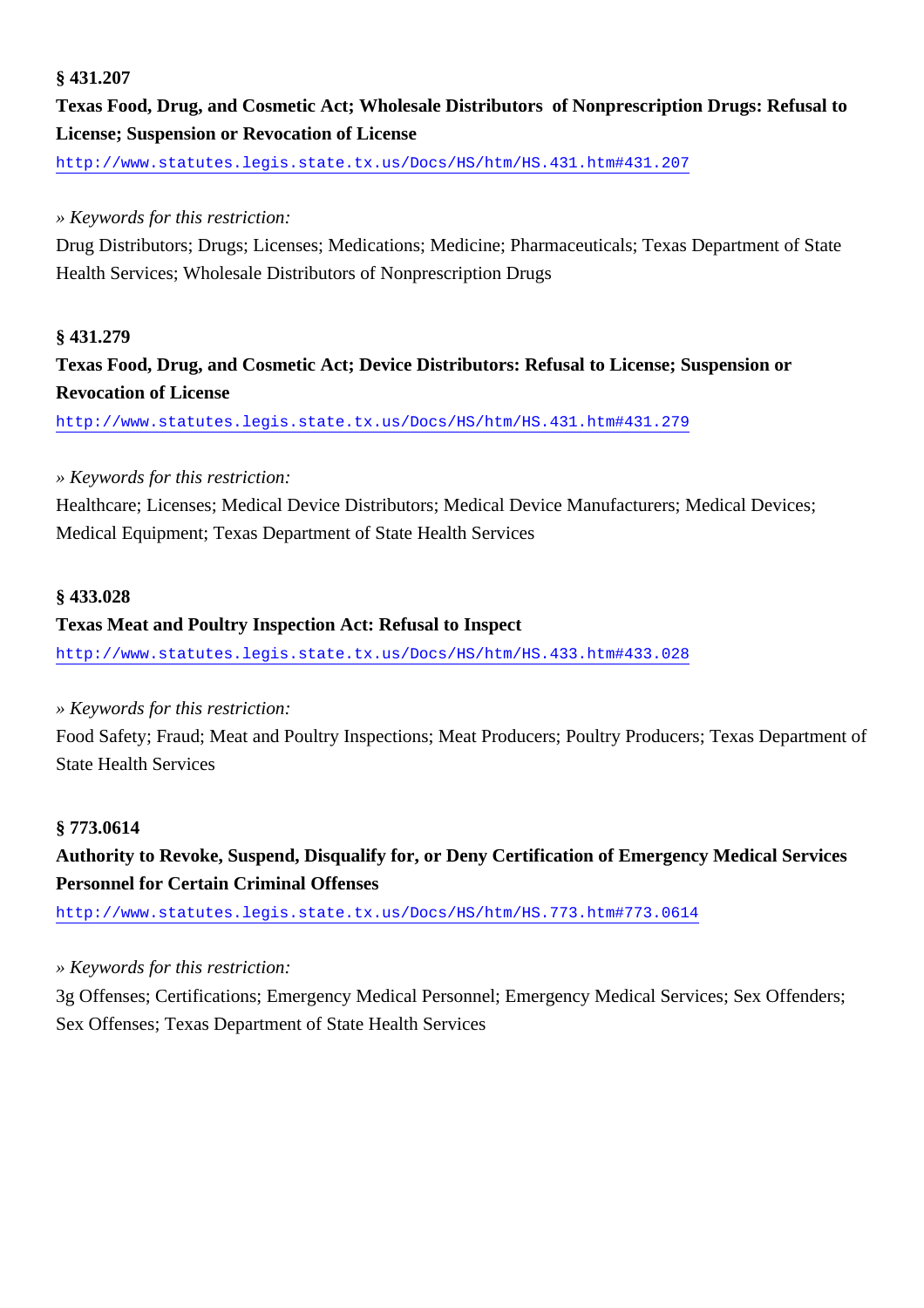#### **§ 773.06141**

### **Suspension, Revocation, or Denial of Emergency Medical Services Provider License** <http://www.statutes.legis.state.tx.us/Docs/HS/htm/HS.773.htm#773.06141>

#### *» Keywords for this restriction:*

3g Offenses; Certifications; Emergency Medical Personnel; Emergency Medical Services; Fraud; Sex Offenders; Sex Offenses; Texas Department of State Health Services

### **§ 248A.201 Prescribed Pediatric Extended Care Centers: Denial, Suspension, or Revocation of License** <http://www.statutes.legis.state.tx.us/Docs/HS/htm/HS.248A.htm#248A.201>

#### *» Keywords for this restriction:*

Child; Health Facilities; Healthcare; Licenses; Medically Dependent Minors; Medicine; Pediatric Medicine; Prescribed Pediatric Extended Care Center Owners; Prescribed Pediatric Extended Care Centers; Texas Department of Aging and Disability Services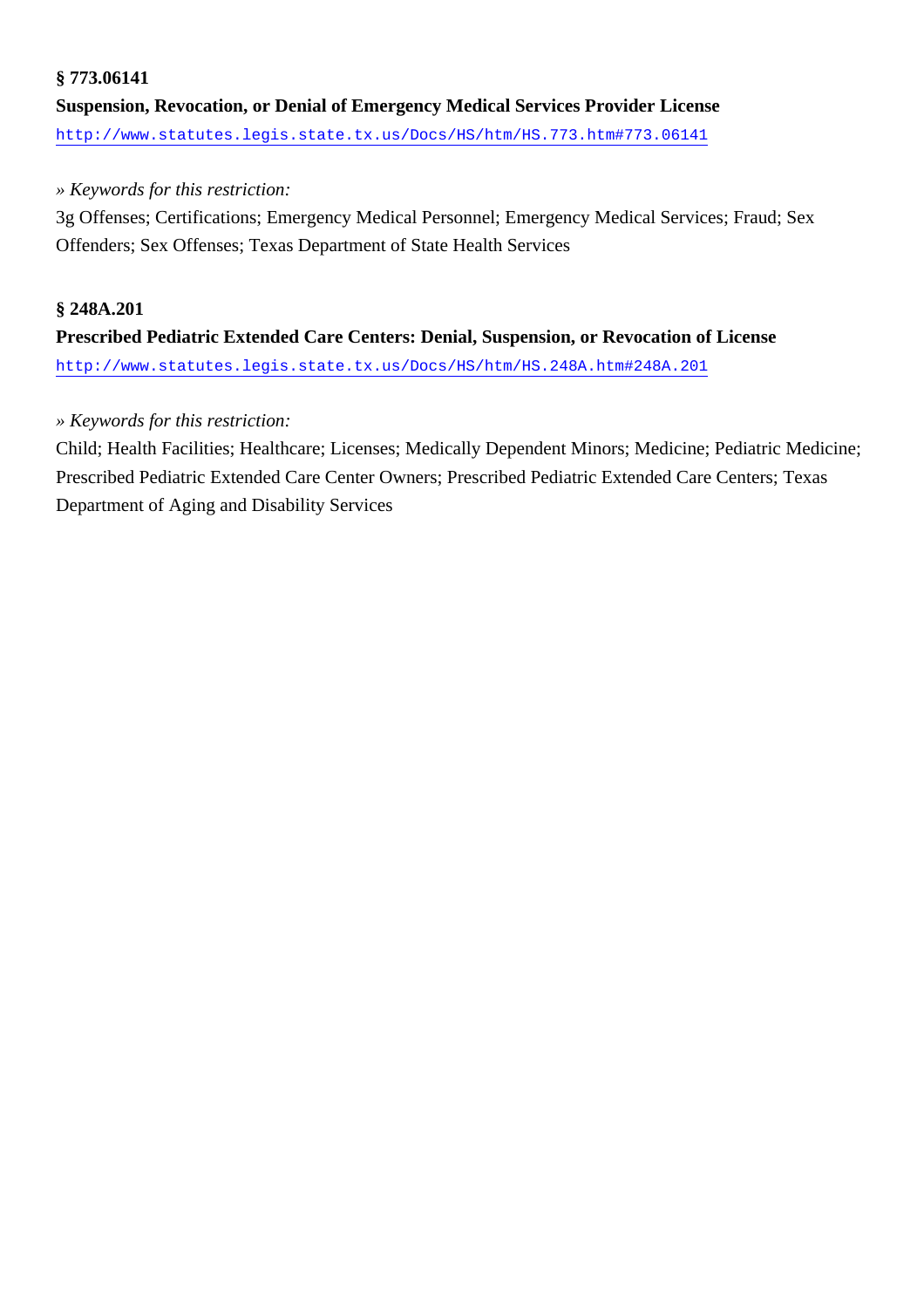#### **§ 32.0322**

**Medical Assistance Program: Criminal History Record Information; Enrollment of Providers** <http://www.statutes.legis.state.tx.us/Docs/HR/htm/HR.32.htm#32.0322>

#### *» Keywords for this restriction:*

Background Checks; Child; Child Abuse; Criminal History; Criminal Records; Elder Abuses; Embezzlement; Fraud; Healthcare; Medical Assistance Programs; Medical Assistance Providers; Medicine; Texas Health and Human Services Commission; Theft

#### **§ 32.047**

**Medical Assistance Program: Prohibition of Certain Health Care Service Providers** <http://www.statutes.legis.state.tx.us/Docs/HR/htm/HR.32.htm#32.047>

#### *» Keywords for this restriction:*

Child; Child Abuse; Elder Abuses; Fraud; Healthcare; Medical Assistance Programs; Medical Assistance Providers; Medicine; Texas Health and Human Services Commission

#### **§ 33.0271**

### **Nutritional Assistance Programs; Child and Adult Care Food Program: Program Participant Requirements**

<http://www.statutes.legis.state.tx.us/Docs/HR/htm/HR.33.htm#33.0271>

#### *» Keywords for this restriction:*

Antitrust; Background Checks; Bribery; Child and Adult Care Food Program Providers; Child and Adult Care Food Programs; Criminal History; Criminal Records; Embezzlement; Forgery; Fraud; Obstruction of Justice; Texas Health and Human Services Commission; Theft

#### **§ 36.132**

#### **Medicaid Fraud Prevention: Revocation of Licenses**

<http://www.statutes.legis.state.tx.us/Docs/HR/htm/HR.36.htm#36.132>

#### *» Keywords for this restriction:*

Fraud; Licenses; Medicaid; Medicaid Fraud; State Board of Dental Examiners; Texas Board of Nursing; Texas Board of Occupational Therapy Examiners; Texas Board of Physical Therapy Examiners; Texas Medical Board; Texas State Board of Examiners of Psychologists; Texas State Board of Social Worker Examiners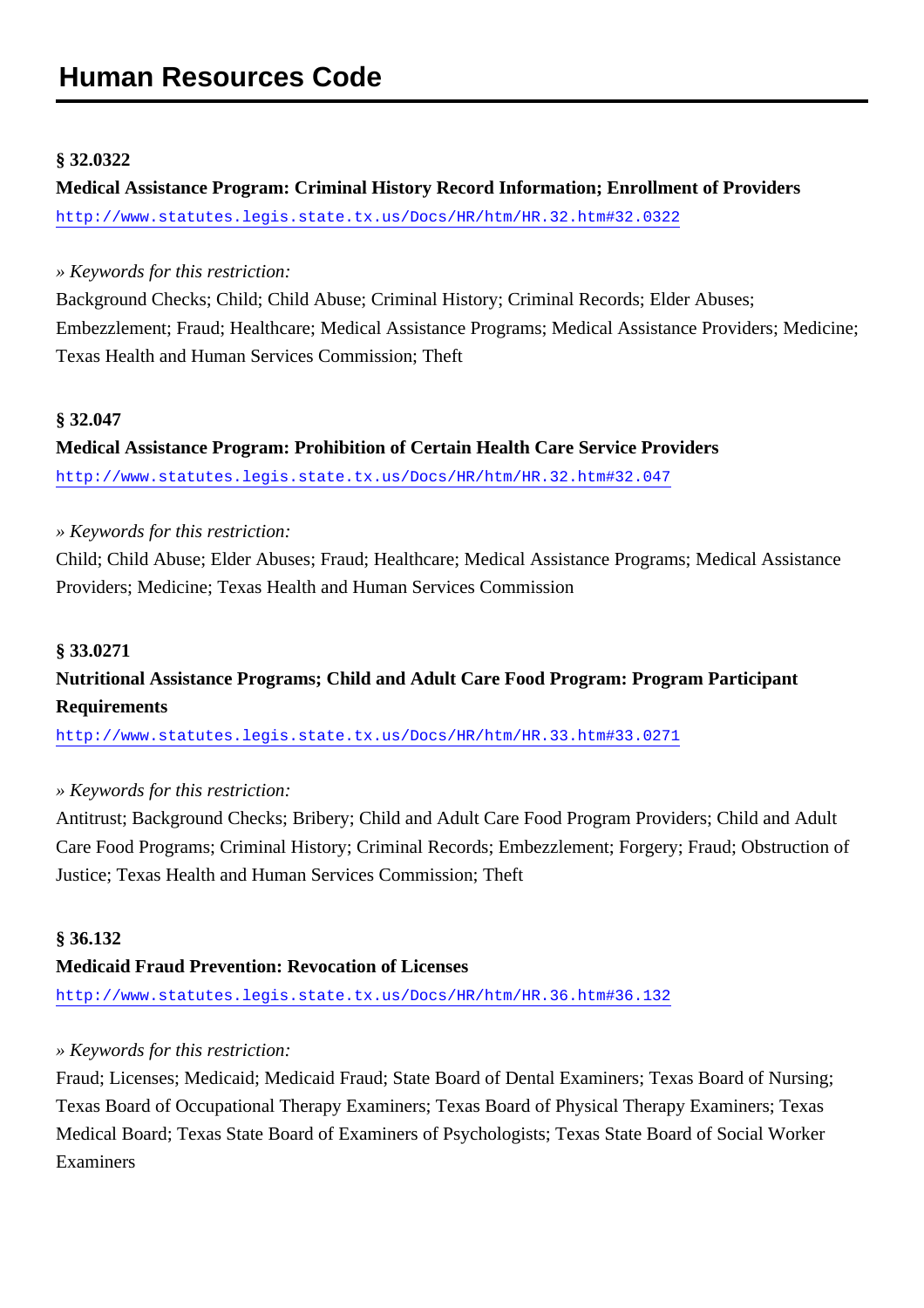#### **§ 42.0523**

### **Regulation of Certain Facilities, Homes, and Agencies That Provide Child-Care Services: Listing of Relative Child-Care Providers**

<http://www.statutes.legis.state.tx.us/Docs/HR/htm/HR.42.htm#42.0523>

### *» Keywords for this restriction:*

Background Checks; Child; Child Care Providers; Childcare Services; Children; Criminal History; Department of Family and Protective Services; Sex Offenders; Sex Offenses

#### **§ 42.056**

### **Regulation of Certain Facilities, Homes, and Agencies That Provide Child-Care Services: Required Background and Criminal History Checks; Criminal Penalties**

<http://www.statutes.legis.state.tx.us/Docs/HR/htm/HR.42.htm#42.056>

#### *» Keywords for this restriction:*

Background Checks; Child; Child Care Providers; Childcare Facilities; Childcare Services; Child-Placing Agencies; Children; Criminal History; Criminal Records; Department of Family and Protective Services

#### **§ 42.059**

# **Regulation of Certain Facilities, Homes, and Agencies That Provide Child-Care Services: Required Affidavit for Applicants for Employment with Facility or Registered Family Home**

<http://www.statutes.legis.state.tx.us/Docs/HR/htm/HR.42.htm#42.059>

#### *» Keywords for this restriction:*

Child; Child Abuse; Child Care Providers; Child Endangerment; Child Pornography; Childcare Facilities; Childcare Services; Children; Criminal History; Criminal Records; Department of Family and Protective Services; Human Trafficking; Indecent Exposure; Lewdness; Public Indecency; Sex Offenders; Sex **Offenses** 

#### **§ 42.206**

### **Regulation of Temporary Shelter Day-Care Facilities: Background and Criminal History Checks Required**

<http://www.statutes.legis.state.tx.us/Docs/HR/htm/HR.42.htm#42.206>

#### *» Keywords for this restriction:*

Background Checks; Child; Childcare Services; Children; Criminal History; Criminal Records; Department of Family and Protective Services; Emergency Shelters; Family Violence Shelters; Homeless Shelters; Licenses; Permits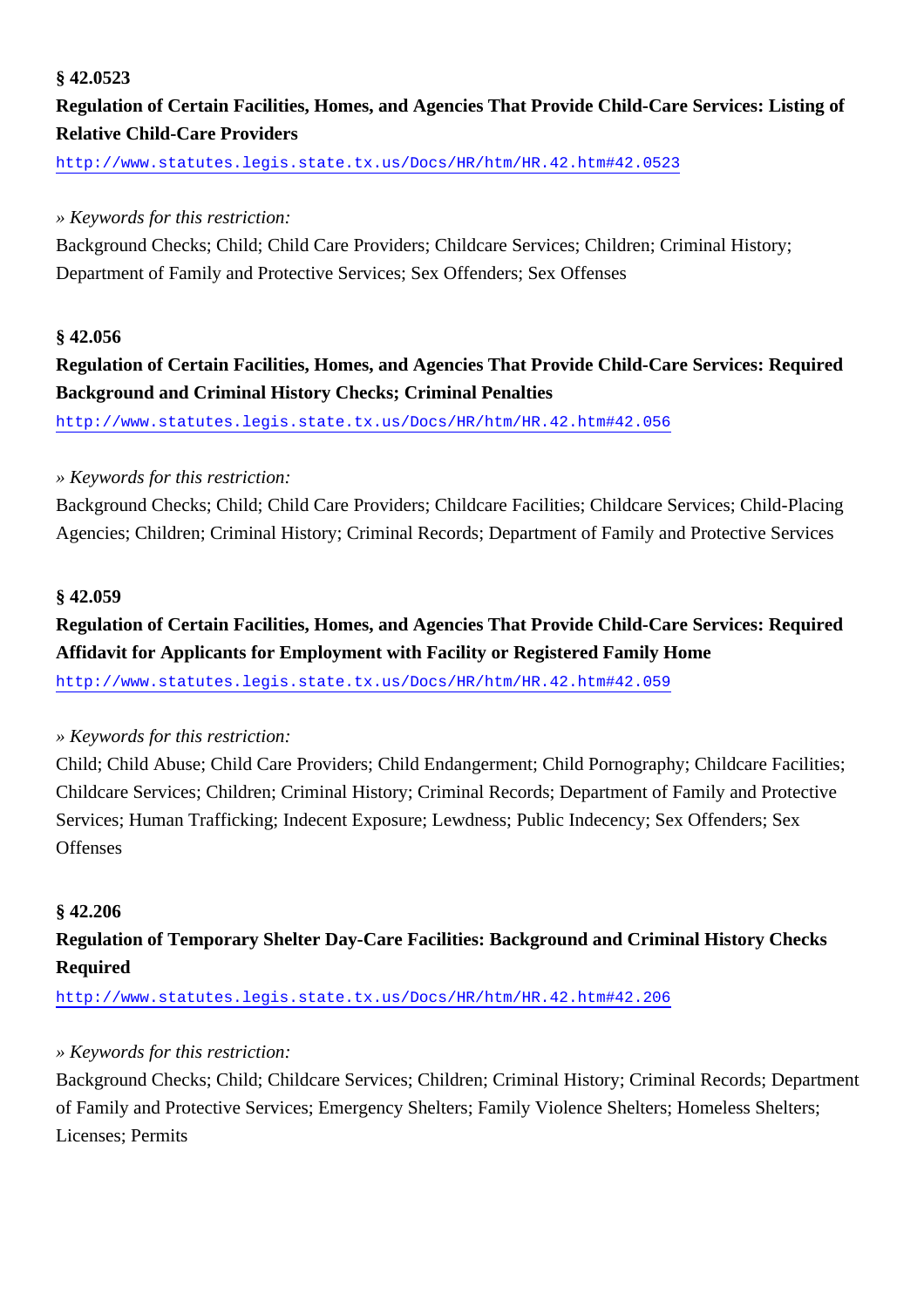#### **§ 43.010**

**Regulation of Child-Care and Child-Placing Agency Administrators: License Denial, Revocation, Suspension, or Refusal to Renew; Reprimand or Probation**

<http://www.statutes.legis.state.tx.us/Docs/HR/htm/HR.43.htm#43.010>

#### *» Keywords for this restriction:*

Child; Child Care Administrators; Childcare Services; Children; Criminal History; Criminal Records; Department of Family and Protective Services; Licenses

#### **§ 242.010**

**Juvenile Justice Services and Facilities: Required Background and Criminal History Checks** <http://www.statutes.legis.state.tx.us/Docs/HR/htm/HR.242.htm#242.010>

#### *» Keywords for this restriction:*

Background Checks; Child; Children; Criminal History; Criminal Records; Juveniles; Texas Juvenile Justice Department; Texas Juvenile Justice Department Employees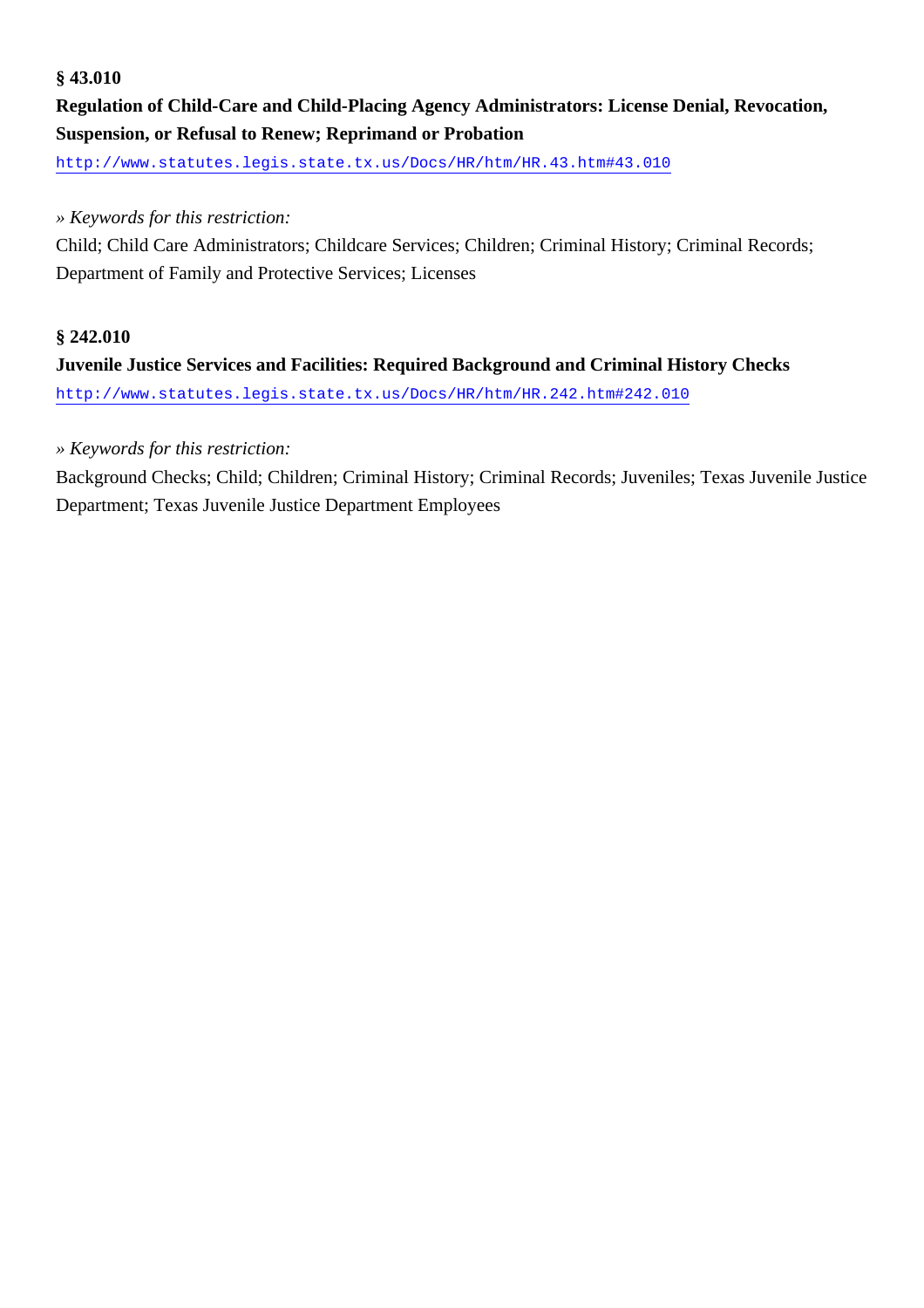#### **§ 801.151**

#### **Certificate of Authority: Issuance of Certificate Prohibited**

<http://www.statutes.legis.state.tx.us/Docs/IN/htm/IN.801.htm#801.151>

*» Keywords for this restriction:*

Certificate of Authority; Fiduciary Duties; Insurance; Insurance Companies; Insurance Corporate Officers; Insurers; Moral Turpitude; Texas Department of Insurance

#### **§ 801.152**

# **Certificate of Authority: Revocation of Certificate**

<http://www.statutes.legis.state.tx.us/Docs/IN/htm/IN.801.htm#801.152>

#### *» Keywords for this restriction:*

Certificate of Authority; Fiduciary Duties; Insurance; Insurance Companies; Insurance Corporate Officers; Insurers; Moral Turpitude; Texas Department of Insurance

#### **§ 2202.201**

**Joint Underwriting: Grounds for Denial of Certificate of Authority or for Disciplinary Action** <http://www.statutes.legis.state.tx.us/Docs/IN/htm/IN.2202.htm#2202.201>

*» Keywords for this restriction:* Certificate of Authority; Fraud; Insurance; Insurers; Joint Underwriting; Texas Department of Insurance

#### **§ 4005.101**

### **Regulation of Professionals: Grounds for License Denial or Disciplinary Action** <http://www.statutes.legis.state.tx.us/Docs/IN/htm/IN.4005.htm#4005.101>

*» Keywords for this restriction:* Insurance; Insurance Agents; Licenses; Texas Department of Insurance

#### **§ 4102.053**

#### **Public Insurance Adjusters: Issuance of License to Resident**

<http://www.statutes.legis.state.tx.us/Docs/IN/htm/IN.4102.htm#4102.053>

*» Keywords for this restriction:*

Insurance; Licenses; Public Insurance; Public Insurance Adjusters; Texas Department of Insurance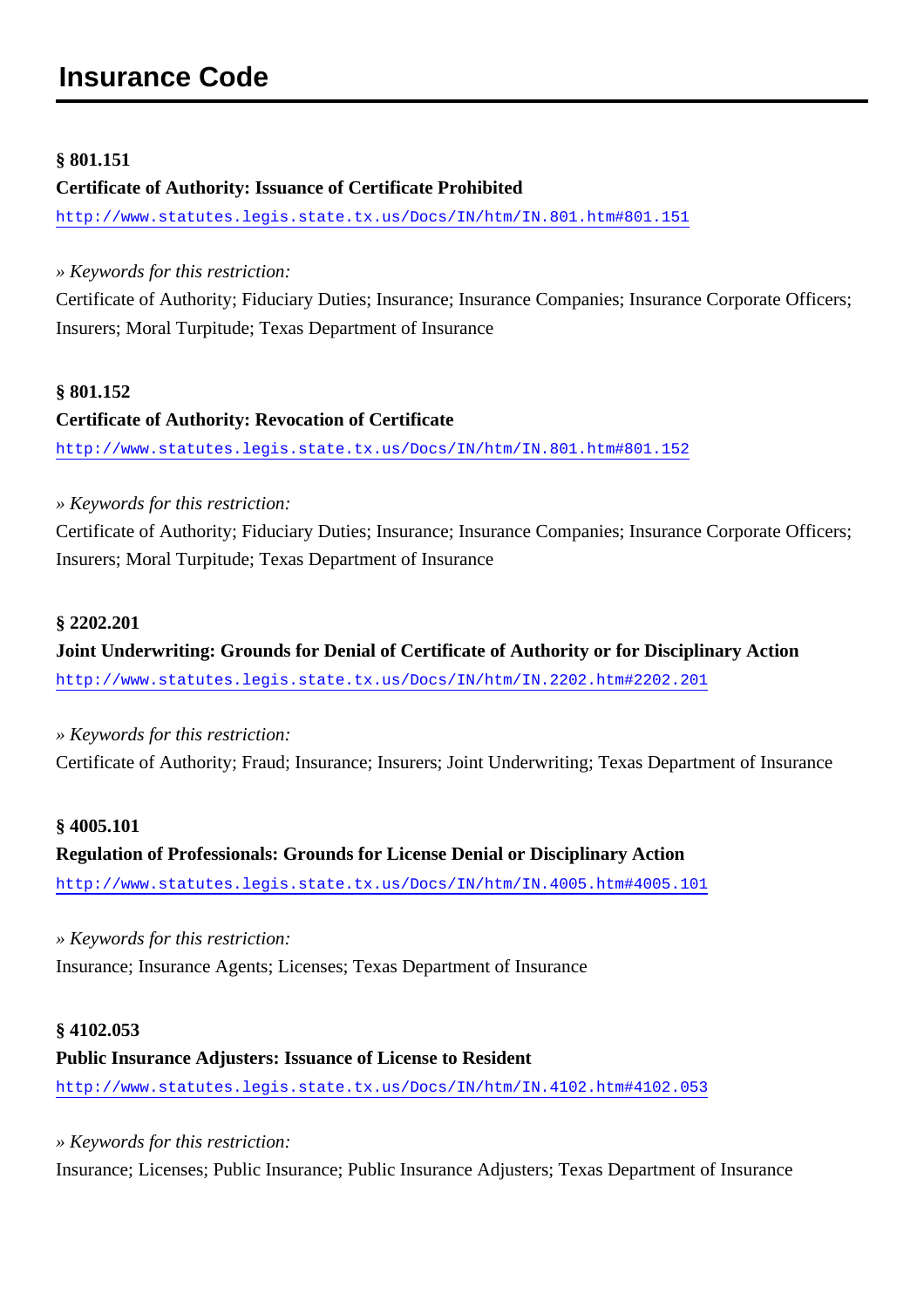### **§ 4102.054 Public Insurance Adjusters: Issuance of License to Nonresident** <http://www.statutes.legis.state.tx.us/Docs/IN/htm/IN.4102.htm#4102.054>

#### *» Keywords for this restriction:*

Insurance; Licenses; Public Insurance; Public Insurance Adjusters; Texas Department of Insurance

#### **§ 1111A.004**

#### **Life Settlements Act: License Suspension, Revocation, or Refusal to Renew**

<http://www.statutes.legis.state.tx.us/Docs/IN/htm/IN.1111A.htm#1111A.004>

#### *» Keywords for this restriction:*

Insurance; Insurance Brokers; Insurance Companies; Insurers; Licenses; Life Settlement Contracts; Texas Department of Insurance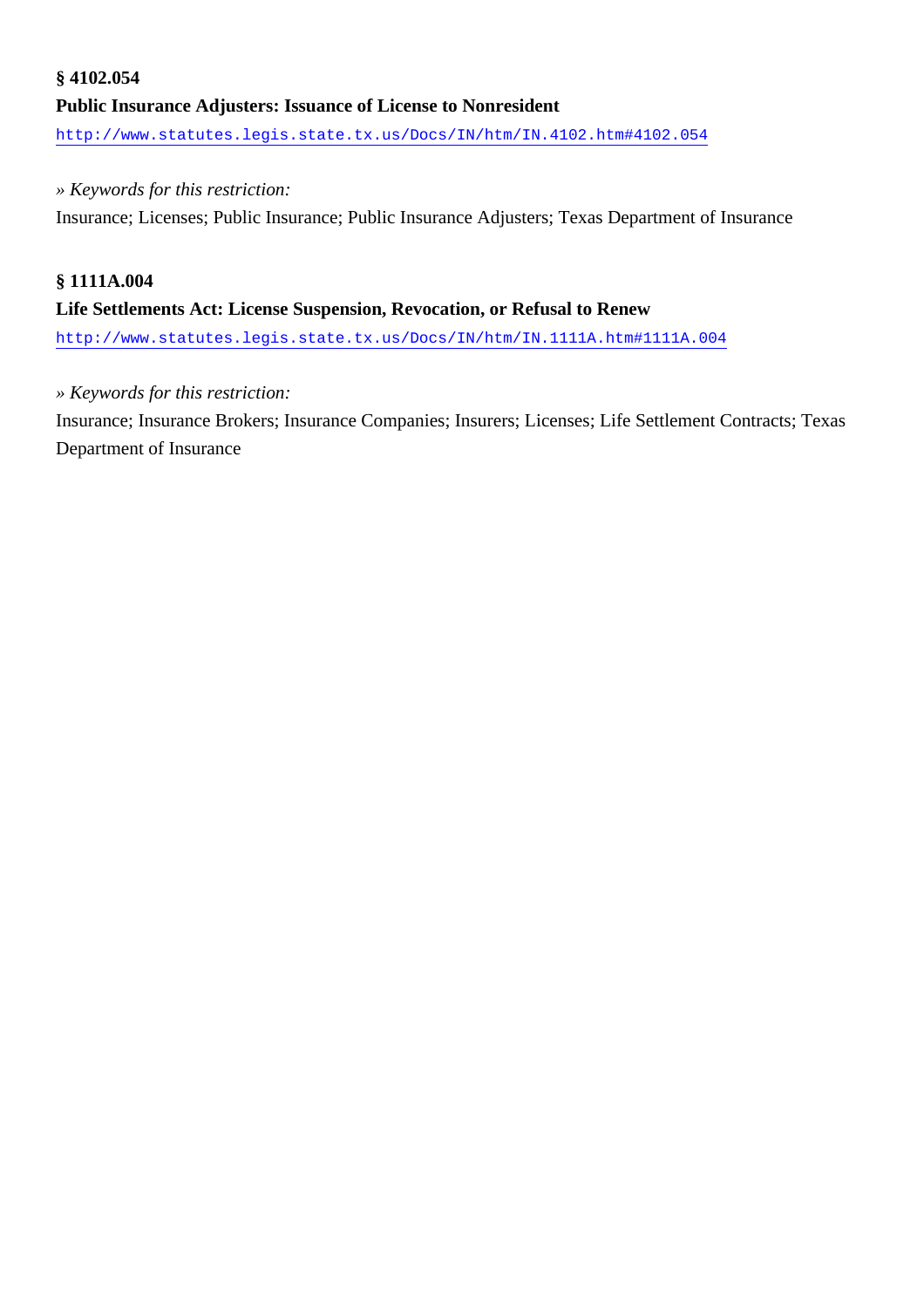#### **§ 91.020**

#### **Professional Employer Organizations: Grounds for Disciplinary Action**

<http://www.statutes.legis.state.tx.us/Docs/LA/htm/LA.91.htm#91.020>

*» Keywords for this restriction:*

Licenses; Professional Employer Services; Staff Leasing Services; Texas Department of Licensing and Regulation

#### **§ 101.109**

**Labor Organizations: Certain Persons Prohibited from Holding Office** <http://www.statutes.legis.state.tx.us/Docs/LA/htm/LA.101.htm#101.109>

*» Keywords for this restriction:*

Labor Organizers; Labor Union Officers; Labor Unions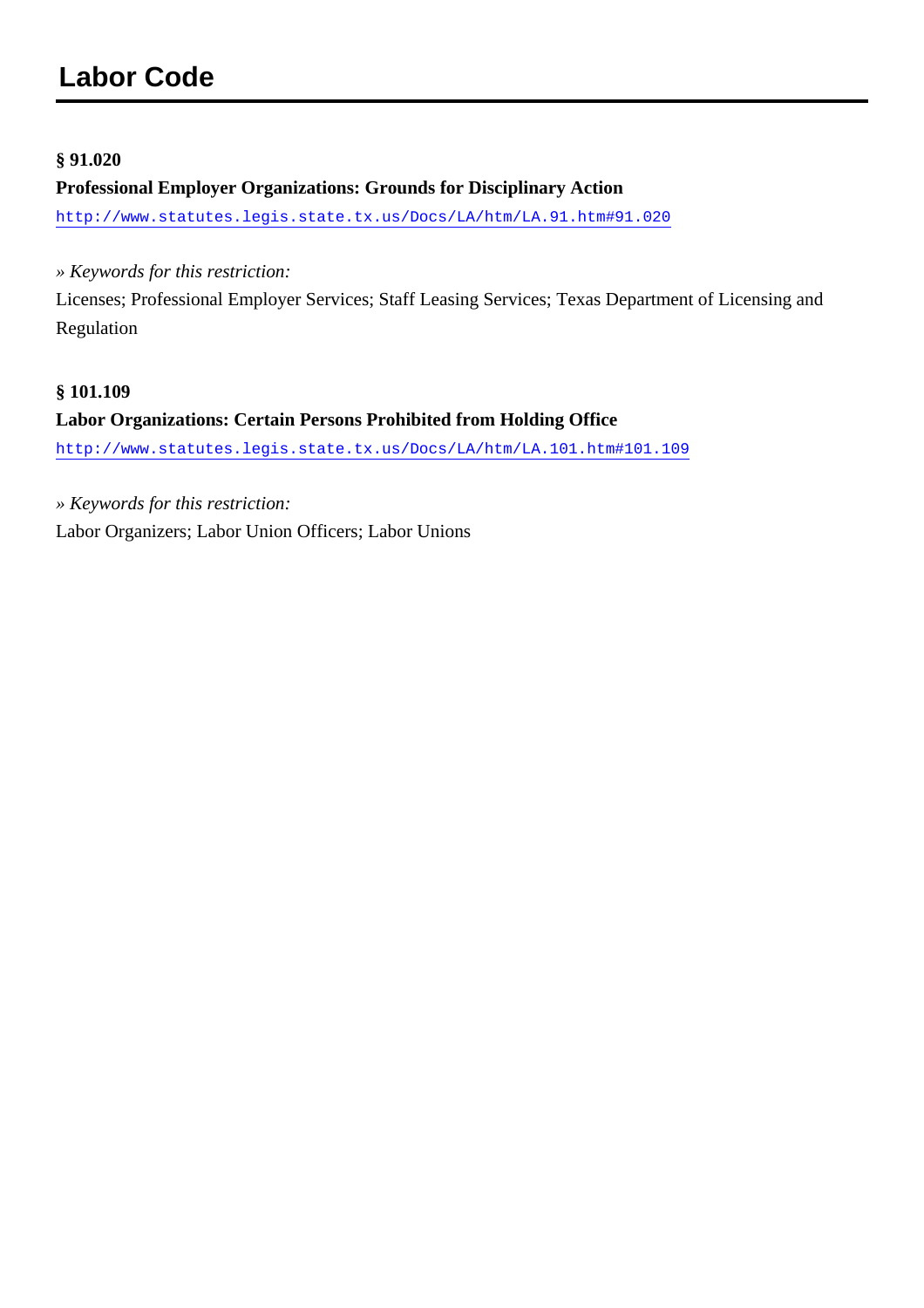#### **§ 21.031**

**General Provisions Affecting Governing Body of Municipality: Removal by Criminal Conviction** <http://www.statutes.legis.state.tx.us/Docs/LG/htm/LG.21.htm#21.031>

*» Keywords for this restriction:*

City Councilmembers; City Governments; City Officers; Mayors; Municipal Officers; Public Elective **Offices** 

#### **§ 87.031**

**Removal of County Officers from Office; Filling of Vacancies: Immediate Removal** <http://www.statutes.legis.state.tx.us/Docs/LG/htm/LG.87.htm#87.031>

*» Keywords for this restriction:* County Officers; County Officials; Public Elective Offices

### **§ 143.051**

**Municipal Civil Service for Firefighters and Police Officers: Cause for Removal or Suspension** <http://www.statutes.legis.state.tx.us/Docs/LG/htm/LG.143.htm#143.051>

*» Keywords for this restriction:*

Civil Services; Fire Departments; Fire Fighters; Fire Fighters' and Police Officers' Civil Service Commission; Firefighters; Law Enforcement Officers; Police; Police Officers

#### **§ 143.056**

**Municipal Civil Service for Firefighters and Police Officers: Procedures after Felony Indictment or Misdemeanor Complaint**

<http://www.statutes.legis.state.tx.us/Docs/LG/htm/LG.143.htm#143.056>

*» Keywords for this restriction:*

Civil Services; Fire Fighters; Fire Fighters' and Police Officers' Civil Service Commission; Firefighters; Law Enforcement Officers; Police; Police Officers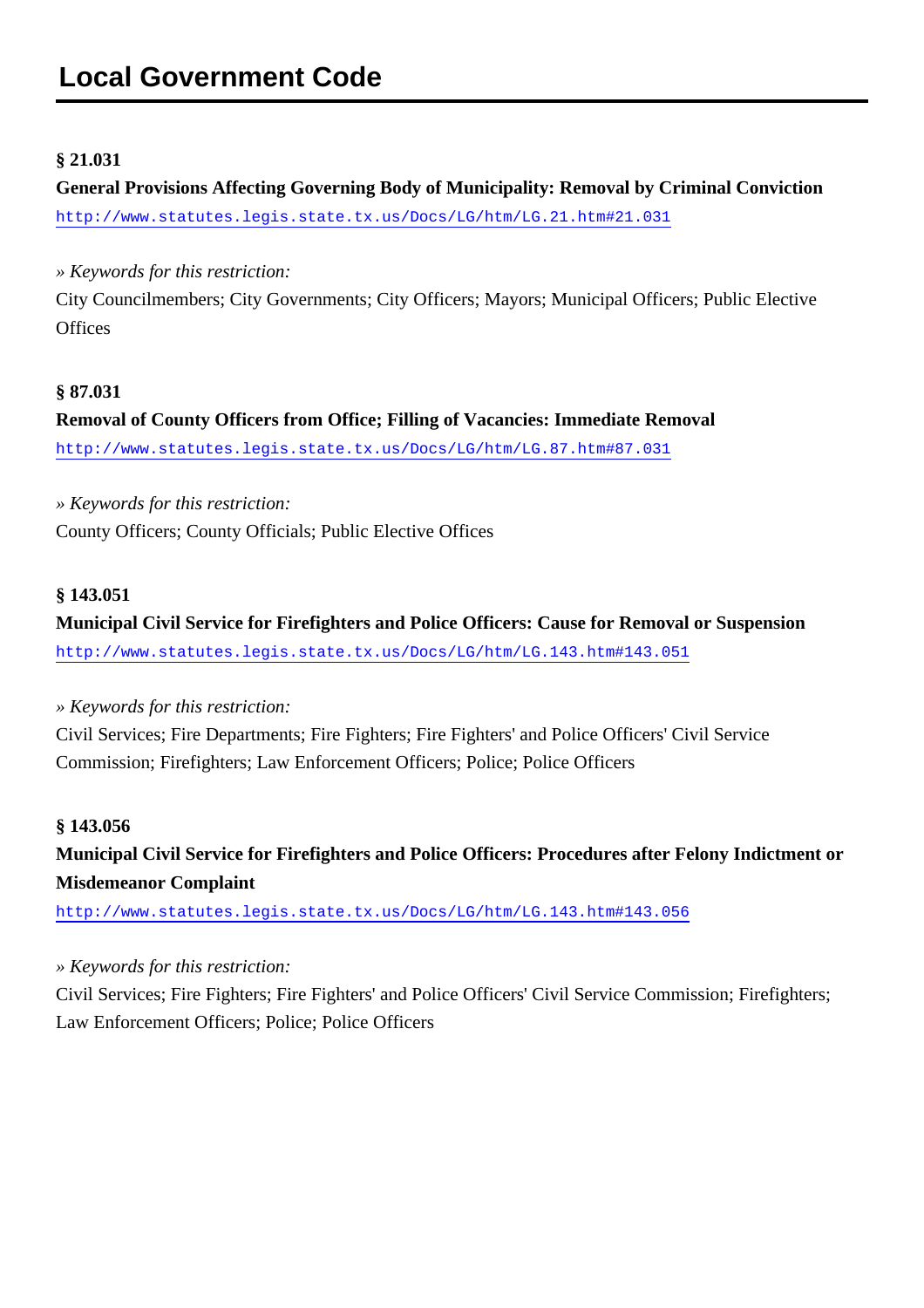#### **§ 143.1017**

### **Municipal Civil Service for Firefighters and Police Officers: Procedures after Felony Indictment or Other Crime of Moral Turpitude**

<http://www.statutes.legis.state.tx.us/Docs/LG/htm/LG.143.htm#143.1017>

#### *» Keywords for this restriction:*

Civil Services; Fire Fighters; Fire Fighters' and Police Officers' Civil Service Commission; Firefighters; Law Enforcement Officers; Police Officers

#### **§ 158.0351**

### **County Civil Service: Procedures after Felony Indictment or Misdemeanor Complaint** <http://www.statutes.legis.state.tx.us/Docs/LG/htm/LG.158.htm#158.0351>

#### *» Keywords for this restriction:*

Civil Services; County Employees; Sheriffs; Sheriff's Department Civil Service Commissions; Sheriff's Department Employees

#### **§ 161.056**

#### **County Ethics Commission in Certain Counties: Eligibility**

<http://www.statutes.legis.state.tx.us/Docs/LG/htm/LG.161.htm#161.056>

#### *» Keywords for this restriction:*

County Ethics Commission; County Ethics Commission Members

#### **§ 161.060**

**County Ethics Commission in Certain Counties: Removal of Commission Member** <http://www.statutes.legis.state.tx.us/Docs/LG/htm/LG.161.htm#161.060>

*» Keywords for this restriction:*

County Ethics Commission; County Ethics Commission Members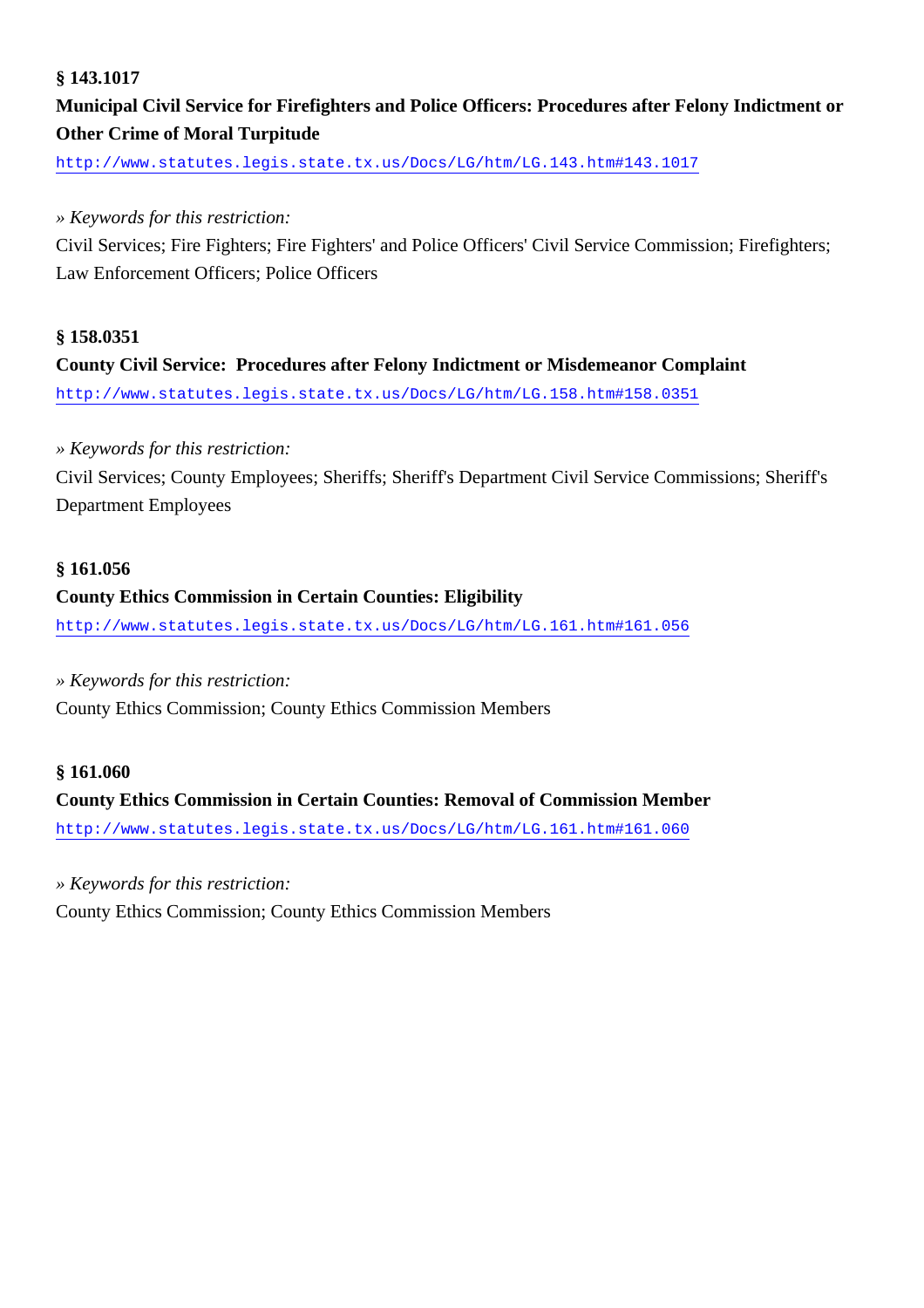# **Occupations Code**

#### **§ 51.356**

**Texas Department of Licensing and Regulation: Deferred Adjudication; License Suspension, License Revocation, or Denial or Refusal to Renew License**

<http://www.statutes.legis.state.tx.us/Docs/OC/htm/OC.51.htm#51.356>

*» Keywords for this restriction:* Licenses; Sex Offenders; Sex Offenses; Texas Department of Licensing and Regulation

#### **§ 53.021**

**General Provisions Relating to Licensing: Authority to Revoke, Suspend, or Deny License** <http://www.statutes.legis.state.tx.us/Docs/OC/htm/OC.53.htm#53.021>

*» Keywords for this restriction:* 3g Offenses; Licenses; Sex Offenders; Sex Offenses

#### **§ 53.0211**

**General Provisions Relating to Licensing: Licensing of Certain Applicants with Prior Criminal Convictions**

<http://www.statutes.legis.state.tx.us/Docs/OC/htm/OC.53.htm#53.0211>

*» Keywords for this restriction:* Licenses; Provisional Licenses

#### **§ 108.002**

**Health Professions: License Suspension on Conviction; Revocation** <http://www.statutes.legis.state.tx.us/Docs/OC/htm/OC.108.htm#108.002>

*» Keywords for this restriction:*

Acupuncture; Controlled Substances; Doctors; Drug Offenses; Drugs; Health Professionals; Licenses; Physician Assistants; Physicians; Texas Medical Board; Texas State Board of Medical Examiners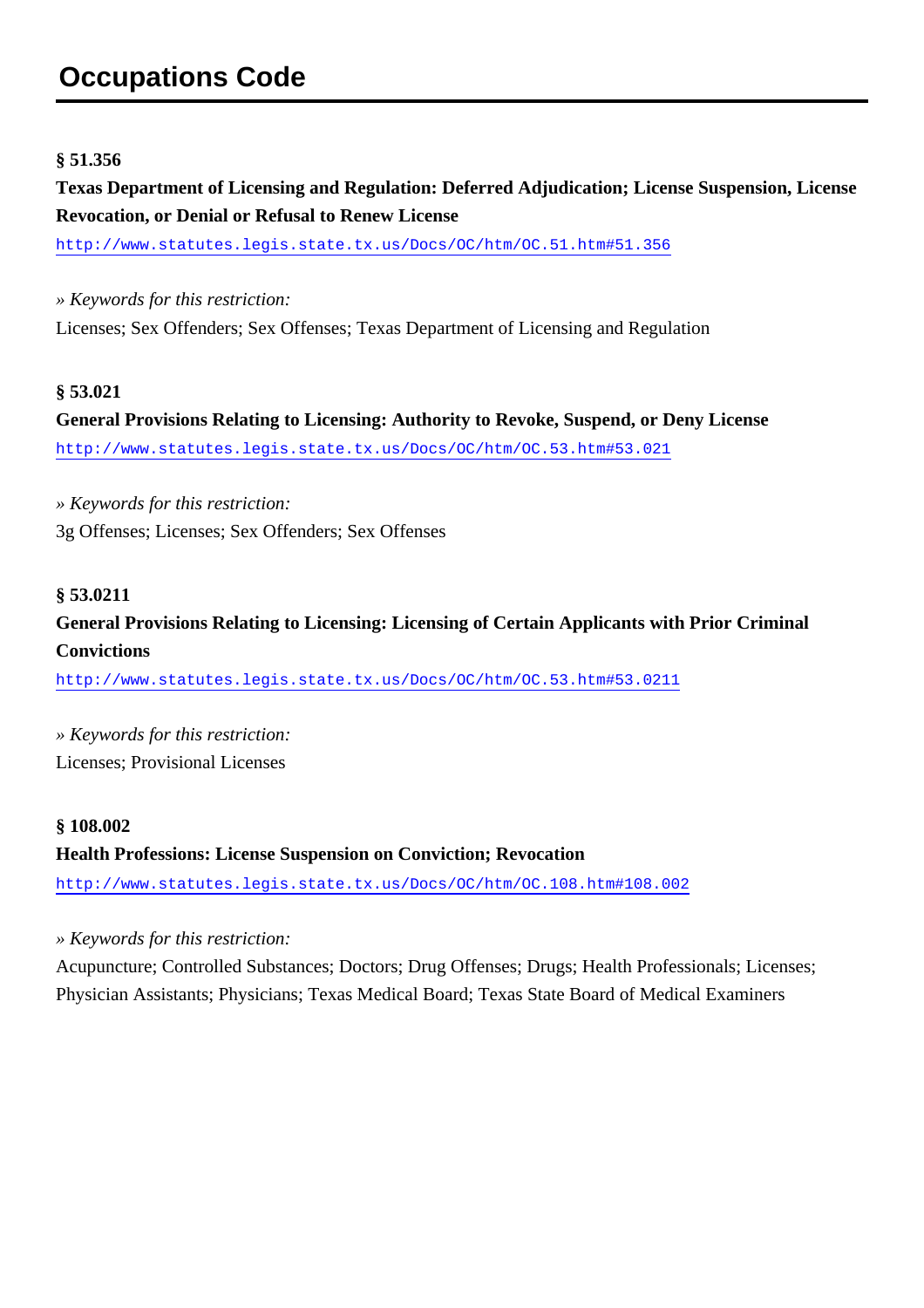### **§ 115.005 Volunteer Health Practitioner Registration System** <http://www.statutes.legis.state.tx.us/Docs/OC/htm/OC.115.htm#115.005>

#### *» Keywords for this restriction:*

Background Checks; Criminal History; Criminal History Evaluations; Disaster Relief; Emergency Declarations; Natural Disasters; Texas Department of State Health Services; Volunteer Health Practitioners; Volunteers

#### **§ 155.003**

#### **License to Practice Medicine: General Eligibility Requirements**

<http://www.statutes.legis.state.tx.us/Docs/OC/htm/OC.155.htm#155.003>

#### *» Keywords for this restriction:*

Doctors; Health Professionals; Licenses; Medicine; Physicians

#### **§ 155.103**

#### **License to Practice Medicine: Military Limited Volunteer License**

<http://www.statutes.legis.state.tx.us/Docs/OC/htm/OC.155.htm#155.103>

#### *» Keywords for this restriction:*

Doctors; Health Professionals; Licenses; Medicine; Military; Physicians; Volunteers

#### **§ 160.101**

#### **Physicians: Report by Court to Department of Public Safety**

<http://www.statutes.legis.state.tx.us/Docs/OC/htm/OC.160.htm#160.101>

#### *» Keywords for this restriction:*

Controlled Substances; Department of Public Safety; Doctors; DPS; Drug Offenses; Drugs; Licenses; Narcotics; Physicians

#### **§ 164.001**

#### **Physicians: Disciplinary Authority of Board; Methods of Discipline**

<http://www.statutes.legis.state.tx.us/Docs/OC/htm/OC.164.htm#164.001>

#### *» Keywords for this restriction:*

Doctors; Licenses; Medicine; Physicians; Texas Medical Board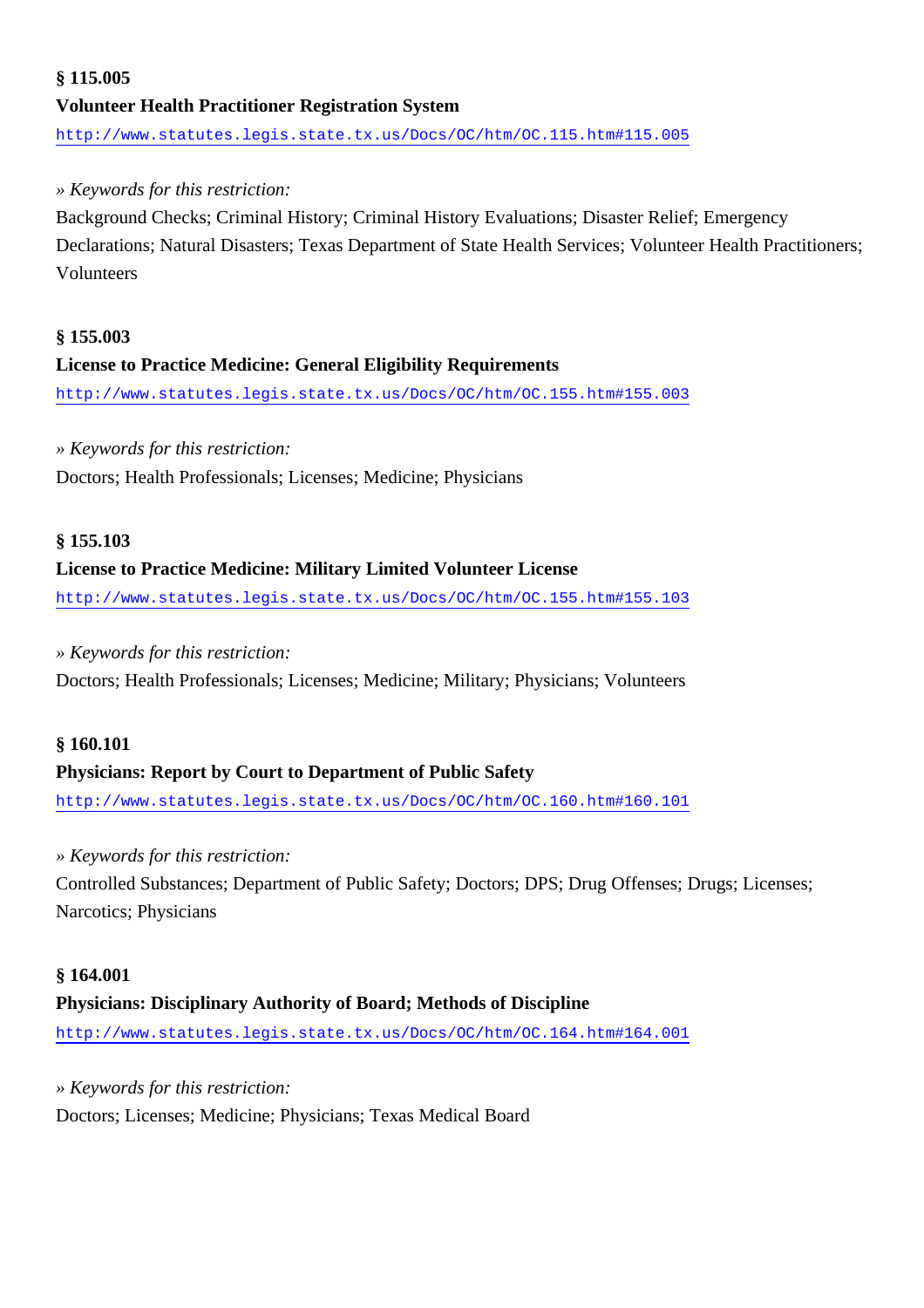### **§ 164.051 Physicians: Grounds for Denial or Disciplinary Action** <http://www.statutes.legis.state.tx.us/Docs/OC/htm/OC.164.htm#164.051>

#### *» Keywords for this restriction:*

Doctors; Licenses; Medicine; Physicians; Texas Medical Board

#### **§ 164.057**

#### **Physicians: Required Suspension or Revocation of License for Certain Offenses**

<http://www.statutes.legis.state.tx.us/Docs/OC/htm/OC.164.htm#164.057>

#### *» Keywords for this restriction:*

Controlled Substances; Doctors; Drug Offenses; Drugs; Indecency with a Child; Licenses; Medicine; Physicians; Sex Offenders; Sex Offenses; Texas Medical Board

#### **§ 164.102**

#### **Physicians: Persons Ineligible for Probation**

<http://www.statutes.legis.state.tx.us/Docs/OC/htm/OC.164.htm#164.102>

#### *» Keywords for this restriction:*

Controlled Substances; Doctors; Drug Offenses; Drugs; Indecency with a Child; Licenses; Medicine; Physicians; Probation; Sex Offenders; Sex Offenses; Texas Medical Board

#### **§ 164.153**

#### **Physicians: Certain Persons Ineligible for Reinstatement**

<http://www.statutes.legis.state.tx.us/Docs/OC/htm/OC.164.htm#164.153>

#### *» Keywords for this restriction:*

Controlled Substances; Doctors; Drug Offenses; Drugs; Licenses; Medicine; Physicians; Texas Medical Board

### **§ 201.502**

### **Chiropractors: Grounds for Refusal, Revocation, or Suspension of License**

<http://www.statutes.legis.state.tx.us/Docs/OC/htm/OC.201.htm#201.502>

#### *» Keywords for this restriction:*

Chiropractic; Chiropractors; Licenses; Texas Board of Chiropractic Examiners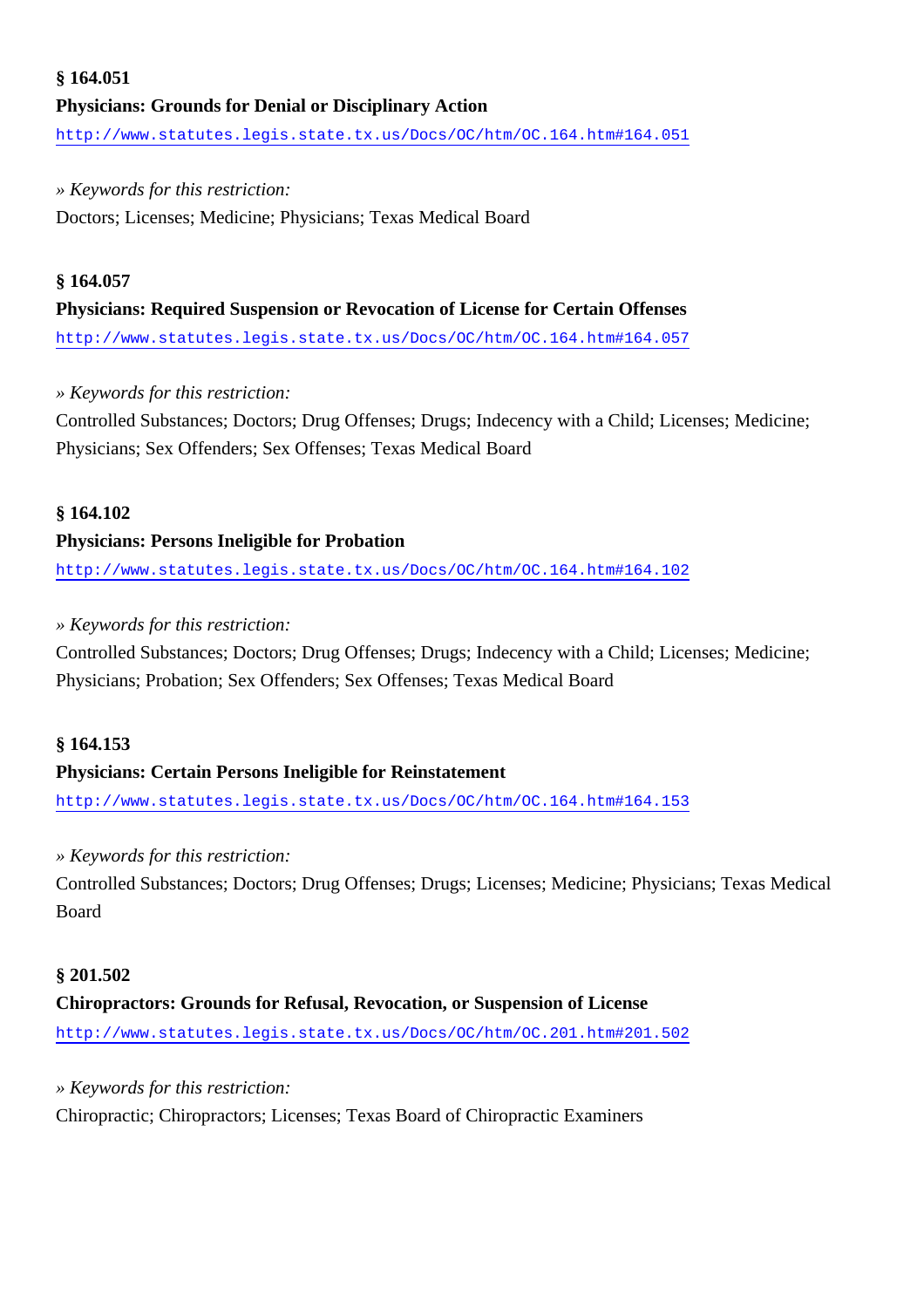#### **§ 202.502**

**Podiatrists: Revocation and Suspension of License for Drug-related Felony Conviction** <http://www.statutes.legis.state.tx.us/Docs/OC/htm/OC.202.htm#202.502>

#### *» Keywords for this restriction:*

Controlled Substances; Drug Offenses; Drugs; Licenses; Medicine; Narcotics; Podiatrists; Podiatry; Texas State Board of Podiatric Medical Examiners

#### **§ 202.506**

#### **Podiatrists: Application to Certain Drug Offenses**

<http://www.statutes.legis.state.tx.us/Docs/OC/htm/OC.202.htm#202.506>

#### *» Keywords for this restriction:*

Controlled Substances; Drug Offenses; Drugs; Licenses; Medicine; Narcotics; Podiatrists; Podiatry; Texas State Board of Podiatric Medical Examiners

#### **§ 203.404**

#### **Midwives: Grounds for Disciplinary Action**

<http://www.statutes.legis.state.tx.us/Docs/OC/htm/OC.203.htm#203.404>

#### *» Keywords for this restriction:*

Childbirth; Healthcare; Licenses; Midwife; Midwifery; Midwifery Board; Midwives; Texas Department of State Health Services

#### **§ 204.303**

#### **Physician Assistants: Conduct Related to Violation of Law**

<http://www.statutes.legis.state.tx.us/Docs/OC/htm/OC.204.htm#204.303>

#### *» Keywords for this restriction:*

Licenses; Medicine; Physician Assistants; Texas Medical Board; Texas Physician Assistant Board

#### **§ 204.310**

#### **Required Suspension of License of Incarcerated Physician Assistant**

<http://www.statutes.legis.state.tx.us/Docs/OC/htm/OC.204.htm#204.310>

*» Keywords for this restriction:*

Licenses; Medicine; Physician Assistants; Texas Medical Board; Texas Physician Assistant Board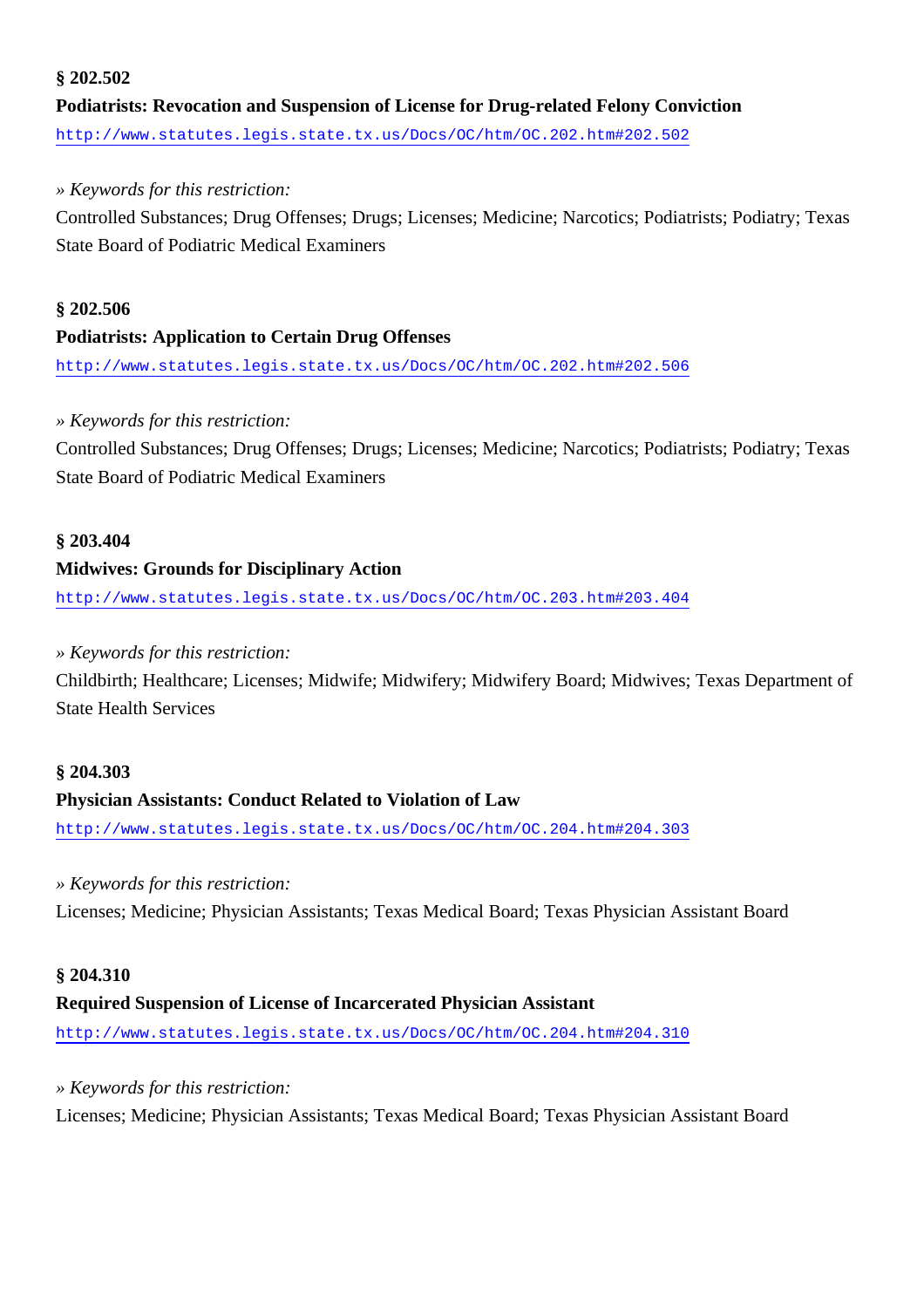### **§ 205.351 Acupuncture: Grounds for License Denial or Disciplinary Action** <http://www.statutes.legis.state.tx.us/Docs/OC/htm/OC.205.htm#205.351>

#### *» Keywords for this restriction:*

Acupuncture; Acupuncturists; Licenses; Medicine; Texas State Board of Acupuncture Examiners

#### **§ 206.203**

#### **Surgical Assistants: License Eligibility**

<http://www.statutes.legis.state.tx.us/Docs/OC/htm/OC.206.htm#206.203>

#### *» Keywords for this restriction:*

Licenses; Medicine; Surgical Assistants; Texas Medical Board

#### **§ 206.303**

#### **Surgical Assistants: Conduct Related to Violation of Law**

<http://www.statutes.legis.state.tx.us/Docs/OC/htm/OC.206.htm#206.303>

#### *» Keywords for this restriction:*

Licenses; Medicine; Surgical Assistants; Texas Medical Board

#### **§ 263.001**

#### **Dentistry: Grounds for Refusal to Issue License**

<http://www.statutes.legis.state.tx.us/Docs/OC/htm/OC.263.htm#263.001>

*» Keywords for this restriction:* Dental Hygienists; Dentists; Licenses; Medicine; State Board of Dental Examiners

#### **§ 263.002**

#### **Dentistry: Grounds For Disciplinary Action In General**

<http://www.statutes.legis.state.tx.us/Docs/OC/htm/OC.263.htm#263.002>

#### *» Keywords for this restriction:*

Dental Hygienists; Dentists; Licenses; Medicine; State Board of Dental Examiners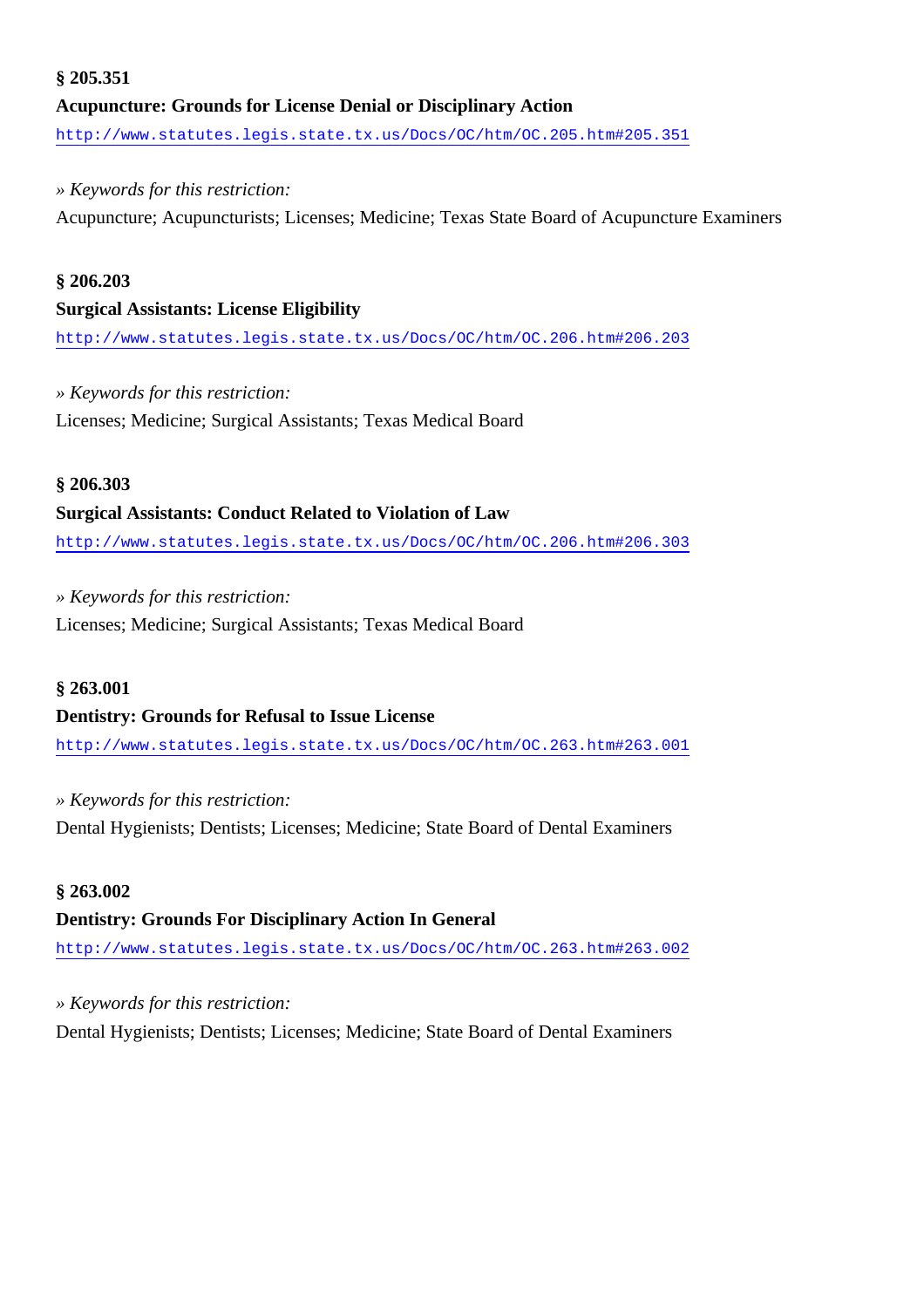### **§ 263.006 Dentistry: Suspension or Revocation Required for Certain Drug Offenses** <http://www.statutes.legis.state.tx.us/Docs/OC/htm/OC.263.htm#263.006>

#### *» Keywords for this restriction:*

Controlled Substances; Dental Hygienists; Dentists; Drug Offenses; Drugs; Licenses; State Board of Dental Examiners

#### **§ 301.452**

#### **Nurses: Grounds for Disciplinary Action**

<http://www.statutes.legis.state.tx.us/Docs/OC/htm/OC.301.htm#301.452>

#### *» Keywords for this restriction:*

Healthcare; Licenses; Nurses; Registered Nurses; Texas Board of Nursing; Vocational Nurses

#### **§ 301.4535**

**Nurses: Required Suspension, Revocation, or Refusal of License for Certain Offenses** <http://www.statutes.legis.state.tx.us/Docs/OC/htm/OC.301.htm#301.4535>

#### *» Keywords for this restriction:*

Child Abuse; Healthcare; Licenses; Medicine; Nurses; Registered Nurses; Sex Offenders; Sex Offenses; Texas Board of Nursing; Vocational Nurses

#### **§ 351.501**

**Optometrists and Therapeutic Optometrists: Denial of License and Disciplinary Action by Board** <http://www.statutes.legis.state.tx.us/Docs/OC/htm/OC.351.htm#351.501>

#### *» Keywords for this restriction:*

Eye Doctors; Licenses; Medicine; Optometrists; Optometry; Texas Optometry Board; Therapeutic **Optometrists** 

#### **§ 401.453**

### **Speech-Language Pathologists and Audiologists: License Denial, Revocation, or Suspension for Criminal Conviction**

<http://www.statutes.legis.state.tx.us/Docs/OC/htm/OC.401.htm#401.453>

#### *» Keywords for this restriction:*

Audiologists; Audiology; Licenses; Speech Therapists; Speech Therapy; Speech-Language Pathologists; Texas Department of State Health Services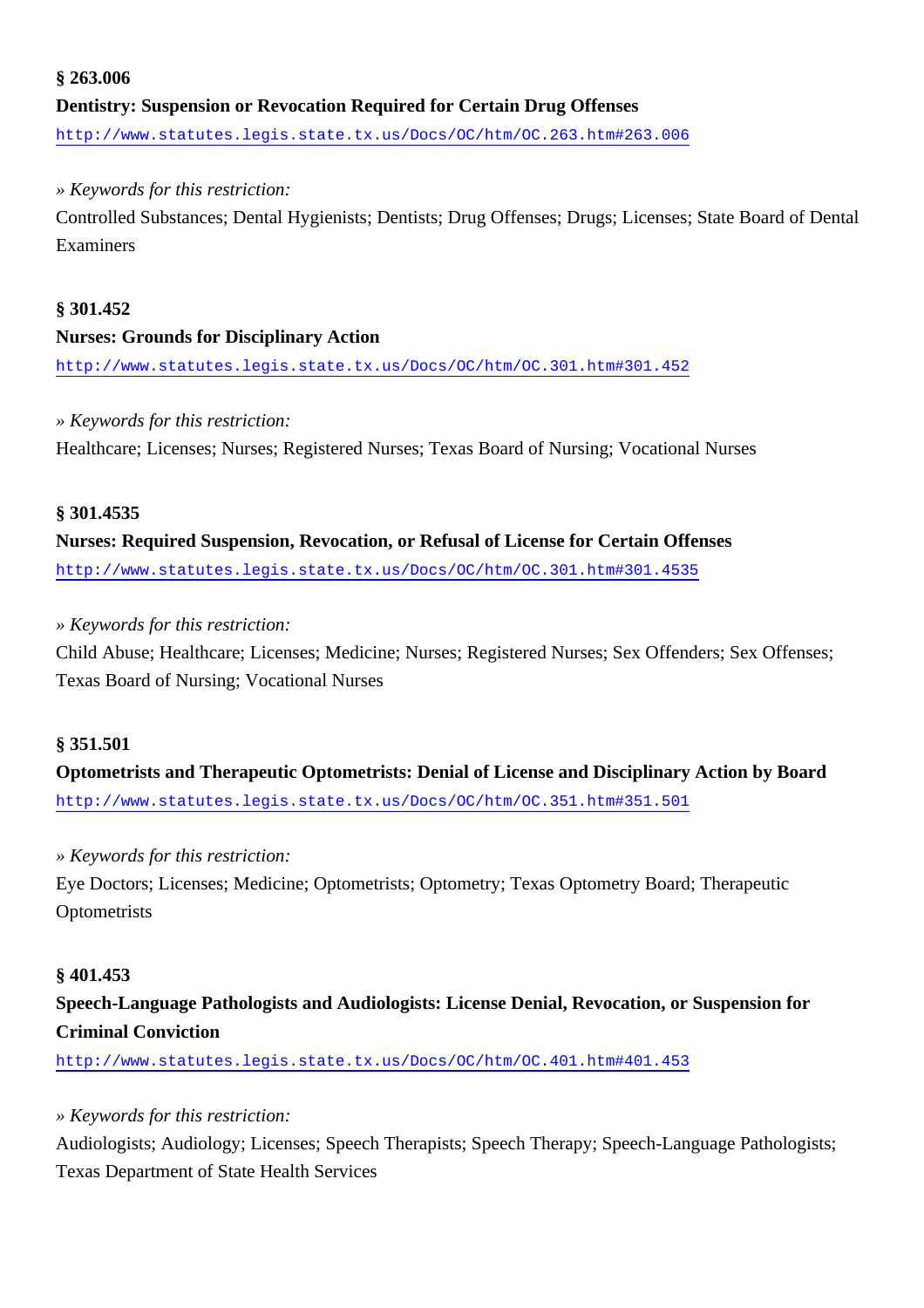### **§ 402.203 Hearing Instument Fitters and Dispensers: Application for Examination** <http://www.statutes.legis.state.tx.us/Docs/OC/htm/OC.402.htm#402.203>

#### *» Keywords for this restriction:*

Hearing Aids; Hearing Instrument Dispensers; Hearing Instrument Fitters; Hearing Instruments; Licenses; Texas Department of State Health Services

### **§ 402.501 Hearing Instrument Fitters and Dispensers: Grounds for License Denial and Disciplinary Action** <http://www.statutes.legis.state.tx.us/Docs/OC/htm/OC.402.htm#402.501>

#### *» Keywords for this restriction:*

Hearing Aids; Hearing Instrument Dispensers; Hearing Instrument Fitters; Hearing Instruments; Licenses; Texas Department of State Health Services

#### **§ 403.204**

**Liscensed Dyslexia Practitioners: License Denial, Revocation, or Suspension for Criminal Conviction** <http://www.statutes.legis.state.tx.us/Docs/OC/htm/OC.403.htm#403.204>

#### *» Keywords for this restriction:*

Dyslexia; Dyslexia Practitioners; Dyslexia Therapists; Licenses; Texas Department of State Health Services

#### **§ 451.251**

### **Athletic Trainers: Grounds for Denial of License or Disciplinary Action**

<http://www.statutes.legis.state.tx.us/Docs/OC/htm/OC.451.htm#451.251>

#### *» Keywords for this restriction:*

Athletic Trainers; Licenses; Personal Trainers; Texas Department of State Health Services

#### **§ 453.351**

### **Physical Therapists: Grounds for Denial of License or Discipline of License Holder** <http://www.statutes.legis.state.tx.us/Docs/OC/htm/OC.453.htm#453.351>

#### *» Keywords for this restriction:*

Licenses; Physical Therapists; Physical Therapy; Texas Board of Physical Therapy Examiners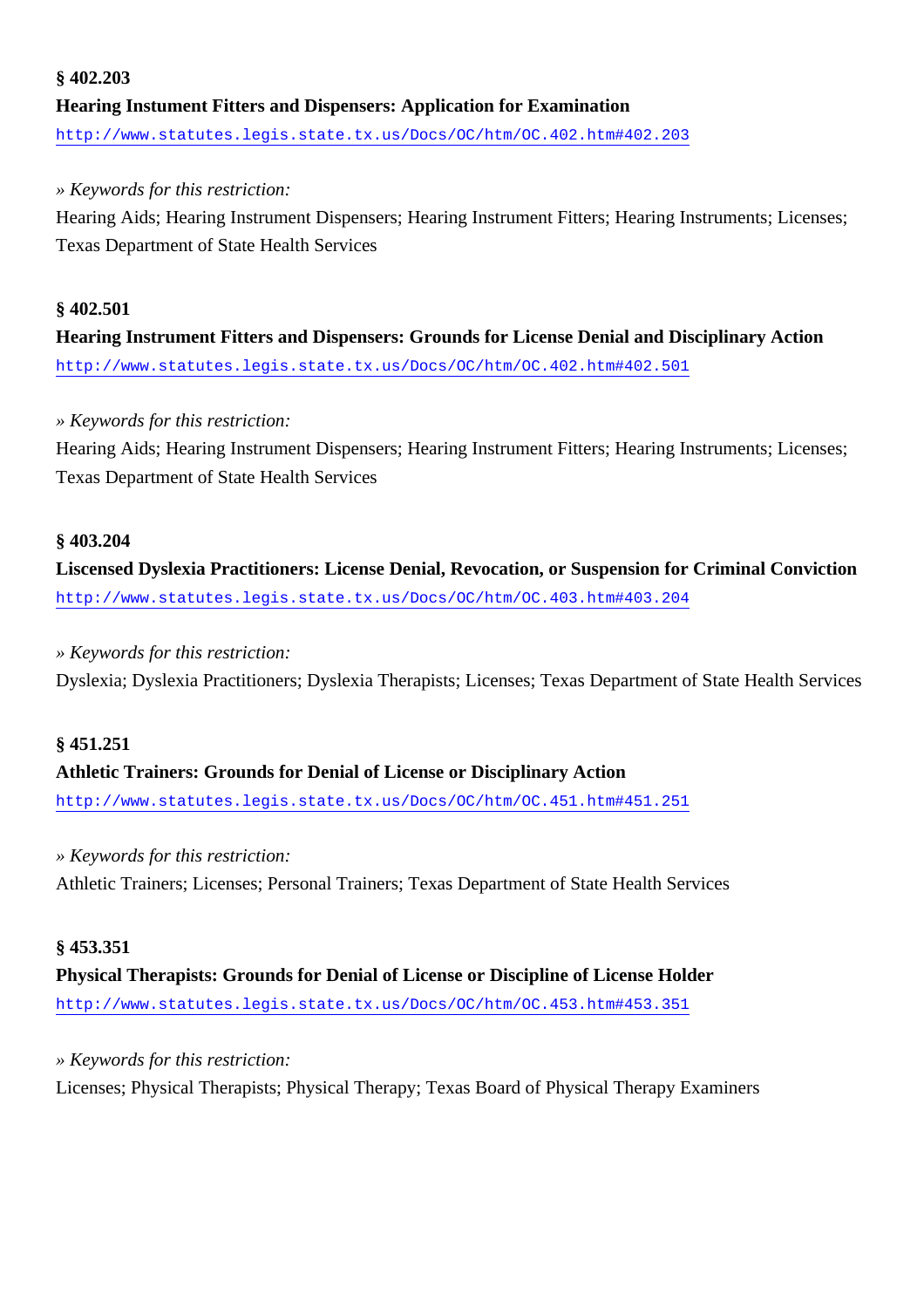#### **§ 454.301**

**Occupational Therapists: Grounds for Denial of License or Discipline of License Holder** <http://www.statutes.legis.state.tx.us/Docs/OC/htm/OC.454.htm#454.301>

#### *» Keywords for this restriction:*

Licenses; Occupational Therapists; Occupational Therapy; Texas Board of Occupational Therapy Examiners

#### **§ 455.1525**

#### **Massage Therapy: Criminal Background Checks**

<http://www.statutes.legis.state.tx.us/Docs/OC/htm/OC.455.htm#455.1525>

#### *» Keywords for this restriction:*

Background Checks; Criminal History; Criminal Records; Licenses; Massage Therapists; Massage Therapy; Masseuses; Texas Department of State Health Services

#### **§ 501.255**

#### **Psychologists: Provisional License Examination Qualifications**

<http://www.statutes.legis.state.tx.us/Docs/OC/htm/OC.501.htm#501.255>

#### *» Keywords for this restriction:*

Counseling; Licenses; Psychologists; Psychology; Texas State Board of Examiners of Psychologists; **Therapists** 

#### **§ 501.401 Psychologists: Grounds for Disciplinary Action**

<http://www.statutes.legis.state.tx.us/Docs/OC/htm/OC.501.htm#501.401>

#### *» Keywords for this restriction:*

Counseling; Licenses; Psychologists; Psychology; Texas State Board of Examiners of Psychologists; Therapists

#### **§ 502.252**

#### **Marriage and Family Therapists: License Application**

<http://www.statutes.legis.state.tx.us/Docs/OC/htm/OC.502.htm#502.252>

#### *» Keywords for this restriction:*

Counseling; Licenses; Marriage and Family Therapists; Marriage and Family Therapy; Texas Department of State Health Services; Texas State Board of Examiners of Marriage and Family Therapists; Therapists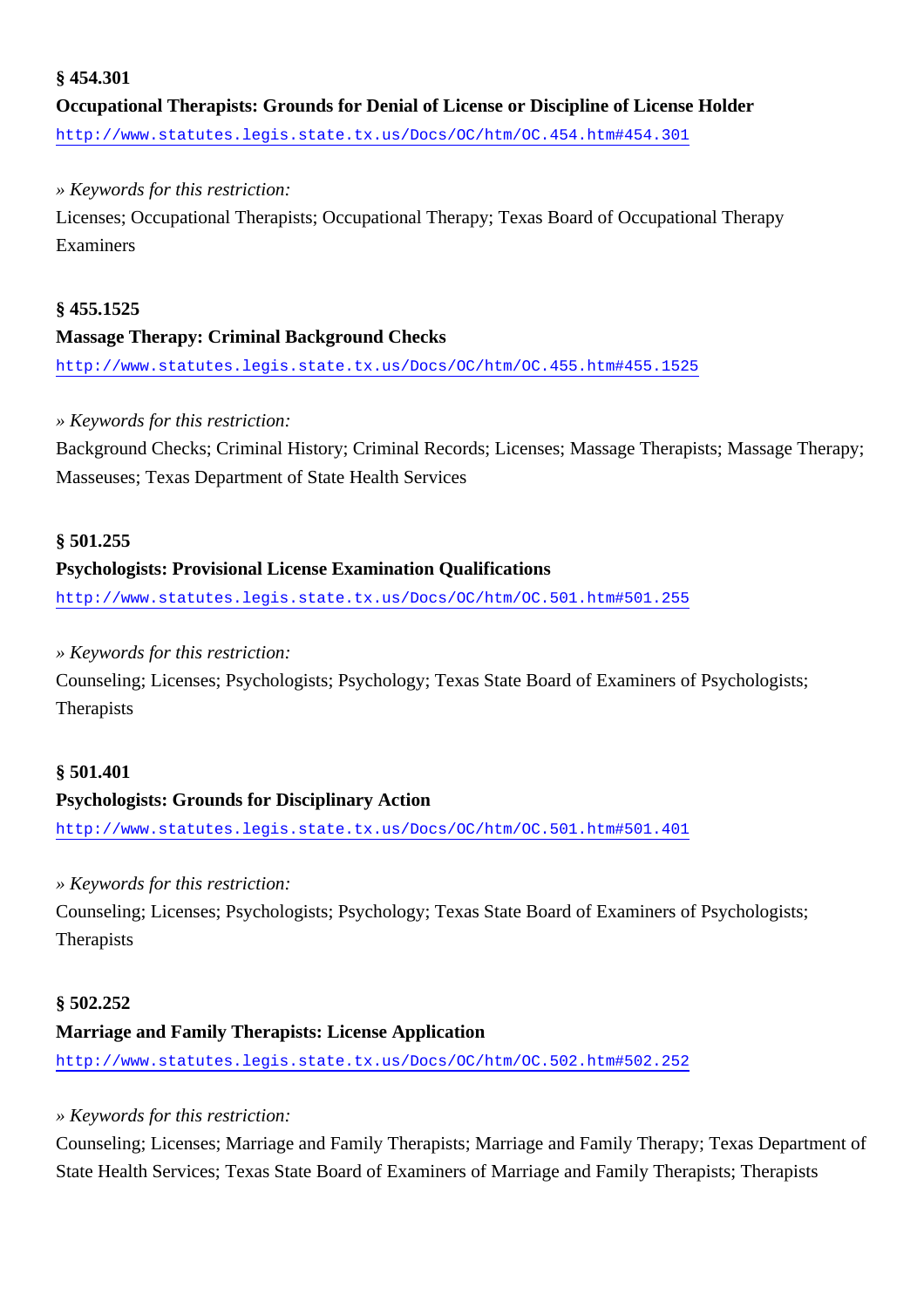### **§ 502.351 Marriage and Family Therapists: Grounds for Disciplinary Actions** <http://www.statutes.legis.state.tx.us/Docs/OC/htm/OC.502.htm#502.351>

#### *» Keywords for this restriction:*

Counseling; Licenses; Marriage and Family Therapists; Marriage and Family Therapy; Texas Department of State Health Services; Texas State Board of Examiners of Marriage and Family Therapists; Therapists

#### **§ 504.1525**

### **Chemical Dependency Counselors: Certain Grounds for License, Registration, or Certification Refusal; Exception**

<http://www.statutes.legis.state.tx.us/Docs/OC/htm/OC.504.htm#504.1525>

#### *» Keywords for this restriction:*

Chemical Dependency; Chemical Dependency Counselors; Controlled Substances; Counseling; Counselors; Drug Abuse; Drug Abuse Counselors; Drug Addictions; Drug Dependency; Drugs; Substance Abuse Counselors; Substance Abuse Treatments

#### **§ 505.451**

### **Social Workers: Grounds for Denial of License or Order of Recognition of Specialty; Disciplinary Action**

<http://www.statutes.legis.state.tx.us/Docs/OC/htm/OC.505.htm#505.451>

#### *» Keywords for this restriction:*

Licenses; Social Work; Social Workers; Texas Department of State Health Services; Texas State Board of Social Worker Examiners

#### **§ 565.001**

#### **Applicant for or Holder of License to Practice Pharmacy**

<http://www.statutes.legis.state.tx.us/Docs/OC/htm/OC.565.htm#565.001>

#### *» Keywords for this restriction:*

Controlled Substances; Drug Offenses; Drugs; Medicine; Pharmaceuticals; Pharmacies; Pharmacists; Texas State Board of Pharmacy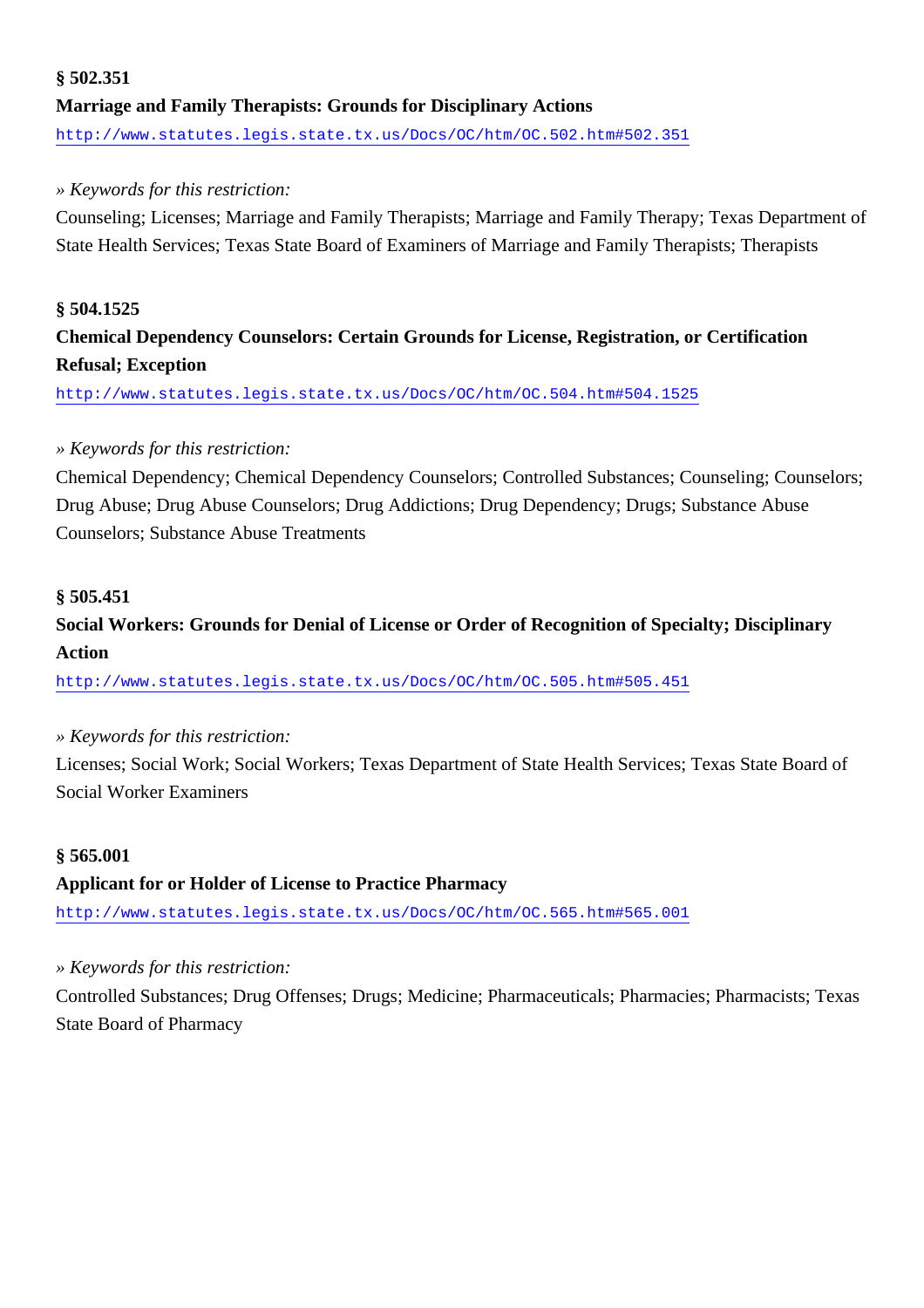### **§ 565.002 Applicant for or Holder of Pharmacy License** <http://www.statutes.legis.state.tx.us/Docs/OC/htm/OC.565.htm#565.002>

#### *» Keywords for this restriction:*

Controlled Substances; Drug Offenses; Drugs; Licenses; Medicine; Pharmaceuticals; Pharmacies; Pharmacists; Texas State Board of Pharmacy

#### **§ 568.003**

**Pharmacy Technicians and Pharmacy Technician Trainees: Grounds for Disciplinary Action** <http://www.statutes.legis.state.tx.us/Docs/OC/htm/OC.568.htm#568.003>

#### *» Keywords for this restriction:*

Controlled Substances; Drug Offenses; Drugs; Pharmaceuticals; Pharmacies; Pharmacy Technician Trainees; Pharmacy Technicians; Texas State Board of Pharmacy

#### **§ 601.302**

### **Medical Radiologic Technologists: Grounds for Certificate Denial or Disciplinary Action** <http://www.statutes.legis.state.tx.us/Docs/OC/htm/OC.601.htm#601.302>

#### *» Keywords for this restriction:*

Certifications; Medical Radiologic Technologists; Radiation; Radiologic Technologists; Radiology; Texas Department of State Health Services; X-Rays

#### **§ 602.251**

#### **Medical Physicists: Grounds for License Denial or Disciplinary Action**

<http://www.statutes.legis.state.tx.us/Docs/OC/htm/OC.602.htm#602.251>

#### *» Keywords for this restriction:*

Licenses; Medical Physicists; Radiation; Radiological Physics; Texas Board of Licensure for Professional Medical Physicists; Texas Department of State Health Services

#### **§ 651.259**

### **Cemetery and Crematory Services, Funeral Directing, and Embalming: Application by Out-of-state License Holder**

<http://www.statutes.legis.state.tx.us/Docs/OC/htm/OC.651.htm#651.259>

#### *» Keywords for this restriction:*

Embalmers; Embalming; Funeral Directors; Funerals; Licenses; Mortuaries; Texas Funeral Service Commission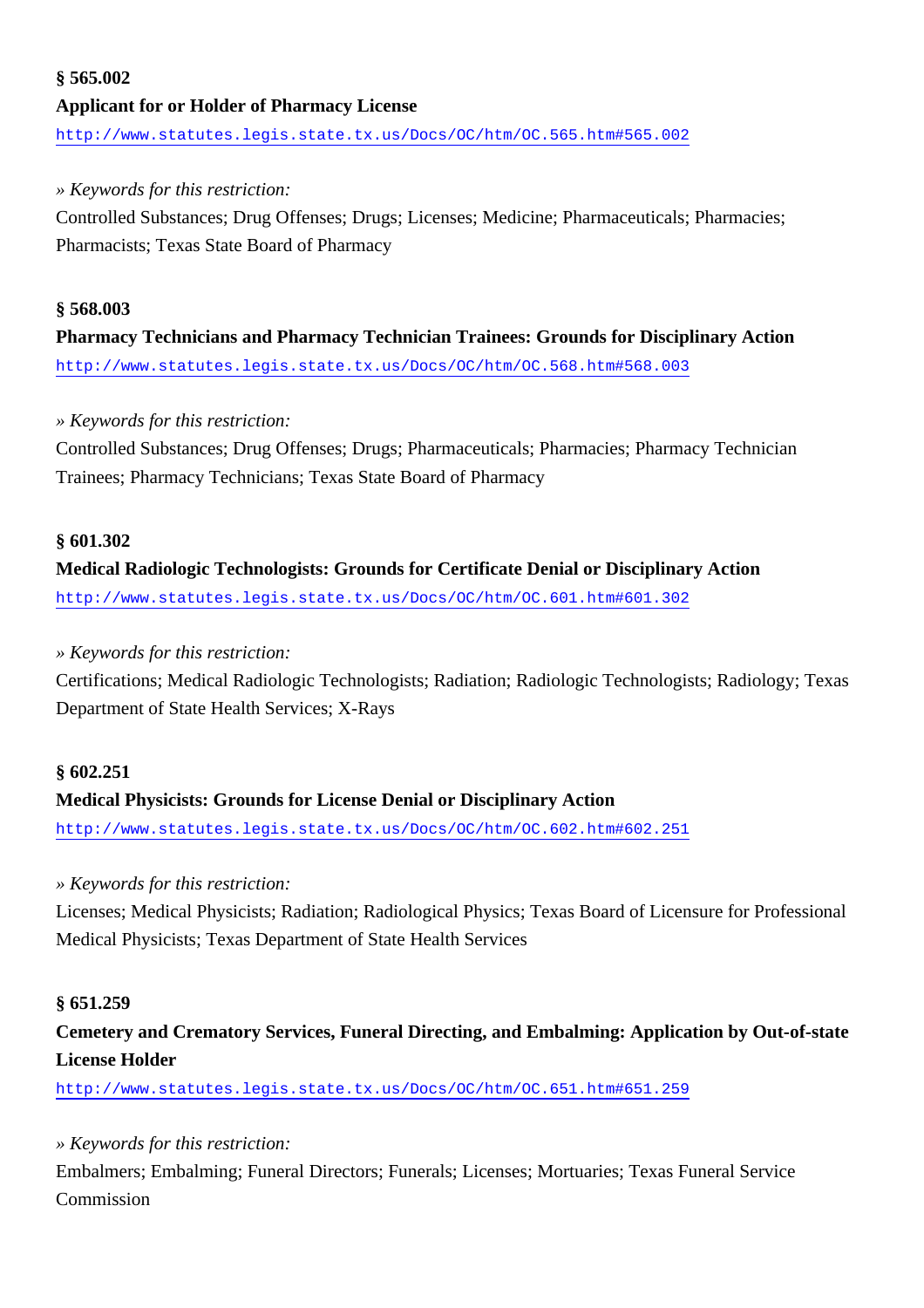#### **§ 651.502**

### **Cemetery and Crematory Services, Funeral Directing, and Embalming: License Denial; Effect of Criminal Conviction**

<http://www.statutes.legis.state.tx.us/Docs/OC/htm/OC.651.htm#651.502>

#### *» Keywords for this restriction:*

Cemeteries; Embalmers; Embalming; Funeral Directors; Funerals; Licenses; Mortuaries; Provisional Licenses; Texas Funeral Service Commission

#### **§ 651.5025**

### **Cemetery and Crematory Services, Funeral Directing, and Embalming: Immediate License Revocation; Effect of Certain Felony Convictions**

<http://www.statutes.legis.state.tx.us/Docs/OC/htm/OC.651.htm#651.5025>

#### *» Keywords for this restriction:*

Cemeteries; Embalmers; Embalming; Funeral Directors; Funerals; Licenses; Mortuaries; Texas Funeral Service Commission

#### **§ 801.402**

#### **Veterinarians: General Grounds for License Denial or Disciplinary Action**

<http://www.statutes.legis.state.tx.us/Docs/OC/htm/OC.801.htm#801.402>

#### *» Keywords for this restriction:*

Animals; Equine Dental Providers; Licenses; Vet Techs; Veterinarians; Veterinary Technicians

#### **§ 801.406**

## **Veterinarians: Required Disciplinary Action for Certain Felony Convictions** <http://www.statutes.legis.state.tx.us/Docs/OC/htm/OC.801.htm#801.406>

*» Keywords for this restriction:*

Animals; Controlled Substances; Drug Offenses; Drugs; Licenses; Veterinarians

#### **§ 802.107**

#### **Dog or Cat Breeders: License Denial, Revocation, and Suspension**

<http://www.statutes.legis.state.tx.us/Docs/OC/htm/OC.802.htm#802.107>

#### *» Keywords for this restriction:*

Animal Cruelty; Animal Neglect; Breeding; Cat Breeders; Cats; Dog Breeders; Dogs; Licenses; Texas Department of Licensing and Regulation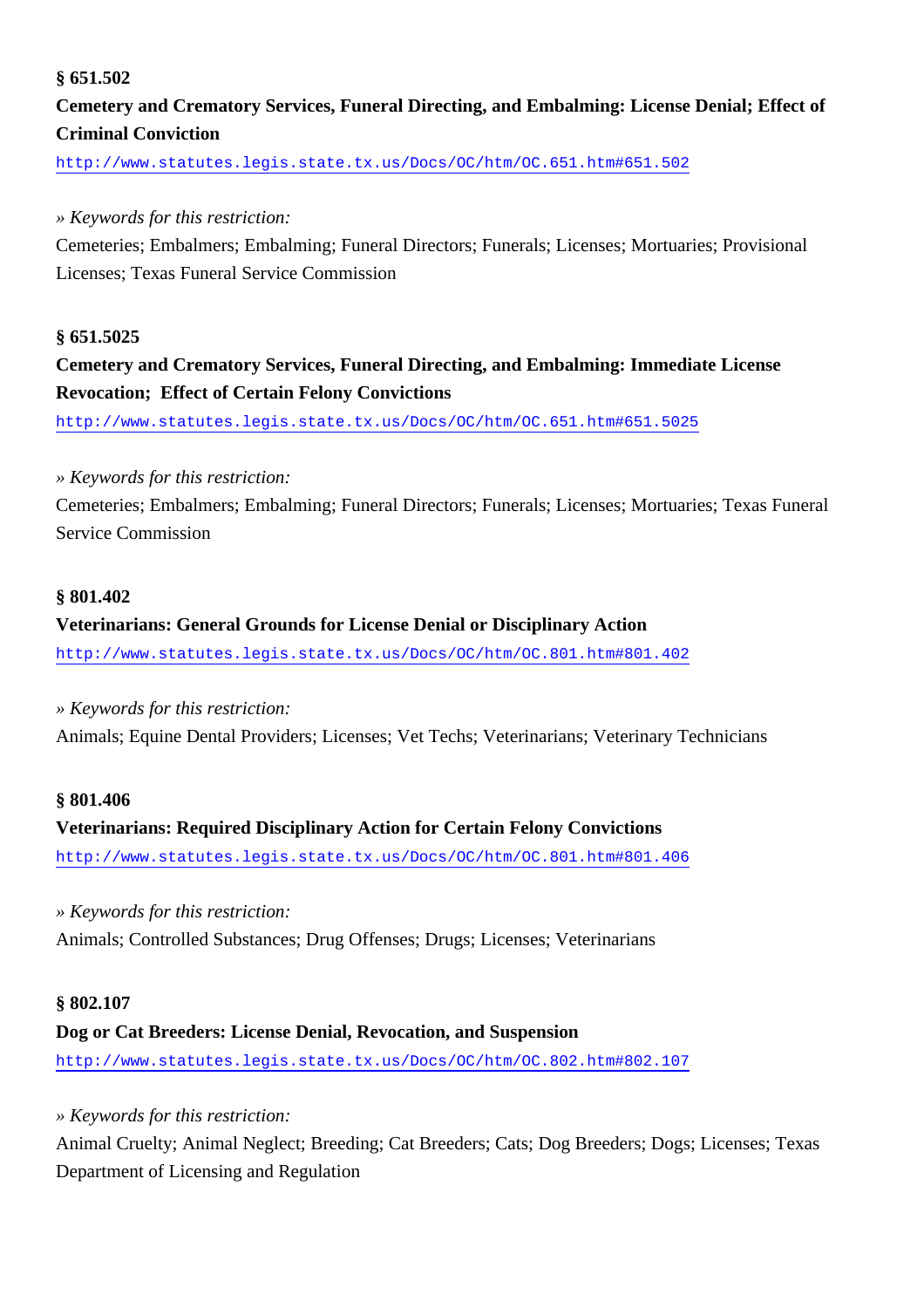### **§ 901.253 Accountants: Character Investigation** <http://www.statutes.legis.state.tx.us/Docs/OC/htm/OC.901.htm#901.253>

#### *» Keywords for this restriction:*

Accountants; Background Checks; Certifications; Certified Public Accountants; CPA; Criminal History; Criminal Records; Texas State Board of Public Accountancy

### **§ 901.502 Accountants: Grounds for Disciplinary Action**

<http://www.statutes.legis.state.tx.us/Docs/OC/htm/OC.901.htm#901.502>

#### *» Keywords for this restriction:*

Accountants; Certifications; Certified Public Accountants; CPA; Texas State Board of Public Accountancy

#### **§ 901.505**

#### **Accountants: Procedure Pending Final Conviction of Certain Offenses**

<http://www.statutes.legis.state.tx.us/Docs/OC/htm/OC.901.htm#901.505>

#### *» Keywords for this restriction:*

Accountants; Certifications; Certified Public Accountants; CPA; Licenses; Texas State Board of Public Accountancy

#### **§ 1002.055**

#### **Geoscientists: Grounds for Removal**

<http://www.statutes.legis.state.tx.us/Docs/OC/htm/OC.1002.htm#1002.055>

#### *» Keywords for this restriction:*

Board Members; Geoscience; Geoscientists; Texas Board of Professional Geoscientists

#### **§ 1002.402**

#### **Geoscientists: Grounds for Disciplinary Action**

<http://www.statutes.legis.state.tx.us/Docs/OC/htm/OC.1002.htm#1002.402>

#### *» Keywords for this restriction:*

Geoscience; Geoscientists; Licenses; Texas Board of Professional Geoscientists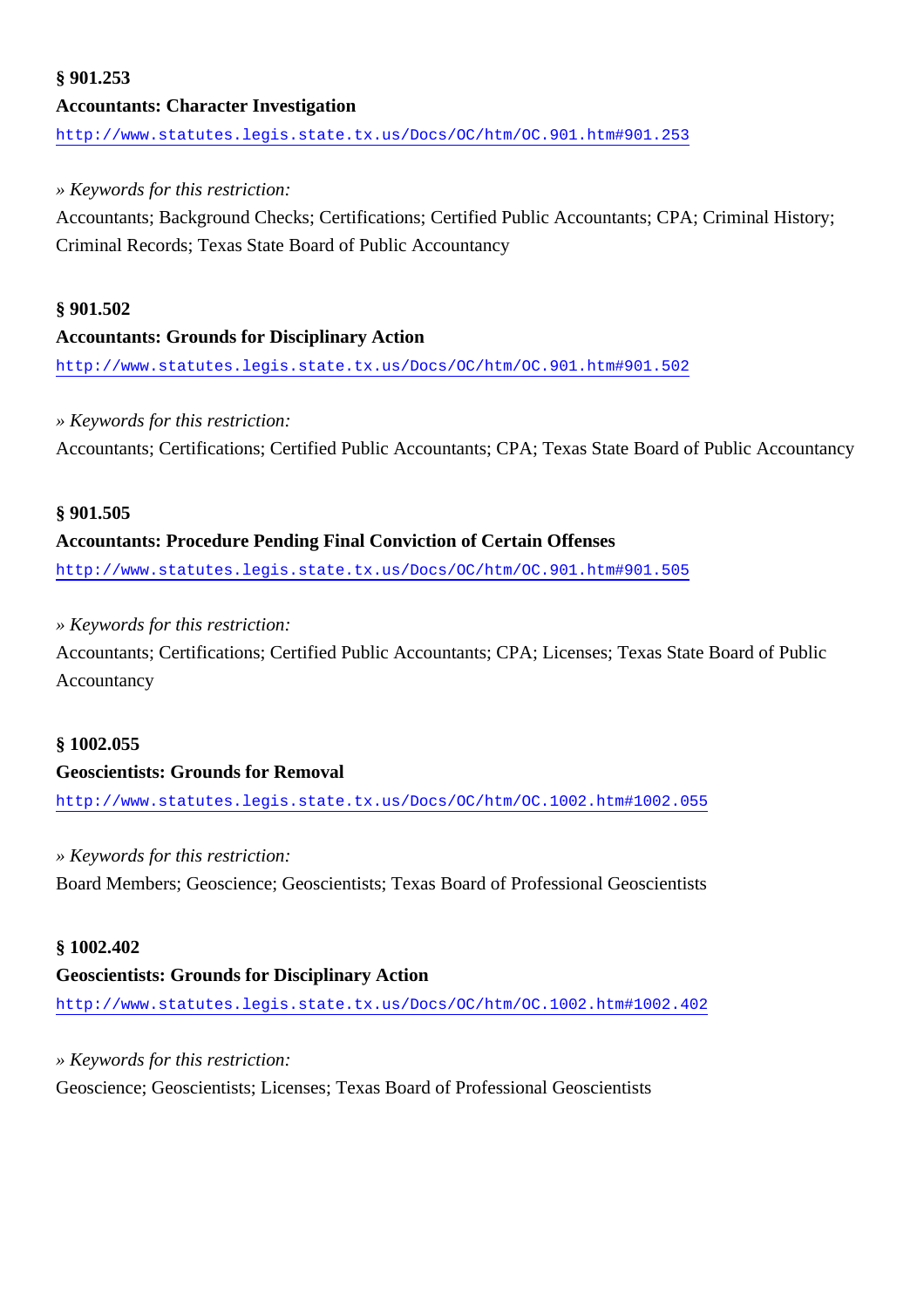### **§ 1053.252 Interior Designers: Grounds for Disciplinary Action** <http://www.statutes.legis.state.tx.us/Docs/OC/htm/OC.1053.htm#1053.252>

#### *» Keywords for this restriction:*

Interior Design; Interior Designers; Texas Board of Architectural Examiners

#### **§ 1101.652**

**Real Estate Brokers and Salespersons: Grounds for Suspension or Revocation of License** <http://www.statutes.legis.state.tx.us/Docs/OC/htm/OC.1101.htm#1101.652>

#### *» Keywords for this restriction:*

Fraud; Licenses; Real Estate Agents; Real Estate Brokers; Real Estate Sales; Real Property; Realtors; Realty; Texas Real Estate Commission

#### **§ 1102.203**

#### **Real Estate Inspectors: Renewal of License; Information Required**

<http://www.statutes.legis.state.tx.us/Docs/OC/htm/OC.1102.htm#1102.203>

#### *» Keywords for this restriction:*

Licenses; Real Estate; Real Estate Inspectors; Real Property; Realty; Texas Real Estate Commission

#### **§ 1201.551**

#### **Manufactured Housing: Denial of License; Disciplinary Action**

<http://www.statutes.legis.state.tx.us/Docs/OC/htm/OC.1201.htm#1201.551>

#### *» Keywords for this restriction:*

House Manufacturers; Licenses; Manufactured Home Retailers; Manufactured Homes; Manufactured Housing; Texas Department of Housing and Community Affairs

#### **§ 1701.312**

### **Law Enforcement Officers; Disqualification: Felony Conviction or Placement on Community Supervision**

<http://www.statutes.legis.state.tx.us/Docs/OC/htm/OC.1701.htm#1701.312>

#### *» Keywords for this restriction:*

County Jail Guards; County Jailers; Law Enforcement Officers; Peace Officers; Police; Public Security Officers; Telecommunicators; Texas Commission on Law Enforcement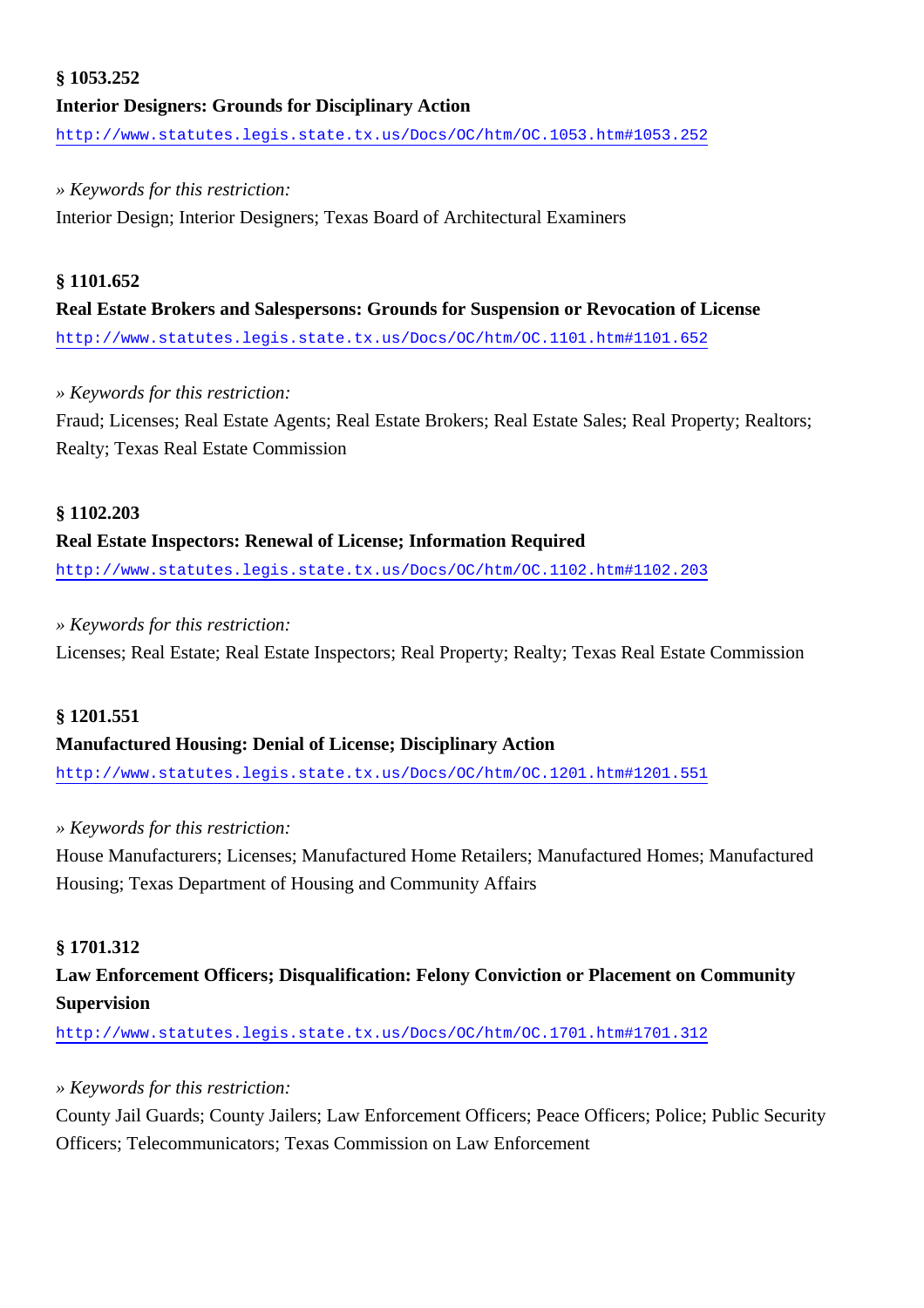#### **§ 1701.502**

**Law Enforcement Officers: Felony Conviction or Placement on Community Supervision** <http://www.statutes.legis.state.tx.us/Docs/OC/htm/OC.1701.htm#1701.502>

#### *» Keywords for this restriction:*

County Jail Guards; County Jailers; Law Enforcement Officers; Licenses; Peace Officers; Police; Telecommunicators; Texas Commission on Law Enforcement

#### **§ 1701.503**

#### **Law Enforcement Officers: Barratry Conviction**

<http://www.statutes.legis.state.tx.us/Docs/OC/htm/OC.1701.htm#1701.503>

#### *» Keywords for this restriction:*

Barratry; County Jail Guards; County Jailers; Fraud; Law Enforcement; Law Enforcement Officers; Licenses; Peace Officers; Police; Texas Commission on Law Enforcement

#### **§ 1702.113**

### **Private Security: General Qualifications for License, Certificate of Registration, or Security Officer Commission**

<http://www.statutes.legis.state.tx.us/Docs/OC/htm/OC.1702.htm#1702.113>

#### *» Keywords for this restriction:*

Alarm Systems Companies; Armored Car Companies; Certificate of Registration; Courier Companies; Couriers; Department of Public Safety; DPS; Electronic Access Control Device Companies; Guard Companies; Guard Dog Companies; Investigations Companies; Licenses; Locksmith Companies; Locksmiths; Private Security; Private Security Consulting Companies; Security Officers; Security Services Contractors; Sex Offenders; Sex Offenses; Texas Private Security Board

#### **§ 1702.163**

#### **Private Security: Qualifications for Security Officer Commission**

<http://www.statutes.legis.state.tx.us/Docs/OC/htm/OC.1702.htm#1702.163>

#### *» Keywords for this restriction:*

Alcohol; Controlled Substances; Department of Public Safety; DPS; Drug Offenses; Drugs; Firearms; Guns; Handguns; Intoxication; Private Security; Security Officers; Texas Private Security Board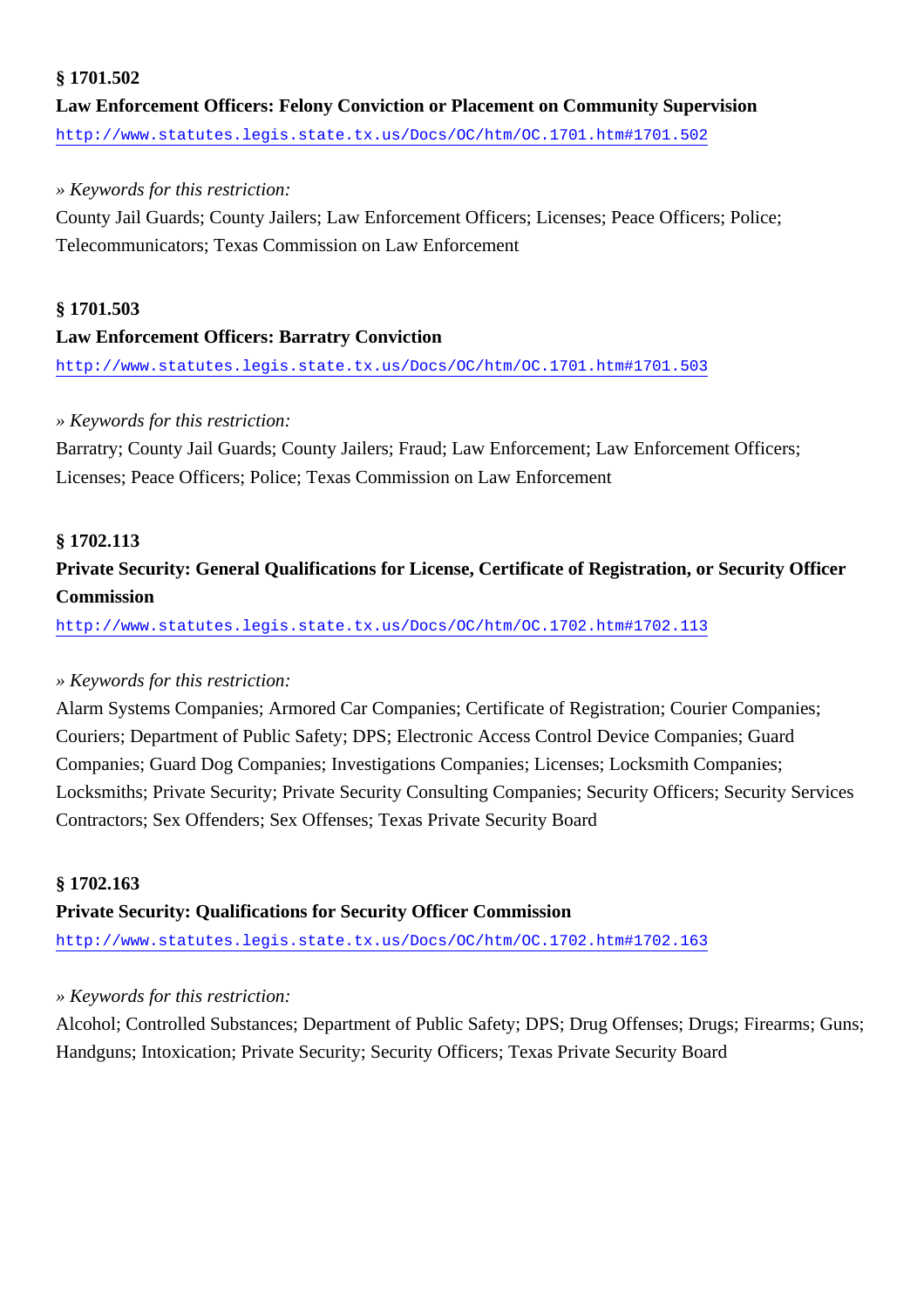# **§ 1702.283 Private Security: Cruelty to Animals**

<http://www.statutes.legis.state.tx.us/Docs/OC/htm/OC.1702.htm#1702.283>

#### *» Keywords for this restriction:*

Dog Trainer; Dogs; Guard Dog Companies; Guard Dogs; Investigations Companies; Private Security; Security Officers; Security Services Contractors

#### **§ 1703.203**

#### **Polygraph Examiners: Qualifications for License**

<http://www.statutes.legis.state.tx.us/Docs/OC/htm/OC.1703.htm#1703.203>

#### *» Keywords for this restriction:*

Licenses; Polygraph Examiners; Polygraphs; Texas Department of Licensing and Regulation

#### **§ 1703.351**

#### **Polygraph Examiners: License Denial and Disciplinary Action**

<http://www.statutes.legis.state.tx.us/Docs/OC/htm/OC.1703.htm#1703.351>

#### *» Keywords for this restriction:*

Department of Public Safety; DPS; Licenses; Polygraph Examiners; Polygraphs

#### **§ 1704.153**

#### **Regulation of Bail Bond Sureties: Ineligibility Because of Criminal Conviction**

<http://www.statutes.legis.state.tx.us/Docs/OC/htm/OC.1704.htm#1704.153>

#### *» Keywords for this restriction:*

Bail; Bail Bond Surety; Bail Bondsman; Bail Bondsmen; Licenses; Surety

#### **§ 1802.052**

#### **Eligibility for Auctioneer's License**

<http://www.statutes.legis.state.tx.us/Docs/OC/htm/OC.1802.htm#1802.052>

#### *» Keywords for this restriction:*

Auctioneers; Auctions; Licenses; Texas Department of Licensing and Regulation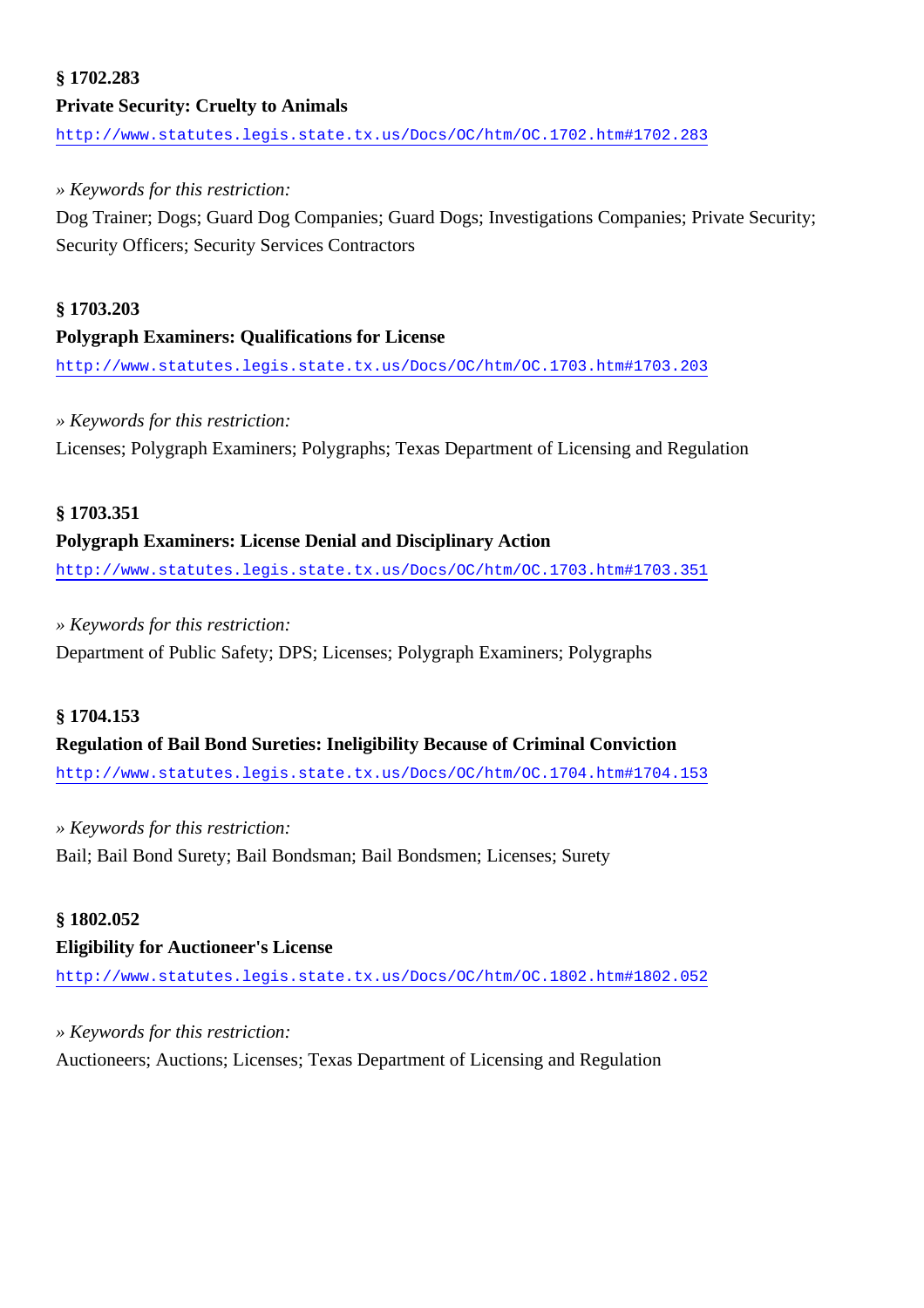# **§ 2001.105 Bingo: License Issuance or Renewal**

<http://www.statutes.legis.state.tx.us/Docs/OC/htm/OC.2001.htm#2001.105>

#### *» Keywords for this restriction:*

Bingo; Bingo Operators; Fraud; Gambling; Licenses; Texas Lottery Commission

#### **§ 2001.154**

#### **Bingo: Ineligible Persons**

<http://www.statutes.legis.state.tx.us/Docs/OC/htm/OC.2001.htm#2001.154>

### *» Keywords for this restriction:*

Bingo; Bingo Commercial Lessors; Fraud; Gambling; Licenses; Texas Lottery Commission

#### **§ 2001.202**

#### **Bingo: Eligibility for Manufacturer's License**

<http://www.statutes.legis.state.tx.us/Docs/OC/htm/OC.2001.htm#2001.202>

#### *» Keywords for this restriction:*

Bingo; Bingo Equipment; Bingo Manufacturers; Bingo Supplies; Gambling; Licenses; Texas Lottery Commission

#### **§ 2001.207**

#### **Bingo: Eligibility for Distributor's License**

<http://www.statutes.legis.state.tx.us/Docs/OC/htm/OC.2001.htm#2001.207>

#### *» Keywords for this restriction:*

Bingo; Bingo Distributors; Bingo Equipment; Bingo Supplies; Fraud; Gambling; Texas Lottery Commission

#### **§ 2001.437**

#### **Bingo: Unit Manager; License**

<http://www.statutes.legis.state.tx.us/Docs/OC/htm/OC.2001.htm#2001.437>

#### *» Keywords for this restriction:*

Bingo; Bingo Unit Managers; Fraud; Gambling; Licenses; Texas Lottery Commission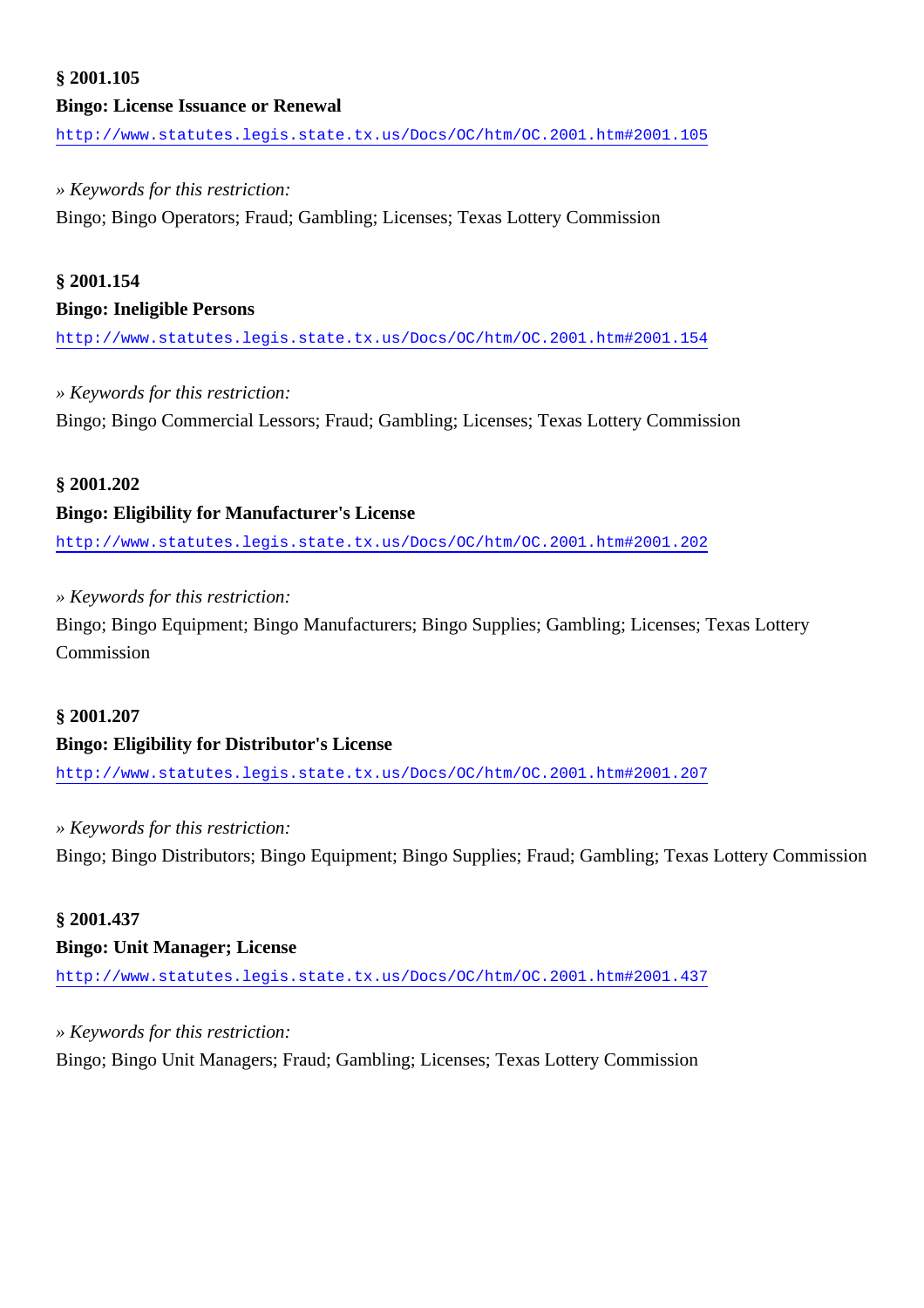### **§ 2153.302 Coin-Operated Machines: Mandatory Denial of General Business License** <http://www.statutes.legis.state.tx.us/Docs/OC/htm/OC.2153.htm#2153.302>

### *» Keywords for this restriction:*

Coin-Operated Machines; General Business Licenses

#### **§ 2301.651**

#### **Sale or Lease of Motor Vehicles: Denial, Revocation, or Suspension Generally**

<http://www.statutes.legis.state.tx.us/Docs/OC/htm/OC.2301.htm#2301.651>

#### *» Keywords for this restriction:*

Auto Dealers; Automobile; Cars; Dealerships; DMV; Licenses; Motor Vehicle Dealers; Motor Vehicles; Texas Department of Motor Vehicles

#### **§ 2303.103**

#### **Vehicle Storage Facilities: Eligibility**

<http://www.statutes.legis.state.tx.us/Docs/OC/htm/OC.2303.htm#2303.103>

#### *» Keywords for this restriction:*

Automobile; Cars; Motor Vehicles; Texas Department of Licensing and Regulation; Vehicle Storage Facilities; Vehicle Storage Facility Employees; Vehicle Storage Facility Operators

#### **§ 2308.057**

#### **Texas Towing and Booting Act: Rules**

<http://www.statutes.legis.state.tx.us/Docs/OC/htm/OC.2308.htm#2308.057>

#### *» Keywords for this restriction:*

Boot Operators; Booting Companies; Licenses; Parking Boots; Texas Department of Licensing and Regulation; Tow Trucks; Towing Companies; Towing Operators

#### **§ 2402.107**

### **Transportation Network Companies: Driver Requirements**

<http://www.statutes.legis.state.tx.us/Docs/OC/htm/OC.2402.htm#2402.107>

### *» Keywords for this restriction:*

Drivers; Driver's Licenses; Driving While Intoxicated; DWI; Fraud; Motor Vehicles; Rideshare Companies; Rideshare Drivers; Ridesharing; Texas Department of Licensing and Regulation; Theft; Transportation Network Companies; Transportation Network Company Drivers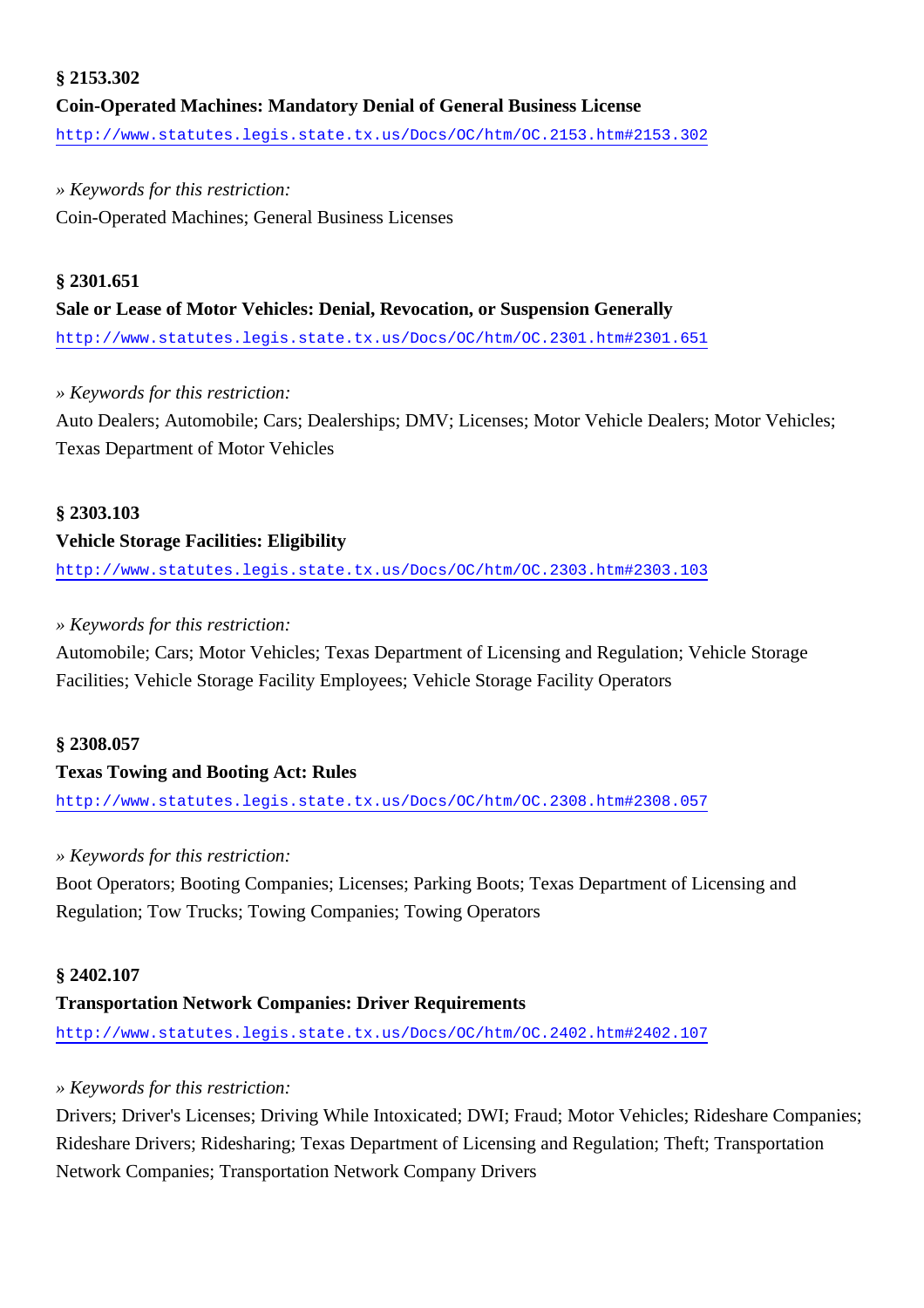#### **§ 12.501**

# **Parks and Wildlife Department: Revocation or Suspension of License or Permit**

<http://www.statutes.legis.state.tx.us/Docs/PW/htm/PW.12.htm#12.501>

*» Keywords for this restriction:*

Licenses; Permits; Texas Parks and Wildlife Department; Wildlife

#### **§ 12.5015**

**Parks and Wildlife Department: Automatic Revocation of Hunting or Fishing License or Permit** <http://www.statutes.legis.state.tx.us/Docs/PW/htm/PW.12.htm#12.5015>

*» Keywords for this restriction:* Fishing; Hunting; Licenses; Texas Parks and Wildlife Department; Wildlife

#### **§ 12.604**

**Parks and Wildlife Department: Considerations for Issuance or Renewal of Permit; Applicant with Prior Penalties or Convictions**

<http://www.statutes.legis.state.tx.us/Docs/PW/htm/PW.12.htm#12.604>

*» Keywords for this restriction:*

Deer; Permits; Texas Parks and Wildlife Department; Wildlife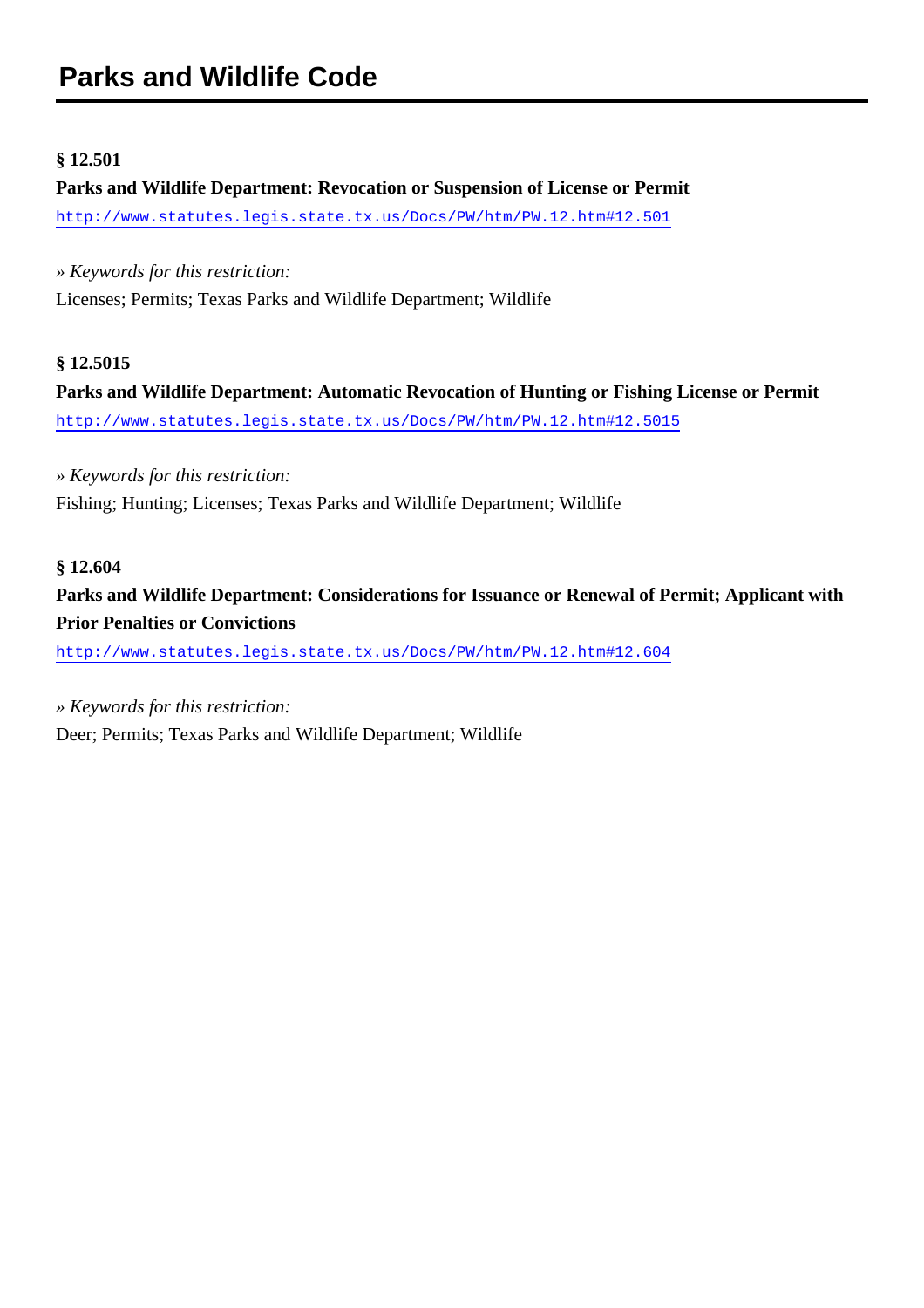#### **§ 46.04**

#### **Unlawful Possession of Firearm**

<http://www.statutes.legis.state.tx.us/Docs/PE/htm/PE.46.htm#46.04>

*» Keywords for this restriction:*

Firearm Offenses; Firearm Possession; Firearms; Guns; Right to Bear Arms; Weapons

#### **§ 46.041**

#### **Unlawful Possession of Metal or Body Armor by Felon**

<http://www.statutes.legis.state.tx.us/Docs/PE/htm/PE.46.htm#46.041>

*» Keywords for this restriction:* Body Armor; Metal Armor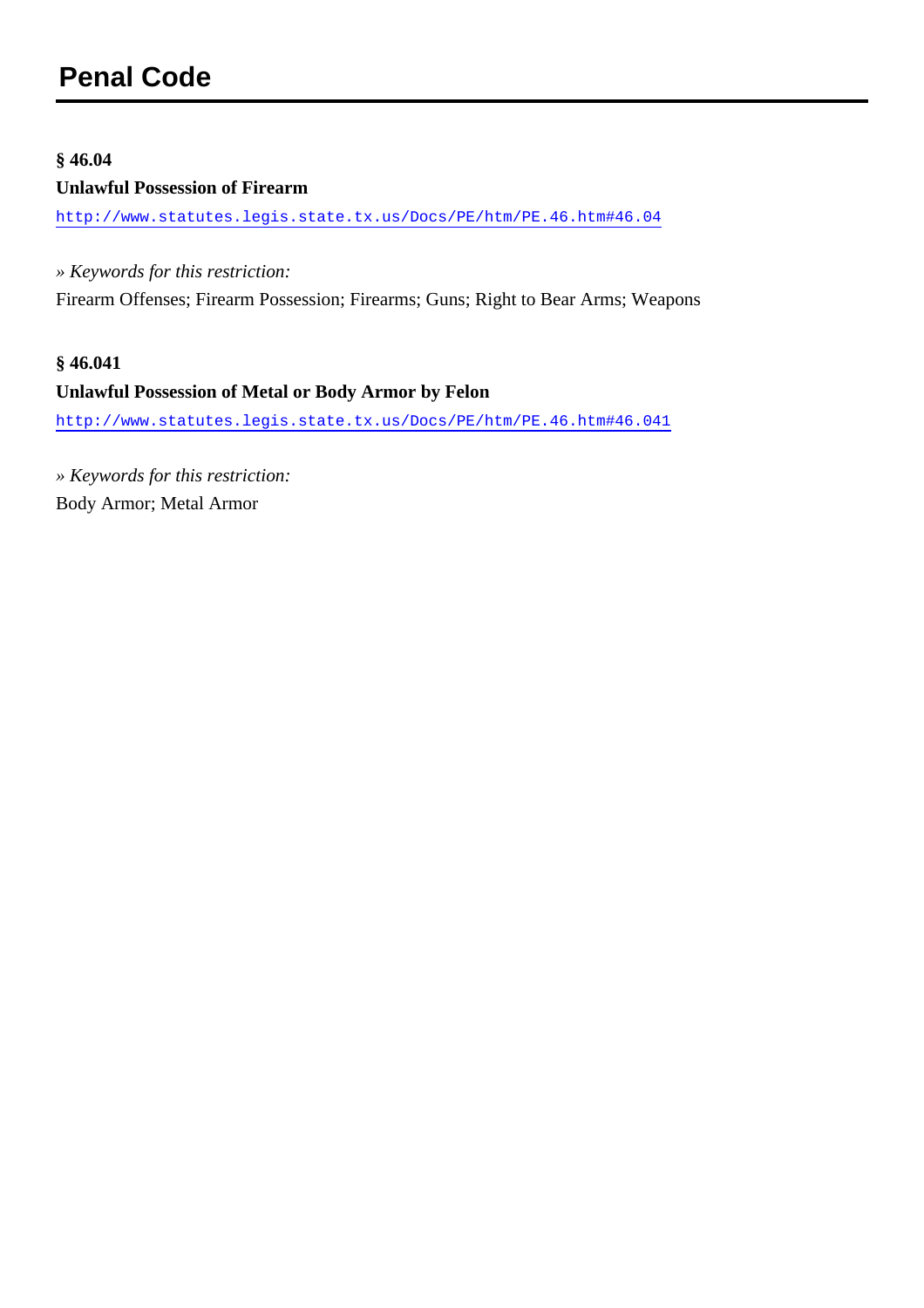# **Property Code**

#### **§ 209.00591**

#### **Texas Residential Property Owners Protection Act: Board Membership**

<http://www.statutes.legis.state.tx.us/Docs/PR/htm/PR.209.htm#209.00591>

*» Keywords for this restriction:*

Board Members; HOAs; Homeowners Associations; Property Owner's Association Board Members; Property Owner's Associations; Real Estate; Real Property

#### **§ 222.005**

**Texas Membership Camping Resort Act: Registration of Sellers and Membership Camping Contract Brokers**

<http://www.statutes.legis.state.tx.us/Docs/PR/htm/PR.222.htm#222.005>

*» Keywords for this restriction:*

Camping; Camping Contract Brokers; Camping Contracts; Camping Memberships; Camping Resorts; **Contracts** 

#### **§ 301.021**

#### **Texas Fair Housing Act: Sale or Rental**

<http://www.statutes.legis.state.tx.us/Docs/PR/htm/PR.301.htm#301.021>

*» Keywords for this restriction:* Fair Housing Act; Landlords; Leases; Rentals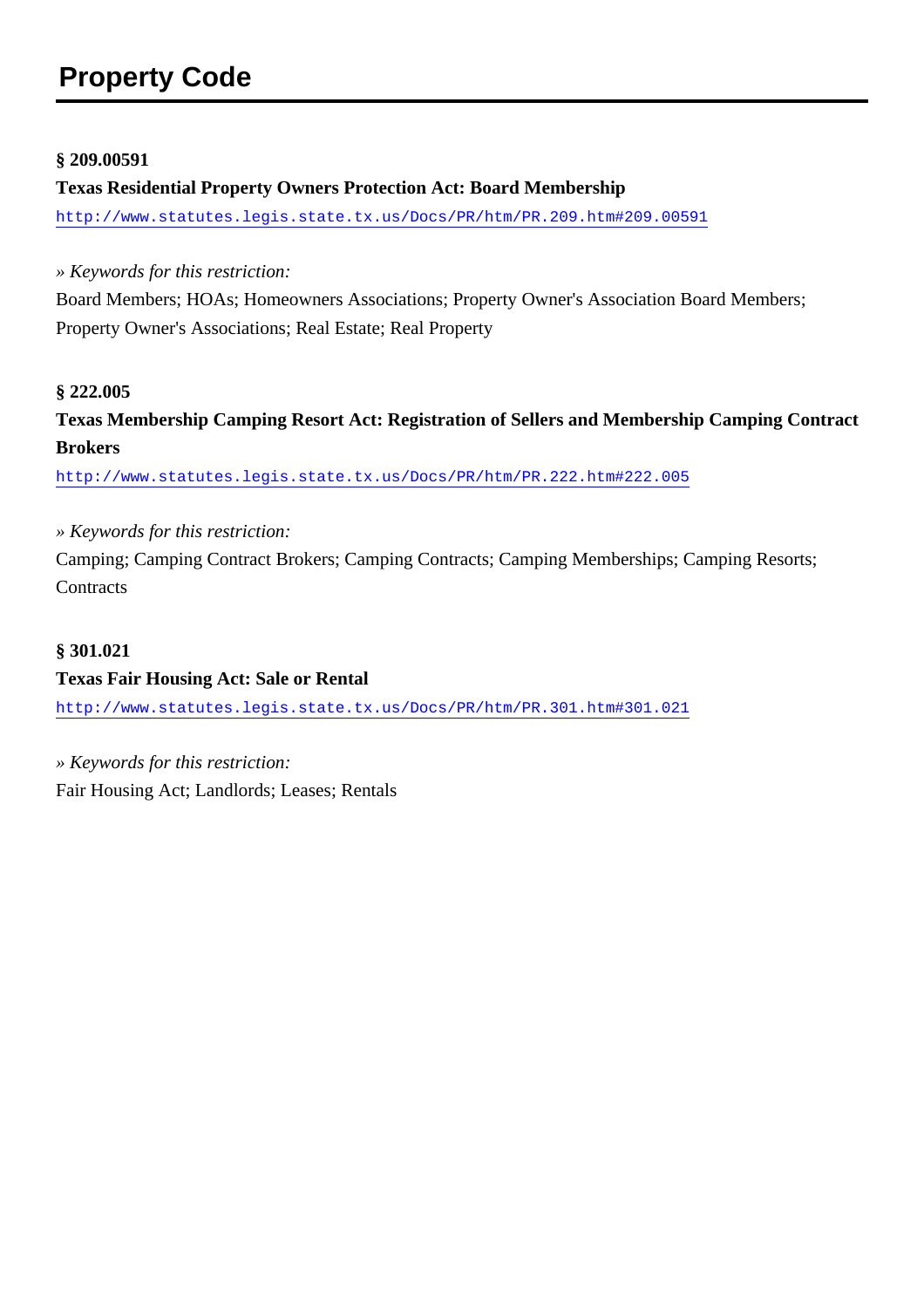#### **§ 154.107**

#### **Cigarette Tax: Denial of Permit**

<http://www.statutes.legis.state.tx.us/Docs/TX/htm/TX.154.htm#154.107>

#### *» Keywords for this restriction:*

Cigarette Bonded Agents; Cigarette Distributors; Cigarette Importers; Cigarette Manufacturers; Cigarette Retailers; Cigarette Wholesalers; Cigarettes; Tobacco; Tobacco Products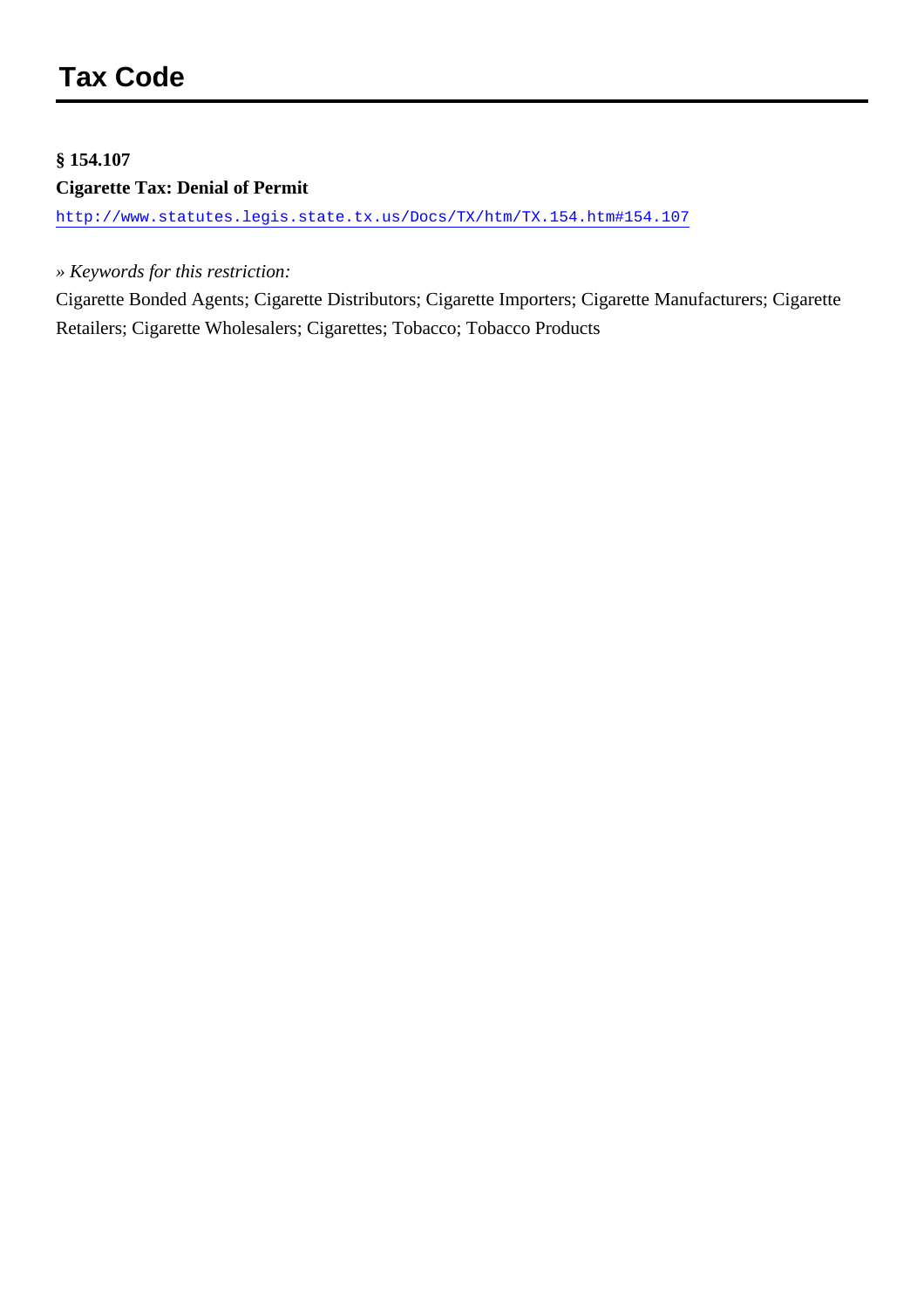# **Transportation Code**

#### **§ 521.022**

### **Driver's Licenses and Certificates: Restrictions on Operators of Certain School Buses** <http://www.statutes.legis.state.tx.us/Docs/TN/htm/TN.521.htm#521.022>

#### *» Keywords for this restriction:*

Background Checks; Bus Drivers; Criminal History; Criminal Records; Driving While Intoxicated; DWI; Intoxication; Intoxication Assaults; Intoxication Manslaughter; School Bus Drivers

#### **§ 521.242**

### **Driver's Licenses and Certificates; Occupational License: Petition** <http://www.statutes.legis.state.tx.us/Docs/TN/htm/TN.521.htm#521.242>

*» Keywords for this restriction:* Driver's Licenses; Identification; IDs; Occupational Driver's Licenses

#### **§ 521.307**

## **Driver's Licenses and Certificates: Suspension of Certain Provisional Licenses**

<http://www.statutes.legis.state.tx.us/Docs/TN/htm/TN.521.htm#521.307>

#### *» Keywords for this restriction:*

Department of Public Safety; Driver's License Suspension; Driver's Licenses; Juveniles; Licenses; Minors; Provisional Driver's Licenses

#### **§ 521.341**

**Driver's Licenses and Certificates: Requirements for Automatic License Suspension** <http://www.statutes.legis.state.tx.us/Docs/TN/htm/TN.521.htm#521.341>

#### *» Keywords for this restriction:*

Criminal Negligence; Criminally Negligent Homicides; Driver's License Suspension; Driver's Licenses; Driving While Intoxicated; Drug Offenses; Drugs; DUI; DWI; Evading Arrest; Fake IDs; Intoxication; Intoxication Assaults; Intoxication Manslaughter; Leaving the Scene; Manslaughter; Motor Vehicles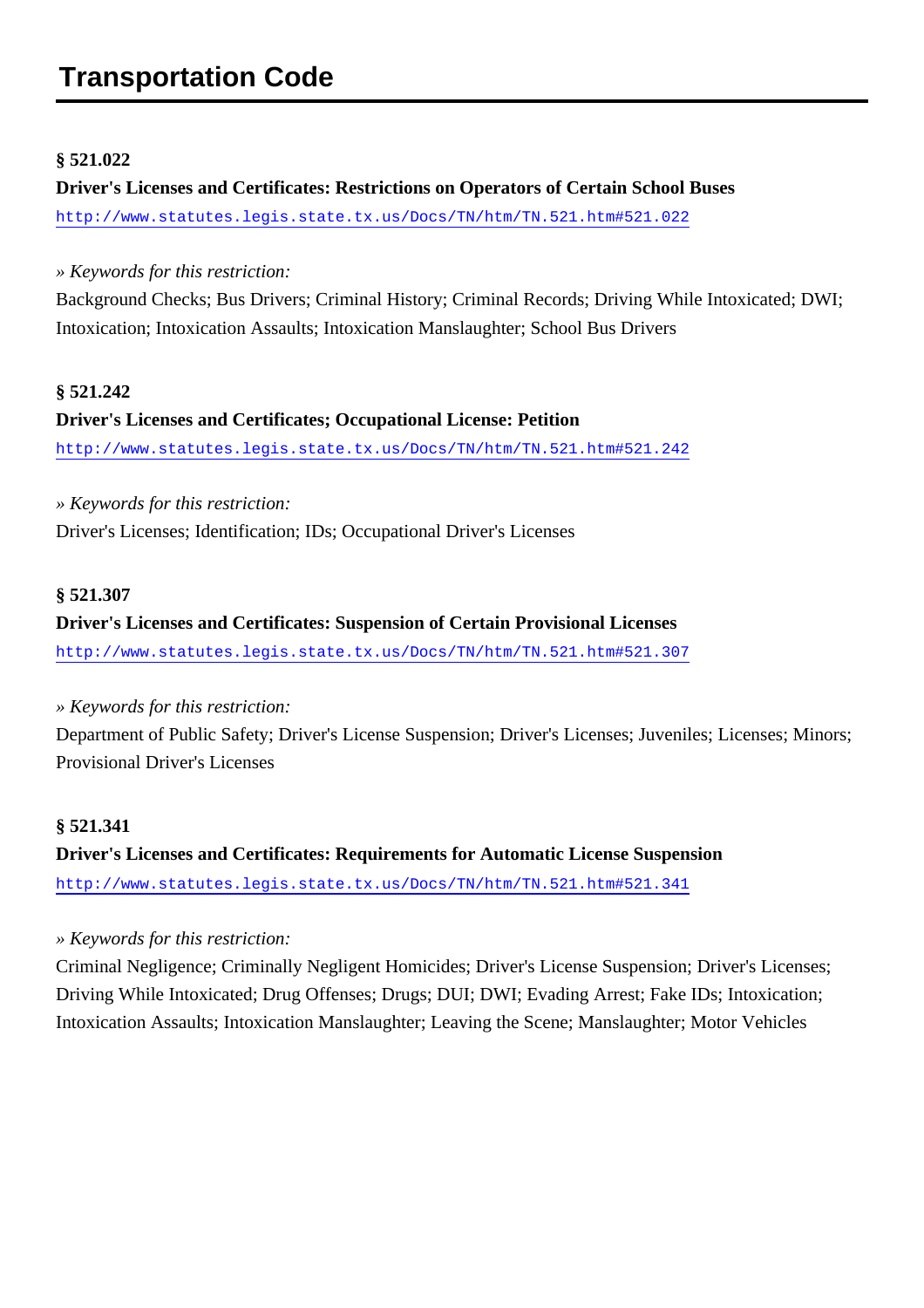## **§ 521.342 Driver's Licenses and Certificates: Automatic Suspension; Person under 21 Years of Age** <http://www.statutes.legis.state.tx.us/Docs/TN/htm/TN.521.htm#521.342>

## *» Keywords for this restriction:*

Alcohol; Controlled Substances; Driver's License Suspension; Driver's Licenses; Driving While Intoxicated; Drug Offenses; Drugs; DUI; DWI; Intoxication; Intoxication Assaults; Intoxication Manslaughter; Licenses

## **§ 521.344 Driver's Licenses and Certificates; Automatic Suspesion: Suspension for Offenses Involving Intoxication**

<http://www.statutes.legis.state.tx.us/Docs/TN/htm/TN.521.htm#521.344>

## *» Keywords for this restriction:*

Alcohol; Controlled Substances; Driver's License Suspension; Driver's Licenses; Driving While Intoxicated; Drug Offenses; Drugs; DUI; DWI; Intoxication; Intoxication Assaults; Intoxication Manslaughter

## **§ 521.3465**

**Driver's Licenses and Certificates: Automatic Suspension on Conviction of Certain Offenses Involving Fictitious Motor Vehicle License Plates, Registration Insignia, or Safety Inspection Certificates** <http://www.statutes.legis.state.tx.us/Docs/TN/htm/TN.521.htm#521.3465>

## *» Keywords for this restriction:*

Automobile; Cars; Driver's License Suspension; Driver's Licenses; Motor Vehicles

## **§ 521.3466**

## **Driver's Licenses and Certificates: Automatic Revocation for Offense Involving Certain Fraudulent Governmental Records**

<http://www.statutes.legis.state.tx.us/Docs/TN/htm/TN.521.htm#521.3466>

## *» Keywords for this restriction:*

Automobile; Cars; Driver's License Suspension; Driver's Licenses; License Plates; Licenses; Motor Vehicles; Vehicle Inspections; Vehicle Registrations

## **§ 521.348**

**Driver's Licenses and Certificates: Automatic Revocation for Certain Sex Offenders** <http://www.statutes.legis.state.tx.us/Docs/TN/htm/TN.521.htm#521.348>

*» Keywords for this restriction:* Department of Public Safety; Driver's Licenses; Licenses; Sex Offenders; Sex Offenses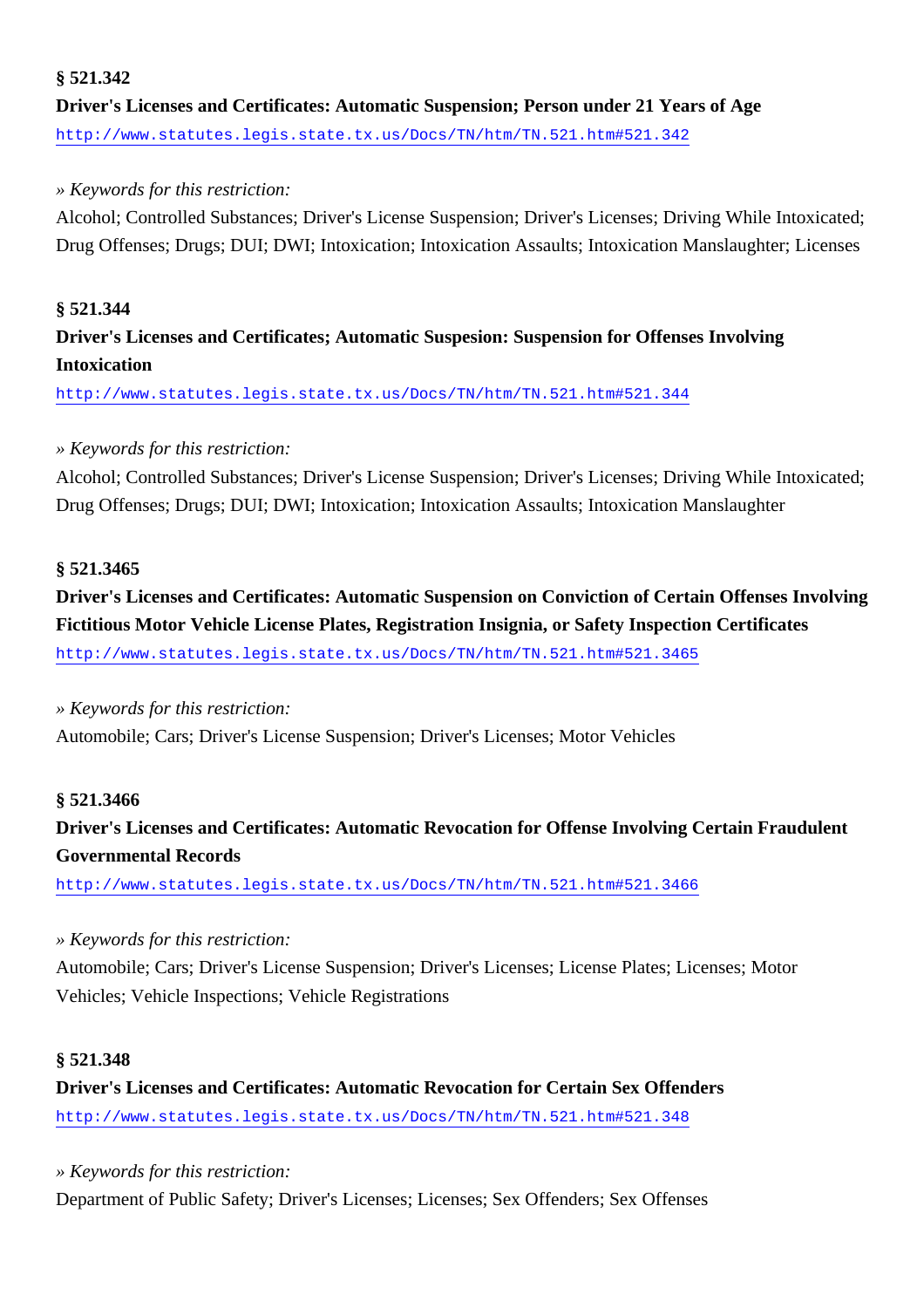## **§ 521.350**

## **Driver's Licenses and Certificates: Suspension for Offense Relating to Racing of Motor Vehicle on Public Highway or Street**

<http://www.statutes.legis.state.tx.us/Docs/TN/htm/TN.521.htm#521.350>

#### *» Keywords for this restriction:*

Automobile; Cars; Driver's License Suspension; Driver's Licenses; Illegal Racing; Motor Vehicles; Racing

## **§ 521.372 Driver's Licenses and Certificates: Automatic Suspension; License Denial** <http://www.statutes.legis.state.tx.us/Docs/TN/htm/TN.521.htm#521.372>

#### *» Keywords for this restriction:*

Controlled Substances; Department of Public Safety; Driver's License Suspension; Driver's Licenses; Drug Offenses; Drugs

#### **§ 522.081**

#### **Commercial Driver's Licenses: Disqualification**

<http://www.statutes.legis.state.tx.us/Docs/TN/htm/TN.522.htm#522.081>

#### *» Keywords for this restriction:*

Alcohol; Automobile; Cars; Commercial Driver's Licenses; Commercial Motor Vehicles; Controlled Substances; Driver's Licenses; Driving While Intoxicated; Drug Offenses; Drugs; DUI; DWI; Intoxication; Motor Vehicles

#### **§ 548.407**

**Compulsory Inspection of Vehicles: Hearing on Denial, Revocation, or Suspension of Certificate** <http://www.statutes.legis.state.tx.us/Docs/TN/htm/TN.548.htm#548.407>

#### *» Keywords for this restriction:*

Automobile; Cars; Certifications; Department of Public Safety; Motor Vehicles; Vehicle Inspection Station; Vehicle Inspections; Vehicle Inspectors

#### **§ 681.0101**

## **Privileged Parking: Enforcement by Certain Appointed Persons**

<http://www.statutes.legis.state.tx.us/Docs/TN/htm/TN.681.htm#681.0101>

*» Keywords for this restriction:*

Automobile; Cars; Disabled Parking Enforcement; Handicapped Parking Enforcement; Motor Vehicles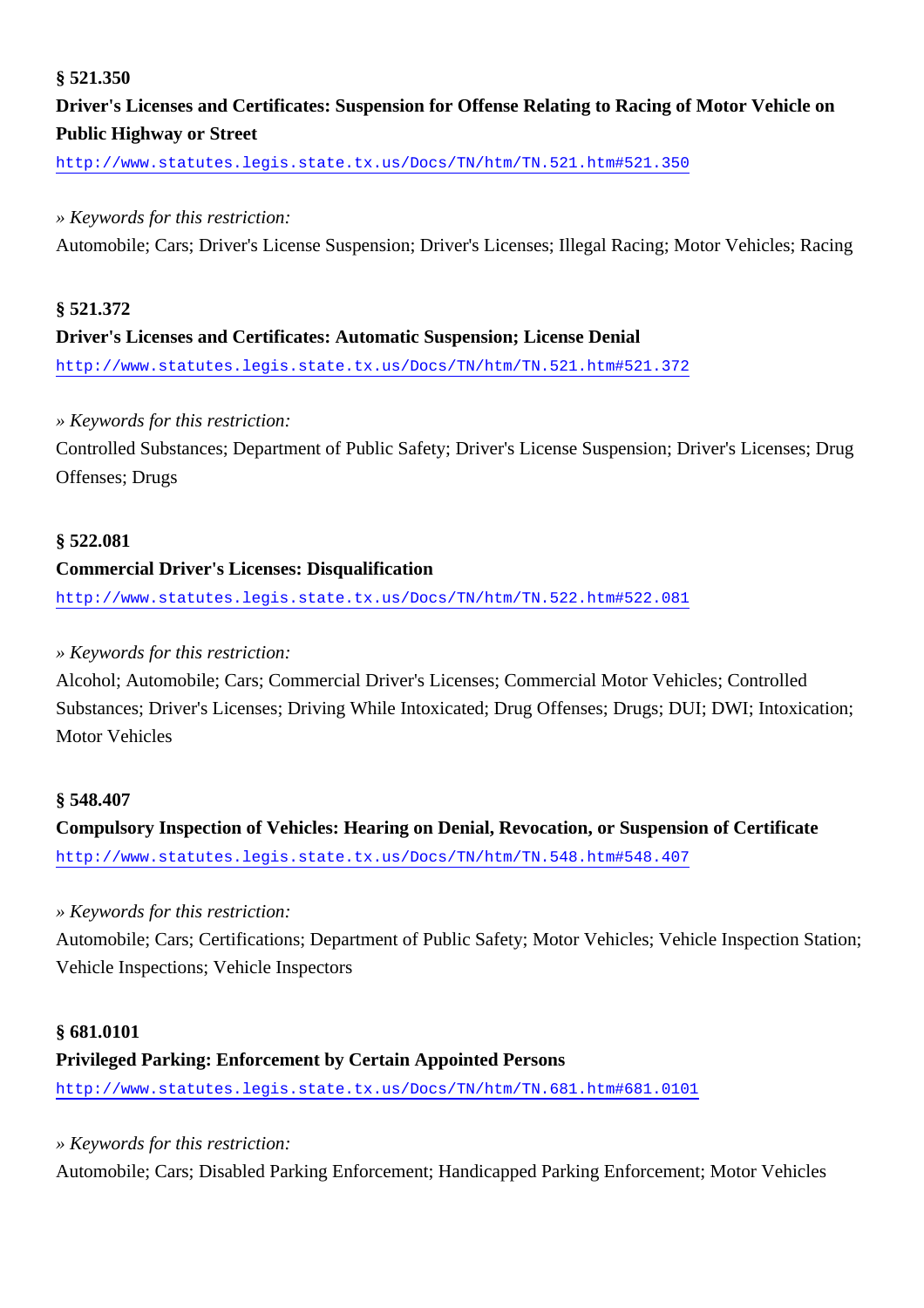## **§ 58.223**

## **Irrigation Districts; Election Provisions: Eligibility Requirements**

<http://www.statutes.legis.state.tx.us/Docs/WA/htm/WA.58.htm#58.223>

*» Keywords for this restriction:* Irrigation Districts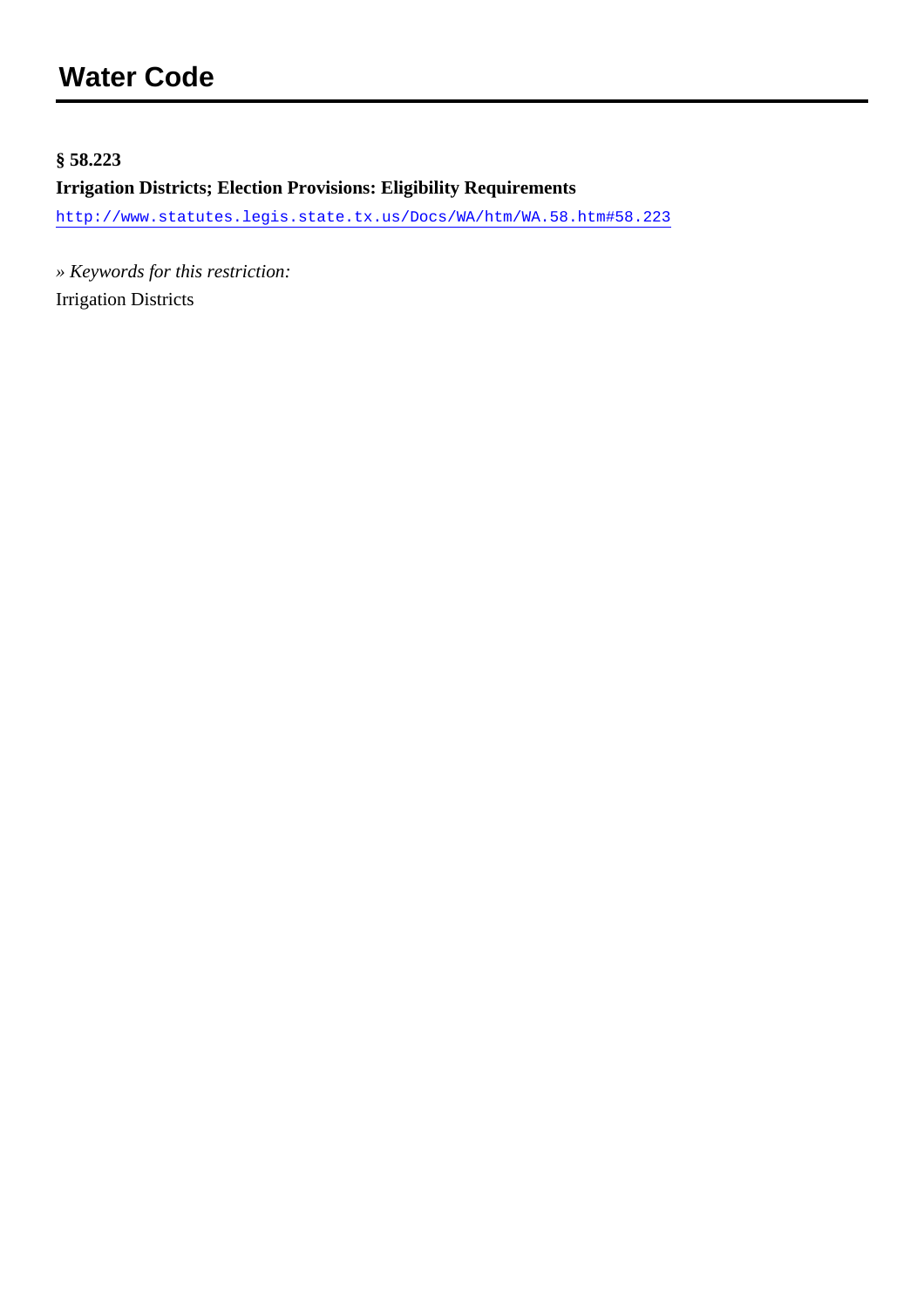## **§ 179e**

## **Texas Racing Act**

<http://www.statutes.legis.state.tx.us/Docs/CV/htm/CV.6.0.htm#179e>

*» Keywords for this restriction:*

Dog Racing; Gambling; Greyhounds; Horse Racing; Licenses; Racetracks; Racing; Texas Racing Commission; Texas Racing Commission Members

## **§ 581-14**

## **The Securities Act: Denial, Suspension or Revocation of Registration as Dealer, Agent, Investment Adviser, or Investment Adviser Representative**

<http://www.statutes.legis.state.tx.us/Docs/CV/htm/CV.19.0.htm#581-14>

*» Keywords for this restriction:*

Bonds; Investment Advisers; Investments; Licenses; Securities; Securities Agents; Securities Dealers; State Securities Board; Stocks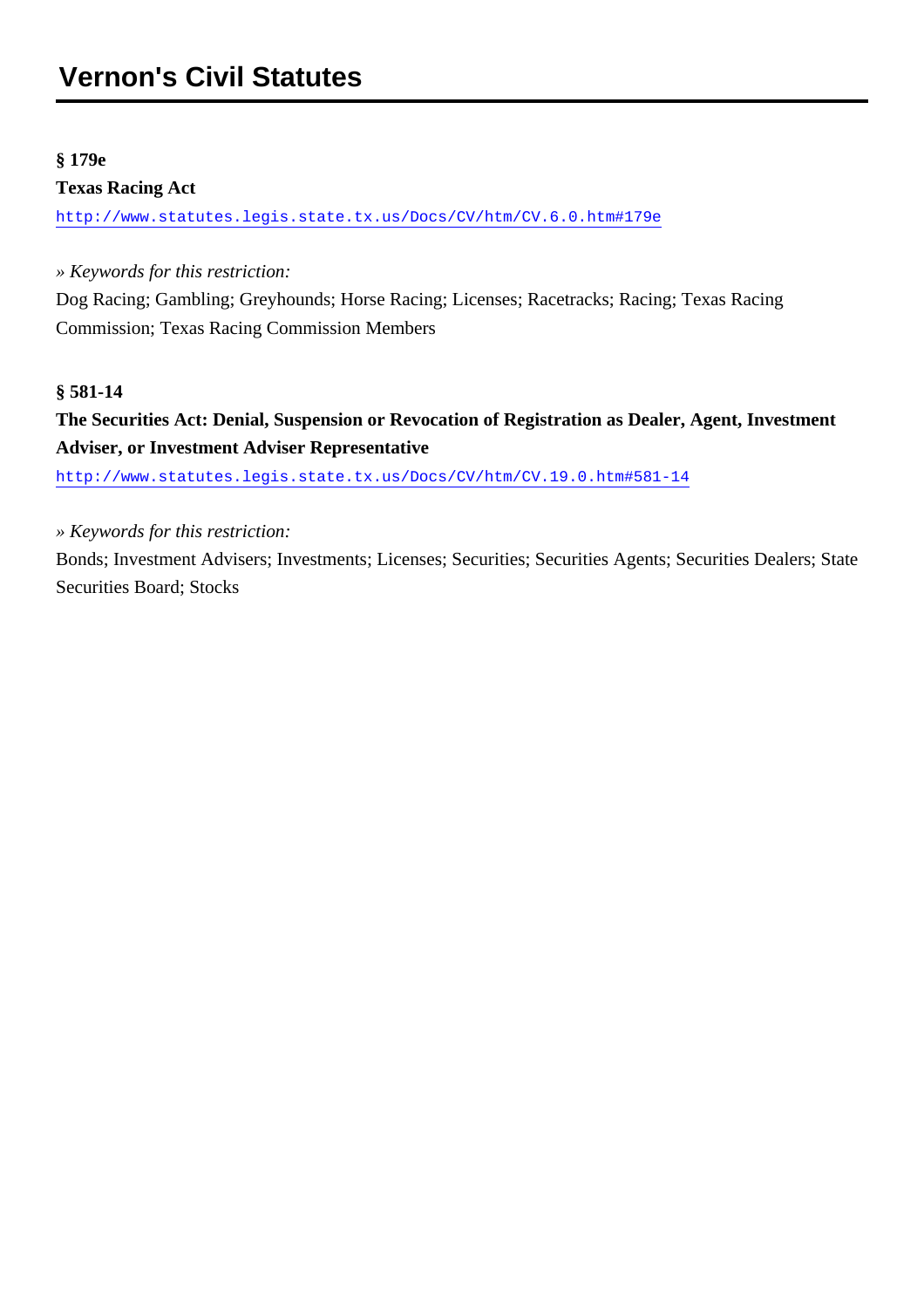## **Title 1, Rule § 372.501**

**Temporary Assistance for Needy Families and Supplemental Nutrition Assistance Programs: Disqualifications Due to Criminal Activity**

[http://texreg.sos.state.tx.us/public/readtac\\$ext.TacPage?sl=R&app=9&p\\_dir=&p\\_rloc=&p\\_tl](http://texreg.sos.state.tx.us/public/readtac$ext.TacPage?sl=R&app=9&p_dir=&p_rloc=&p_tloc=&p_ploc=&pg=1&p_tac=&ti=1&pt=15&ch=372&rl=501) [oc=&p\\_ploc=&pg=1&p\\_tac=&ti=1&pt=15&ch=372&rl=501](http://texreg.sos.state.tx.us/public/readtac$ext.TacPage?sl=R&app=9&p_dir=&p_rloc=&p_tloc=&p_ploc=&pg=1&p_tac=&ti=1&pt=15&ch=372&rl=501)

## *» Keywords for this restriction:*

Controlled Substances; Drug Offenses; Drugs; Food Assistance; Food Stamps; Narcotics; SNAP; Supplemental Nutrition Assistance Programs; TANF; Temporary Assistance for Needy Families; Texas Health and Human Services Commission

## **Title 7, Rule § 85.601 Pawnshops**

[http://texreg.sos.state.tx.us/public/readtac\\$ext.TacPage?sl=R&app=9&p\\_dir=&p\\_rloc=&p\\_tl](http://texreg.sos.state.tx.us/public/readtac$ext.TacPage?sl=R&app=9&p_dir=&p_rloc=&p_tloc=&p_ploc=&pg=1&p_tac=&ti=7&pt=5&ch=85&rl=601) [oc=&p\\_ploc=&pg=1&p\\_tac=&ti=7&pt=5&ch=85&rl=601](http://texreg.sos.state.tx.us/public/readtac$ext.TacPage?sl=R&app=9&p_dir=&p_rloc=&p_tloc=&p_ploc=&pg=1&p_tac=&ti=7&pt=5&ch=85&rl=601)

## *» Keywords for this restriction:*

Criminal History; Criminal Records; Fiduciary Duties; Fraud; Pawnbrokers; Pawnshops; Theft

## **Title 16, Rule § 61.21**

## **Combative Sports: Licensing Requirements--Referees**

[http://texreg.sos.state.tx.us/public/readtac\\$ext.TacPage?sl=R&app=9&p\\_dir=&p\\_rloc=&p\\_tl](http://texreg.sos.state.tx.us/public/readtac$ext.TacPage?sl=R&app=9&p_dir=&p_rloc=&p_tloc=&p_ploc=&pg=1&p_tac=&ti=16&pt=4&ch=61&rl=21) [oc=&p\\_ploc=&pg=1&p\\_tac=&ti=16&pt=4&ch=61&rl=21](http://texreg.sos.state.tx.us/public/readtac$ext.TacPage?sl=R&app=9&p_dir=&p_rloc=&p_tloc=&p_ploc=&pg=1&p_tac=&ti=16&pt=4&ch=61&rl=21)

## *» Keywords for this restriction:*

Boxing; Combative Sports; Combative Sports Referees; Kickboxing; Licenses; Martial Arts; Mixed Martial Arts; Referees; Texas Department of Licensing and Regulation

## **Title 16, Rule § 61.22**

## **Combative Sports: Licensing Requirements--Judges**

[http://texreg.sos.state.tx.us/public/readtac\\$ext.TacPage?sl=R&app=9&p\\_dir=&p\\_rloc=&p\\_tl](http://texreg.sos.state.tx.us/public/readtac$ext.TacPage?sl=R&app=9&p_dir=&p_rloc=&p_tloc=&p_ploc=&pg=1&p_tac=&ti=16&pt=4&ch=61&rl=22) [oc=&p\\_ploc=&pg=1&p\\_tac=&ti=16&pt=4&ch=61&rl=22](http://texreg.sos.state.tx.us/public/readtac$ext.TacPage?sl=R&app=9&p_dir=&p_rloc=&p_tloc=&p_ploc=&pg=1&p_tac=&ti=16&pt=4&ch=61&rl=22)

## *» Keywords for this restriction:*

Boxing; Combative Sports; Combative Sports Judges; Kickboxing; Licenses; Martial Arts; Mixed Martial Arts; Texas Department of Licensing and Regulation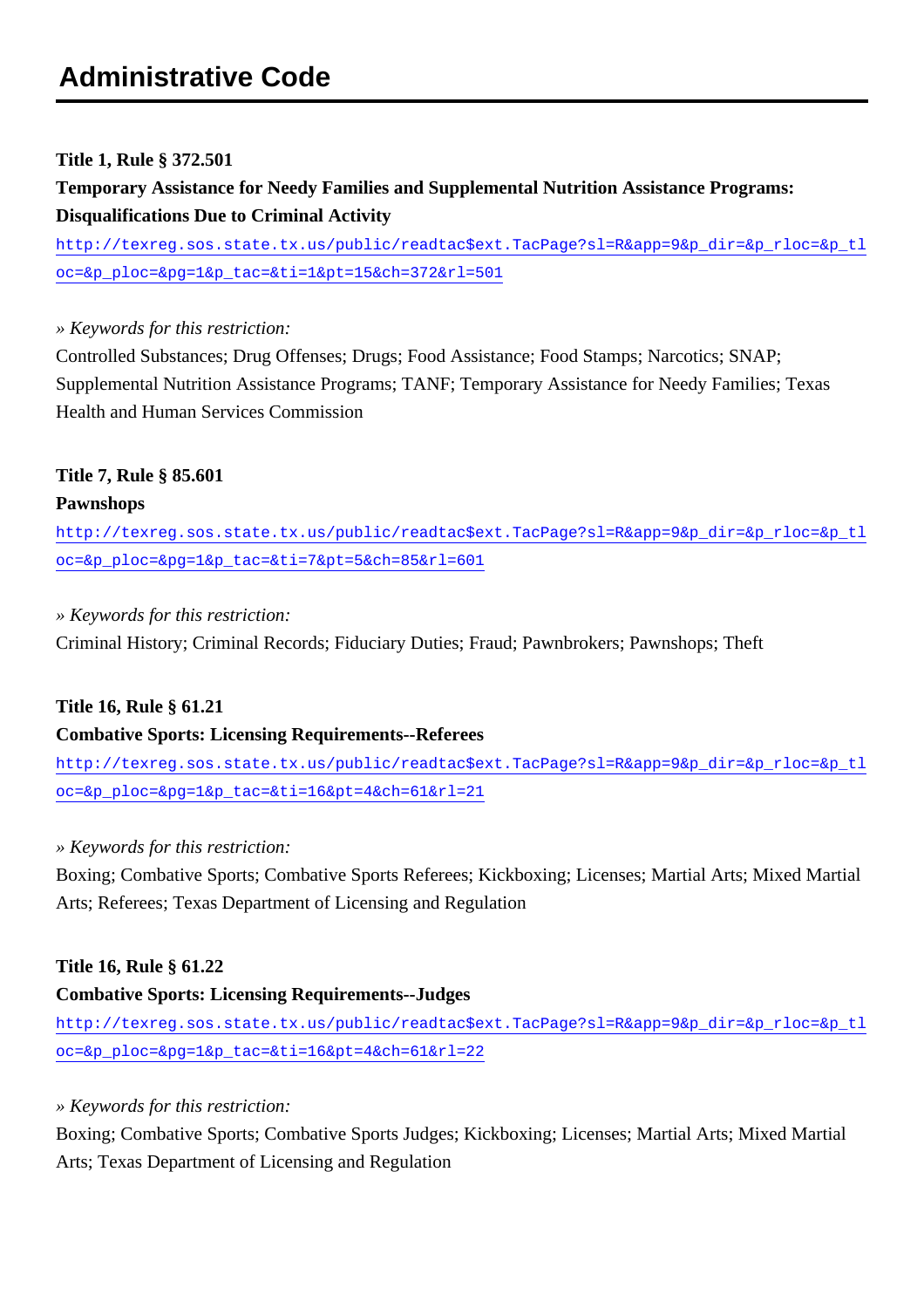## **Title 16, Rule § 67.20**

### **Auctioneers: License Requirements--Auctioneer**

[http://texreg.sos.state.tx.us/public/readtac\\$ext.TacPage?sl=R&app=9&p\\_dir=&p\\_rloc=&p\\_tl](http://texreg.sos.state.tx.us/public/readtac$ext.TacPage?sl=R&app=9&p_dir=&p_rloc=&p_tloc=&p_ploc=&pg=1&p_tac=&ti=16&pt=4&ch=67&rl=20) [oc=&p\\_ploc=&pg=1&p\\_tac=&ti=16&pt=4&ch=67&rl=20](http://texreg.sos.state.tx.us/public/readtac$ext.TacPage?sl=R&app=9&p_dir=&p_rloc=&p_tloc=&p_ploc=&pg=1&p_tac=&ti=16&pt=4&ch=67&rl=20)

#### *» Keywords for this restriction:*

Auctioneers; Auctions; Licenses; Texas Department of Licensing and Regulation

## **Title 16, Rule § 85.202**

## **Vehicle Storage Facilities: License Approval--Vehicle Storage Facility**

[http://texreg.sos.state.tx.us/public/readtac\\$ext.TacPage?sl=R&app=9&p\\_dir=&p\\_rloc=&p\\_tl](http://texreg.sos.state.tx.us/public/readtac$ext.TacPage?sl=R&app=9&p_dir=&p_rloc=&p_tloc=&p_ploc=&pg=1&p_tac=&ti=16&pt=4&ch=85&rl=202) [oc=&p\\_ploc=&pg=1&p\\_tac=&ti=16&pt=4&ch=85&rl=202](http://texreg.sos.state.tx.us/public/readtac$ext.TacPage?sl=R&app=9&p_dir=&p_rloc=&p_tloc=&p_ploc=&pg=1&p_tac=&ti=16&pt=4&ch=85&rl=202)

## *» Keywords for this restriction:*

Automobile; Cars; Licenses; Motor Vehicles; Texas Department of Licensing and Regulation; Vehicle Storage Facilities

## **Title 16, Rule § 86.204**

## **Tow Truck Permit--Approval and Issuance**

[http://texreg.sos.state.tx.us/public/readtac\\$ext.TacPage?sl=R&app=9&p\\_dir=&p\\_rloc=&p\\_tl](http://texreg.sos.state.tx.us/public/readtac$ext.TacPage?sl=R&app=9&p_dir=&p_rloc=&p_tloc=&p_ploc=&pg=1&p_tac=&ti=16&pt=4&ch=86&rl=204) [oc=&p\\_ploc=&pg=1&p\\_tac=&ti=16&pt=4&ch=86&rl=204](http://texreg.sos.state.tx.us/public/readtac$ext.TacPage?sl=R&app=9&p_dir=&p_rloc=&p_tloc=&p_ploc=&pg=1&p_tac=&ti=16&pt=4&ch=86&rl=204)

## *» Keywords for this restriction:*

Automobile; Cars; Motor Vehicles; Permits; Texas Department of Licensing and Regulation; Tow Trucks; Towing Companies; Towing Operators

## **Title 16, Rule § 86.208**

## **Towing Operator Licensing--Approval and Issuance**

[http://texreg.sos.state.tx.us/public/readtac\\$ext.TacPage?sl=R&app=9&p\\_dir=&p\\_rloc=&p\\_tl](http://texreg.sos.state.tx.us/public/readtac$ext.TacPage?sl=R&app=9&p_dir=&p_rloc=&p_tloc=&p_ploc=&pg=1&p_tac=&ti=16&pt=4&ch=86&rl=208) [oc=&p\\_ploc=&pg=1&p\\_tac=&ti=16&pt=4&ch=86&rl=208](http://texreg.sos.state.tx.us/public/readtac$ext.TacPage?sl=R&app=9&p_dir=&p_rloc=&p_tloc=&p_ploc=&pg=1&p_tac=&ti=16&pt=4&ch=86&rl=208)

## *» Keywords for this restriction:*

Automobile; Cars; Licenses; Motor Vehicles; Permits; Texas Department of Licensing and Regulation; Tow Trucks; Towing Companies; Towing Operators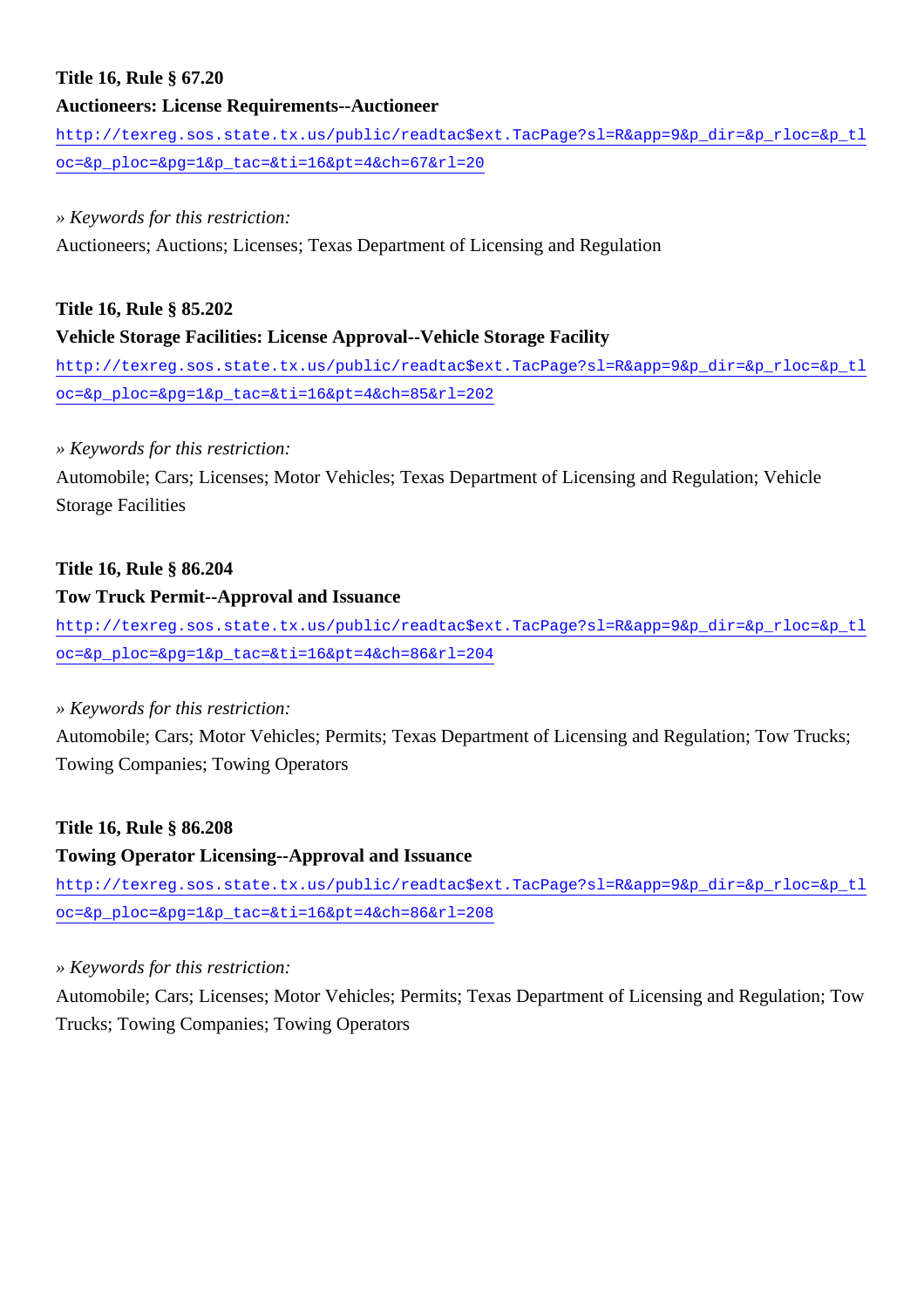## **Title 16, Rule § 86.216**

#### **Towing Company License--Approval and Issuance**

[http://texreg.sos.state.tx.us/public/readtac\\$ext.TacPage?sl=R&app=9&p\\_dir=&p\\_rloc=&p\\_tl](http://texreg.sos.state.tx.us/public/readtac$ext.TacPage?sl=R&app=9&p_dir=&p_rloc=&p_tloc=&p_ploc=&pg=1&p_tac=&ti=16&pt=4&ch=86&rl=216) [oc=&p\\_ploc=&pg=1&p\\_tac=&ti=16&pt=4&ch=86&rl=216](http://texreg.sos.state.tx.us/public/readtac$ext.TacPage?sl=R&app=9&p_dir=&p_rloc=&p_tloc=&p_ploc=&pg=1&p_tac=&ti=16&pt=4&ch=86&rl=216)

#### *» Keywords for this restriction:*

Automobile; Cars; Licenses; Permits; Tow Trucks; Towing Companies

### **Title 16, Rule § 87.21**

**Used Automotive Parts Recyclers: Licensing Requirements--Used Automotive Parts Recycling Business License Eligibility**

[http://texreg.sos.state.tx.us/public/readtac\\$ext.TacPage?sl=R&app=9&p\\_dir=&p\\_rloc=&p\\_tl](http://texreg.sos.state.tx.us/public/readtac$ext.TacPage?sl=R&app=9&p_dir=&p_rloc=&p_tloc=&p_ploc=&pg=1&p_tac=&ti=16&pt=4&ch=87&rl=21) [oc=&p\\_ploc=&pg=1&p\\_tac=&ti=16&pt=4&ch=87&rl=21](http://texreg.sos.state.tx.us/public/readtac$ext.TacPage?sl=R&app=9&p_dir=&p_rloc=&p_tloc=&p_ploc=&pg=1&p_tac=&ti=16&pt=4&ch=87&rl=21)

#### *» Keywords for this restriction:*

Automotive Parts Recylers; Licenses; Recycling; Texas Department of Licensing and Regulation

#### **Title 16, Rule § 87.25**

#### **Used Automotive Parts Recycling Employee License--Requirements**

[http://texreg.sos.state.tx.us/public/readtac\\$ext.TacPage?sl=R&app=9&p\\_dir=&p\\_rloc=&p\\_tl](http://texreg.sos.state.tx.us/public/readtac$ext.TacPage?sl=R&app=9&p_dir=&p_rloc=&p_tloc=&p_ploc=&pg=1&p_tac=&ti=16&pt=4&ch=87&rl=25) [oc=&p\\_ploc=&pg=1&p\\_tac=&ti=16&pt=4&ch=87&rl=25](http://texreg.sos.state.tx.us/public/readtac$ext.TacPage?sl=R&app=9&p_dir=&p_rloc=&p_tloc=&p_ploc=&pg=1&p_tac=&ti=16&pt=4&ch=87&rl=25)

## *» Keywords for this restriction:*

Automotive Parts Recylers; Background Checks; Criminal History; Criminal Records; Licenses; Recycling; Texas Department of Licensing and Regulation

## **Title 16, Rule § 401.153**

## **Texas Lottery Commission; Licensing of Sales Agents: Qualifications for License** [http://texreg.sos.state.tx.us/public/readtac\\$ext.TacPage?sl=R&app=9&p\\_dir=&p\\_rloc=&p\\_tl](http://texreg.sos.state.tx.us/public/readtac$ext.TacPage?sl=R&app=9&p_dir=&p_rloc=&p_tloc=&p_ploc=&pg=1&p_tac=&ti=16&pt=9&ch=401&rl=153) [oc=&p\\_ploc=&pg=1&p\\_tac=&ti=16&pt=9&ch=401&rl=153](http://texreg.sos.state.tx.us/public/readtac$ext.TacPage?sl=R&app=9&p_dir=&p_rloc=&p_tloc=&p_ploc=&pg=1&p_tac=&ti=16&pt=9&ch=401&rl=153)

## *» Keywords for this restriction:*

Fraud; Gambling; Lottery; Lottery Licenses; State Lottery Sales Agents; Texas Lottery Commission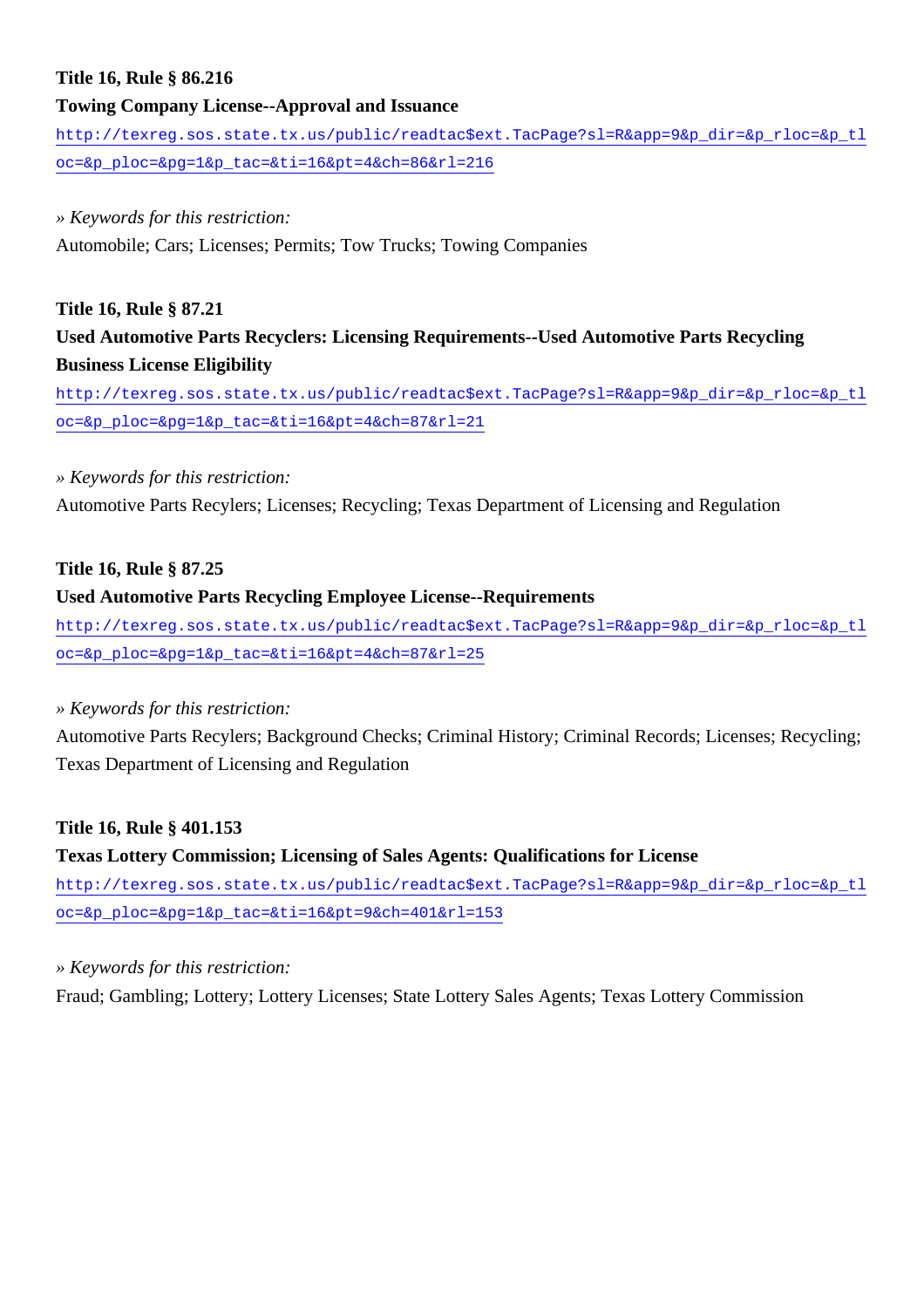## **Title 22, Rule § 1.149**

## **Texas Board of Architectural Examiners: Architects**

[http://texreg.sos.state.tx.us/public/readtac\\$ext.TacPage?sl=R&app=9&p\\_dir=&p\\_rloc=&p\\_tl](http://texreg.sos.state.tx.us/public/readtac$ext.TacPage?sl=R&app=9&p_dir=&p_rloc=&p_tloc=&p_ploc=&pg=1&p_tac=&ti=22&pt=1&ch=1&rl=149) [oc=&p\\_ploc=&pg=1&p\\_tac=&ti=22&pt=1&ch=1&rl=149](http://texreg.sos.state.tx.us/public/readtac$ext.TacPage?sl=R&app=9&p_dir=&p_rloc=&p_tloc=&p_ploc=&pg=1&p_tac=&ti=22&pt=1&ch=1&rl=149)

### *» Keywords for this restriction:*

3g Offenses; Architects; Architecture; Bribery; Certificate of Registration; Criminal Negligence; Licenses; Sex Offenders; Sex Offenses; Texas Board of Architectural Examiners

## **Title 22, Rule § 3.149**

## **Texas Board of Architectural Examiners: Landscape Architects**

[http://texreg.sos.state.tx.us/public/readtac\\$ext.TacPage?sl=R&app=9&p\\_dir=&p\\_rloc=&p\\_tl](http://texreg.sos.state.tx.us/public/readtac$ext.TacPage?sl=R&app=9&p_dir=&p_rloc=&p_tloc=&p_ploc=&pg=1&p_tac=&ti=22&pt=1&ch=3&rl=149) [oc=&p\\_ploc=&pg=1&p\\_tac=&ti=22&pt=1&ch=3&rl=149](http://texreg.sos.state.tx.us/public/readtac$ext.TacPage?sl=R&app=9&p_dir=&p_rloc=&p_tloc=&p_ploc=&pg=1&p_tac=&ti=22&pt=1&ch=3&rl=149)

## *» Keywords for this restriction:*

3g Offenses; Architecture; Bribery; Certificate of Registration; Criminal Negligence; Landscape Architects; Licenses; Sex Offenders; Sex Offenses; Texas Board of Architectural Examiners

## **Title 22, Rule § 5.158**

## **Texas Board of Architectural Examiners: Registered Interior Designers**

[http://texreg.sos.state.tx.us/public/readtac\\$ext.TacPage?sl=R&app=9&p\\_dir=&p\\_rloc=&p\\_tl](http://texreg.sos.state.tx.us/public/readtac$ext.TacPage?sl=R&app=9&p_dir=&p_rloc=&p_tloc=&p_ploc=&pg=1&p_tac=&ti=22&pt=1&ch=5&rl=158) [oc=&p\\_ploc=&pg=1&p\\_tac=&ti=22&pt=1&ch=5&rl=158](http://texreg.sos.state.tx.us/public/readtac$ext.TacPage?sl=R&app=9&p_dir=&p_rloc=&p_tloc=&p_ploc=&pg=1&p_tac=&ti=22&pt=1&ch=5&rl=158)

## *» Keywords for this restriction:*

3g Offenses; Bribery; Certificate of Registration; Criminal Negligence; Interior Design; Interior Designers; Licenses; Sex Offenders; Sex Offenses; Texas Board of Architectural Examiners

## **Title 22, Rule § 133.99**

## **Texas Board of Professional Engineers: Processing of Applications with a Criminal Conviction**

[http://texreg.sos.state.tx.us/public/readtac\\$ext.TacPage?sl=R&app=9&p\\_dir=&p\\_rloc=&p\\_tl](http://texreg.sos.state.tx.us/public/readtac$ext.TacPage?sl=R&app=9&p_dir=&p_rloc=&p_tloc=&p_ploc=&pg=1&p_tac=&ti=22&pt=6&ch=133&rl=99) [oc=&p\\_ploc=&pg=1&p\\_tac=&ti=22&pt=6&ch=133&rl=99](http://texreg.sos.state.tx.us/public/readtac$ext.TacPage?sl=R&app=9&p_dir=&p_rloc=&p_tloc=&p_ploc=&pg=1&p_tac=&ti=22&pt=6&ch=133&rl=99)

## *» Keywords for this restriction:*

Engineering; Engineers; Licenses; Texas Board of Professional Engineers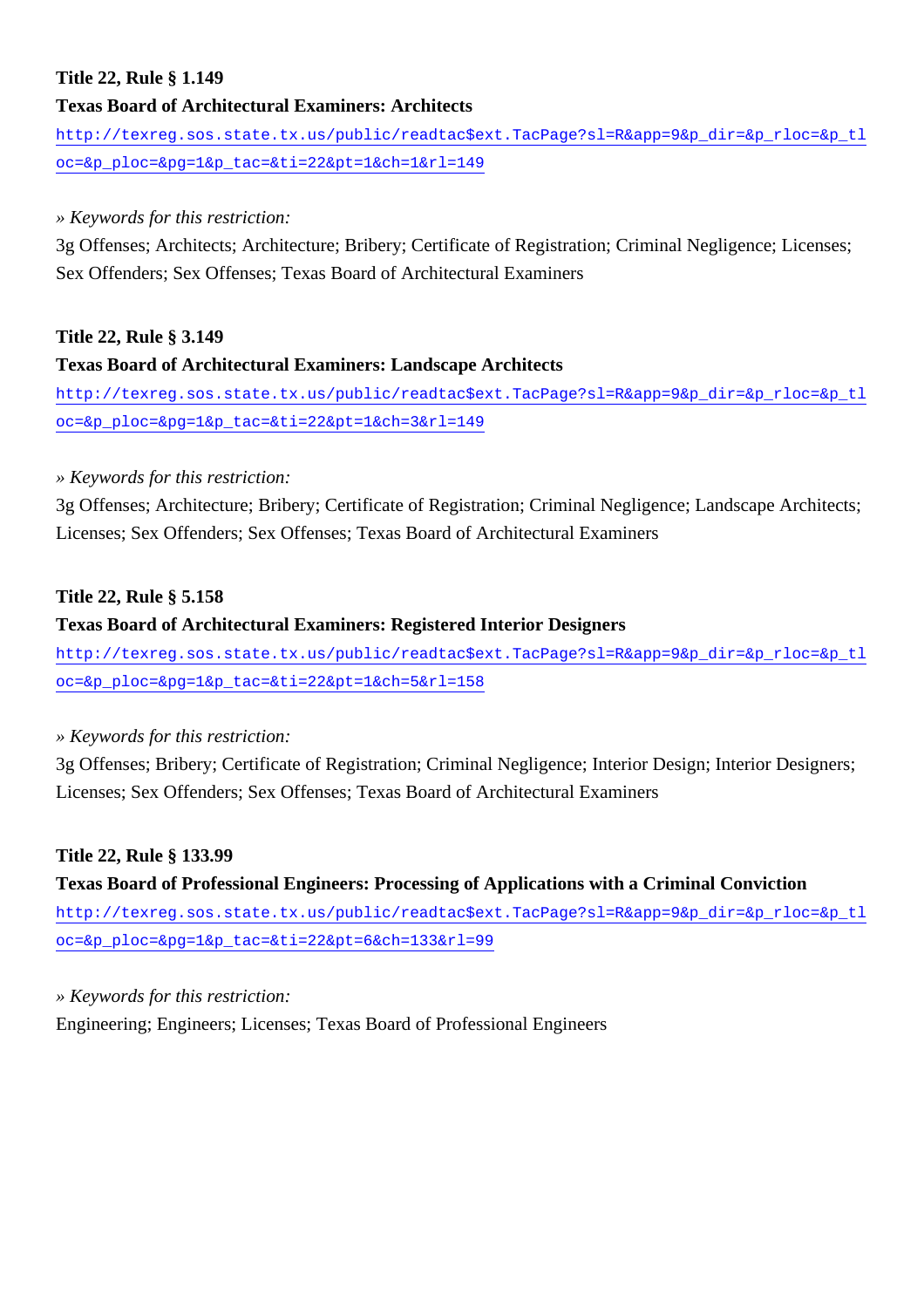## **Title 22, Rule § 153.19**

## **Texas Appraiser Licensing and Certification Board: Licensing and Certification for Persons with Criminal Histories**

[http://texreg.sos.state.tx.us/public/readtac\\$ext.TacPage?sl=R&app=9&p\\_dir=&p\\_rloc=&p\\_tl](http://texreg.sos.state.tx.us/public/readtac$ext.TacPage?sl=R&app=9&p_dir=&p_rloc=&p_tloc=&p_ploc=&pg=1&p_tac=&ti=22&pt=8&ch=153&rl=19) [oc=&p\\_ploc=&pg=1&p\\_tac=&ti=22&pt=8&ch=153&rl=19](http://texreg.sos.state.tx.us/public/readtac$ext.TacPage?sl=R&app=9&p_dir=&p_rloc=&p_tloc=&p_ploc=&pg=1&p_tac=&ti=22&pt=8&ch=153&rl=19)

### *» Keywords for this restriction:*

Certifications; Fraud; Licenses; Moral Turpitude; Property Appraisals; Real Estate Appraisers

## **Title 22, Rule § 363.15**

**Texas State Board of Plumbing Examiners: Consequences to the Applicant with Criminal Convictions** [https://texreg.sos.state.tx.us/public/readtac\\$ext.TacPage?sl=R&app=9&p\\_dir=&p\\_rloc=&p\\_t](https://texreg.sos.state.tx.us/public/readtac$ext.TacPage?sl=R&app=9&p_dir=&p_rloc=&p_tloc=&p_ploc=&pg=1&p_tac=&ti=22&pt=17&ch=363&rl=15) [loc=&p\\_ploc=&pg=1&p\\_tac=&ti=22&pt=17&ch=363&rl=15](https://texreg.sos.state.tx.us/public/readtac$ext.TacPage?sl=R&app=9&p_dir=&p_rloc=&p_tloc=&p_ploc=&pg=1&p_tac=&ti=22&pt=17&ch=363&rl=15)

## *» Keywords for this restriction:*

Licenses; Plumbers; Plumbing; Sex Offenders; Sex Offenses; Texas State Board of Plumbing Examiners

## **Title 22, Rule § 541.1**

## **Texas Real Estate Commission: Criminal Offense Guidelines**

[http://texreg.sos.state.tx.us/public/readtac\\$ext.TacPage?sl=R&app=9&p\\_dir=&p\\_rloc=&p\\_tl](http://texreg.sos.state.tx.us/public/readtac$ext.TacPage?sl=R&app=9&p_dir=&p_rloc=&p_tloc=&p_ploc=&pg=1&p_tac=&ti=22&pt=23&ch=541&rl=1) [oc=&p\\_ploc=&pg=1&p\\_tac=&ti=22&pt=23&ch=541&rl=1](http://texreg.sos.state.tx.us/public/readtac$ext.TacPage?sl=R&app=9&p_dir=&p_rloc=&p_tloc=&p_ploc=&pg=1&p_tac=&ti=22&pt=23&ch=541&rl=1)

## *» Keywords for this restriction:*

Alcohol; Bribery; Driving While Intoxicated; Drug Offenses; Drugs; DUI; DWI; Forgery; Fraud; Intoxication; Moral Turpitude; Perjury; Real Estate; Real Estate Brokers; Real Estate Inspectors; Real Estate Sales; Real Property; Realtors; Realty; Sex Offenders; Sex Offenses; Texas Real Estate Commission

## **Title 22, Rule § 571.4**

## **Qualifications for Licensed Veterinary Technician License**

[http://texreg.sos.state.tx.us/public/readtac\\$ext.TacPage?sl=R&app=9&p\\_dir=&p\\_rloc=&p\\_tl](http://texreg.sos.state.tx.us/public/readtac$ext.TacPage?sl=R&app=9&p_dir=&p_rloc=&p_tloc=&p_ploc=&pg=1&p_tac=&ti=22&pt=24&ch=571&rl=4) [oc=&p\\_ploc=&pg=1&p\\_tac=&ti=22&pt=24&ch=571&rl=4](http://texreg.sos.state.tx.us/public/readtac$ext.TacPage?sl=R&app=9&p_dir=&p_rloc=&p_tloc=&p_ploc=&pg=1&p_tac=&ti=22&pt=24&ch=571&rl=4)

## *» Keywords for this restriction:*

Animals; Licenses; Vet Techs; Veterinary Technicians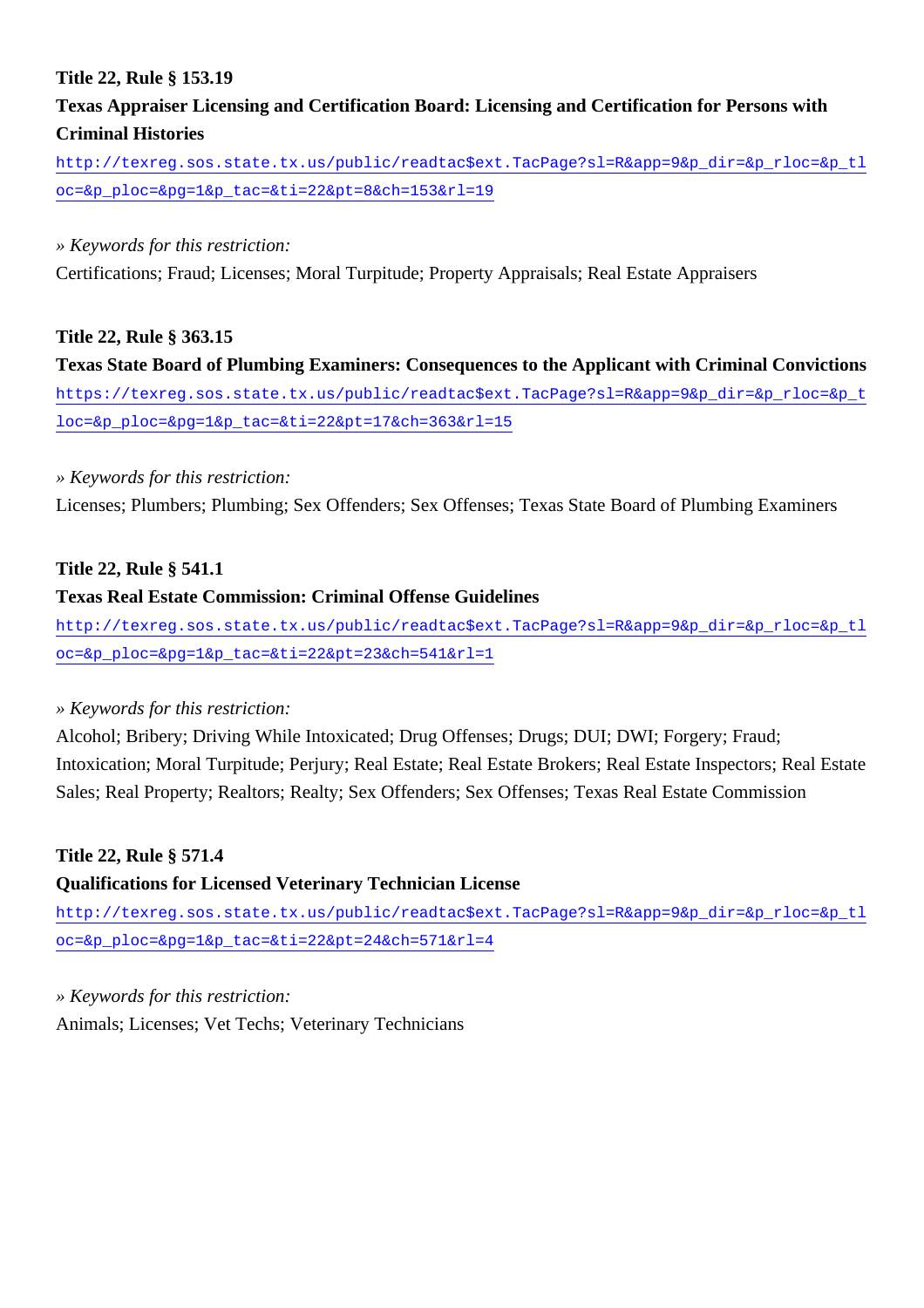# **Title 22, Rule § 571.5**

## **Qualifications for Veterinary License**

[http://texreg.sos.state.tx.us/public/readtac\\$ext.TacPage?sl=R&app=9&p\\_dir=&p\\_rloc=&p\\_tl](http://texreg.sos.state.tx.us/public/readtac$ext.TacPage?sl=R&app=9&p_dir=&p_rloc=&p_tloc=&p_ploc=&pg=1&p_tac=&ti=22&pt=24&ch=571&rl=5) [oc=&p\\_ploc=&pg=1&p\\_tac=&ti=22&pt=24&ch=571&rl=5](http://texreg.sos.state.tx.us/public/readtac$ext.TacPage?sl=R&app=9&p_dir=&p_rloc=&p_tloc=&p_ploc=&pg=1&p_tac=&ti=22&pt=24&ch=571&rl=5)

*» Keywords for this restriction:* Animals; Licenses; Veterinarians

## **Title 22, Rule § 571.6**

## **Qualifications for Equine Dental Provider License**

[http://texreg.sos.state.tx.us/public/readtac\\$ext.TacPage?sl=R&app=9&p\\_dir=&p\\_rloc=&p\\_tl](http://texreg.sos.state.tx.us/public/readtac$ext.TacPage?sl=R&app=9&p_dir=&p_rloc=&p_tloc=&p_ploc=&pg=1&p_tac=&ti=22&pt=24&ch=571&rl=6) [oc=&p\\_ploc=&pg=1&p\\_tac=&ti=22&pt=24&ch=571&rl=6](http://texreg.sos.state.tx.us/public/readtac$ext.TacPage?sl=R&app=9&p_dir=&p_rloc=&p_tloc=&p_ploc=&pg=1&p_tac=&ti=22&pt=24&ch=571&rl=6)

## *» Keywords for this restriction:*

Animals; Equine Dental Providers; Licenses; Veterinarians

## **Title 22, Rule § 575.50**

## **Texas Board of Veterinary Medical Examiners: Criminal Convictions**

[https://texreg.sos.state.tx.us/public/readtac\\$ext.TacPage?sl=R&app=9&p\\_dir=&p\\_rloc=&p\\_t](https://texreg.sos.state.tx.us/public/readtac$ext.TacPage?sl=R&app=9&p_dir=&p_rloc=&p_tloc=&p_ploc=&pg=1&p_tac=&ti=22&pt=24&ch=575&rl=50) [loc=&p\\_ploc=&pg=1&p\\_tac=&ti=22&pt=24&ch=575&rl=50](https://texreg.sos.state.tx.us/public/readtac$ext.TacPage?sl=R&app=9&p_dir=&p_rloc=&p_tloc=&p_ploc=&pg=1&p_tac=&ti=22&pt=24&ch=575&rl=50)

## *» Keywords for this restriction:*

Animals; Equine Dental Providers; Licenses; Vet Techs; Veterinarians; Veterinary Technicians

## **Title 22, Rule § 681.164**

## **Professional Counselors: Licensing of Persons with Criminal Convictions**

[http://texreg.sos.state.tx.us/public/readtac\\$ext.TacPage?sl=R&app=9&p\\_dir=&p\\_rloc=&p\\_tl](http://texreg.sos.state.tx.us/public/readtac$ext.TacPage?sl=R&app=9&p_dir=&p_rloc=&p_tloc=&p_ploc=&pg=1&p_tac=&ti=22&pt=30&ch=681&rl=164) [oc=&p\\_ploc=&pg=1&p\\_tac=&ti=22&pt=30&ch=681&rl=164](http://texreg.sos.state.tx.us/public/readtac$ext.TacPage?sl=R&app=9&p_dir=&p_rloc=&p_tloc=&p_ploc=&pg=1&p_tac=&ti=22&pt=30&ch=681&rl=164)

## *» Keywords for this restriction:*

Counselors; Fraud; Licensed Professional Counselors; Licenses; Moral Turpitude; Professional Counselors; Sex Offenders; Sex Offenses; Texas Department of State Health Services; Texas State Board of Examiners of Professional Counselors; Therapists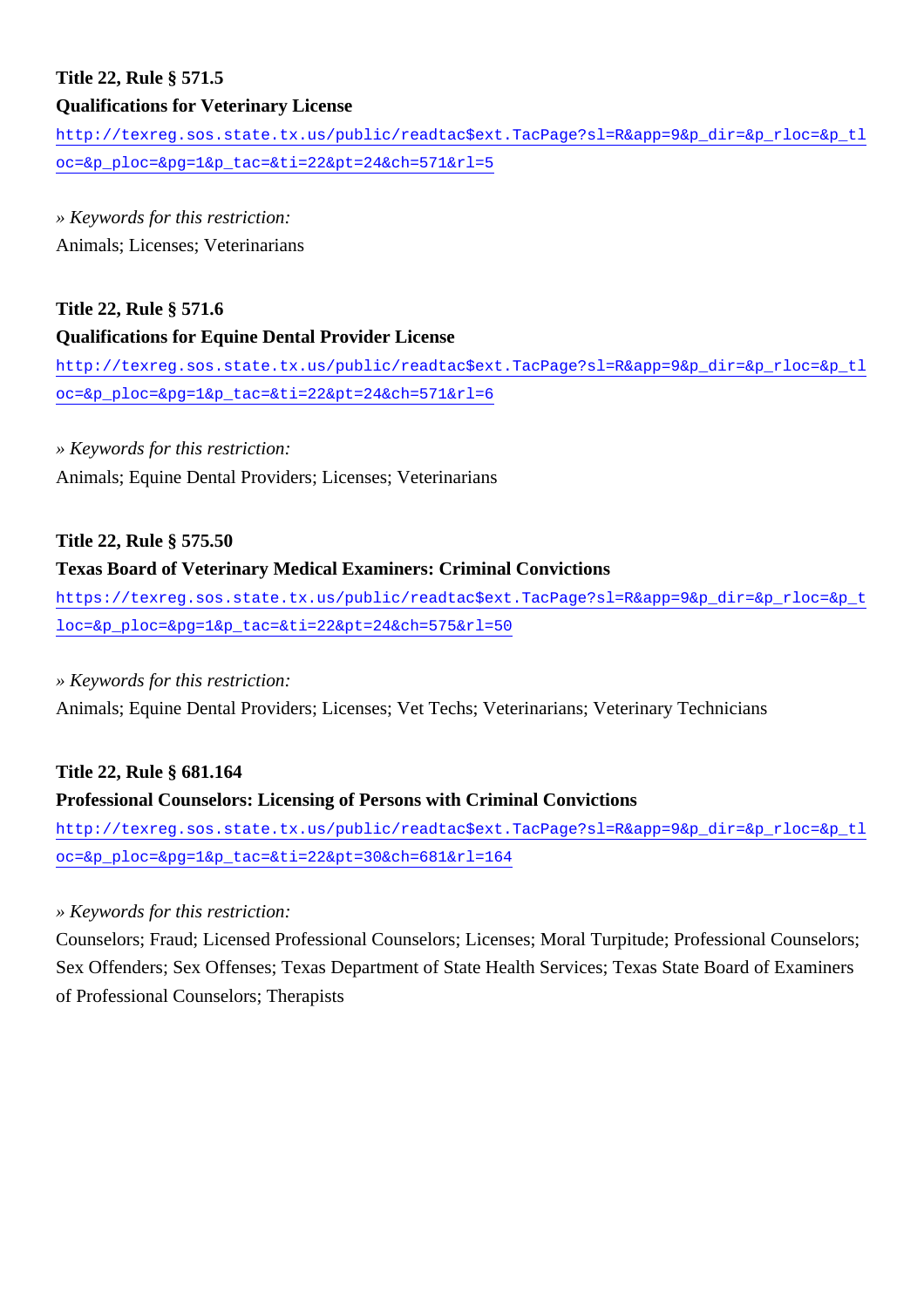## **Title 22, Rule § 810.3**

## **Licensed Sex Offender Treatment Providers**

[http://texreg.sos.state.tx.us/public/readtac\\$ext.TacPage?sl=R&app=9&p\\_dir=&p\\_rloc=&p\\_tl](http://texreg.sos.state.tx.us/public/readtac$ext.TacPage?sl=R&app=9&p_dir=&p_rloc=&p_tloc=&p_ploc=&pg=1&p_tac=&ti=22&pt=36&ch=810&rl=3) [oc=&p\\_ploc=&pg=1&p\\_tac=&ti=22&pt=36&ch=810&rl=3](http://texreg.sos.state.tx.us/public/readtac$ext.TacPage?sl=R&app=9&p_dir=&p_rloc=&p_tloc=&p_ploc=&pg=1&p_tac=&ti=22&pt=36&ch=810&rl=3)

## *» Keywords for this restriction:*

Council On Sex Offender Treatment; Doctors; Licensed Professional Counselors; Licenses; Marriage and Family Therapists; Marriage and Family Therapy; Nurse Practitioners; Physicians; Psychiatrists; Psychologists; Sex Offender Treatment Providers; Sex Offenders; Sex Offenses; Social Workers; Texas Department of State Health Services

## **Title 25, Rule § 131.103**

## **Freestanding Emergency Medical Care Facilities: Suspension; Revocation**

[http://texreg.sos.state.tx.us/public/readtac\\$ext.TacPage?sl=R&app=9&p\\_dir=&p\\_rloc=&p\\_tl](http://texreg.sos.state.tx.us/public/readtac$ext.TacPage?sl=R&app=9&p_dir=&p_rloc=&p_tloc=&p_ploc=&pg=1&p_tac=&ti=25&pt=1&ch=131&rl=103) [oc=&p\\_ploc=&pg=1&p\\_tac=&ti=25&pt=1&ch=131&rl=103](http://texreg.sos.state.tx.us/public/readtac$ext.TacPage?sl=R&app=9&p_dir=&p_rloc=&p_tloc=&p_ploc=&pg=1&p_tac=&ti=25&pt=1&ch=131&rl=103)

## *» Keywords for this restriction:*

Controlled Substances; Drug Offenses; Drugs; Emergency Medical Personnel; Emergency Medical Services; Health Facilities; Healthcare; Licenses; Moral Turpitude; Narcotics; Public Indecency; Texas Department of State Health Services

## **Title 25, Rule § 140.14**

## **Licensing of Persons with Criminal Backgrounds to Be a Licensed Perfusionist and Provisional Licensed Perfusionist**

[http://texreg.sos.state.tx.us/public/readtac\\$ext.TacPage?sl=R&app=9&p\\_dir=&p\\_rloc=&p\\_tl](http://texreg.sos.state.tx.us/public/readtac$ext.TacPage?sl=R&app=9&p_dir=&p_rloc=&p_tloc=&p_ploc=&pg=1&p_tac=&ti=25&pt=1&ch=140&rl=14) [oc=&p\\_ploc=&pg=1&p\\_tac=&ti=25&pt=1&ch=140&rl=14](http://texreg.sos.state.tx.us/public/readtac$ext.TacPage?sl=R&app=9&p_dir=&p_rloc=&p_tloc=&p_ploc=&pg=1&p_tac=&ti=25&pt=1&ch=140&rl=14)

## *» Keywords for this restriction:*

Cardiac Surgery; Cardiovascular Perfusions; Heart-Lung Machines; Licenses; Moral Turpitude; Perfusionists; Texas Department of State Health Services

## **Title 25, Rule § 140.46**

## **Personal Emergency Response System Providers: Guidelines for Issuing Licenses and Registrations to Persons with Criminal Convictions**

[http://texreg.sos.state.tx.us/public/readtac\\$ext.TacPage?sl=R&app=9&p\\_dir=&p\\_rloc=&p\\_tl](http://texreg.sos.state.tx.us/public/readtac$ext.TacPage?sl=R&app=9&p_dir=&p_rloc=&p_tloc=&p_ploc=&pg=1&p_tac=&ti=25&pt=1&ch=140&rl=46) [oc=&p\\_ploc=&pg=1&p\\_tac=&ti=25&pt=1&ch=140&rl=46](http://texreg.sos.state.tx.us/public/readtac$ext.TacPage?sl=R&app=9&p_dir=&p_rloc=&p_tloc=&p_ploc=&pg=1&p_tac=&ti=25&pt=1&ch=140&rl=46)

## *» Keywords for this restriction:*

Alarm Systems; Alarm Systems Companies; Emergency Medical Services; Licenses; Personal Emergency Response System Providers; Personal Emergency Response Systems; Texas Department of State Health **Services**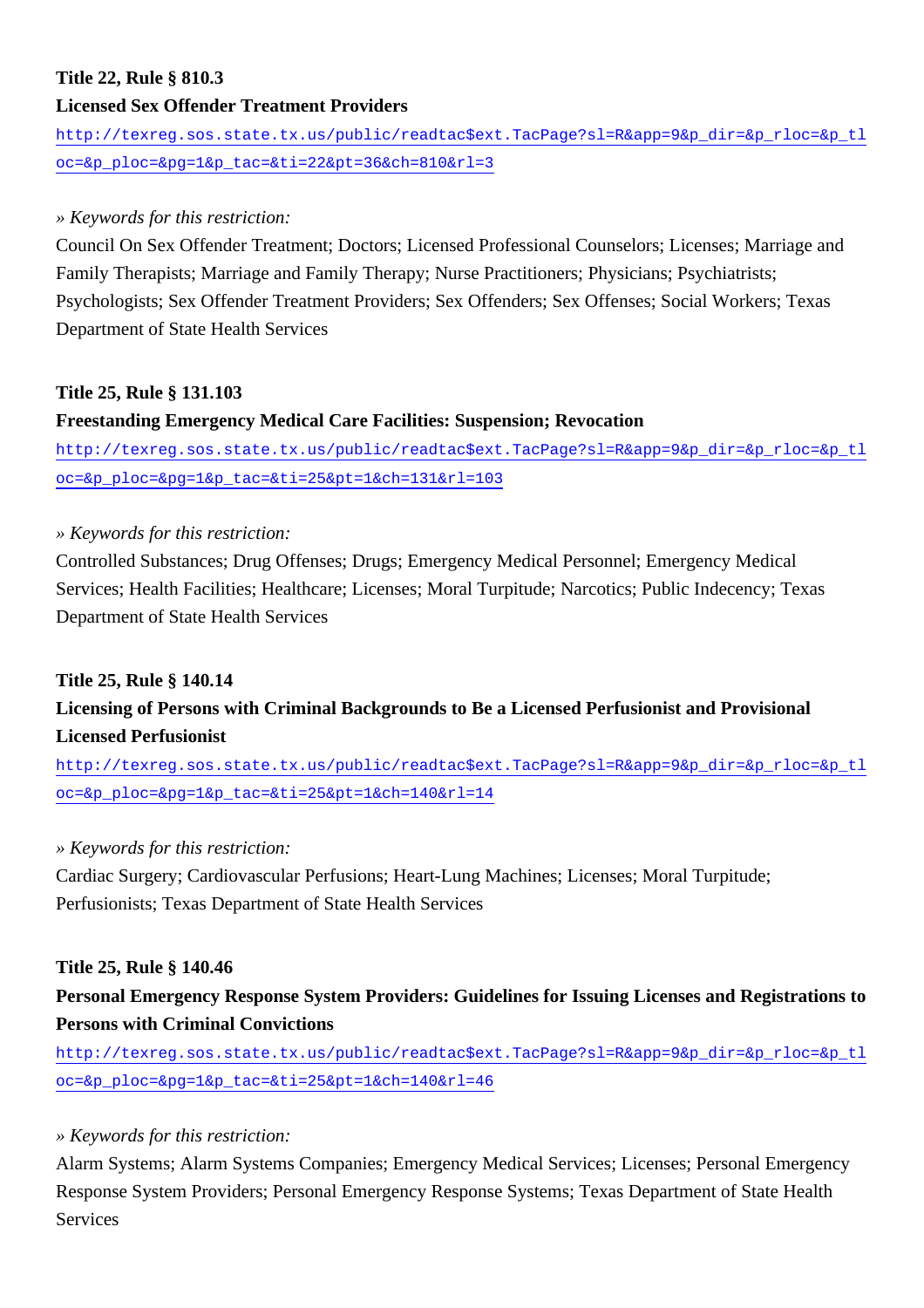### **Title 25, Rule § 140.108**

#### **Sanitarians**

[http://texreg.sos.state.tx.us/public/readtac\\$ext.TacPage?sl=R&app=9&p\\_dir=&p\\_rloc=&p\\_tl](http://texreg.sos.state.tx.us/public/readtac$ext.TacPage?sl=R&app=9&p_dir=&p_rloc=&p_tloc=&p_ploc=&pg=1&p_tac=&ti=25&pt=1&ch=140&rl=108) [oc=&p\\_ploc=&pg=1&p\\_tac=&ti=25&pt=1&ch=140&rl=108](http://texreg.sos.state.tx.us/public/readtac$ext.TacPage?sl=R&app=9&p_dir=&p_rloc=&p_tloc=&p_ploc=&pg=1&p_tac=&ti=25&pt=1&ch=140&rl=108)

#### *» Keywords for this restriction:*

Environmental Health; Public Health; Sanitarians; Texas Department of State Health Services

#### **Title 25, Rule § 140.158**

#### **Code Enforcement Officers: Determination of Eligibility**

[http://texreg.sos.state.tx.us/public/readtac\\$ext.TacPage?sl=R&app=9&p\\_dir=&p\\_rloc=&p\\_tl](http://texreg.sos.state.tx.us/public/readtac$ext.TacPage?sl=R&app=9&p_dir=&p_rloc=&p_tloc=&p_ploc=&pg=1&p_tac=&ti=25&pt=1&ch=140&rl=158) [oc=&p\\_ploc=&pg=1&p\\_tac=&ti=25&pt=1&ch=140&rl=158](http://texreg.sos.state.tx.us/public/readtac$ext.TacPage?sl=R&app=9&p_dir=&p_rloc=&p_tloc=&p_ploc=&pg=1&p_tac=&ti=25&pt=1&ch=140&rl=158)

#### *» Keywords for this restriction:*

Code Compliance; Code Enforcement Officers; Public Health; Texas Department of State Health Services

#### **Title 25, Rule § 140.206**

#### **Respiratory Care: Application Requirements and Procedures**

[http://texreg.sos.state.tx.us/public/readtac\\$ext.TacPage?sl=R&app=9&p\\_dir=&p\\_rloc=&p\\_tl](http://texreg.sos.state.tx.us/public/readtac$ext.TacPage?sl=R&app=9&p_dir=&p_rloc=&p_tloc=&p_ploc=&pg=1&p_tac=&ti=25&pt=1&ch=140&rl=206) [oc=&p\\_ploc=&pg=1&p\\_tac=&ti=25&pt=1&ch=140&rl=206](http://texreg.sos.state.tx.us/public/readtac$ext.TacPage?sl=R&app=9&p_dir=&p_rloc=&p_tloc=&p_ploc=&pg=1&p_tac=&ti=25&pt=1&ch=140&rl=206)

#### *» Keywords for this restriction:*

Licenses; Respiratory Care; Respiratory Care Practitioners; Respiratory Therapy; Texas Department of State Health Services

#### **Title 25, Rule § 140.264**

#### **Contact Lens Dispensers: Guidelines for Issuing Permits to Persons with Criminal Convictions**

[http://texreg.sos.state.tx.us/public/readtac\\$ext.TacPage?sl=R&app=9&p\\_dir=&p\\_rloc=&p\\_tl](http://texreg.sos.state.tx.us/public/readtac$ext.TacPage?sl=R&app=9&p_dir=&p_rloc=&p_tloc=&p_ploc=&pg=1&p_tac=&ti=25&pt=1&ch=140&rl=264) [oc=&p\\_ploc=&pg=1&p\\_tac=&ti=25&pt=1&ch=140&rl=264](http://texreg.sos.state.tx.us/public/readtac$ext.TacPage?sl=R&app=9&p_dir=&p_rloc=&p_tloc=&p_ploc=&pg=1&p_tac=&ti=25&pt=1&ch=140&rl=264)

#### *» Keywords for this restriction:*

Contact Lens Dispensers; Contact Lenses; Opticians; Permits; Texas Department of State Health Services

## **Title 25, Rule § 140.278**

#### **Opticians**

[http://texreg.sos.state.tx.us/public/readtac\\$ext.TacPage?sl=R&app=9&p\\_dir=&p\\_rloc=&p\\_tl](http://texreg.sos.state.tx.us/public/readtac$ext.TacPage?sl=R&app=9&p_dir=&p_rloc=&p_tloc=&p_ploc=&pg=1&p_tac=&ti=25&pt=1&ch=140&rl=278) [oc=&p\\_ploc=&pg=1&p\\_tac=&ti=25&pt=1&ch=140&rl=278](http://texreg.sos.state.tx.us/public/readtac$ext.TacPage?sl=R&app=9&p_dir=&p_rloc=&p_tloc=&p_ploc=&pg=1&p_tac=&ti=25&pt=1&ch=140&rl=278)

*» Keywords for this restriction:*

Contact Lenses; Eyeglasses; Opticians; Texas Department of State Health Services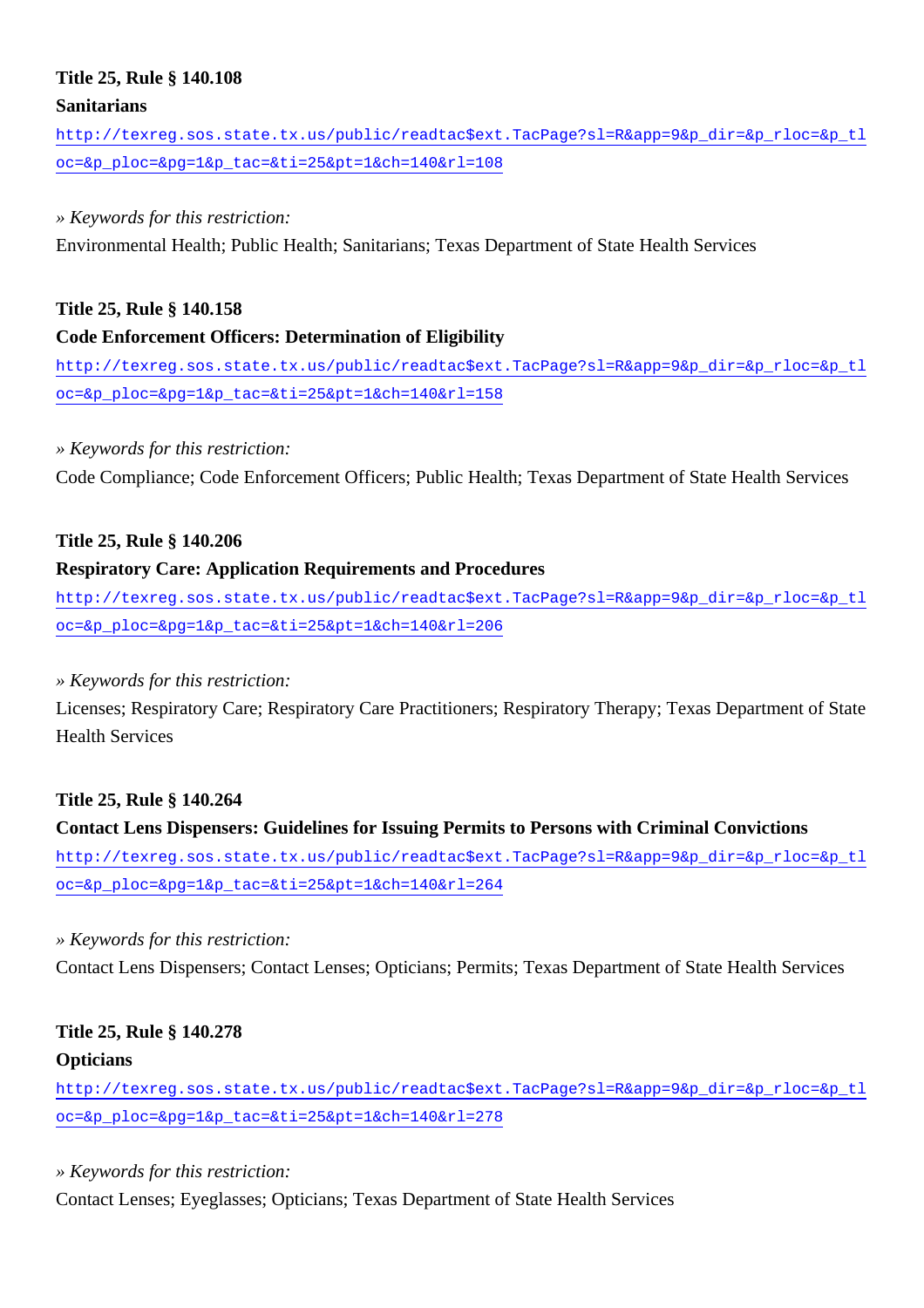## **Title 25, Rule § 140.372**

## **Massage Therapists: Grounds for Denial of License or Disciplinary Action**

[http://texreg.sos.state.tx.us/public/readtac\\$ext.TacPage?sl=R&app=9&p\\_dir=&p\\_rloc=&p\\_tl](http://texreg.sos.state.tx.us/public/readtac$ext.TacPage?sl=R&app=9&p_dir=&p_rloc=&p_tloc=&p_ploc=&pg=1&p_tac=&ti=25&pt=1&ch=140&rl=372) [oc=&p\\_ploc=&pg=1&p\\_tac=&ti=25&pt=1&ch=140&rl=372](http://texreg.sos.state.tx.us/public/readtac$ext.TacPage?sl=R&app=9&p_dir=&p_rloc=&p_tloc=&p_ploc=&pg=1&p_tac=&ti=25&pt=1&ch=140&rl=372)

### *» Keywords for this restriction:*

Licenses; Massage Therapists; Massage Therapy; Masseuses; Prostitution; Sex Offenders; Sex Offenses; Sexually Oriented Businesses; Texas Department of State Health Services

## **Title 25, Rule § 140.376**

## **Massage Therapists: Licensing of Persons with Criminal Background**

[http://texreg.sos.state.tx.us/public/readtac\\$ext.TacPage?sl=R&app=9&p\\_dir=&p\\_rloc=&p\\_tl](http://texreg.sos.state.tx.us/public/readtac$ext.TacPage?sl=R&app=9&p_dir=&p_rloc=&p_tloc=&p_ploc=&pg=1&p_tac=&ti=25&pt=1&ch=140&rl=376) [oc=&p\\_ploc=&pg=1&p\\_tac=&ti=25&pt=1&ch=140&rl=376](http://texreg.sos.state.tx.us/public/readtac$ext.TacPage?sl=R&app=9&p_dir=&p_rloc=&p_tloc=&p_ploc=&pg=1&p_tac=&ti=25&pt=1&ch=140&rl=376)

## *» Keywords for this restriction:*

Licenses; Massage Therapists; Massage Therapy; Masseuses; Moral Turpitude; Texas Department of State Health Services

## **Title 25, Rule § 140.431**

## **Licensed Chemical Dependency Counselors: Criminal History Standards**

[http://texreg.sos.state.tx.us/public/readtac\\$ext.TacPage?sl=R&app=9&p\\_dir=&p\\_rloc=&p\\_tl](http://texreg.sos.state.tx.us/public/readtac$ext.TacPage?sl=R&app=9&p_dir=&p_rloc=&p_tloc=&p_ploc=&pg=1&p_tac=&ti=25&pt=1&ch=140&rl=431) [oc=&p\\_ploc=&pg=1&p\\_tac=&ti=25&pt=1&ch=140&rl=431](http://texreg.sos.state.tx.us/public/readtac$ext.TacPage?sl=R&app=9&p_dir=&p_rloc=&p_tloc=&p_ploc=&pg=1&p_tac=&ti=25&pt=1&ch=140&rl=431)

## *» Keywords for this restriction:*

Capital Offenses; Chemical Dependency; Chemical Dependency Counselors; Controlled Substances; Counseling; Drug Abuse Counselors; Drug Addictions; Drug Dependency; Drugs; Licenses; Narcotics; Sex Offenders; Sex Offenses; Substance Abuse Counselors; Substance Abuse Treatments; Texas Department of State Health Services

## **Title 25, Rule § 140.506**

## **Medical Radiologic Technologists: Application Requirements and Procedures for Examination and Certification**

[http://texreg.sos.state.tx.us/public/readtac\\$ext.TacPage?sl=R&app=9&p\\_dir=&p\\_rloc=&p\\_tl](http://texreg.sos.state.tx.us/public/readtac$ext.TacPage?sl=R&app=9&p_dir=&p_rloc=&p_tloc=&p_ploc=&pg=1&p_tac=&ti=25&pt=1&ch=140&rl=506) [oc=&p\\_ploc=&pg=1&p\\_tac=&ti=25&pt=1&ch=140&rl=506](http://texreg.sos.state.tx.us/public/readtac$ext.TacPage?sl=R&app=9&p_dir=&p_rloc=&p_tloc=&p_ploc=&pg=1&p_tac=&ti=25&pt=1&ch=140&rl=506)

## *» Keywords for this restriction:*

Certifications; Radiation; Radiation Treatments; Radiologic Technologists; Texas Department of State Health Services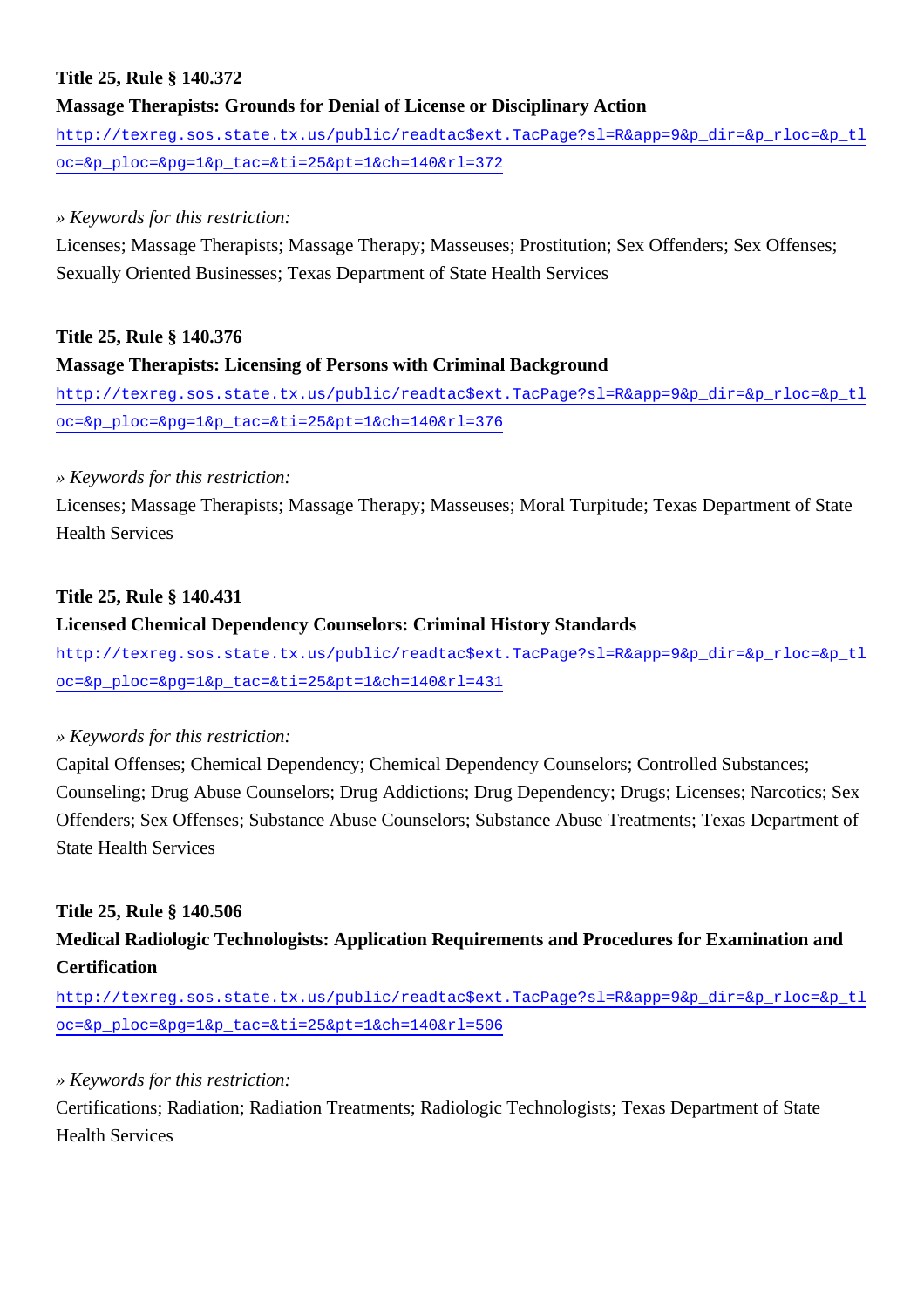## **Title 25, Rule § 157.37**

**Emergency Medical Care: Certification or Licensure of Persons with Criminal Backgrounds** [http://texreg.sos.state.tx.us/public/readtac\\$ext.TacPage?sl=R&app=9&p\\_dir=&p\\_rloc=&p\\_tl](http://texreg.sos.state.tx.us/public/readtac$ext.TacPage?sl=R&app=9&p_dir=&p_rloc=&p_tloc=&p_ploc=&pg=1&p_tac=&ti=25&pt=1&ch=157&rl=37) [oc=&p\\_ploc=&pg=1&p\\_tac=&ti=25&pt=1&ch=157&rl=37](http://texreg.sos.state.tx.us/public/readtac$ext.TacPage?sl=R&app=9&p_dir=&p_rloc=&p_tloc=&p_ploc=&pg=1&p_tac=&ti=25&pt=1&ch=157&rl=37)

## *» Keywords for this restriction:*

3g Offenses; Alcohol; Certifications; Controlled Substances; Driving While Intoxicated; Drug Offenses; Drugs; DUI; DWI; Emergency Medical Personnel; Emergency Medical Services; Intoxication; Licenses; Paramedics; Texas Department of State Health Services

#### **Title 25, Rule § 265.12**

#### **Texas Youth Camps Safety and Health: Directors, Supervisors, and Staff**

[https://texreg.sos.state.tx.us/public/readtac\\$ext.TacPage?sl=R&app=9&p\\_dir=&p\\_rloc=&p\\_t](https://texreg.sos.state.tx.us/public/readtac$ext.TacPage?sl=R&app=9&p_dir=&p_rloc=&p_tloc=&p_ploc=&pg=1&p_tac=&ti=25&pt=1&ch=265&rl=12) [loc=&p\\_ploc=&pg=1&p\\_tac=&ti=25&pt=1&ch=265&rl=12](https://texreg.sos.state.tx.us/public/readtac$ext.TacPage?sl=R&app=9&p_dir=&p_rloc=&p_tloc=&p_ploc=&pg=1&p_tac=&ti=25&pt=1&ch=265&rl=12)

## *» Keywords for this restriction:*

Camping; Day Camps; Volunteers; Youth Camps

## **Title 25, Rule § 295.69**

#### **Texas Asbestos Health Protection**

[http://texreg.sos.state.tx.us/public/readtac\\$ext.TacPage?sl=R&app=9&p\\_dir=&p\\_rloc=&p\\_tl](http://texreg.sos.state.tx.us/public/readtac$ext.TacPage?sl=R&app=9&p_dir=&p_rloc=&p_tloc=&p_ploc=&pg=1&p_tac=&ti=25&pt=1&ch=295&rl=69) [oc=&p\\_ploc=&pg=1&p\\_tac=&ti=25&pt=1&ch=295&rl=69](http://texreg.sos.state.tx.us/public/readtac$ext.TacPage?sl=R&app=9&p_dir=&p_rloc=&p_tloc=&p_ploc=&pg=1&p_tac=&ti=25&pt=1&ch=295&rl=69)

#### *» Keywords for this restriction:*

Asbestos; Asbestos Abatements; Asbestos Remediation; Licenses; Texas Department of State Health Services

## **Title 25, Rule § 295.330**

## **Texas Mold Assessment and Remediation Rules**

[http://texreg.sos.state.tx.us/public/readtac\\$ext.TacPage?sl=R&app=9&p\\_dir=&p\\_rloc=&p\\_tl](http://texreg.sos.state.tx.us/public/readtac$ext.TacPage?sl=R&app=9&p_dir=&p_rloc=&p_tloc=&p_ploc=&pg=1&p_tac=&ti=25&pt=1&ch=295&rl=330) [oc=&p\\_ploc=&pg=1&p\\_tac=&ti=25&pt=1&ch=295&rl=330](http://texreg.sos.state.tx.us/public/readtac$ext.TacPage?sl=R&app=9&p_dir=&p_rloc=&p_tloc=&p_ploc=&pg=1&p_tac=&ti=25&pt=1&ch=295&rl=330)

#### *» Keywords for this restriction:*

Mold Assessments; Mold Assessors; Mold Remediations; Mold Remediators; Texas Department of State Health Services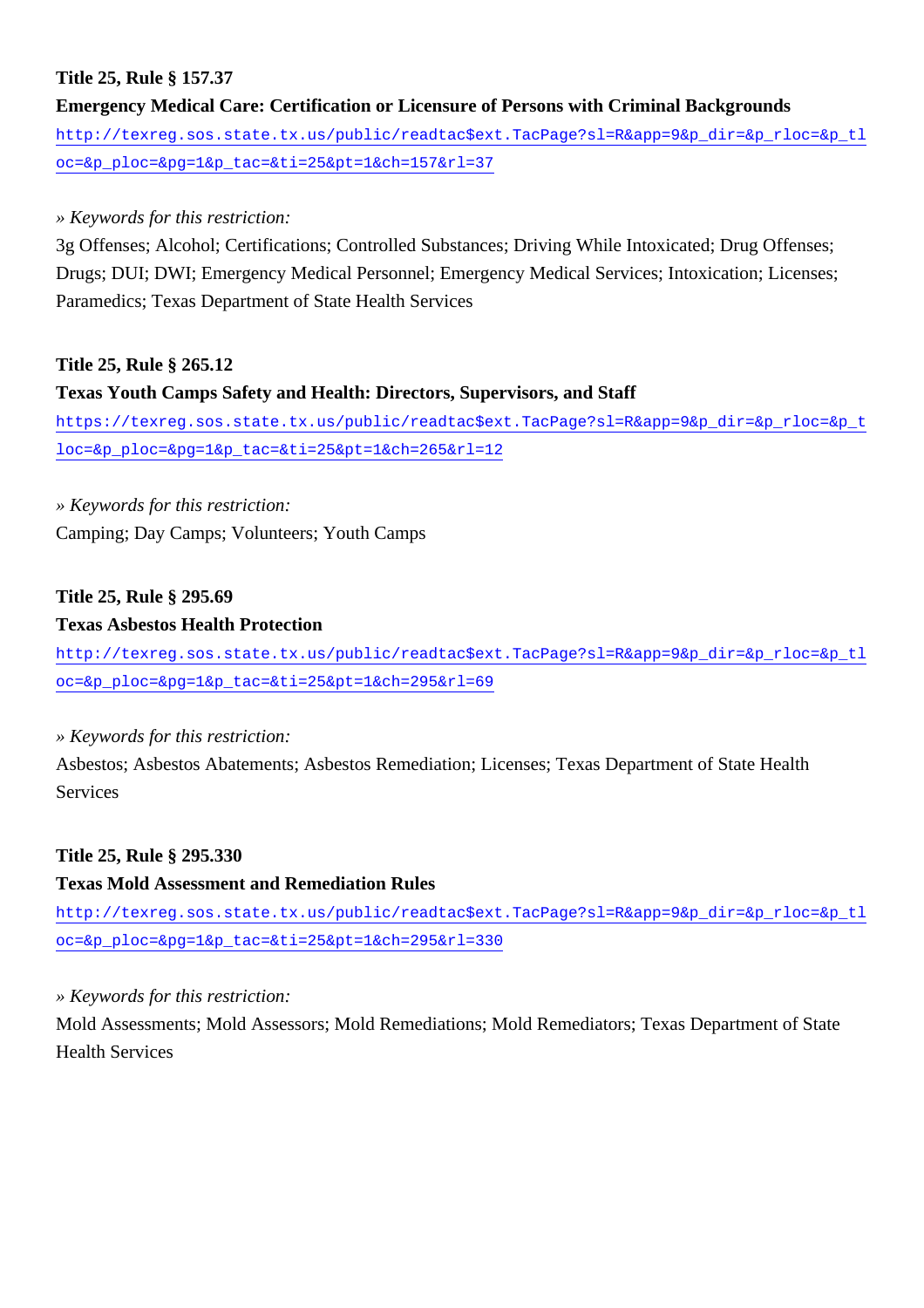## **Title 28, Rule § 1.502**

## **Texas Department of Insurance: Licensing Persons with Criminal Backgrounds**

[http://texreg.sos.state.tx.us/public/readtac\\$ext.TacPage?sl=R&app=9&p\\_dir=&p\\_rloc=&p\\_tl](http://texreg.sos.state.tx.us/public/readtac$ext.TacPage?sl=R&app=9&p_dir=&p_rloc=&p_tloc=&p_ploc=&pg=1&p_tac=&ti=28&pt=1&ch=1&rl=502) [oc=&p\\_ploc=&pg=1&p\\_tac=&ti=28&pt=1&ch=1&rl=502](http://texreg.sos.state.tx.us/public/readtac$ext.TacPage?sl=R&app=9&p_dir=&p_rloc=&p_tloc=&p_ploc=&pg=1&p_tac=&ti=28&pt=1&ch=1&rl=502)

#### *» Keywords for this restriction:*

Fraud; Insurance; Insurance Companies; Licenses; Moral Turpitude; Texas Department of Insurance

## **Title 31, Rule § 65.109**

## **Permits for Trapping, Transporting, and Transplanting Game Animals and Game Birds: Issuance of Permit**

[http://texreg.sos.state.tx.us/public/readtac\\$ext.TacPage?sl=R&app=9&p\\_dir=&p\\_rloc=&p\\_tl](http://texreg.sos.state.tx.us/public/readtac$ext.TacPage?sl=R&app=9&p_dir=&p_rloc=&p_tloc=&p_ploc=&pg=1&p_tac=&ti=31&pt=2&ch=65&rl=109) [oc=&p\\_ploc=&pg=1&p\\_tac=&ti=31&pt=2&ch=65&rl=109](http://texreg.sos.state.tx.us/public/readtac$ext.TacPage?sl=R&app=9&p_dir=&p_rloc=&p_tloc=&p_ploc=&pg=1&p_tac=&ti=31&pt=2&ch=65&rl=109)

#### *» Keywords for this restriction:*

Game Animals; Game Birds; Permits; Texas Parks and Wildlife Department; Wildlife

#### **Title 31, Rule § 65.132**

## **Deer Management Permit (DMP): Permit Application**

[http://texreg.sos.state.tx.us/public/readtac\\$ext.TacPage?sl=R&app=9&p\\_dir=&p\\_rloc=&p\\_tl](http://texreg.sos.state.tx.us/public/readtac$ext.TacPage?sl=R&app=9&p_dir=&p_rloc=&p_tloc=&p_ploc=&pg=1&p_tac=&ti=31&pt=2&ch=65&rl=132) [oc=&p\\_ploc=&pg=1&p\\_tac=&ti=31&pt=2&ch=65&rl=132](http://texreg.sos.state.tx.us/public/readtac$ext.TacPage?sl=R&app=9&p_dir=&p_rloc=&p_tloc=&p_ploc=&pg=1&p_tac=&ti=31&pt=2&ch=65&rl=132)

#### *» Keywords for this restriction:*

Deer; Deer Management; Permits; Texas Parks and Wildlife Department; Wildlife

## **Title 31, Rule § 65.152**

## **Permits for Aerial Management of Wildlife and Exotic Species: General Rules**

[http://texreg.sos.state.tx.us/public/readtac\\$ext.TacPage?sl=R&app=9&p\\_dir=&p\\_rloc=&p\\_tl](http://texreg.sos.state.tx.us/public/readtac$ext.TacPage?sl=R&app=9&p_dir=&p_rloc=&p_tloc=&p_ploc=&pg=1&p_tac=&ti=31&pt=2&ch=65&rl=152) [oc=&p\\_ploc=&pg=1&p\\_tac=&ti=31&pt=2&ch=65&rl=152](http://texreg.sos.state.tx.us/public/readtac$ext.TacPage?sl=R&app=9&p_dir=&p_rloc=&p_tloc=&p_ploc=&pg=1&p_tac=&ti=31&pt=2&ch=65&rl=152)

*» Keywords for this restriction:*

Aerial Wildlife Management; Hunting; Permits; Texas Parks and Wildlife Department; Wildlife

## **Title 31, Rule § 65.230**

## **Depredation Permits: Permit Denial**

[http://texreg.sos.state.tx.us/public/readtac\\$ext.TacPage?sl=R&app=9&p\\_dir=&p\\_rloc=&p\\_tl](http://texreg.sos.state.tx.us/public/readtac$ext.TacPage?sl=R&app=9&p_dir=&p_rloc=&p_tloc=&p_ploc=&pg=1&p_tac=&ti=31&pt=2&ch=65&rl=230) [oc=&p\\_ploc=&pg=1&p\\_tac=&ti=31&pt=2&ch=65&rl=230](http://texreg.sos.state.tx.us/public/readtac$ext.TacPage?sl=R&app=9&p_dir=&p_rloc=&p_tloc=&p_ploc=&pg=1&p_tac=&ti=31&pt=2&ch=65&rl=230)

*» Keywords for this restriction:*

Depredation; Hunting; Permits; Texas Parks and Wildlife Department; Wildlife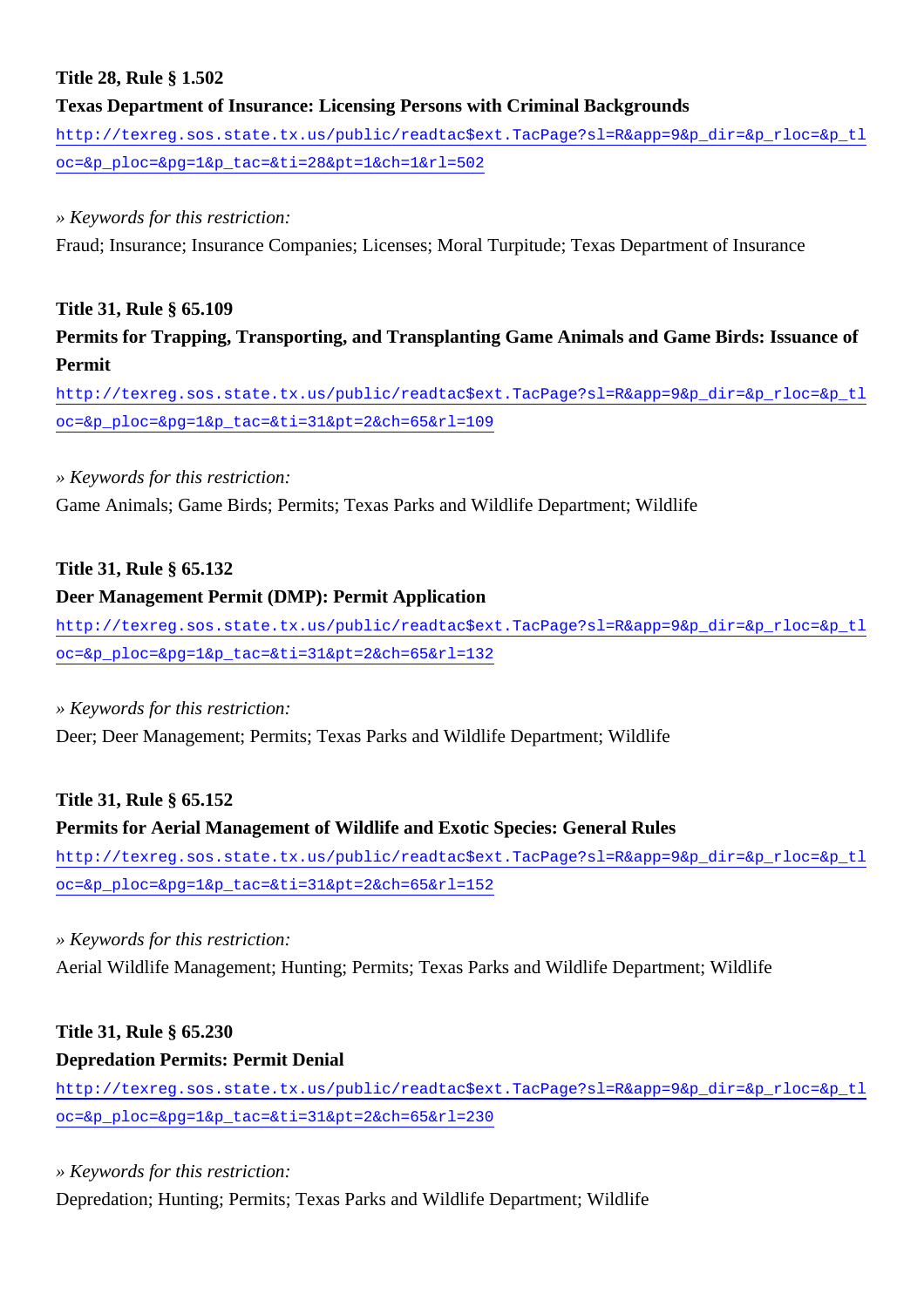## **Title 31, Rule § 65.264**

#### **Raptor Proclamation: Permit Application Requirements**

[http://texreg.sos.state.tx.us/public/readtac\\$ext.TacPage?sl=R&app=9&p\\_dir=&p\\_rloc=&p\\_tl](http://texreg.sos.state.tx.us/public/readtac$ext.TacPage?sl=R&app=9&p_dir=&p_rloc=&p_tloc=&p_ploc=&pg=1&p_tac=&ti=31&pt=2&ch=65&rl=264) [oc=&p\\_ploc=&pg=1&p\\_tac=&ti=31&pt=2&ch=65&rl=264](http://texreg.sos.state.tx.us/public/readtac$ext.TacPage?sl=R&app=9&p_dir=&p_rloc=&p_tloc=&p_ploc=&pg=1&p_tac=&ti=31&pt=2&ch=65&rl=264)

#### *» Keywords for this restriction:*

Falconry; Permits; Raptors; Texas Parks and Wildlife Department; Wildlife

#### **Title 31, Rule § 65.329**

#### **Commercial Nongame Permits: Permit Application**

[http://texreg.sos.state.tx.us/public/readtac\\$ext.TacPage?sl=R&app=9&p\\_dir=&p\\_rloc=&p\\_tl](http://texreg.sos.state.tx.us/public/readtac$ext.TacPage?sl=R&app=9&p_dir=&p_rloc=&p_tloc=&p_ploc=&pg=1&p_tac=&ti=31&pt=2&ch=65&rl=329) [oc=&p\\_ploc=&pg=1&p\\_tac=&ti=31&pt=2&ch=65&rl=329](http://texreg.sos.state.tx.us/public/readtac$ext.TacPage?sl=R&app=9&p_dir=&p_rloc=&p_tloc=&p_ploc=&pg=1&p_tac=&ti=31&pt=2&ch=65&rl=329)

#### *» Keywords for this restriction:*

Nongame Dealers; Nongame Wildlife; Permits; Texas Parks and Wildlife Department; Wildlife

## **Title 31, Rule § 65.603**

#### **Deer Breeder Permits: Application and Permit Issuance**

[http://texreg.sos.state.tx.us/public/readtac\\$ext.TacPage?sl=R&app=9&p\\_dir=&p\\_rloc=&p\\_tl](http://texreg.sos.state.tx.us/public/readtac$ext.TacPage?sl=R&app=9&p_dir=&p_rloc=&p_tloc=&p_ploc=&pg=1&p_tac=&ti=31&pt=2&ch=65&rl=603) [oc=&p\\_ploc=&pg=1&p\\_tac=&ti=31&pt=2&ch=65&rl=603](http://texreg.sos.state.tx.us/public/readtac$ext.TacPage?sl=R&app=9&p_dir=&p_rloc=&p_tloc=&p_ploc=&pg=1&p_tac=&ti=31&pt=2&ch=65&rl=603)

#### *» Keywords for this restriction:*

Deer; Deer Breeders; Permits; Texas Parks and Wildlife Department; Wildlife

#### **Title 37, Rule § 35.4**

## **Private Security: Guidelines for Disqualifying Criminal Convictions**

[http://texreg.sos.state.tx.us/public/readtac\\$ext.TacPage?sl=R&app=9&p\\_dir=&p\\_rloc=&p\\_tl](http://texreg.sos.state.tx.us/public/readtac$ext.TacPage?sl=R&app=9&p_dir=&p_rloc=&p_tloc=&p_ploc=&pg=1&p_tac=&ti=37&pt=1&ch=35&rl=4) [oc=&p\\_ploc=&pg=1&p\\_tac=&ti=37&pt=1&ch=35&rl=4](http://texreg.sos.state.tx.us/public/readtac$ext.TacPage?sl=R&app=9&p_dir=&p_rloc=&p_tloc=&p_ploc=&pg=1&p_tac=&ti=37&pt=1&ch=35&rl=4)

## *» Keywords for this restriction:*

Alarm Systems Companies; Armored Car Companies; Courier Companies; Couriers; Department of Public Safety; DPS; Guard Companies; Guard Dog Companies; Investigations Companies; Licenses; Locksmith Companies; Locksmiths; Private Security; Private Security Consulting Companies; Security Officers; Security Services Contractors; Sex Offenders; Sex Offenses; Texas Private Security Board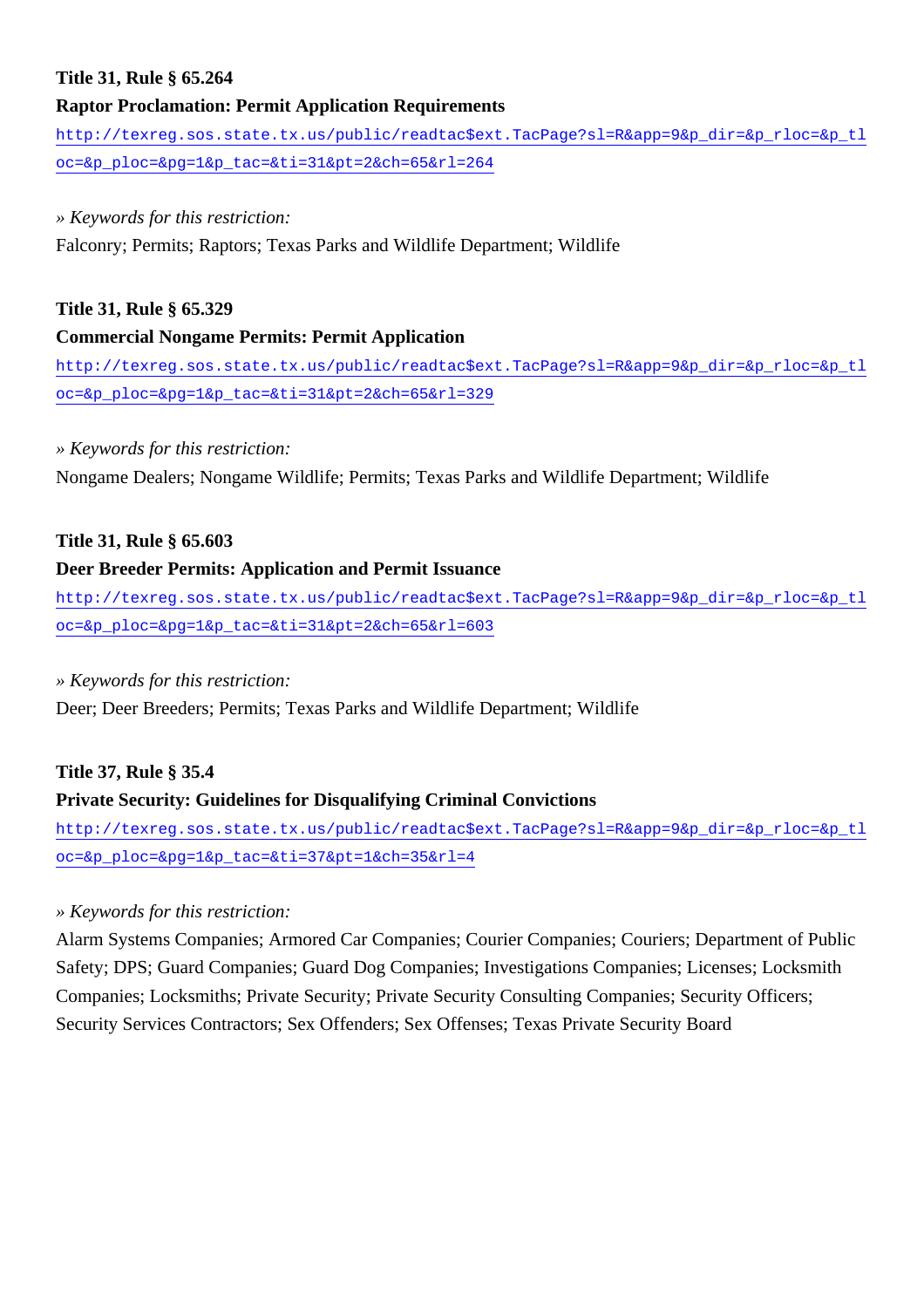## **Title 37, Rule § 121.5**

## **Texas Military Department: Background Investigations**

[http://texreg.sos.state.tx.us/public/readtac\\$ext.TacPage?sl=R&app=9&p\\_dir=&p\\_rloc=&p\\_tl](http://texreg.sos.state.tx.us/public/readtac$ext.TacPage?sl=R&app=9&p_dir=&p_rloc=&p_tloc=&p_ploc=&pg=1&p_tac=&ti=37&pt=4&ch=121&rl=5) [oc=&p\\_ploc=&pg=1&p\\_tac=&ti=37&pt=4&ch=121&rl=5](http://texreg.sos.state.tx.us/public/readtac$ext.TacPage?sl=R&app=9&p_dir=&p_rloc=&p_tloc=&p_ploc=&pg=1&p_tac=&ti=37&pt=4&ch=121&rl=5)

#### *» Keywords for this restriction:*

Armed Forces; Camp Mabry; Military; State Employees; Texas Military Department

## **Title 37, Rule § 344.400**

**Texas Juvenile Justice Department; Employment, Certification and Training: Disqualifying Criminal History**

[http://texreg.sos.state.tx.us/public/readtac\\$ext.TacPage?sl=R&app=9&p\\_dir=&p\\_rloc=&p\\_tl](http://texreg.sos.state.tx.us/public/readtac$ext.TacPage?sl=R&app=9&p_dir=&p_rloc=&p_tloc=&p_ploc=&pg=1&p_tac=&ti=37&pt=11&ch=344&rl=400) [oc=&p\\_ploc=&pg=1&p\\_tac=&ti=37&pt=11&ch=344&rl=400](http://texreg.sos.state.tx.us/public/readtac$ext.TacPage?sl=R&app=9&p_dir=&p_rloc=&p_tloc=&p_ploc=&pg=1&p_tac=&ti=37&pt=11&ch=344&rl=400)

## *» Keywords for this restriction:*

Juveniles; Sex Offenders; Sex Offenses; Texas Juvenile Justice Department

## **Title 37, Rule § 403.11**

## **Texas Commission on Fire Protection: Procedures for Suspension, Revocation, or Denial of a Certificate to Persons with Criminal Backgrounds**

[http://texreg.sos.state.tx.us/public/readtac\\$ext.TacPage?sl=R&app=9&p\\_dir=&p\\_rloc=&p\\_tl](http://texreg.sos.state.tx.us/public/readtac$ext.TacPage?sl=R&app=9&p_dir=&p_rloc=&p_tloc=&p_ploc=&pg=1&p_tac=&ti=37&pt=13&ch=403&rl=11) [oc=&p\\_ploc=&pg=1&p\\_tac=&ti=37&pt=13&ch=403&rl=11](http://texreg.sos.state.tx.us/public/readtac$ext.TacPage?sl=R&app=9&p_dir=&p_rloc=&p_tloc=&p_ploc=&pg=1&p_tac=&ti=37&pt=13&ch=403&rl=11)

*» Keywords for this restriction:*

Fire Departments; Fire Fighters; Firefighters; Texas Commission on Fire Protection

## **Title 40, Rule § 95.121**

# **Medication Aides--Program Requirements: Permitting of Persons with Criminal Backgrounds** [http://texreg.sos.state.tx.us/public/readtac\\$ext.TacPage?sl=R&app=9&p\\_dir=&p\\_rloc=&p\\_tl](http://texreg.sos.state.tx.us/public/readtac$ext.TacPage?sl=R&app=9&p_dir=&p_rloc=&p_tloc=&p_ploc=&pg=1&p_tac=&ti=40&pt=1&ch=95&rl=121)

[oc=&p\\_ploc=&pg=1&p\\_tac=&ti=40&pt=1&ch=95&rl=121](http://texreg.sos.state.tx.us/public/readtac$ext.TacPage?sl=R&app=9&p_dir=&p_rloc=&p_tloc=&p_ploc=&pg=1&p_tac=&ti=40&pt=1&ch=95&rl=121)

## *» Keywords for this restriction:*

Medication Aides; Medications; Medicine; Pharmaceuticals; Sex Offenses; Texas Department of Aging and Disability Services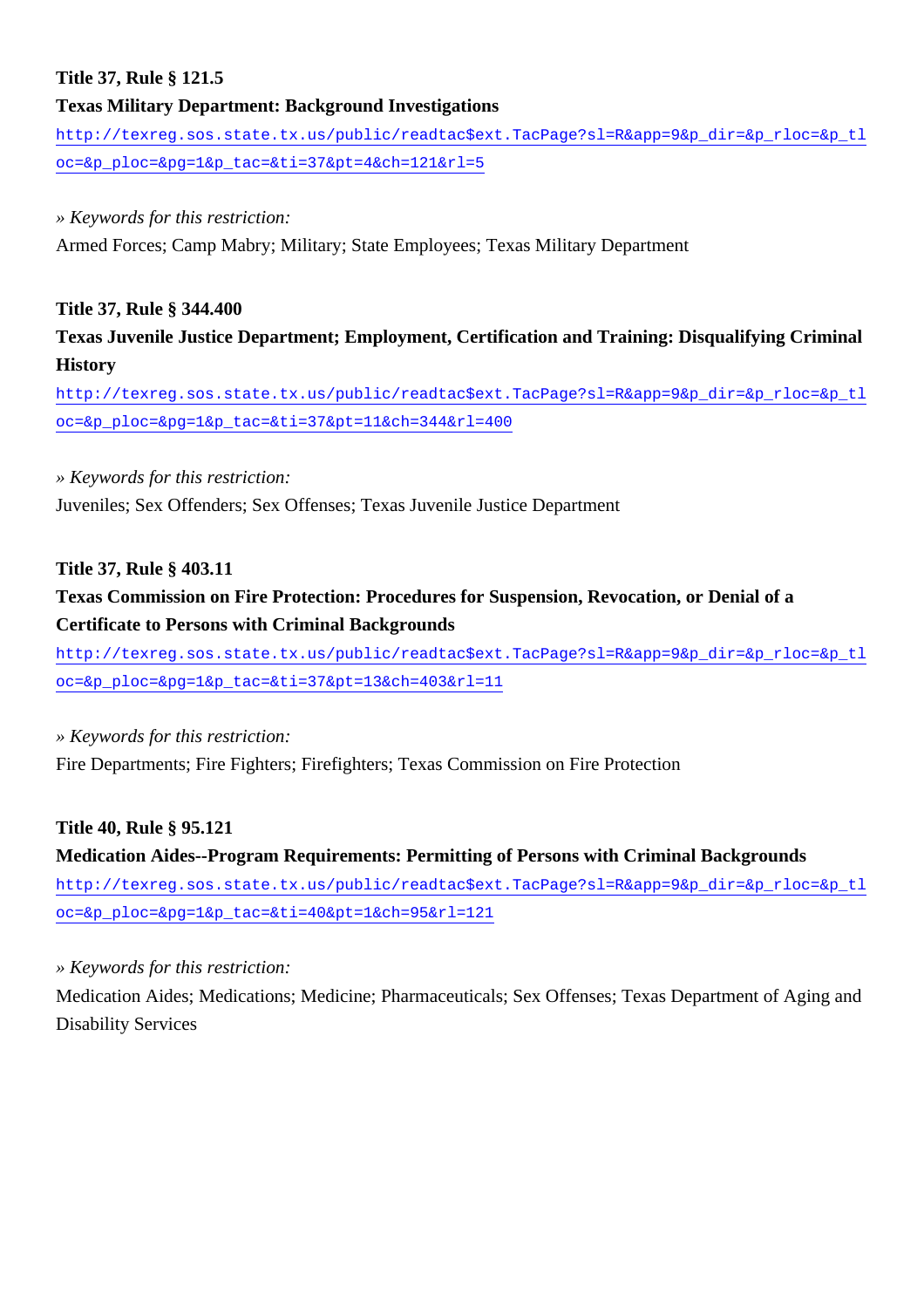## **Title 40, Rule § 101.113**

## **Department of Assistive and Rehabilitative Services: Criminal History Information on Applicants for Employment**

[http://texreg.sos.state.tx.us/public/readtac\\$ext.TacPage?sl=R&app=9&p\\_dir=&p\\_rloc=&p\\_tl](http://texreg.sos.state.tx.us/public/readtac$ext.TacPage?sl=R&app=9&p_dir=&p_rloc=&p_tloc=&p_ploc=&pg=1&p_tac=&ti=40&pt=2&ch=101&rl=113) [oc=&p\\_ploc=&pg=1&p\\_tac=&ti=40&pt=2&ch=101&rl=113](http://texreg.sos.state.tx.us/public/readtac$ext.TacPage?sl=R&app=9&p_dir=&p_rloc=&p_tloc=&p_ploc=&pg=1&p_tac=&ti=40&pt=2&ch=101&rl=113)

### *» Keywords for this restriction:*

Children; Disabilities; Early Childhood Intervention Services; Rehabilitation; Texas Department of Assistive and Rehabilitative Services

## **Title 40, Rule § 101.1211**

## **Office for Deaf and Hard of Hearing Services: Grounds for Denying, Revoking, or Suspending an Interpreter's Certificate**

[http://texreg.sos.state.tx.us/public/readtac\\$ext.TacPage?sl=R&app=9&p\\_dir=&p\\_rloc=&p\\_tl](http://texreg.sos.state.tx.us/public/readtac$ext.TacPage?sl=R&app=9&p_dir=&p_rloc=&p_tloc=&p_ploc=&pg=1&p_tac=&ti=40&pt=2&ch=101&rl=1211) [oc=&p\\_ploc=&pg=1&p\\_tac=&ti=40&pt=2&ch=101&rl=1211](http://texreg.sos.state.tx.us/public/readtac$ext.TacPage?sl=R&app=9&p_dir=&p_rloc=&p_tloc=&p_ploc=&pg=1&p_tac=&ti=40&pt=2&ch=101&rl=1211)

## *» Keywords for this restriction:*

Board for Evaluation of Interpreters; Certifications; Deaf; Hearing Impaired; Interpreters; Oral Interpreters; Sex Offenders; Sex Offenses; Sign Language Interpreters; Texas Department of Assistive and Rehabilitative Services

## **Title 40, Rule § 745.651**

## **Department of Family and Protective Services: What types of criminal convictions may affect a person's ability to be present at an operation?**

[http://texreg.sos.state.tx.us/public/readtac\\$ext.TacPage?sl=R&app=9&p\\_dir=&p\\_rloc=&p\\_tl](http://texreg.sos.state.tx.us/public/readtac$ext.TacPage?sl=R&app=9&p_dir=&p_rloc=&p_tloc=&p_ploc=&pg=1&p_tac=&ti=40&pt=19&ch=745&rl=651) [oc=&p\\_ploc=&pg=1&p\\_tac=&ti=40&pt=19&ch=745&rl=651](http://texreg.sos.state.tx.us/public/readtac$ext.TacPage?sl=R&app=9&p_dir=&p_rloc=&p_tloc=&p_ploc=&pg=1&p_tac=&ti=40&pt=19&ch=745&rl=651)

## *» Keywords for this restriction:*

Adoptions; Central Registries; Child; Child Care Providers; Childcare Facilities; Childcare Services; Children; Department of Family and Protective Services; Foster Care; Medicine; Pediatric Medicine

## **Title 40, Rule § 745.657**

## **Department of Family and Protective Services: What types of Central Registry findings may affect a person's ability to be present at an operation?**

[http://texreg.sos.state.tx.us/public/readtac\\$ext.TacPage?sl=R&app=9&p\\_dir=&p\\_rloc=&p\\_tl](http://texreg.sos.state.tx.us/public/readtac$ext.TacPage?sl=R&app=9&p_dir=&p_rloc=&p_tloc=&p_ploc=&pg=1&p_tac=&ti=40&pt=19&ch=745&rl=657) [oc=&p\\_ploc=&pg=1&p\\_tac=&ti=40&pt=19&ch=745&rl=657](http://texreg.sos.state.tx.us/public/readtac$ext.TacPage?sl=R&app=9&p_dir=&p_rloc=&p_tloc=&p_ploc=&pg=1&p_tac=&ti=40&pt=19&ch=745&rl=657)

#### *» Keywords for this restriction:*

Adoptions; Central Registries; Child; Children; Department of Family and Protective Services; Medicine; Pediatric Medicine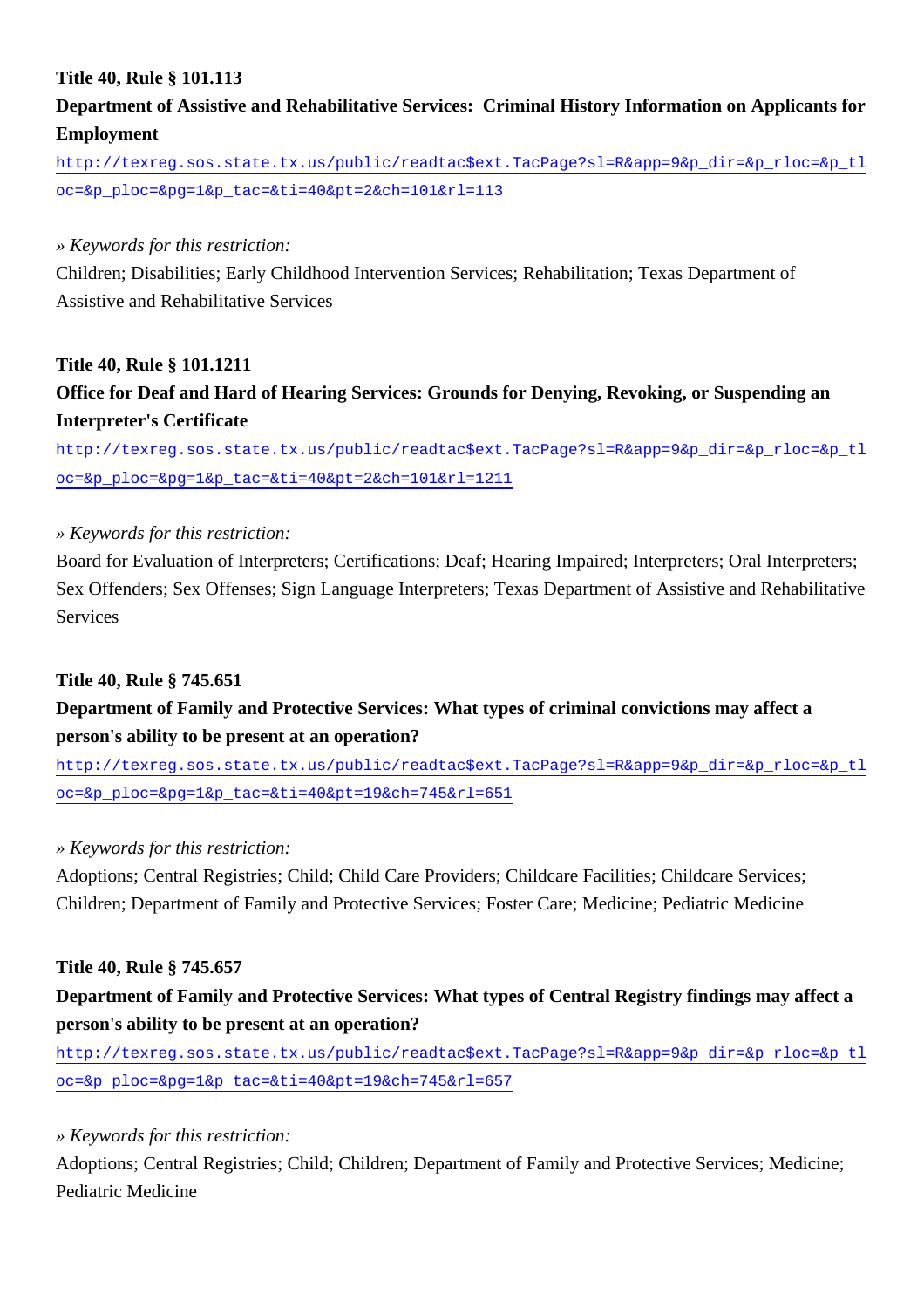## **Title 40, Rule § 745.695**

## **Department of Family and Protective Services: What criminal history and Central Registry findings are relevant to a person's ability to be a licensed administrator?**

[http://texreg.sos.state.tx.us/public/readtac\\$ext.TacPage?sl=R&app=9&p\\_dir=&p\\_rloc=&p\\_tl](http://texreg.sos.state.tx.us/public/readtac$ext.TacPage?sl=R&app=9&p_dir=&p_rloc=&p_tloc=&p_ploc=&pg=1&p_tac=&ti=40&pt=19&ch=745&rl=695) [oc=&p\\_ploc=&pg=1&p\\_tac=&ti=40&pt=19&ch=745&rl=695](http://texreg.sos.state.tx.us/public/readtac$ext.TacPage?sl=R&app=9&p_dir=&p_rloc=&p_tloc=&p_ploc=&pg=1&p_tac=&ti=40&pt=19&ch=745&rl=695)

### *» Keywords for this restriction:*

Central Registries; Child; Child Care Administrators; Child Care Providers; Childcare Services; Children; Department of Family and Protective Services

## **Title 43, Rule § 215.88**

## **Motor Vehicle Distribution: Criminal Offense and Action on License**

[http://texreg.sos.state.tx.us/public/readtac\\$ext.TacPage?sl=R&app=9&p\\_dir=&p\\_rloc=&p\\_tl](http://texreg.sos.state.tx.us/public/readtac$ext.TacPage?sl=R&app=9&p_dir=&p_rloc=&p_tloc=&p_ploc=&pg=1&p_tac=&ti=43&pt=10&ch=215&rl=88) [oc=&p\\_ploc=&pg=1&p\\_tac=&ti=43&pt=10&ch=215&rl=88](http://texreg.sos.state.tx.us/public/readtac$ext.TacPage?sl=R&app=9&p_dir=&p_rloc=&p_tloc=&p_ploc=&pg=1&p_tac=&ti=43&pt=10&ch=215&rl=88)

#### *» Keywords for this restriction:*

Auto Dealers; Automobile; Cars; Dealerships; DMV; Licenses; Motor Vehicle Dealers; Motor Vehicles; Texas Department of Motor Vehicles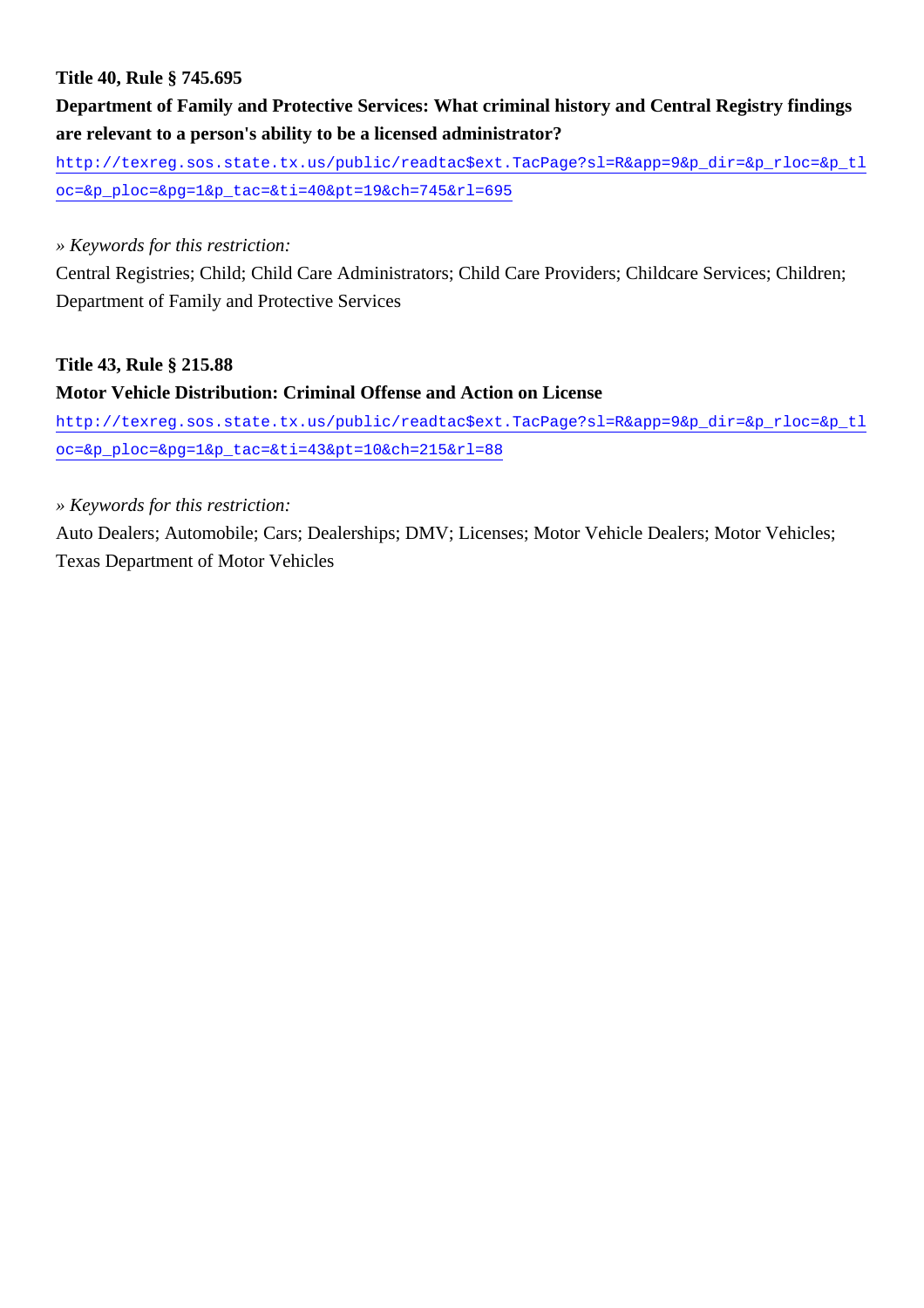## **Local Rules of the Eastern District of Texas: Attorney Discipline**

<http://www.txed.uscourts.gov/?q=attorney-rules>

*» Keywords for this restriction:* Attorneys; Disbarments; Disbarred; Lawyers

## **Local Rules of the Northern District of Texas: Civil Rules — Loss of Membership and Discipline of Attorneys**

<http://www.txnd.uscourts.gov/civil-rules>

*» Keywords for this restriction:* Attorneys; Lawyers

## **Local Rules of the Northern District of Texas: Criminal Rules — Loss of Membership and Discipline of Attorneys**

<http://www.txnd.uscourts.gov/criminal-rules>

*» Keywords for this restriction:* Attorneys; Lawyers

## **Local Rules of the Southern District of Texas: Rules of Discipline**

<http://www.txs.uscourts.gov/district/rulesproc/>

*» Keywords for this restriction:* Attorneys; Lawyers

# **Local Rules of the Western District of Texas: Discipline of Attorneys**

<https://www.txwd.uscourts.gov/court-information/local-court-rules/>

*» Keywords for this restriction:* Attorneys; Lawyers

## **Rules of the Supreme Court Governing Admission to the Bar of Texas: Good Moral Character and Fitness Requirement**

<https://ble.texas.gov/rules>

*» Keywords for this restriction:* Attorneys; Law Schools; Law Students; Lawyers; State Bar of Texas